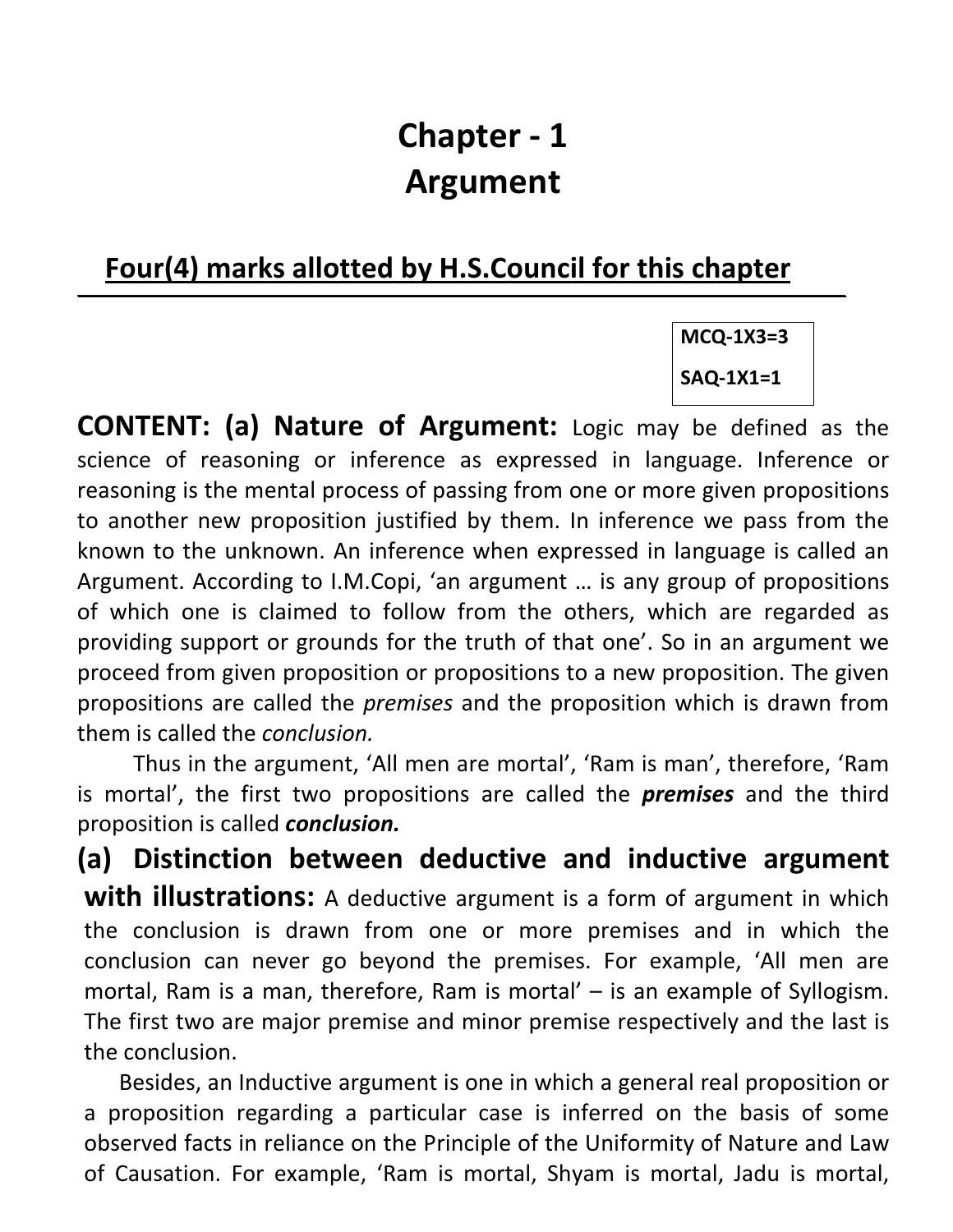Madhu is mortal, therefore, all men are mortal' – this argument is inductive. The last one is called conclusion and rest other propositions are called premises.

 Following are the important distinctions between deductive and inductive arguments:

(i) In deductive argument the conclusion cannot go beyond the premises, but in induction the conclusion always goes beyond the collected premises. The conclusion of an inductive argument does not remain confined within the instances gathered through observation. In that case the conclusion says something more than what is said in the premises. In deductive argument the conclusion cannot contain anything which is not given in the premises. A review of the above two examples of both types of argument will make this point clear.

(ii) If a deductive argument is valid then its conclusion will necessarily follow from its premises. For example, Ram is taller than Shyam and Shyam is taller than Jadu – these two premises lead necessarily to the conclusion – ram is taller than Jadu. In such a case addition of a new premise will not make any change in the conclusion. The validity of this argument will neither increase nor decrease. Validity has no variation in degree. But an inductive argument differs in this point from deductive argument:

We have seen that most of the uneducated or half-educated religious men are very conservative.

Jadubabu is found to be an uneducated religious man.

So, it is likely that Jadubabu is very conservative.

This argument is an inductive argument. Here if the premises are true, the conclusion is more likely to be true than false.

In induction the addition of a new premise may strengthen or weaken the conclusion according to the nature of the new premise. For example, if with the given premises we add these two statements: (a) Jadubabu is a member of Calcutta Youth Club and (b) No member of that club is conservative, our conclusion will have to be revised and the opposite of it will be drawn with a greater probability. But if we add these with the given premises: (a) Jadubabu strongly opposed the co-education system and (b) he is also strongly against widow-remarriage, then the original conclusion will be stronger. The probability of inductive argument varies in degree.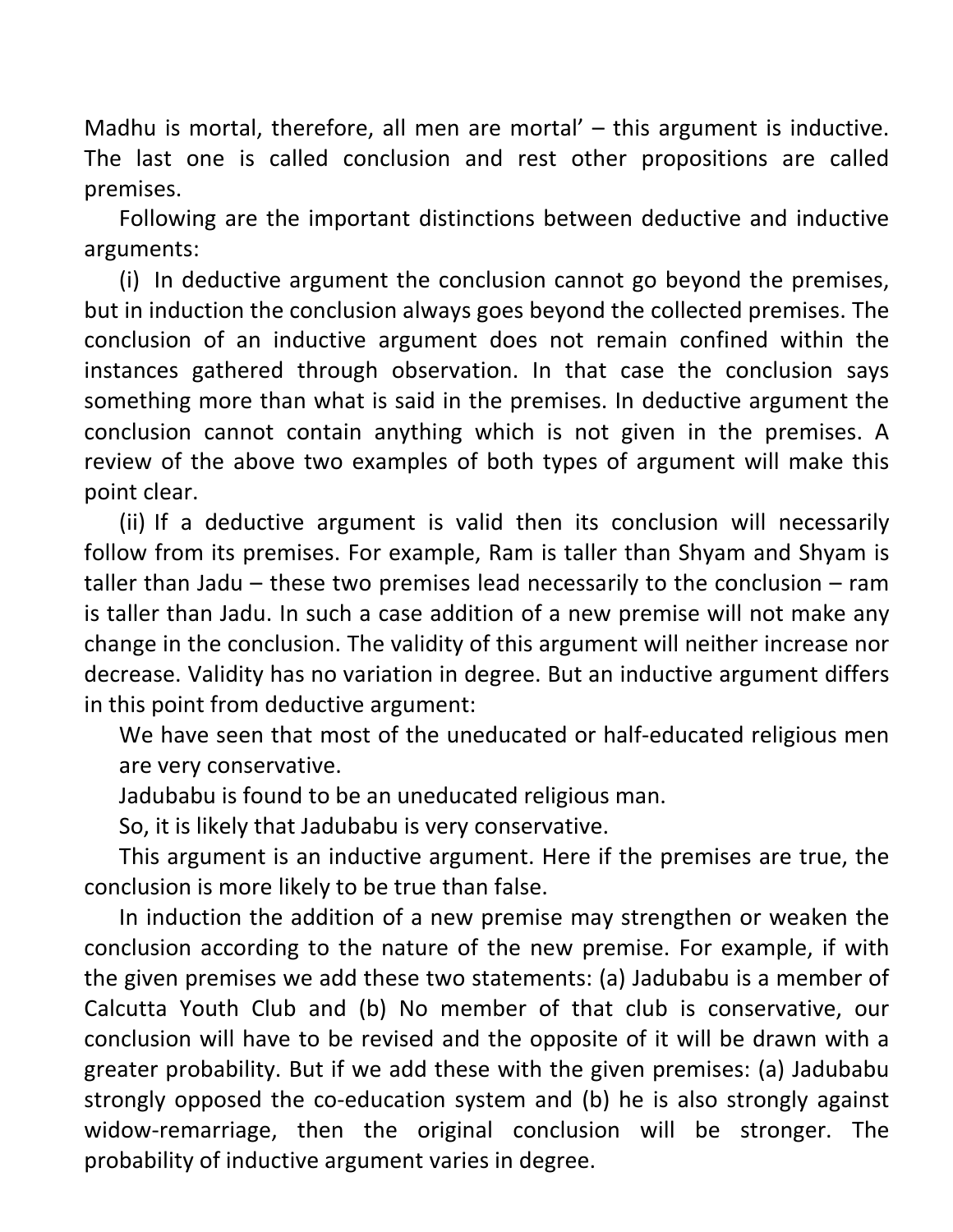(iii) In deductive argument the truth of the premises is taken for granted without examining their material truth, but in inductive argument the premises are derived from experience.

(iv) A valid deductive argument provides complete proof for its conclusion. Here the conclusion cannot be false, if the premises are true. In inductive argument, on the contrary, there is no claim of providing complete proof. In it the premises give only a partial support for the conclusion. A deductive argument is either valid or invalid. But an inductive argument is either good or bad, strong or weak, according to the strength of its premises.

(b) Argument and Argument form: We can make a distinction between the form and the matter of an argument. By the form of an argument we understand the structure of an argument, i.e. the way the argument has been presented and the matter of the argument to its contents. Let us take two examples:

> 1) If the sun rises, we get light The sun rises Therefore, we get light.

> 2)If it rains, the ground is wet

It rains

Therefore, the ground is wet.

 The subject matter of the above two arguments differ, but they agree in form. Both of them have same form as shown below:

 If p then q **P** 

Therefore, q

 Both the arguments have the same form. Both the arguments are Hypothetical-Categorical Syllogisms which are in Modus Ponens.

 The question may crop up: What is the necessity of exhibiting the form of an argument? What Logic wants to determine is the valid form of an argument and if a particular argument is consistent with the valid form which Logic determines, the argument is valid and if it is invalid.

Let us explain it with the help of an example:

 If p then q **P** Therefore, q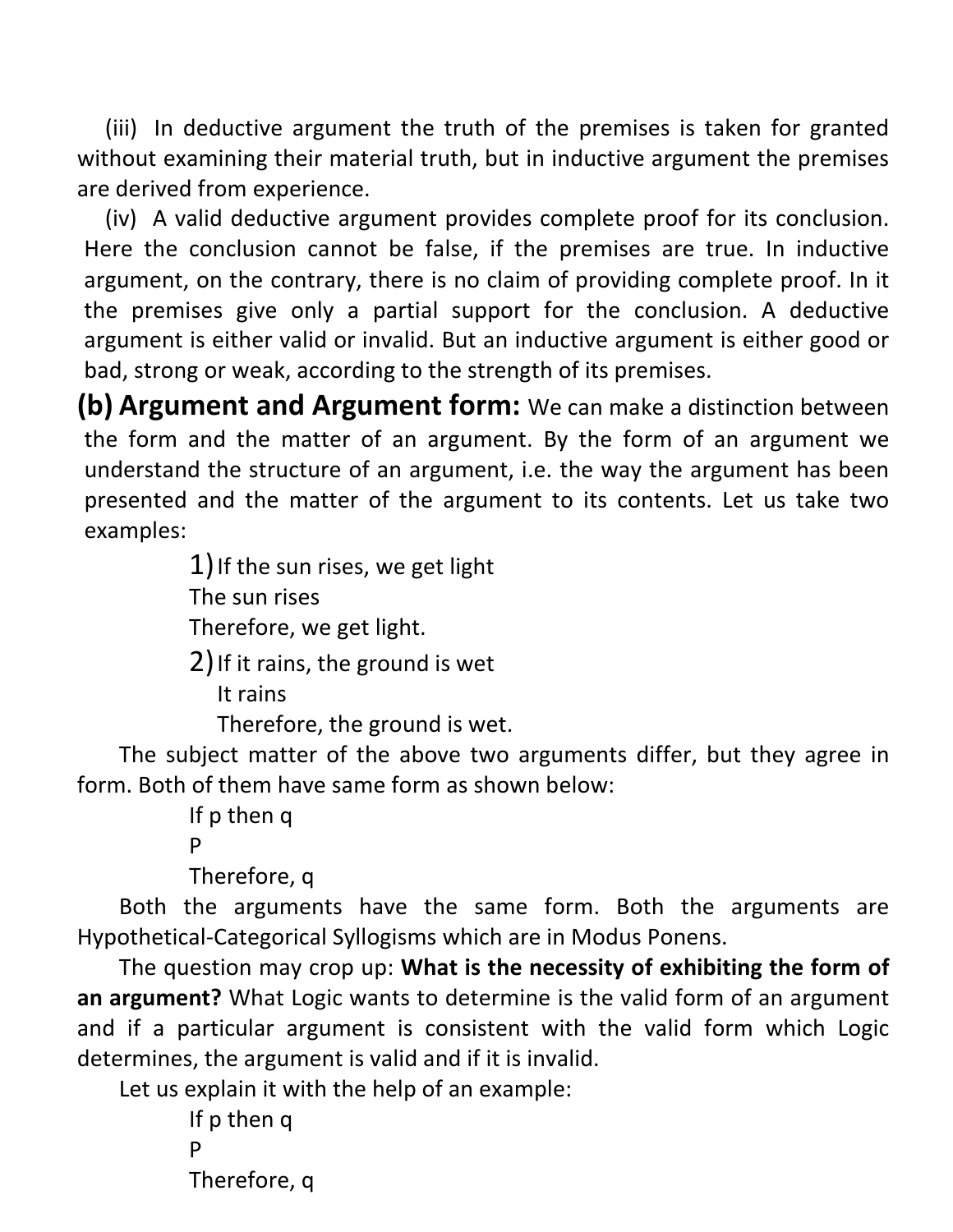It is in the form of a valid Hypothetical-Categorical Syllogism. Now if we see that a Hypothetical-categorical syllogism contains the same form as above, we shall consider it to be valid. In the case of a valid syllogistic argument, if the two premises are true, the conclusion must be true. So if in the case of a particular argument, we find that the premise or premises are true but the conclusion is false, then that argument must be invalid.

 If we substitute two different propositions in place of p and q, in the above argument form, then the argument will be as follows:

If Ram takes poison, Ram dies

Ram takes poison

Therefore, Ram dies.

The argument is valid as its form is valid.

 Logic is interested in the form of an argument. The validity or invalidity of an argument which contains contingent propositions depends entirely on its form. The validity of an argument does not at all depend on its contents.

> All P is M (A) No S is M (E) Therefore, No S is P (E)

 This is the form of a valid argument and the validity of this argument will not be affected by the terms we substitute in place of P, S and M. A valid argument is valid for its form only. So if a given argument is valid, then any argument having the same form must be valid. On the contrary, if a particular argument is invalid, any argument which contains the same form must be invalid:

Let us take an example:

All M.A.'s are highly educated persons (A)

Some poets are highly educated persons (I)

Therefore, Some poets are M.L.'s (I)

 This argument is invalid as it involves the Fallacy of Undistributed Middle. Now, in order to prove that this argument is invalid we may construct another argument having the same form, whose invalidity will be immediately apparent, for example,

> All dogs are animals (A) Some tigers are animals (i) Therefore, Some tigers are dogs (I)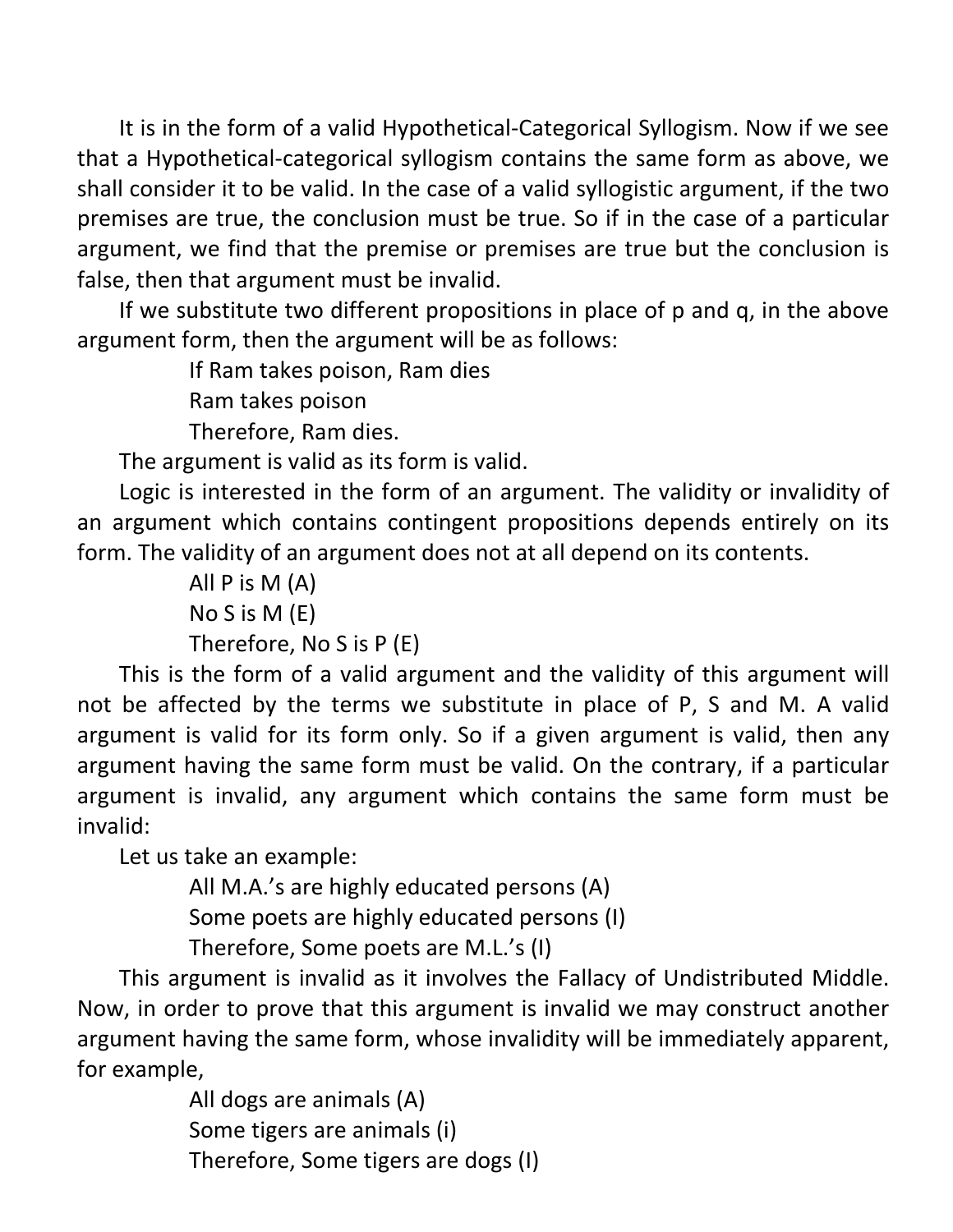The invalidity of this argument is immediately apparent, because the conclusion of the above argument is false though its premises are true. This is never possible in a valid argument. So the first argument i.e., argument number 1, having the same form as the second argument, must also be invalid.

The form of the argument is this:

 All P is M (A) Some S is M (I) Therefore, Some S is P (I)

 Any argument with the above form is invalid. So now we can understand how important it is to determine the form of an argument in Logic.

(c) Validity of Arguments: Propositions are true or false. We do not consider propositions as valid or invalid. 'The properties of validity and invalidity can belong only to deductive arguments.

A deductive argument is valid owing to its form. If an argument is valid, then its form is valid and all the arguments having that form must be valid, i.e., all the substitution instances of that form of argument are valid. For example, if p, then q; p, therefore, q. This argument-form is valid. That means all its substitution instances are valid. If we get an argument by substituting separate simple propositions in places of p and q, then that argument must be valid. An argument will be valid, if it is impossible for its premises to be true and the conclusion is false, then at least one of its premises must be false. Such a relation between the premise and the conclusion of a valid argument is known as the relation of implication.

The form of an argument is valid when we cannot obtain from that form any argument in which all the premises are true, but the conclusion is false.

For example, 'if p, then q; this is not the case that q; therefore, this is not the case that p' is a valid form of argument. We may substitute any proposition, we like, in places of p and q, but we cannot get from this form any argument having true premises and false conclusion. So this form is valid.

(d) Validity and Truth: The question is: what is the relation between the validity of an argument and the truth of its premise or premises and conclusion. If an argument is valid, does the validity of that argument guarantee the truth of its conclusion? Certainly not, there are valid arguments which have false conclusions. A valid argument may have a true conclusion or a false conclusion. As for example: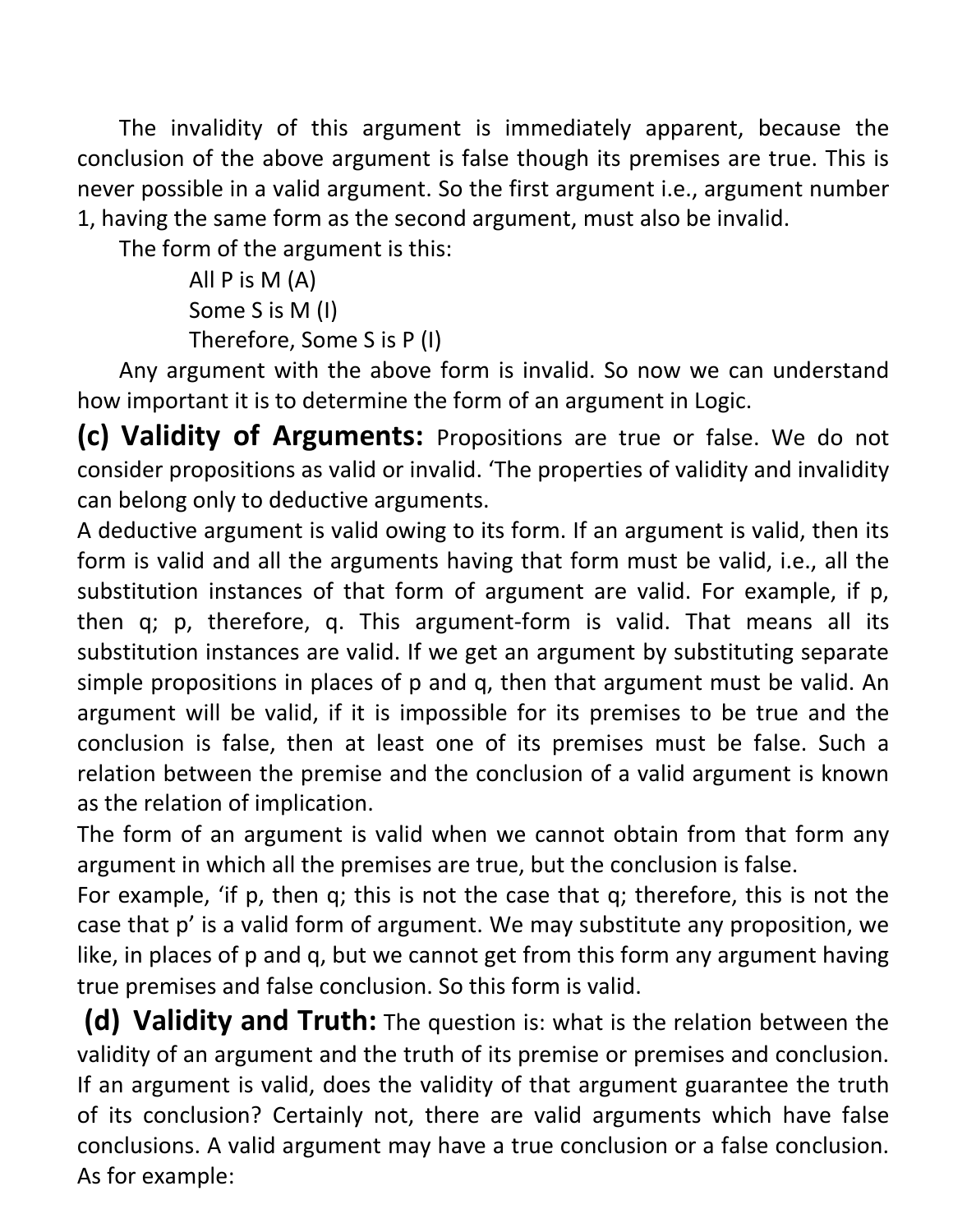#### Valid Argument with a true conclusion:

 All men are mortal All kings are men All kings are mortal

Valid argument with a false conclusion:

All men are immortal

 All kings are men All kings are immortal

We must note that if an argument is valid and its premises are true, the conclusion must be true; in no case it can be false.

So if an argument is valid, there is no guarantee that its conclusion must be true. The conclusion will be true provided its premises are true.

If we assume that the premises of a valid deductive argument are false, what can be concluded about the truth or falsity of the conclusion? The conclusion may be true or false. For example,

- 1) If Saratchandra is a scientist, then he will be a novelist (False) Saratchandra is a scientist (False) Therefore, Saratchandra is a novelist (True)
- 2) If there is fire, there is smoke (False) There is fire in the lake (False) Therefore, there is smoke in the lake (False)

 These two arguments are examples of Hypothetical-categorical arguments and are valid, because the rules which make such arguments valid have been rightly followed in each case. But in the first instance we find though the premises are false the conclusion is true and in the second instance we find the

premises and the conclusion are all false. So, the validity of an argument does not always guarantee the truth of its conclusion.

(e)Invalidity of Arguments: The form of a deductive argument is invalid if any substitution instance having true premises and false conclusion can be obtained from the said form. If an argument-form is invalid, all arguments of that form are invalid.

So, invalidity also depends on argument-form, and not on the contents of arguments. Even an argument which has true premises and true conclusion will be invalid, if its form is invalid. That is, if we can construct from that argumentform an argument having true premises, but false conclusion, then the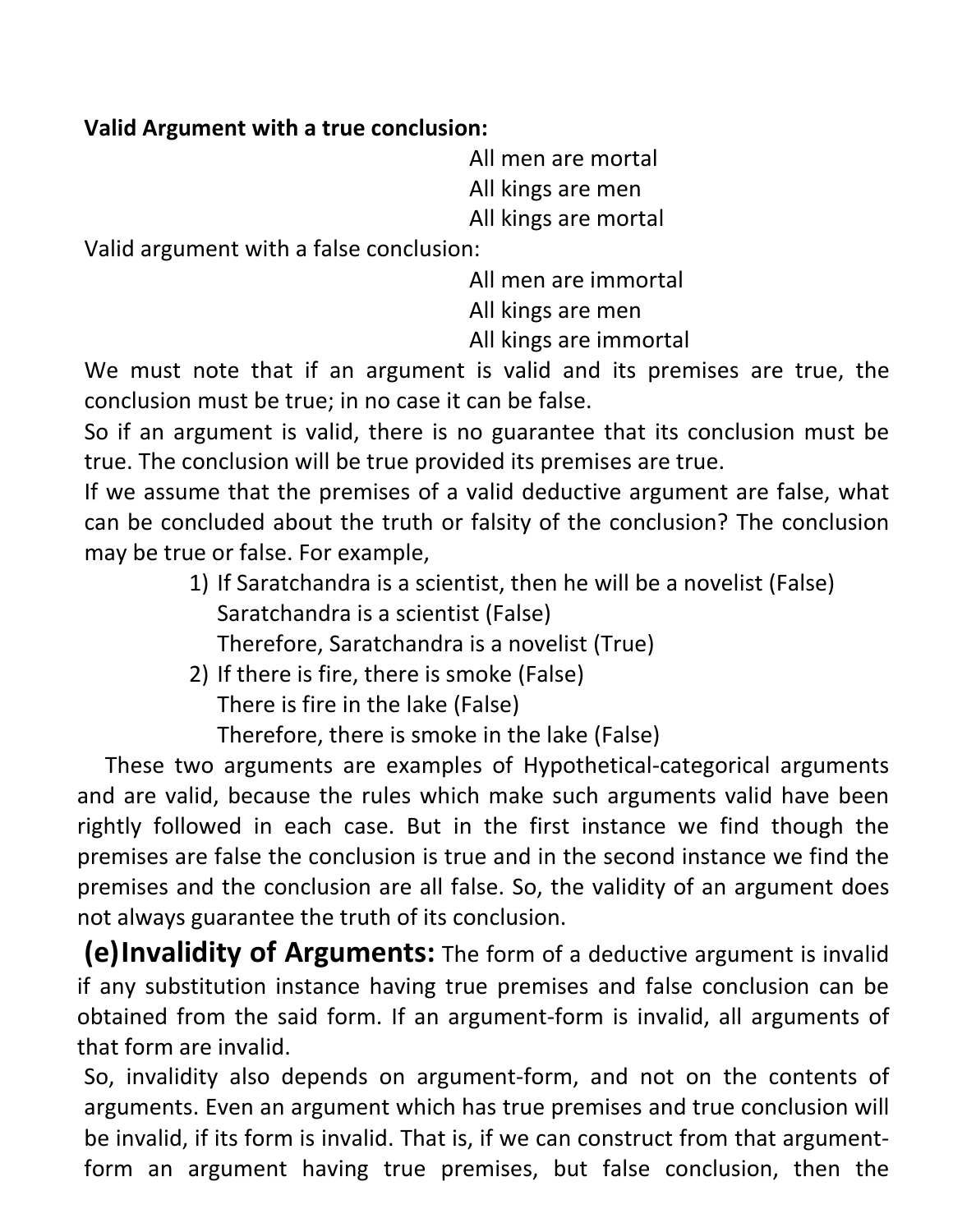argument-form, and so the original argument possessing that form, will be invalid. For example,

(1) Some boys are not labourious persons. (True)

Therefore, Some labourious persons are not boys. (True)

(2) Some men are not scientists. (True) All poets are men. (True)

Therefore, Some poets are not scientists. (True)

 The first argument is an example of Conversion and the second is a case of Syllogism. Both arguments are invalid, as their forms are invalid, though all their constituent propositions are true. The form of argument 1 is:

Some S is not P.

Therefore, Some P is not S.

And the form of argument 2 is:

Some M is not P.

All S is M.

Therefore, Some is not P.

 We can construct an argument in the form (1) whose premise is true, but the conclusion is false.

Some men are not workers. [True]

Some workers are not men. [False]

Again, in the form of second argument we may construct this argument:

Some animals are not mammals. [True]

All cows are animals. [True]

Some cows are not mammals. [False]

 In this way we can prove the invalidity of both argument-forms. [1] and [2], and so the arguments having these forms are proved invalid. This method of proving the invalidity of an argument is known as Refutation by Logical Analogy. For the application of this method we have to find out first the form of the given argument and then to construct in that form an argument whose premises are true and the conclusion false. That will prove the invalidity of the given argument. So it is clear that the invalidity of a deductive argument does not depend on the truth or false of its premise and conclusion.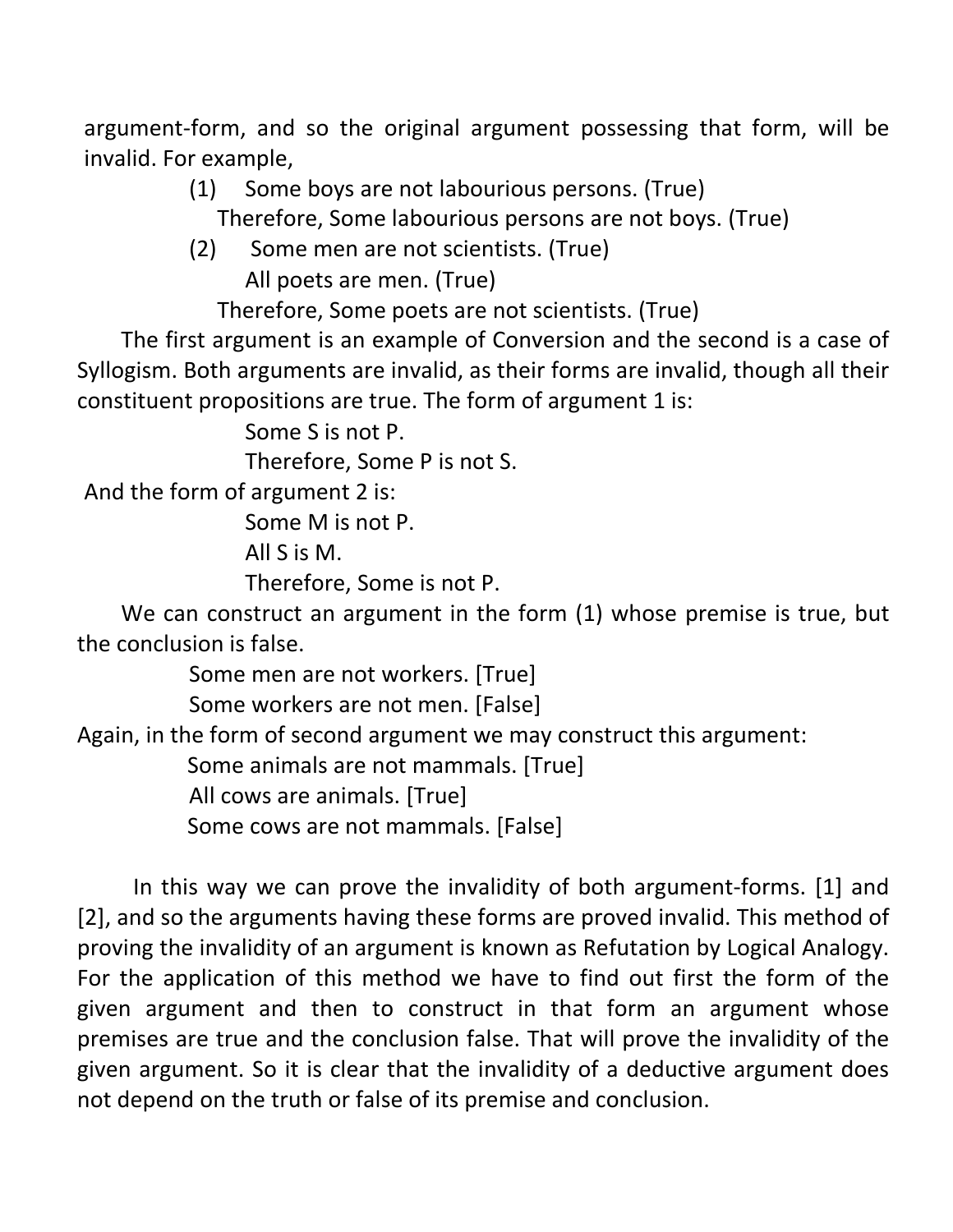#### Exercises

## Find out the correct alternative from the following:

1. The main subject matter of **the contract of the main subject matter of j** is argument or inference.

(a) Metaphysics (b) Epistemology (c) Logic (d) Ethics

2. In ordinary language argument and inference are considered

 (a) Equivalent (b) Identical (c) Different (d) Contradictory 3. **Example 20** is a mental process from which we go to unknown from known.

(a) Argument (b) Inference (c) Premise (d) Conclusion

4. In **Example 20** inference the truth of the conclusion necessarily depends upon the combination of the premises.

 (a) Mediate (b) Immediate (c) Inductive (d) Analogical 5. When inference is expressed in language it is called \_\_\_\_\_\_\_\_\_\_\_.

(a) Argument (b) Premise (c) Conclusion (d) Copula

6. In deductive argument the conclusion \_\_\_\_\_\_\_\_ follows from the premise(s).

(a) Necessarily (b) Probably (c) Really (d) Identically

7. In deductive argument the conclusion never becomes \_\_\_\_\_\_\_\_\_ than/ with the premise(s).

(a) more wide (b) less wide (c) equally wide (d) totally contradictory

8. In deductive argument we consider example in validity of the argument.

(a) Formal (b) Material (c) Logical (d) Causal

9. In deductive argument there is \_\_\_\_\_\_\_\_ relation between the premise and conclusion.

(a) Entailment (b) Empirical (c) Regular (d) Interactive

10. In Inductive argument the conclusion is drawn from the observation of particular premise(s).

(a) One (b) Two (c) Three (d) Many

11. By the of argument we mean the formal structure or analysis.

(a) Form (b) Matter (c) Instance (d) Validity

12. In case of \_\_\_\_\_\_\_\_\_\_\_\_\_\_\_ argument the premise and conclusion are categorical proposition.

(a) Categorical (b) Hypothetical (c) Disjunctive (d) Inductive

13. In case of **ware assument the conclusion follows only from one premise.** 

(a) Immediate (b) Mediate (c) Analogical (d) Inductive

14. Conditional argument is a kind of argument where **proportance** premise(s) is conditional proposition.

(a) One (b) Two (c) All (d) No

15. In pure hypothetical argument \_\_\_\_\_\_\_\_\_\_\_\_ component(s) is hypothetical proposition.

(a) One (b) Two (c) All (d) No

16. By the term '<br>  $\dot{ }$  we mean consistency with the reality or actuality.

(a) Validity (b) Invalidity (c) Truth (d) Falsity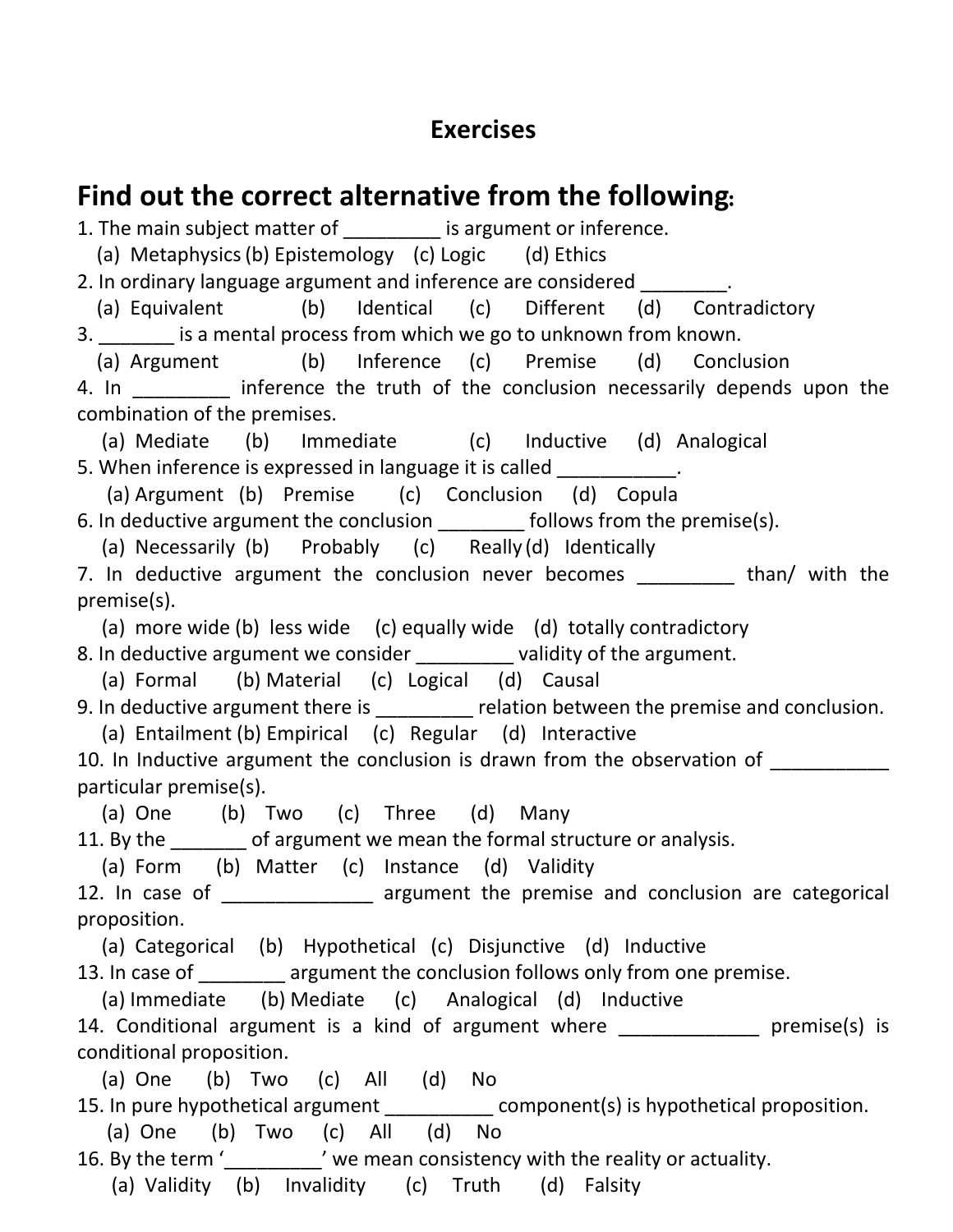17. Like validity, invalidity is also a \_\_\_\_\_\_\_\_\_ feature of argument form.

(a) Necessary (b) Sufficient (c) Necessary-sufficient (d) Inefficient

18. The term 'validity' can only be applied in case of

 (a) Sentence (b) Proposition (c) Argument form (d) Conclusion 19. If an argument is valid then the argument form is also

(a) Valid (b) Invalid (c) Probable (d) Certain

20. If the form of an argument is invalid then \_\_\_\_\_\_\_ argument(s) following that form will be invalid.

(a) One (b) Two (c) All (d) No

#### Answer in one or two sentences:

1. What is Logic?

2. How can we classify Logic?

3. What type of relation prevails between the premise and conclusion of deductive argument?

4. Which term between 'truth' and 'validity' can be applied in case of inductive argument?

- 5. Mention one feature of deductive logic.
- 6. Mention one feature of inductive logic.
- 7. Which type of sentence can be called proposition?
- 8. What is the meaning of premise?
- 9. What is the meaning of conclusion?
- 10. Give example of premise and conclusion with the help of an argument.
- 11. What is the meaning of validity?
- 12. What is the meaning of truth?
- 13. Give one feature of valid deductive argument.
- 14. What is the relation of truth and validity?
- 15. What is the meaning of truth?
- 16. What is the meaning of invalidity?
- 17. Give one feature of Invalid argument.

18. Give an example of a deductive argument in which the premise(s) is false and the conclusion is true.

- 19. Give one feature of inductive argument.
- 20. How can we classify deductive argument?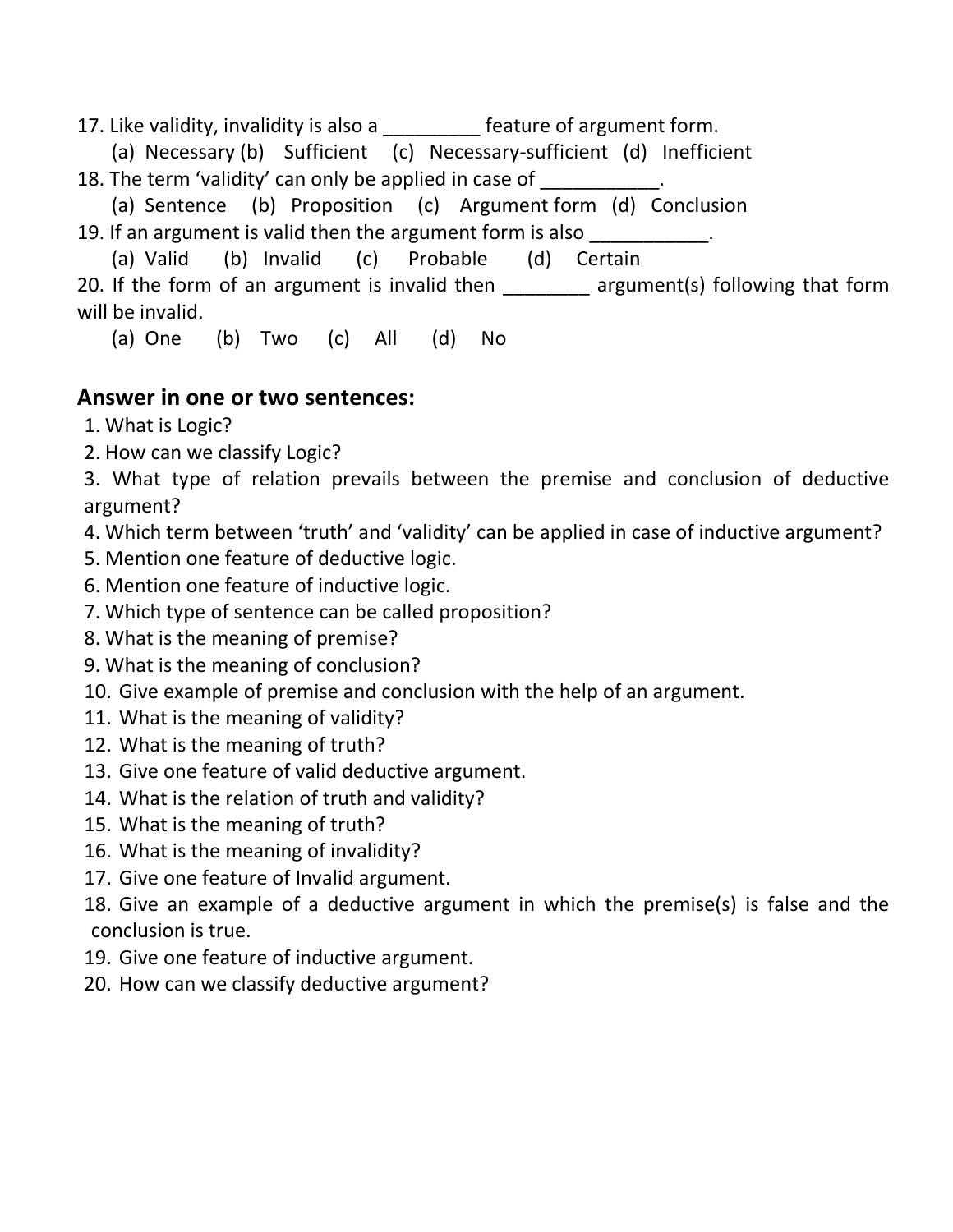## Chapter – 2 Proposition

10(Ten) marks allotted by H.S.Council for this chapter

 $\overline{\phantom{a}}$  , and the contribution of the contribution of the contribution of the contribution of the contribution of the contribution of the contribution of the contribution of the contribution of the contribution of the

MCQ-1X2=2

DAQ-8X1=8

Content: (a) Sentence and Proposition: A sentence is a group of words with a complete meaning. It has two parts: subject and predicate and predicate. At the same time there must be the proper use of a verb. For example, 'Ram goes to school daily' is a sentence because it has its subject 'Ram' and predicate 'goes to school daily' and there is also a verb 'goes'. But in logic we use arguments and as the part of those arguments we use 'sentences'. But we call them 'Proposition' in logic. There some differences between Sentence and Proposition. Firstly, sentence has two parts: subject and predicate; but proposition has four portions: subject, predicate, quantifier and copula. Secondly, sentence has different types: assertive, interrogative, optative, exclamatory, imperative; but proposition can only be assertive sentences. Thirdly, in case of sentence we the use of present, past and future tense of the verb; but in case of proposition we find the use of present form of be-verb as copula. Fourthly, in case of sentence we find the structure 'subject – verb – object'; but in case of proposition we find the structure 'quantifier  $-$  subject  $$ copula –object'. Notwithstanding these differences we occasionally use these two terms as synonymous in logic.

(b) Classification of Propositions according to Quality, Quantity and Relation: (i) By the term 'quality' of a proposition the relation of inclusion or exclusion of a term is expressed about the other term. On this basis categorical propositions can be divided into two types: Affirmative and Negative.

A Categorical proposition is affirmative when it expresses a relation of complete or partial inclusion between two classes expressed in that proposition. For example, the proposition, 'All scientists are men' declares that the subject-class is totally included in the predicate-class. Every scientist is also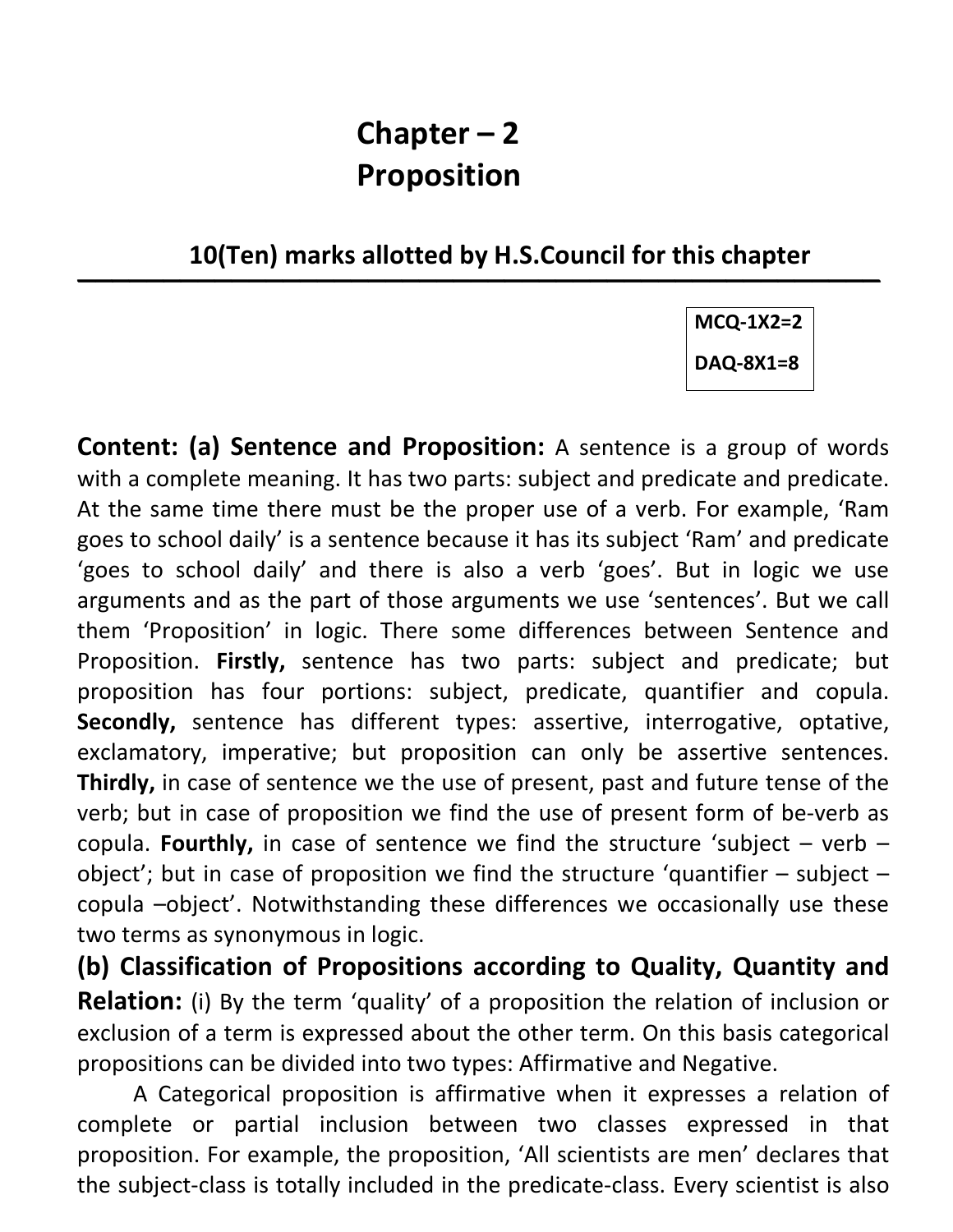a member of the class of men. Again, the proposition, 'Some fruits are sweet' asserts a relation of partial inclusion of the subject-class in the predicate-class. Both the propositions are affirmative, as they relate to the relation of inclusion or affirmation.

A Categorical proposition is negative if it expresses a relation of complete or partial exclusion between two classes. For example, the propositions 'No cuckoos red birds' and 'Some footballers are not Bengalees' are negative as each of them assert a relation of exclusion.

(ii) By the term 'quantity' we express the feature of universal inclusion or exclusion or particular affirmation or negation of a class about the other class. Depending on whether the subject-class is taken as a whole or in part, categorical propositions can be classified into universal and particular.

A categorical proposition is universal if it asserts that the subject-class as a whole is included in or excluded from the predicate class. For example, the proposition 'All cuckoos are black birds', asserts that the entire class of cuckoos is included in the class of black birds. Again, the proposition, 'No even numbers are odd numbers' expresses that the entire class of even numbers is excluded from the class of odd numbers. In both these propositions the subject-class is taken as a whole and so both of them are universal.

A categorical proposition is, on the contrary, is particular if it asserts that the subject-class is partially included in or excluded from the predicate class. For example, the propositions 'Some birds are yellow beings' and 'some birds are not swans' are particular. The first proposition asserts that the class of birds is included in part in the class of yellow beings. The second proposition declares that the subject-class, the class of birds, is partially excluded from the class of swans. In both propositions, the subject-class has been taken in part and so both are particular.

 (iii) According to the relation, propositions can be divided into two types: (a) Categorical Propositions and (b) Non-categorical or Conditional Propositions.

 The proposition in which the relation between the subject and predicate does not depend upon any condition is called Categorical Proposition. For example, 'All poets are men' – in this proposition the relation between the subject 'poets' and predicate 'men' does not depend upon any condition. So, it is called Categorical Proposition. The subject is unconditionally affirmed about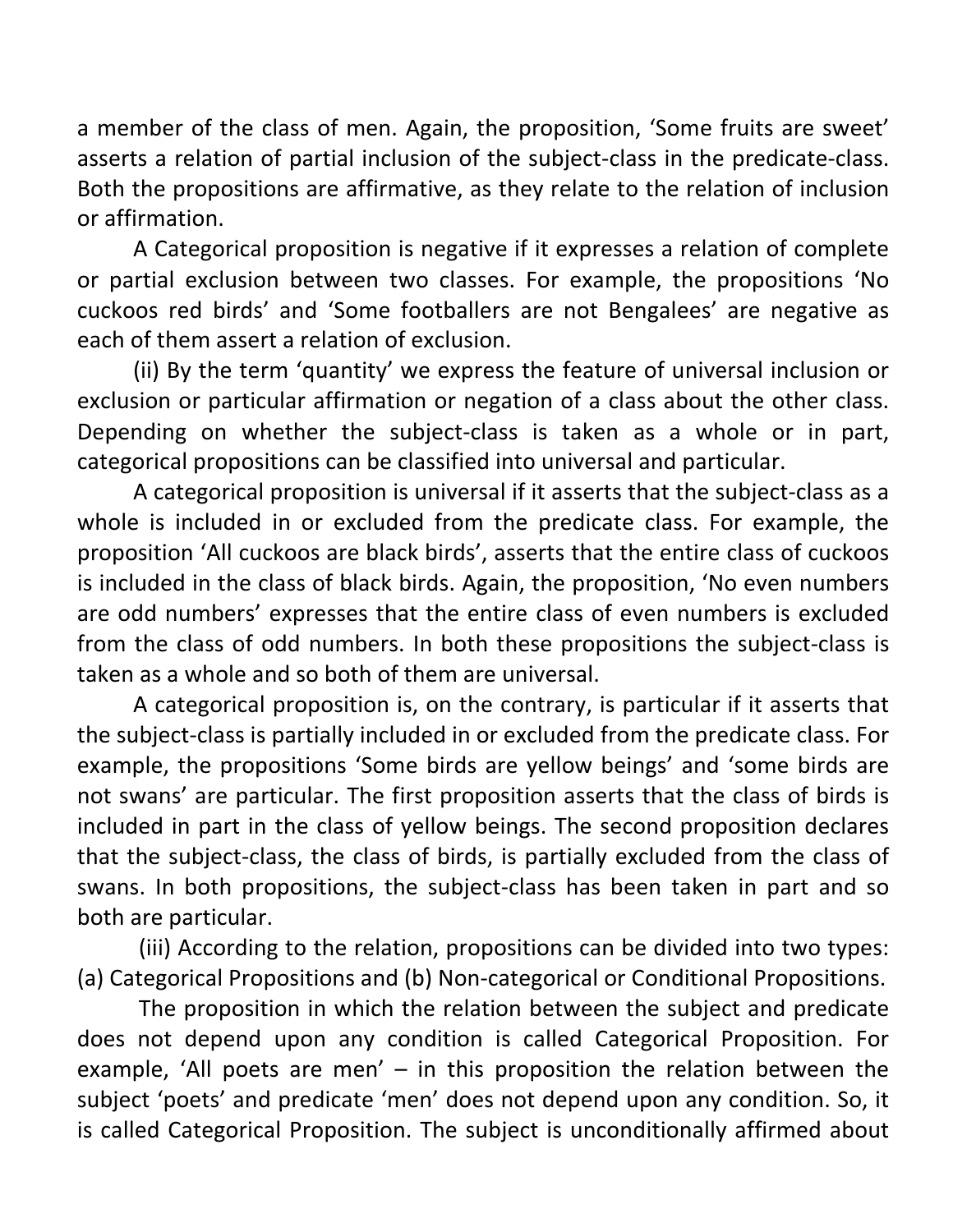the predicate and the predicate is partially affirmed about the subject. So it is called Categorical Proposition.

On the other hand, the proposition in which the relation between the subject and the predicate depends upon any condition is called Conditional Proposition. For example, the propositions 'If it rains then we have good crops' and 'Either Rabindranath is a poet or he is a dramatist' are conditional because in both these sentences one part if dependent upon the other part.

Conditional Propositions are of two types: (a) Hypothetical Propositions and (b) Disjunctive Proposition.

(a) Hypothetical Propositions: The proposition which expresses a condition with word 'if' or similar then it is called Hypothetical proposition. It is expressed in the form of 'if – then – '. The portion starting from 'if' and ending before 'then' is called antecedent. The portion after the portion 'then' is called consequent. For example, the proposition 'If it rains, then there will be good crops' is an example of hypothetical proposition. The portion 'it rains' is antecedent and the portion 'there will be good crops' is called consequent.

(b) Disjunctive Proposition: The proposition which conjoins its portions with connective 'either-or' is called disjunctive proposition. The portion of this sentence is called 'disjunct'. For example, 'Either he is a poet or he is a philosopher' is an example of disjunctive proposition. It has two disjuncts 'he is a poet' and 'he is a philosopher'.

(c)Four-fold scheme of Categorical Propositions: Categorical propositions are divided into Affirmative and Negative according to quality and into Universal and Particular Propositions according to quantity. According to the joint principle of quality and quantity propositions can be divided into four types, viz.-

| Quality-quantity          | Example            | Form/Structure | <b>Signs</b> |
|---------------------------|--------------------|----------------|--------------|
| Universal                 | All men are mortal | All S are P    | A            |
| Affirmative               |                    |                |              |
| <b>Universal Negative</b> | No men are god     | No S are P     |              |
| Particular                | Some men are tall  | Some S are P   |              |
| Affirmative               |                    |                |              |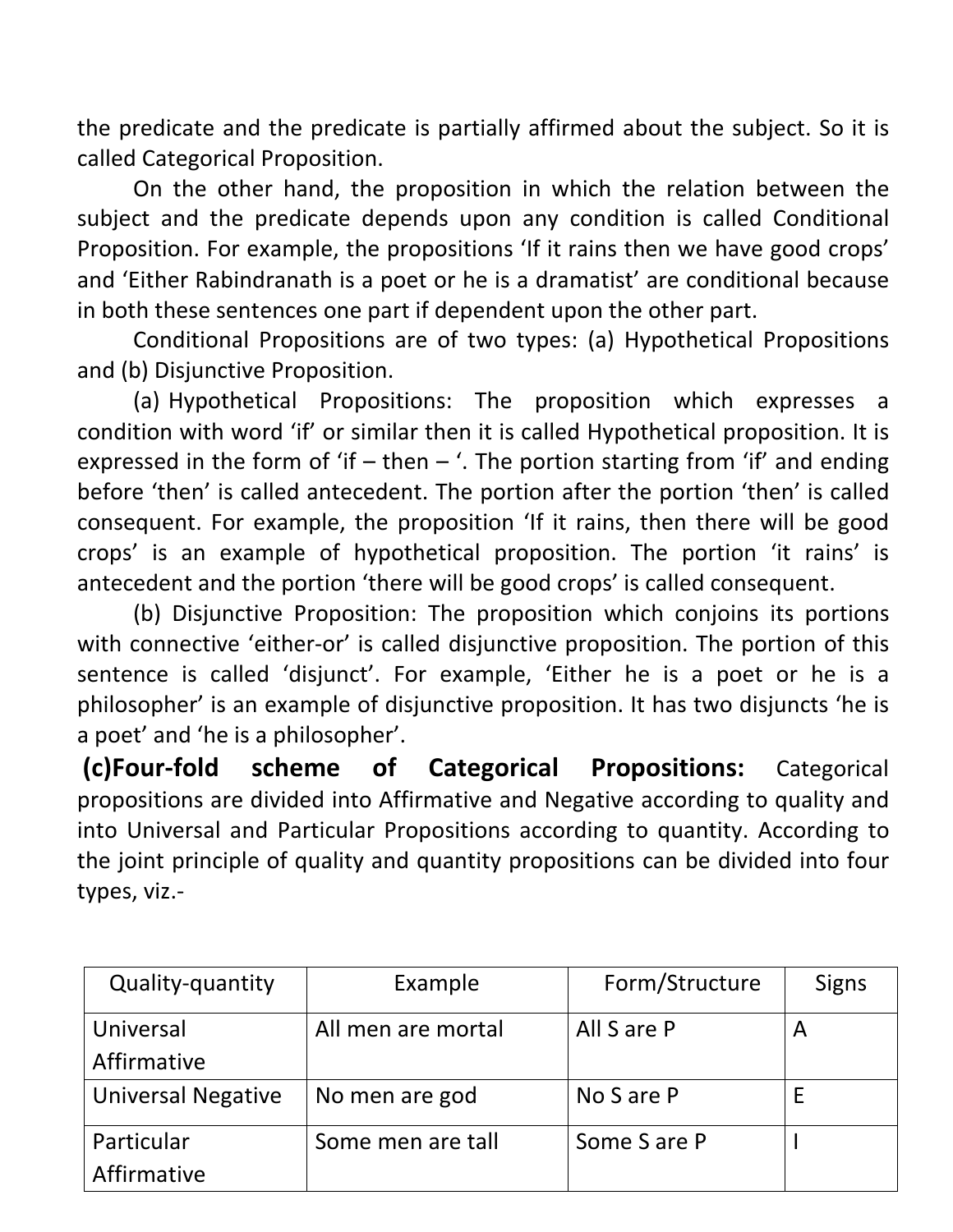| Particular Negative   Some men are not   Some S are not P |        |  |  |  |
|-----------------------------------------------------------|--------|--|--|--|
|                                                           | honest |  |  |  |

(d) Proposition and Proposition form: Propositions have two aspects: formal side and material side. The subject matter about which the proposition is constructed or formed is called the matter of proposition. Besides, the structure of of proposition is determined by the terms and their positions in the propositions. This can be illustrated with the help of following examples:

1. (a) All men are mortal (A)

(b) All poets are philosophers (A)

 The subject matters of the above two propositions are different. The subject matter of the first proposition is the mortality of men and the subject matter of the second is the philosopher nature of the poets. But from the terms and their positions it is clear that the forms of these two propositions are same. By replacing the subject and predicate of these two propositions with S and P we can say that these two propositions are in the form of 'All S are P'.

2. (b) All smoky things are fiery (A)

(b) If a hill has smoke, it has fire.

 From the observation of the above two propositions it is clear that the subject matter of the two propositions are same. But the first is in the form of 'All S are P' and the second is in the form of 'If P then Q'. The first is unconditional and the second is conditional proposition.

3. (a) If a country is free then it is developing

(b) All men are rational animals (A)

From the above two proposition it is clear that the matters and forms of the above two propositions are different.

The differences between proposition and proposition form are as follows:

(a) Propositions have both matter and form. But proposition form has only form, it does not have matter. For this proposition form is not proposition.

(b) As proposition form does not have matter or subject it cannot be true or false. From the view point of Modern Logic it can be said that proposition form does not have truth values. On the other hand, proposition has truth values. Propositions are either true or false. If the subject matter of the proposition have similarity or consistency with real situation it will be called true and if it does not have similarity it will be false. From the point of view of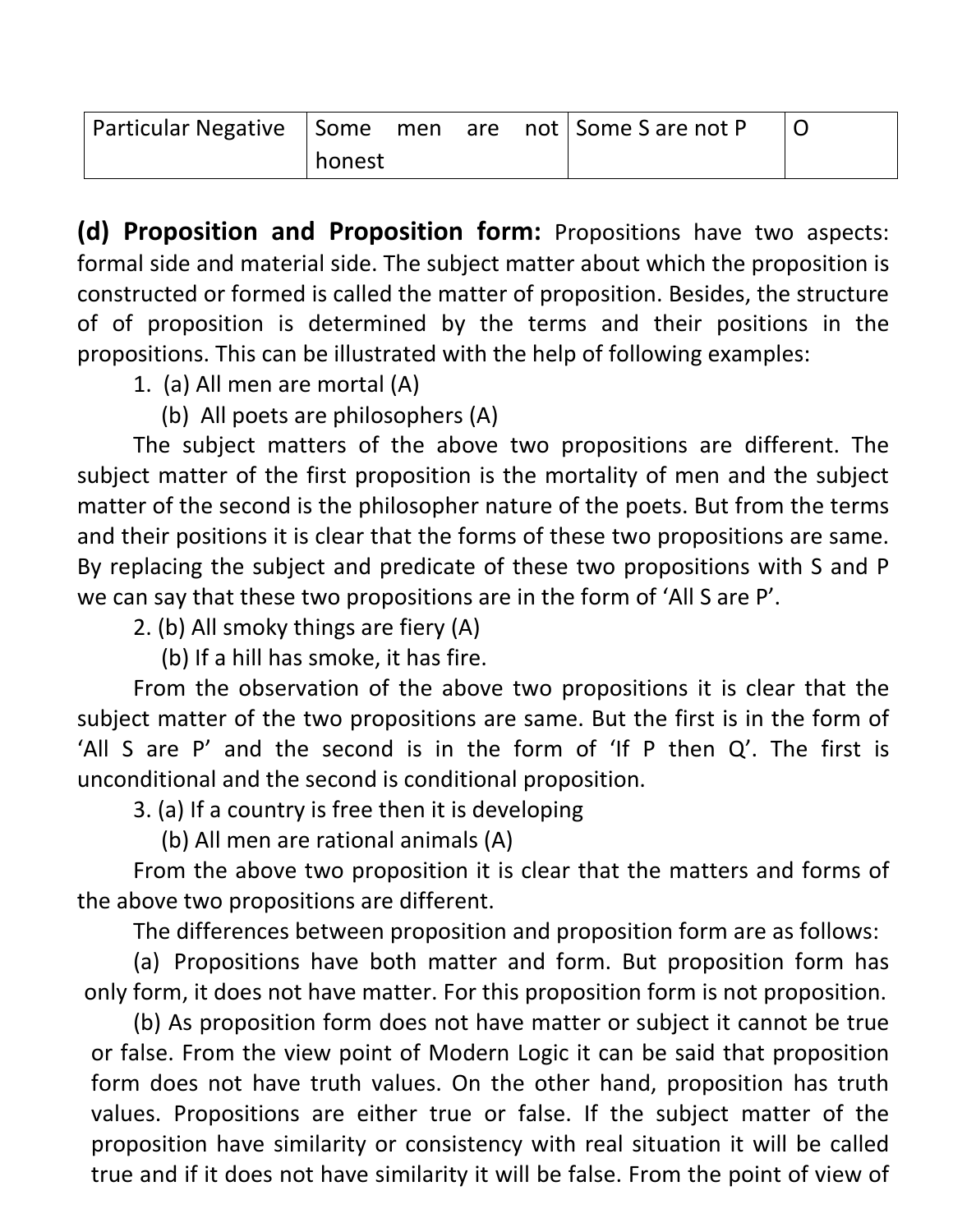similarity or consistency we can say that the proposition 'Some men are honest' is true and 'All men are god' is false.

(c) From the view point of Modern Logic it can be said that proposition has two parts: subject and predicate. But proposition form has always a 'form'; it cannot have term, it only has term variable.

 (e) Distribution of terms: Every categorical proposition expresses a relation of inclusion or exclusion between two classes. The subject-class and the predicate-class of a categorical proposition may be taken wholly or partially. For example, in the proposition  $-$  'All chess players are men'  $-$  we speak of all members of the class of chess players, but we do not take the predicate-class, men, as a whole. In this proposition we mean that every member of the class of chess players is also a member of the class of men. But it is not said that all chess players are all men. Such a proposition is called a universal affirmative proposition which is marked by the symbol A. The form of this proposition is: All S is P. Proposition of this form declares that all the members of the class of S are also members of the class of P. The proposition, however, does not say whether all the members of the class of P have been taken into consideration.

 The term, 'Distribution', is used to mean whether the class indicated by the subject or the predicate is taken as a whole or in part. Here it does not mean division. A term of a categorical proposition is said to be distributed when the class referred to by that term is taken entirely. It is undistributed when the class indicated by it is taken partially.

 Let us discuss the issue of distribution of term in four forms of Categorical Propositions – A, E, I and O.

 'A' – Universal Affirmative Proposition: A proposition distributes its subject and undistributes its predicate terms. For example, 'All men are mortals' – in this proposition all members of the class denoted by the subject 'men' are universally affirmed about the predicate. But on the other hand the some members of the class denoted by the predicate 'mortals' are partially affirmed about the subject. So, the subject term is distributed and the predicate term is not distributed.

 But in some cases A proposition distributes both its subject and predicate terms. These cases are: (i) proposition indicating definition, (ii) propositions with repetitive terms in subject and predicate and (iii) propositions with definite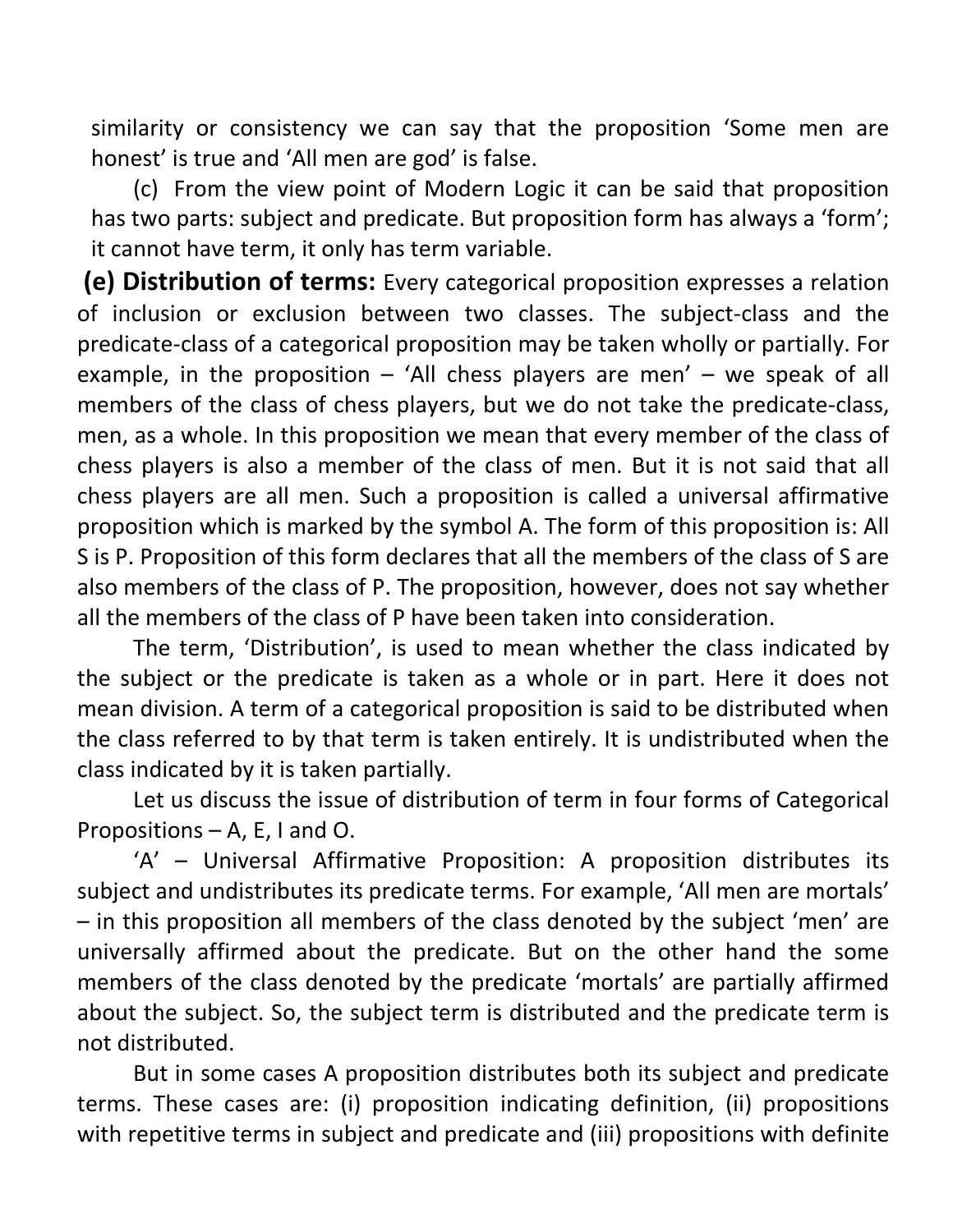singular terms. In all these cases the subject and predicate are of same extension.

 'E' – Universal Negative Proposition: E proposition distributes both its subject and predicate terms. For example, 'No triangles are squares' – in this proposition all members of the class of 'triangles' are excluded about the class of 'squares'. This is also true about the members of the class of 'squares'. For this reason we say that both subject and predicate terms are distributed in E proposition.

 'I' – Particular Affirmative Proposition: I proposition distributes neither subject nor predicate term. For example, 'Some men are honest persons' – in this proposition the members of the subject and predicate terms are partially included about the members of the classes of predicate and subject respectively. For this reason we say that none of the subject and predicate terms are distributed in I proposition.

 'O' – Particular Negative Proposition: O proposition does not distribute subject term and distribute predicate term. For example, 'Some men are not labourious persons'  $-$  in this proposition the members of the subject are partially excluded about the members of the predicate term. Besides, the members of the predicate term 'labourious persons' are universally denied about the members of the subject ter. For this reason the subject term of O proposition is undistributed and the predicate term is distributed.

Rules of distribution of terms in categorical propositions: Therefore are two rules of distribution of terms of categorical propositions: (i) Universal propositions like A and E propositions distribute subject term and (ii) Negative propositions like E and O propositions distribute only predicate terms.

 The distribution of term in categorical proposition can be shown with the following formula:  $A_s E_B I_N O_P$ 

A proposition distributes Subject term;

E proposition distributes both Subject and Predicate terms;

I proposition distributes none of the Subject and Predicate terms;

O proposition distributes its Predicate term.

(f) Rules for transforming sentences into Logical Propositions: There are some rules in logic which should be followed for reducing sentences into logical propositions. But in some cases we are bound to follow our practical experience for their reduction. The rules are discussed below: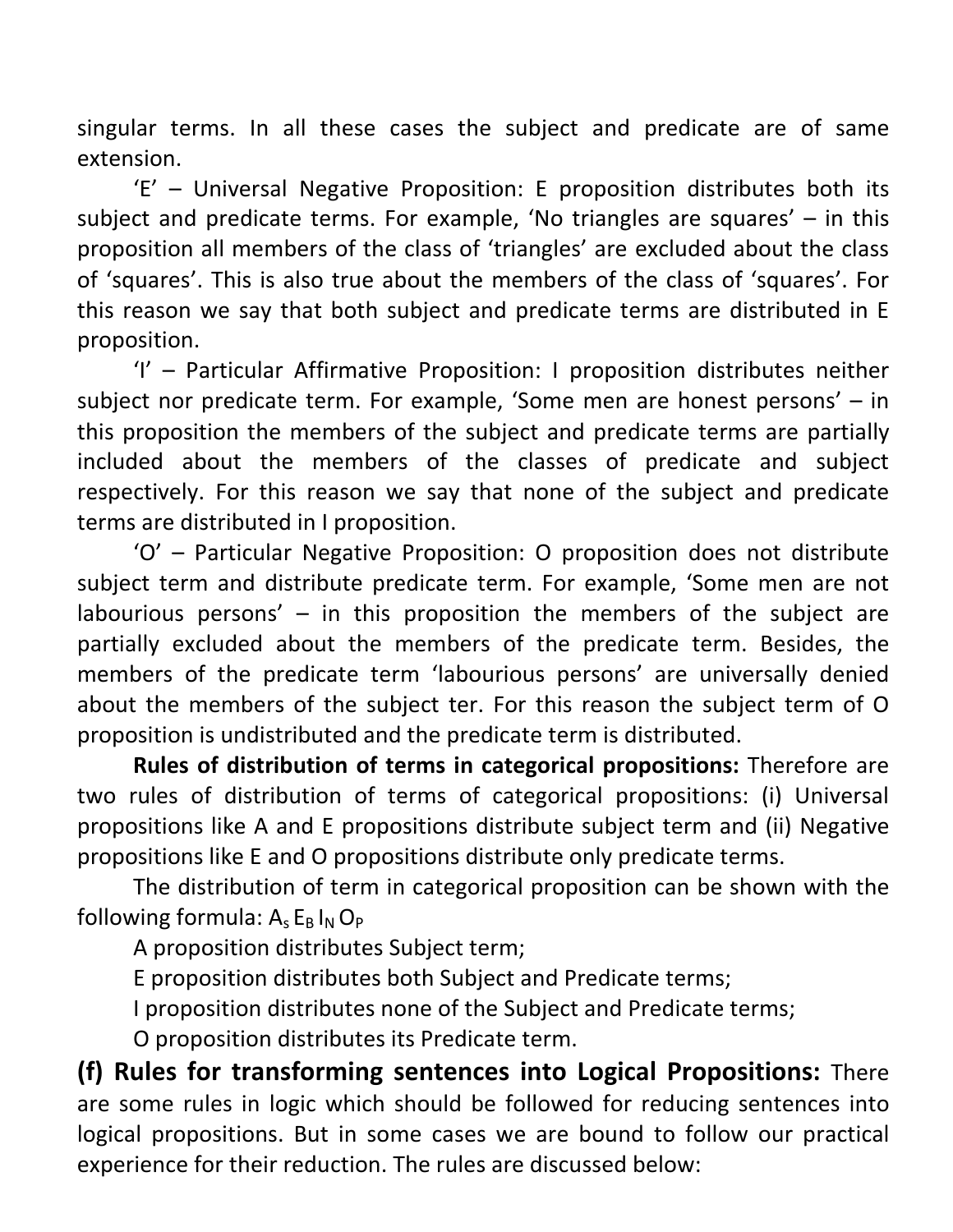I. Propositions with 'All', 'Every', 'Any', 'Each', 'Always', 'Everywhere', 'Universally', 'Necessarily', 'Invariably', if added with affirmative sign will be A or Universal Affirmative propositions and if these propositions are added with negative signs then they will be E or Universal Negative propositions.

Every man is selfish = All men are selfish (A)

The honest are not always happy  $=$  Some honest men are not happy persons (O)

 II. Propositions with 'Some', 'Several', 'Many', 'Most', 'A few', 'Almost', 'Generally', 'Usually', 'Frequently', 'Often', 'Mostly' and similar words if added with affirmative signs will be I or Particular affirmative propositions. If these propositions are added with negative signs they will be O or Particular Negative propositions.

Students are usually diligent = Some students are diligent persons (I)

 Most green mangoes are sweet = Some green mangoes are not sweet fruits (O)

 III. Propositions with 'Few', 'Hardly', 'Scarcely', 'Rarely', 'Seldom' without negative signs will be O or particular propositions. If these sentences are added with negative signs then these will be I or Particular Affirmative propositions.

 Students are rarely indiscipline = Some students are not indiscipline persons (O)

Men are not hardly honest = Some men are honest persons (I)

 IV. Propositions with 'No', 'Never', 'None', 'Nobody', 'Nowhere', 'By no means', 'In no case' will be E or Universal Negative propositions.

Men are never really happy = No men are really happy persons (E)

Triangular rectangles are never found = No rectangle is triangle (E)

 V. Exclusive propositions, i.e. propositions with 'Only', 'Alone', 'None but', 'No one else but' will be A or Universal Affirmative propositions by transporting their subject and predicate terms.

Only the virtues are happy = All happy persons are virtues persons  $(A)$ 

 Honest alone are rewarded in life = All persons rewarded in life are honest (A)

 VI. When a proposition excludes a portion of the denotation of the subject term then it will be Exceptive proposition. If the portion is definitely excluded then it will be universal proposition and if it is indefinitely excluded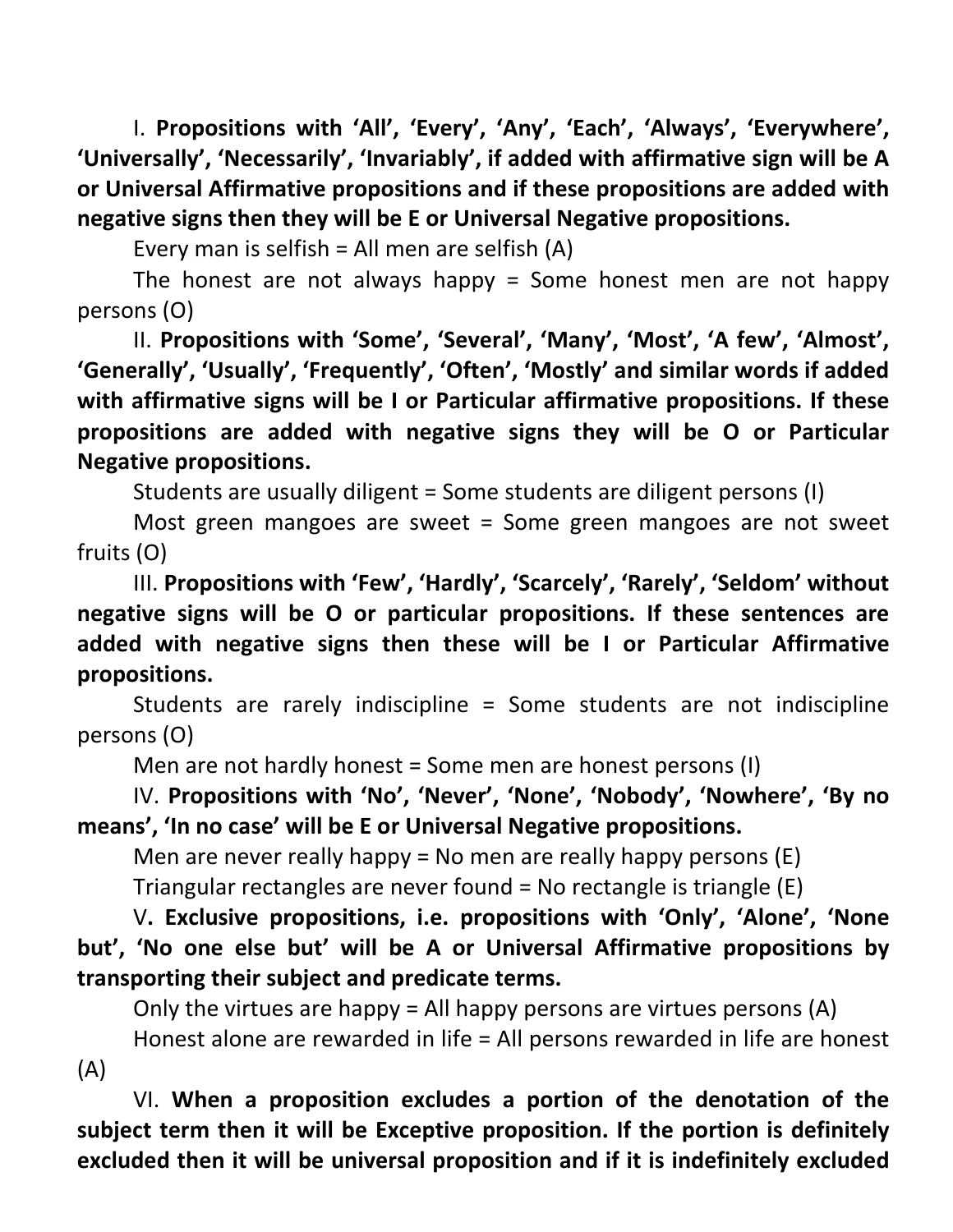then it will be particular proposition. These propositions contain words like 'except', 'except one' etc. For example,

 Every metal except mercury is solid = All metals (except mercury) are solid (A)

All metals except one are solid = Some metals are solid (I)

 VII. The proposition which has definite singular term as the subject is called Singular Proposition. In these propositions if the subject term is definite term then the proposition will be universal and the subject term of these propositions are indefinite term, then the proposition will be particular. For example,

 Socrates was a philosopher = Socrates is a person who was a philosopher (A)

 One philosopher was Greek = Some philosophers are persons who were Greek (I)

 VIII. If the subject term of a proposition is pronoun or qualitative noun then the proposition will be universal proposition. For example,

I am wise  $=$  I am wise person (A)

Honesty is the best policy = Honesty is the best policy (A)

 IX. When we cannot form the class of the subject and predicate then we have to add 'place', 'time' etc with them. If the sentence contains affirmative sign then it will be A proposition and if it contains negative sign then it will be E proposition. For example,

 Where there is fire, there is smoke = All places of fire are places of smoke (A)

 He cannot see his own his own shadow who faces the sun = No person who faces the sun are persons who can see his own shadow (E)

 X. while converting the sentences into propositions we have to maintain the meaning of the sentences. If we do not find the mention of quantity of the subject term then we have to depend upon the meaning or sense of the sentences. For example,

 $\overline{\phantom{a}}$  , and the contract of the contract of the contract of the contract of the contract of the contract of the contract of the contract of the contract of the contract of the contract of the contract of the contrac

Mangoes are sour = Some mangoes are sour (I)

 $\overline{\phantom{a}}$ 

Poets are not realists = some poets are not realists (O)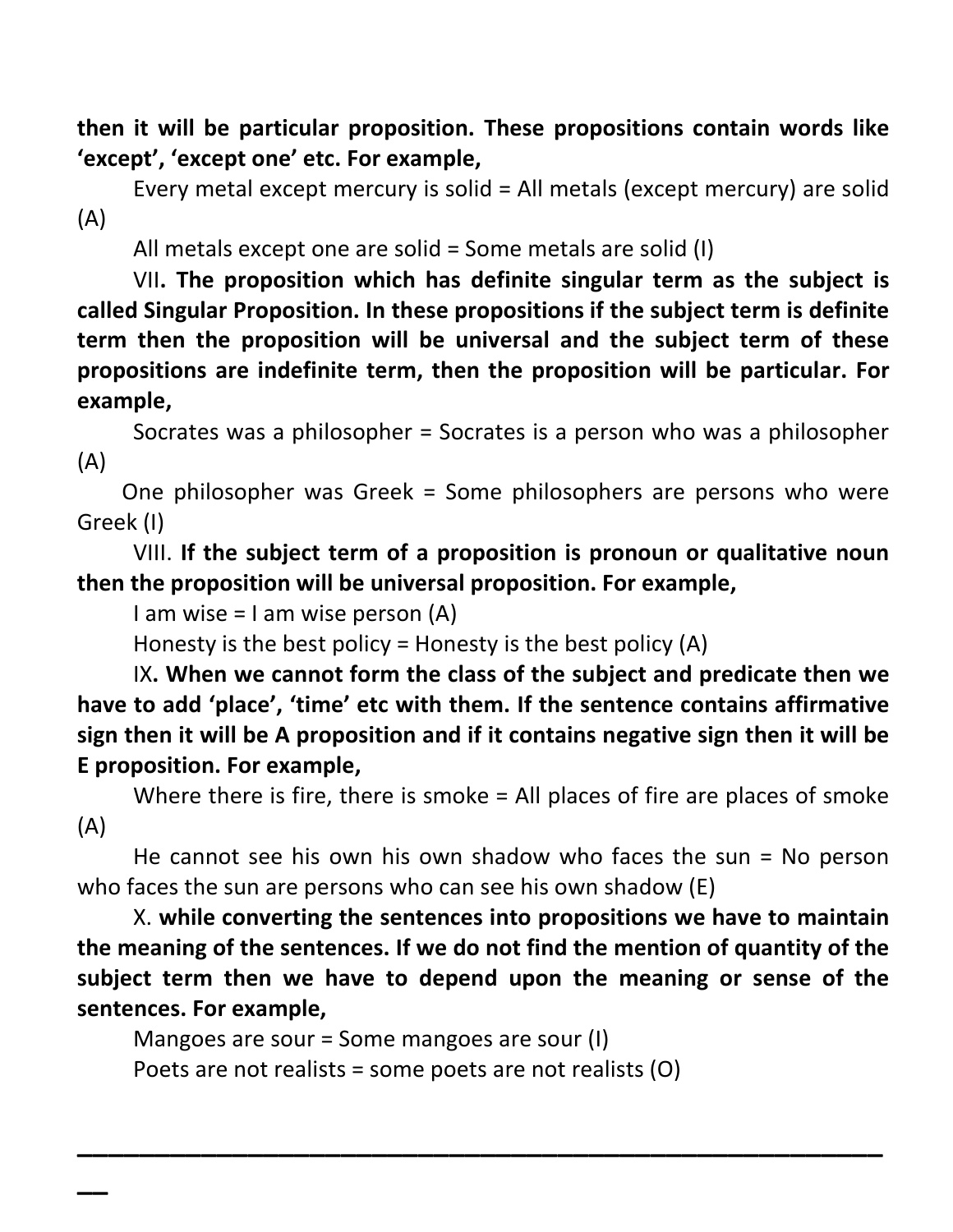## Exercises

#### Find out the correct alternative from the given options: 1. The material component of the argument is called \_\_\_\_\_\_\_ in logic. (a) Sentence (b) Proposition (c) Inference (d) Conclusion 2. In logic the affirmation or negation of the relation of two terms is called \_\_\_\_\_\_\_\_\_\_\_\_\_\_\_. (a) Sentence (b) Proposition (c) Inference (d) Conclusion 3. The proposition in logic is \_\_\_\_\_\_\_\_\_\_ sentence. (a) Assertive (b) Interrogative (c) Exclamatory (d) Imperative 4. A categorical proposition has \_\_\_\_\_\_\_\_\_ parts. (a) Two (b) Three (c) Four (d) Five 5. \_\_\_\_\_\_\_\_\_ is a part of proposition which indicates quantity of the proposition. (a) Subject (b) Predicate (c) Copula (d) Quantifier 6. Words like 'All', 'No', 'Some' are called \_\_\_\_\_\_\_\_\_\_\_\_. (a) Subject (b) Predicate (c) Copula (d) Quantifier 7. The makes a relation between subject and predicate. (a) Subject (b) Predicate (c) Copula (d) Quantifier 8. Copula will always be any form of \_\_\_\_\_\_\_\_\_\_ tense. (a) Present (b) Past (c) Future (d) Any 9. According to quality Categorical proposition can be of \_\_\_\_\_\_\_\_ types. (a) Two (b) Three (c) Four (d) Five 10. According to \_\_\_\_\_\_\_\_\_\_, categorical propositions can be divided into two types: universal and particular. (a) Quality (b) Quantity (c) Quality and quantity (d) Significance 11. The meaning of "Some" in logic is \_\_\_\_\_\_\_\_\_\_\_\_\_\_\_. (a) At least one (b) Many (c) More than one (d) Two 12. According to relation, proposition can be divided into types. (a) Two (b) Three (c) Four (d) Five 13. The condition is mention in the **portion of Hypothetical** proposition.

(a) Antecedent (b) Consequent (c) Copula (d) Total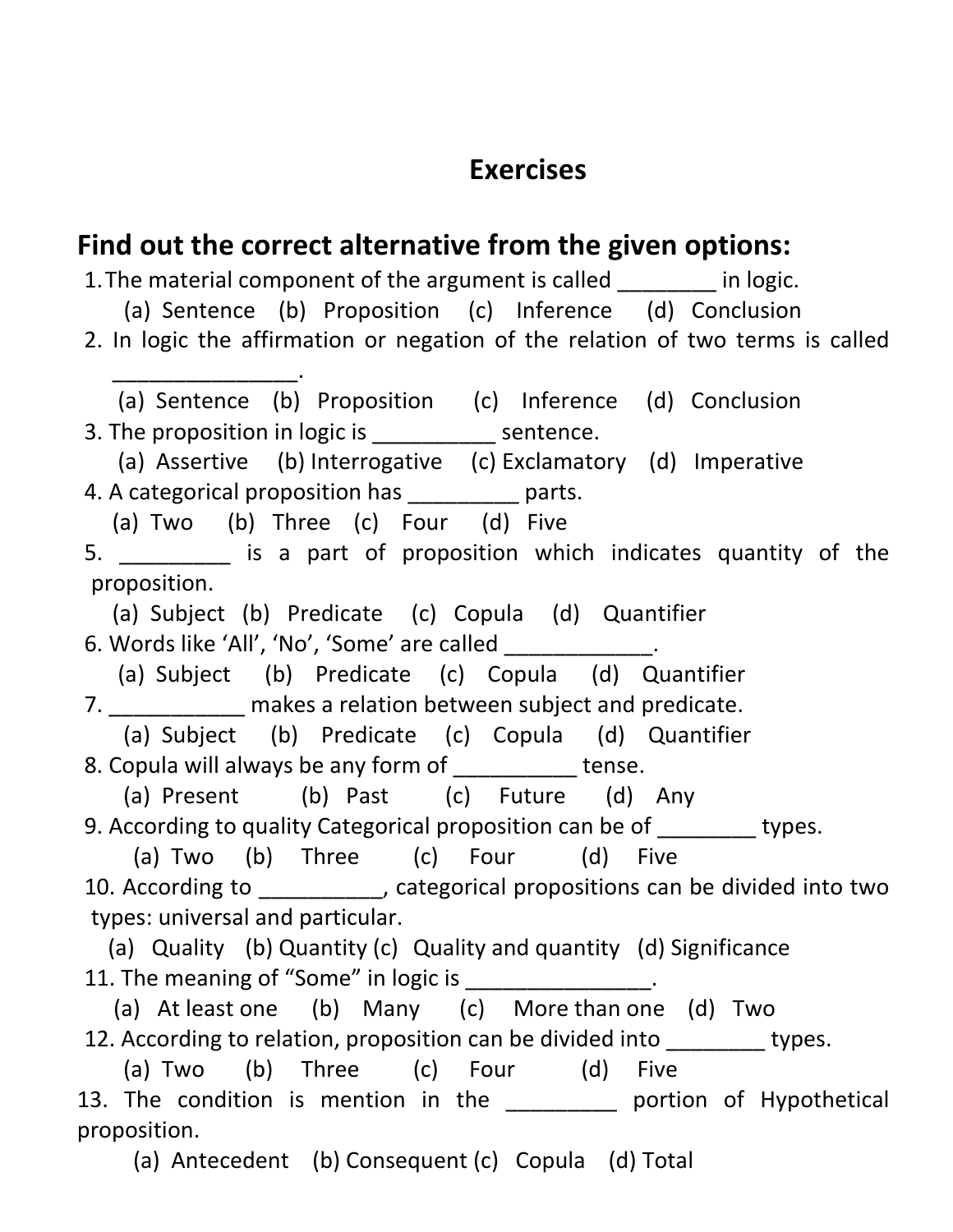14. The main content is mentioned in the the portion of the Hypothetical proposition.

 (a) Antecedent (b) Consequent (c) Copula (d) Total 15. According to Composition, proposition can be divided into types.

 (a) Two (b) Three (c) Four (d) Five 16. Compound propositions can be divided into \_\_\_\_\_\_\_\_ types.

 (a) Two (b) Three (c) Four (d) Five 17. In all cases both subject and predicate terms are distributed in propositions.

(a) A (b) E (c) I (d) O 18. \_\_\_\_\_\_\_\_ proposition cannot distribute any term.

(a) A (b) E (c) I (d) O

19. \_\_\_\_\_\_\_\_\_\_\_ proposition distributes only the predicate term.

(a)  $A$  (b)  $E$  (c)  $I$  (d)  $O$ 

20. In some cases both subject and predicate terms are distributed.

(a) A (b) E (c) I (d) O 21. All metals except mercury are solid  $-$  this proposition is proposition.

(a) Exclusive (b) Exceptive (c) Interrogative (d) Singular 22. There are \_\_\_\_\_\_\_\_\_\_ general rules of distribution of terms.

 (a) Two (b) Three (c) Four (d) Five 23. Only philosophers are wise persons  $-$  this proposition is proposition.

 (a) Exclusive (b) Exceptive (c) Interrogative (d) Singular 24. The portion of a proposition which cannot be considered as independent proposition is called \_\_\_\_\_\_\_\_\_\_\_ proposition.

 (a) Exclusive (b) Exceptive (c) Interrogative (d) Singular 25. Either p or  $q$  – the form of this proposition is the form of proposition.

 (a) Hypothetical (b) Disjunctive (c) Copula (c) Bi-conditional Convert the following sentences into propositions and point out their subjects and predicates:

1) Men are not always philosophers.

2) Man cannot be God.

3) Only men are happy.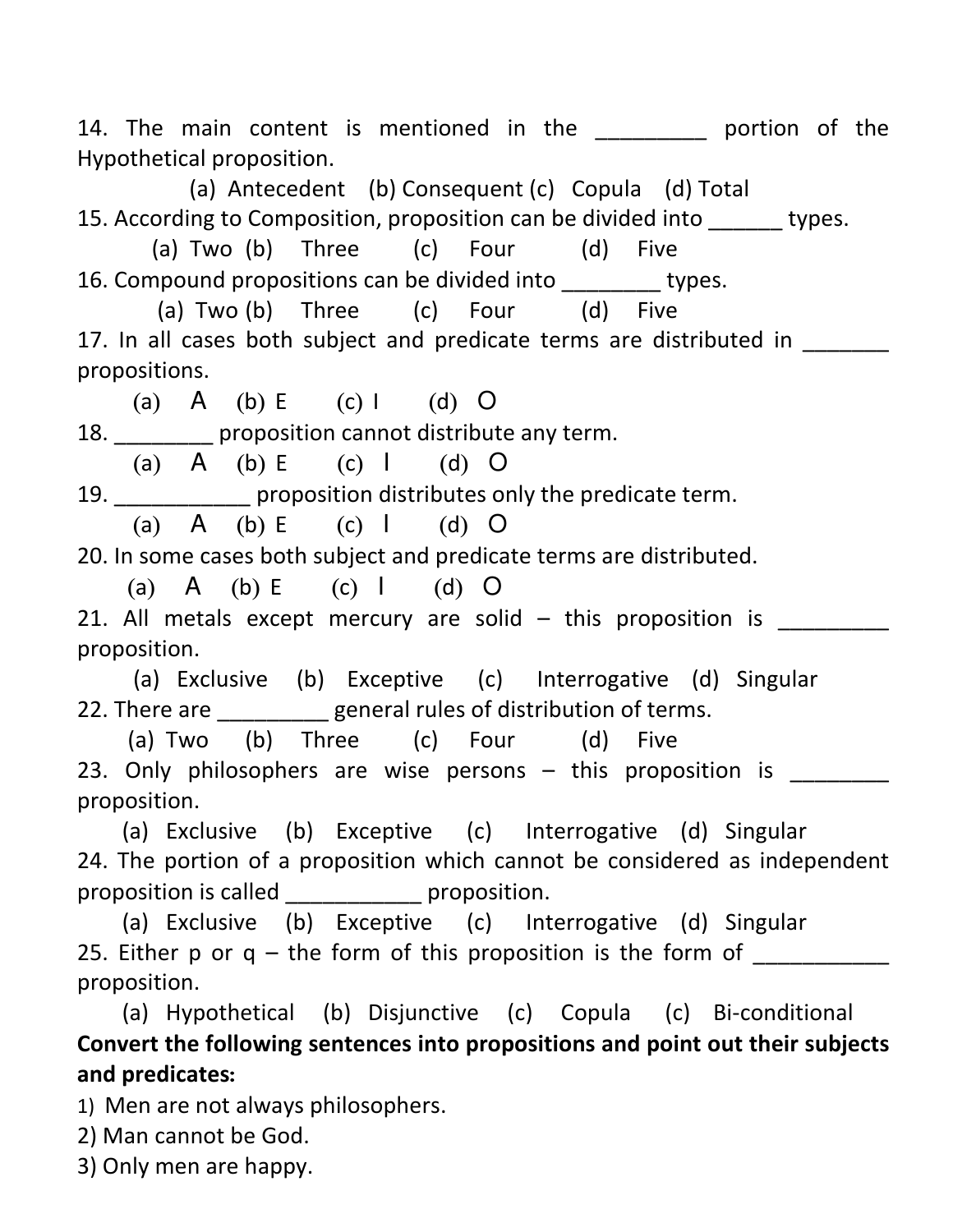- 4) Men are not scarcely honest.
- 5) Men are generally labourious.
- 6) Uneducated persons may also be intelligent.
- 7) Where there is fear of tiger, there is dusk.
- 8) There are white tigers.
- 9) Few men are not selfish.
- 10) All is well that ends well.
- 11. Communists are revolutionary.
- 12. The Cãrvakas are materialists.
- 13. None but the labourious persons are successful.
- 14. Stories are not always imaginary.
- 15. Many doctors are kind.
- 16. All stories are not true events.
- 17. Which mother does not love her child?
- 18. Who does not want economic freedom?
- 19. Doctors are rarely kind.
- 20. Traitors are enemies of the society.
- 21. Caste system does not bring unity.
- 22. Cãrvakas do not believe in God.
- 23. Two and two do not make five.
- 24. Men are not perfect.
- 25. There are white roses.
- 26. Citizens are always with voting rights.
- 27. Wise persons are unsatisfied in many cases.
- 28. Who does not money?
- 29. Oranges are sour in many cases.
- 30. Ostrich cannot fly.
- 31. Many men do not like peace.
- 32. The Whales are mammals.
- 33. Soldiers never like peace.
- 34. Solid square does not exist.
- 35. If it is circle then it cannot be quadruped.
- 36. There is nothing permanent.
- 37. 90% students are attentive.
- 38. He cannot see his own shadow who faces the sun.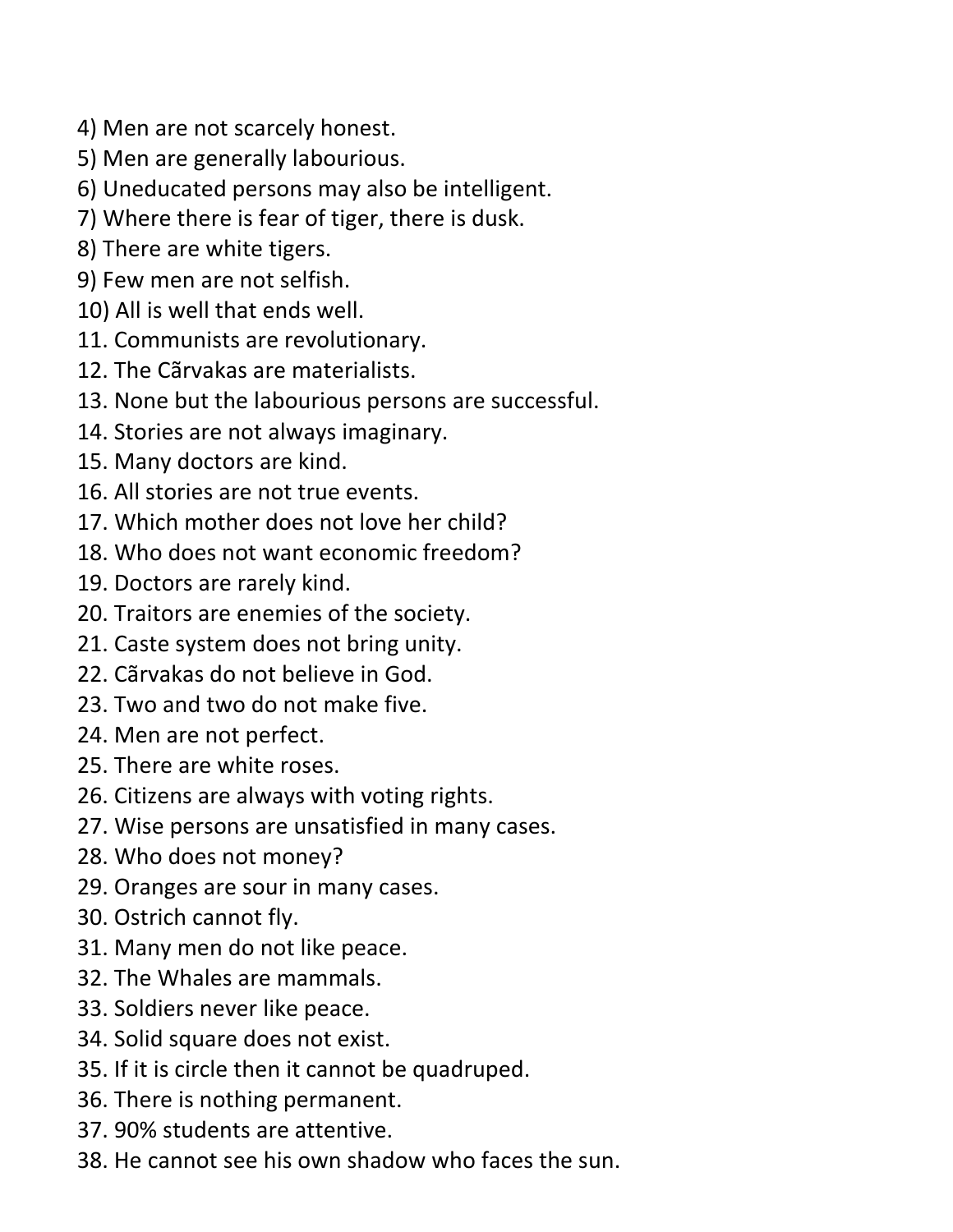- 39. Poor persons generally do not become conscious.
- 40. All fiery things are not smoky.

#### Convert the following sentences into propositions and mention which terms are distributed:

- 1. Democracy loving people always cast their votes.
- 2. Students are generally gracious.
- 3. Wise persons do not always get honour.
- 4. Fairies never become without winged.
- 5. Who does not want to be rich?
- 6. All metals except mercury are solid.
- 7. All metals except one are solid.
- 8. Students do not read logic always attentively.
- 9) One philosopher was Greek.
- 10) Where there is will, there is way.
- 11) There is no white cuckoo.
- 12) Poets are necessarily realists.
- 13) Many poets are idealists.
- 14) Triangles are not with four angles.
- 15) Many fathers are not realistic.
- 16) Men are not always poets.
- 17) A few students are not realistic.
- 18) White cats with blue eyes generally do not listen to ears.
- 19) All are not saints that go to church.
- 20) Many men are sweepers.
- 21) Men err.
- 22) 7+5=12
- 23) Mangoes from Malda are generally sweet.
- 24) All students except one are present in the school.
- 25) Many men are like God.

## Convert the following sentences and find out their qualities and quantities:

- 1)Only fools consider themselves great.
- 2)Soldiers can never be peace loving.
- 3)There may not be smoke if there is fire.
- 4)There is no coin which is not made of metal.
- 5) There is no round square.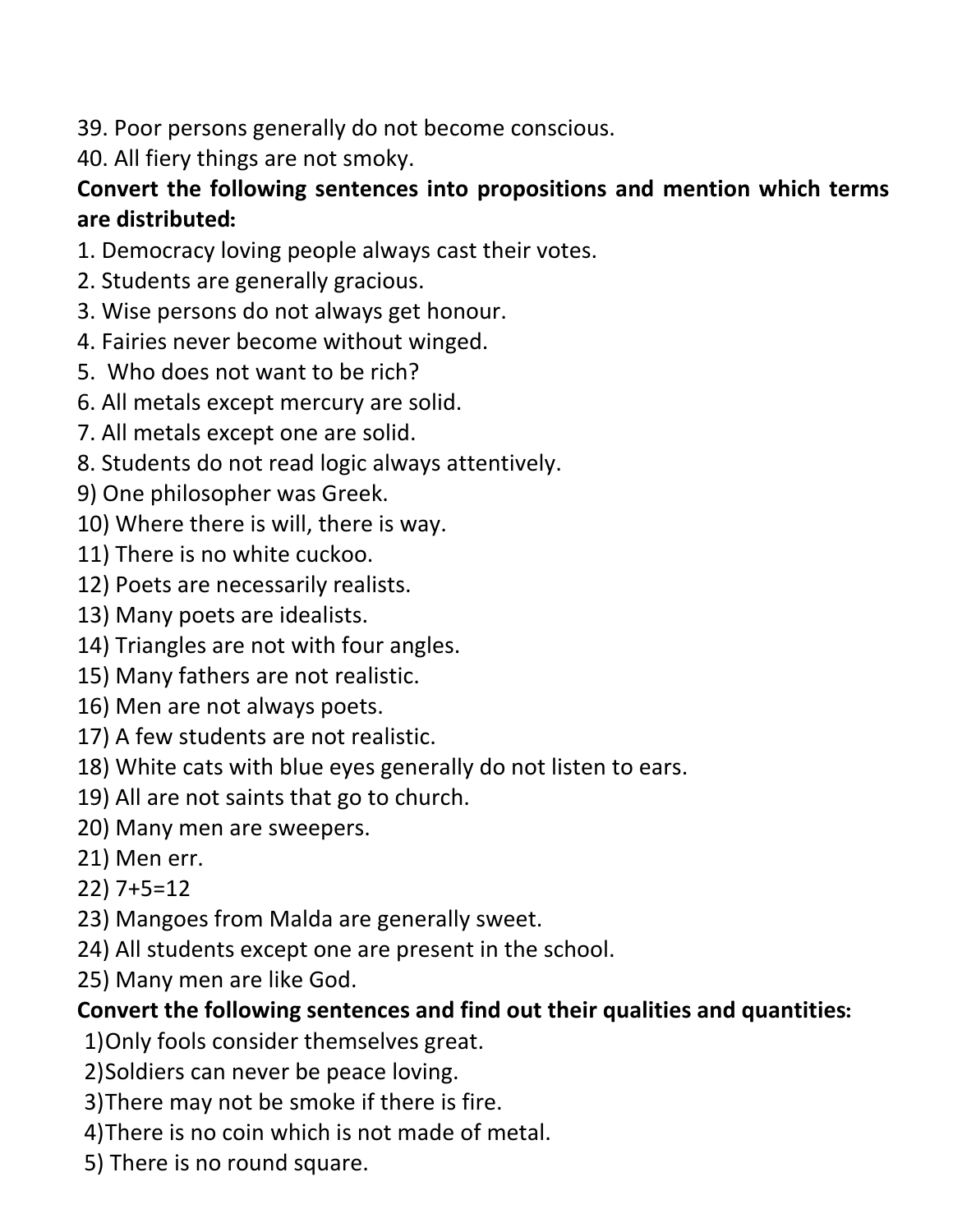- 6) All that glitters are not gold.
- 7) Red flowers do not have fragrance.
- 8) Men always make mistake.
- 9) Poets may also be philosophers.
- 10) Rich people sometimes become dishonest.
- 11) Only women are fit to be appointed to this post.
- 12) Mathematicians can also be philosophers.
- 13) There are black tigers.
- 14) Honest persons sometimes feel pain.
- 15) Poets may also be emotional.
- 16) Two and two always make four.
- 17) Wise persons are unsatisfied in many cases.
- 18) I always take umbrella when I go out.
- 19) Only lady teachers are present in the meeting.
- 20) Men generally do not like disturbances.
- 21) Dishonest persons are dangerous for the society.
- 22) Mermaids are imaginary creatures.
- 23) Fairies are imaginary creatures.
- 24. Where there is smoke, there is fire.
- 25. Men never become perfect.

#### Answer the following questions (not more than 200 words):

- 1. What is Proposition? Mention the differences between sentence and proposition. Explain with instances.
- 2. What is Categorical proposition? Mention different parts of propositions with example.
- 3. Explain the nature and importance of Copula with example.
- 4. Discuss different classifications of propositions from the view point of quality, quantity and both quality and quantity.
- 5.Discuss different classifications of propositions from the view points of compositions.
- 6. What do you mean by quality and quantity of Categorical propositions? Explain the Four Fold Scheme of Categorical Propositions in this context.
- 7. What do you mean by Distribution of Terms? Explain and illustrate the issue of distribution of terms of Categorical propositions in this context.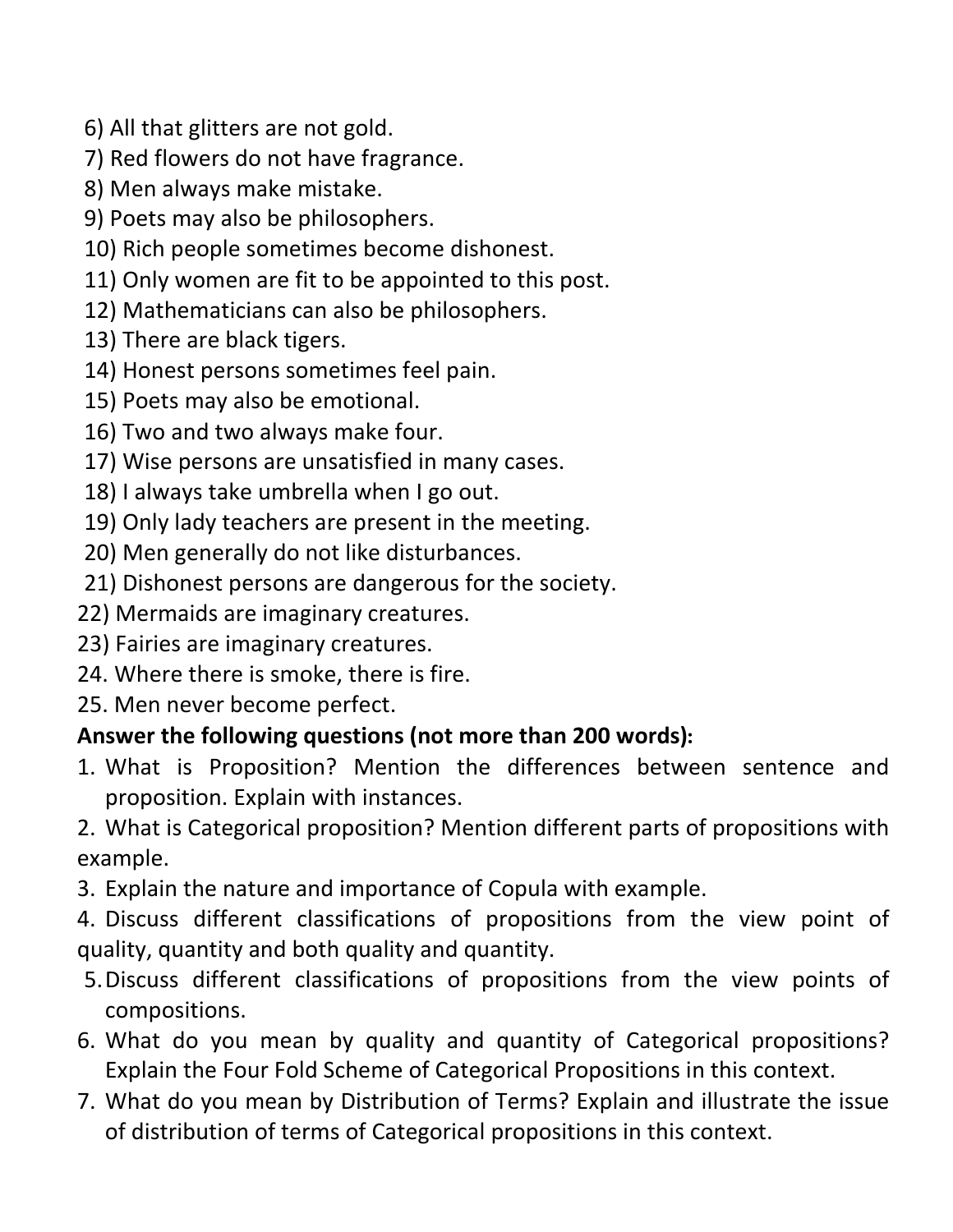## Chapter – 3 Opposition of Proposition Four (4) marks allotted by H.S.Council for this chapter

\_\_\_\_\_\_\_\_\_\_\_\_\_\_\_\_\_\_\_\_\_\_\_\_\_\_\_\_\_\_\_\_\_\_\_\_\_\_\_\_\_\_\_\_\_\_\_\_\_\_\_\_\_\_

MCQ-1X2=2 SAQ-1X2=2

Content: (a) Concept of Opposition of Proposition: From the view point of traditional logic, Opposition of Proposition may be defined as the relation between two categorical propositions which have the same subject and predicate, but differing in quality or in quantity or in both. For example,

Some flowers are blue (I)

Some flowers are not blue (O)

 These two propositions are corresponding particular propositions having same subject and predicate, but differing in quality. So, the relation can be called Opposition of Proposition. There are two conditions of Opposition of Proposition: (1) two propositions have same subject and predicate and (2) two propositions must differ either in quality or in quantity or in both.

 There are four types of Opposition of Proposition: (a) Contrary Opposition, (b) Sub-contrary Opposition, (c) Sub-altern Opposition and (d) Contradictory Opposition. We can illustrate all these kinds in the following manner:

(a) Contrary Opposition: Contrary opposition is the relation between two universal propositions having same subject and predicate, but differing in quality. This relation is also called Contrariety. This relation prevails between A and its corresponding E proposition. For example,

All men are mortal (A)

No men are mortal (E)

 These two corresponding propositions are universal, but they differ in quality. So, they can be said to be related by the way of Contrary Opposition.

(b) Sub-contrary Opposition: Sub-contrary Opposition is the relation between two particular propositions having same subject and predicate, but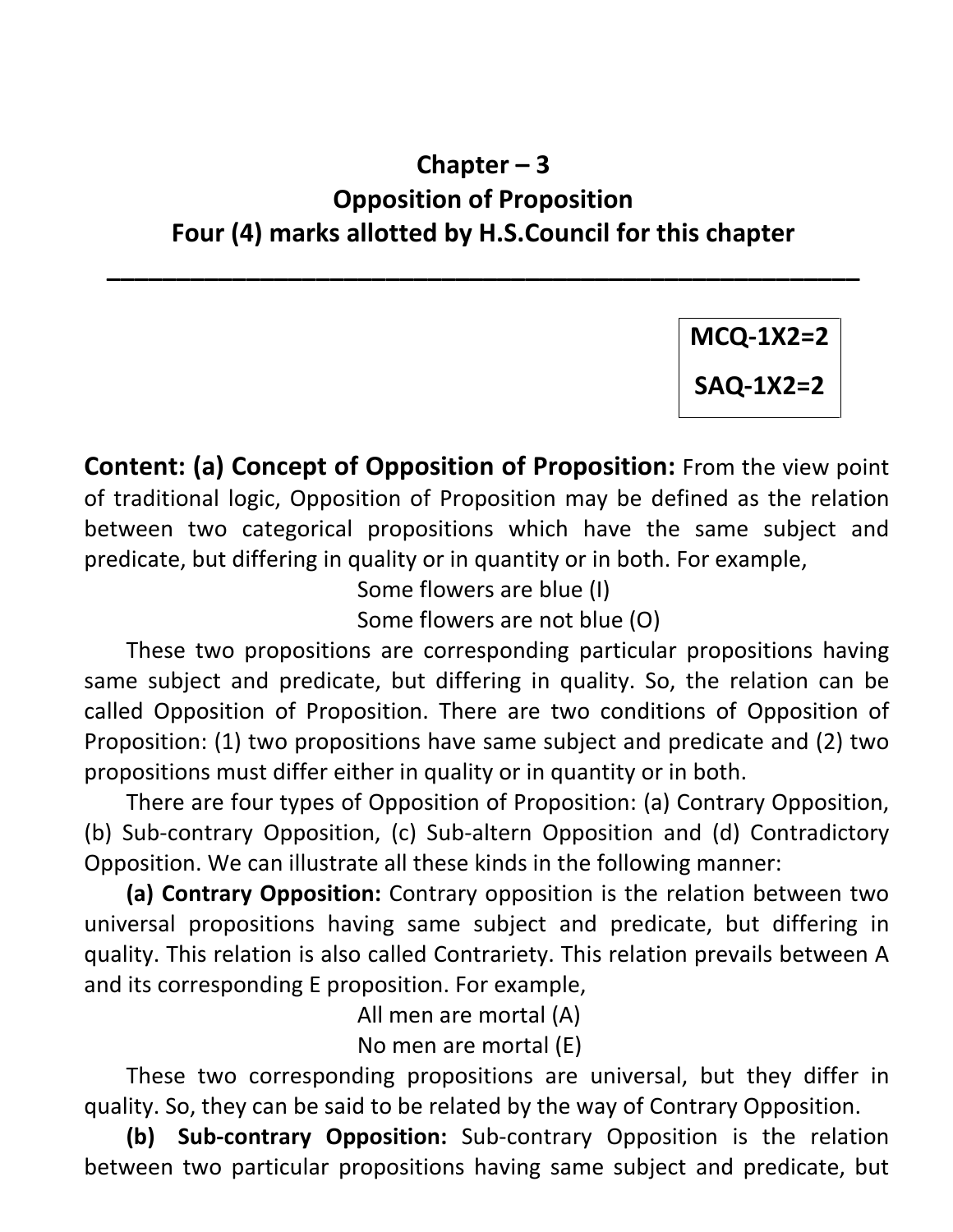differing in quality. It is also known as Sub-contrariety. This relation prevails between I and its corresponding O proposition. For example,

Some men are soldiers (I)

Some men are not soldiers (O)

 These two particular propositions are corresponding to each other, but differing in quality. So, they can be related by the way of sub-contrary opposition.

 (c) Sub-altern Opposition: Sub-altern opposition is the relation between two propositions having the same subject and predicate, but differing only in quantity. The relation prevails between A and its corresponding I and also between E and its corresponding O propositions. For example,

All good students are diligent (A)

Some good students are not rich (O)

 These two propositions are corresponding to each other and they have same quality, but they differ in quantity. So, they can be said to be related by way of Sub-altern opposition. The corresponding propositions in the following pair are also related by sub-altern opposition:

> No workers are rich (E) Some workers are rich (I)

 So, it is apparent that sub-altern Opposition is the relation that obtains between a universal proposition and its corresponding particular proposition of the same quality. The universal proposition is called Sub-alternant or Superimplicant or Sub-alternans; the corresponding particular is called Sub-alternate or Sub-implicant, while both propositions in relation to each other are called Subalterns. A and its corresponding I are subalterns to each other. Similarly E and its corresponding O are also subalterns to each other.

 (d) Contradictory Opposition: Contradictory opposition is the relation between two categorical propositions having the same subject and predicate, but differing in both quality and quantity. This relation exists between A and its corresponding O and also between E and its corresponding I proposition. For example,

> All footballers are players (A) Some footballers are not players (O)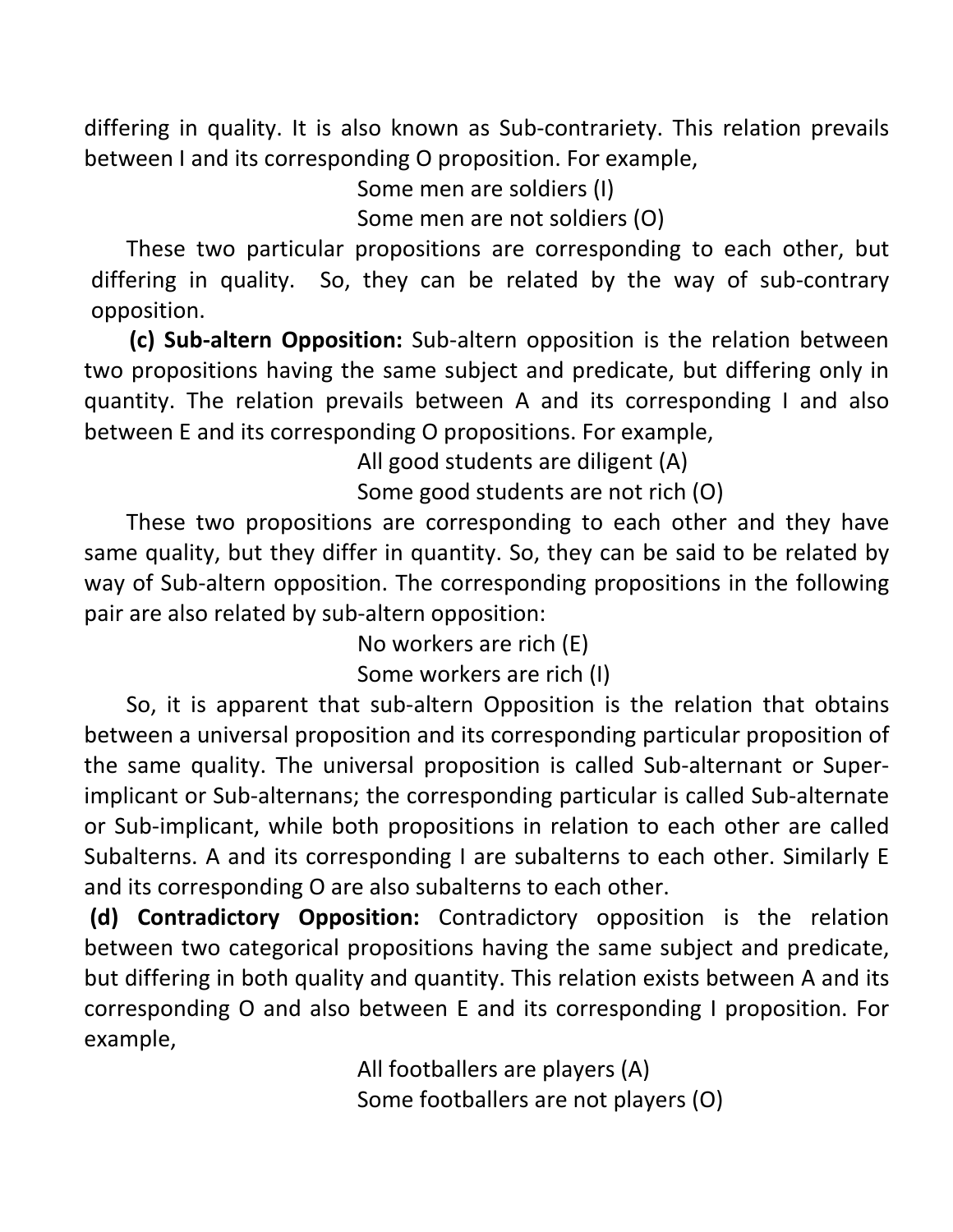These two corresponding propositions differ both in quality and quantity. So they are related by way of Contradictory opposition. The same is the case with the following pair:

> No religious men are dishonest (E) Some religious men are dishonest (I)

 So these are also two propositions related to Contradictory opposition because there are same subject and predicate, but difference in both quality and quantity.

(b) Traditional Square of Opposition: These four types of Opposition of Propositions can be represented with the help of the following diagram.



It is easier to remember four types of Opposition of Propositions. In this square the above portion is representation of Contrary Opposition between A and E proposition. The Sub-contrary Opposition is represented in the lower part of the diagram between I and O proposition. The two sides of the diagram are representing Sub-altern Opposition. The two diagrams of the diagram are representing Contradictory opposition. This kind of diagram is used traditionally to represent different oppositions. This is called traditional square of opposition.

(e) Inference by Opposition of Proposition: Inference by Opposition of Proposition is a kind of immediate inference in which from the truth or falsity of one proposition we infer either the truth or falsity of its opposed propositions. Four kinds of Opposition of propositions are ordinarily recognized in logic, viz. Contrary Opposition, Sub-contrary Opposition, Sub-altern Opposition and Contradictory Opposition. Corresponding to the four forms of Inference by opposition each having its own law or rule.

(f) Laws of different types of Opposition: Let us discuss the different forms of Oppositions separately in the following manner: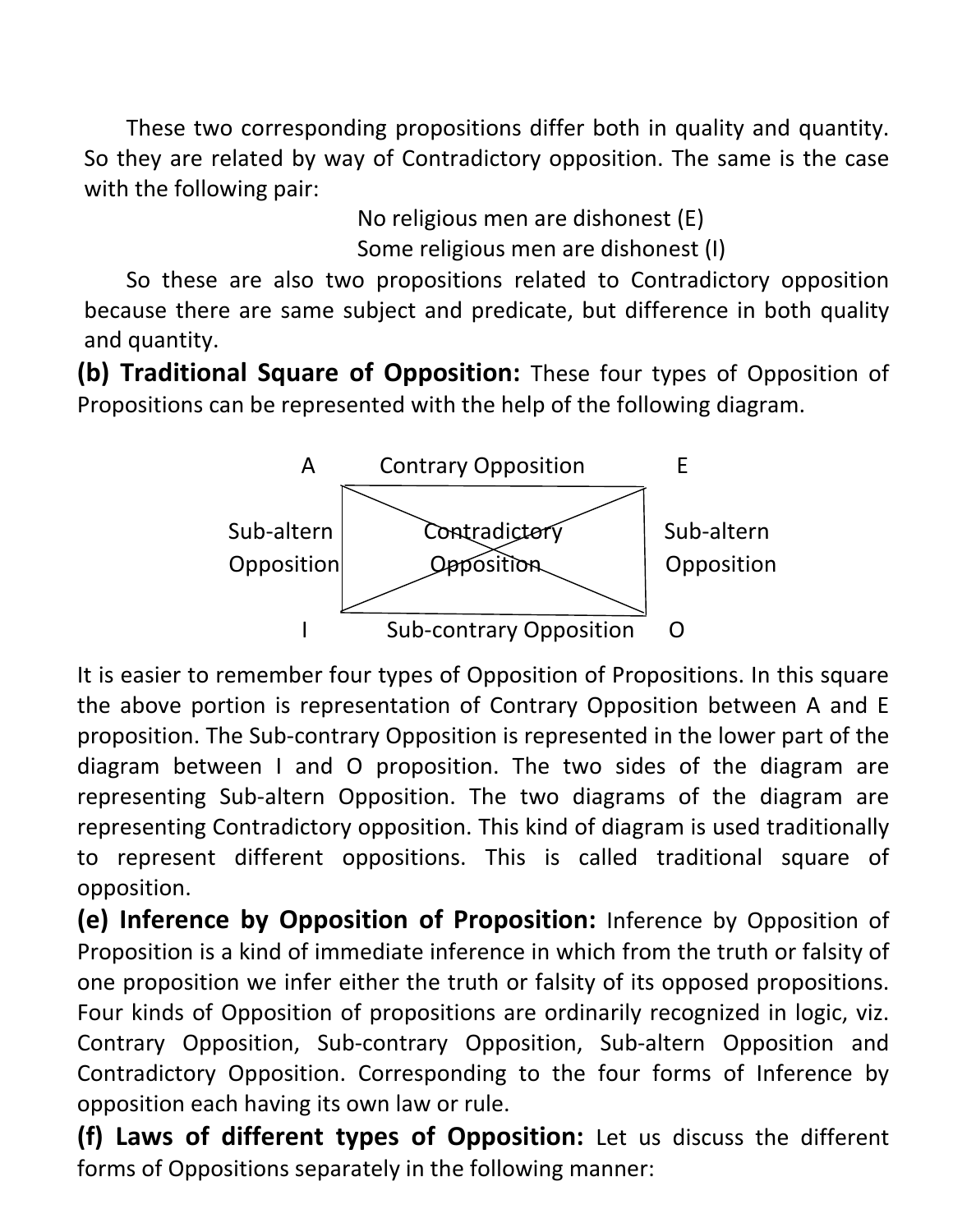a) Law of Contrary Opposition: This opposition prevails between A and its corresponding E proposition. According to the rule of Contrary Opposition, the truth of one proposition implies the Falsity of the other proposition, but not the converse.

i) If A is True then E is False.

ii) If A is False then E is Doubtful.

iii) If E is True then A is False.

iv) If E is False then A is Doubtful.

b) Law of Sub-contrary Opposition: This opposition prevails between I proposition and its corresponding O proposition. According to the law of Subcontrary Opposition, the Falsity of one proposition implies the Truth of the other proposition, but not the converse.

i) If I is True then O is Doubtful.

ii) If I is False then O is True.

iii) If O is True then I is Doubtful.

iv) If O is False then I is True.

c) Law of Sub-altern Opposition: This opposition prevails between two sets of propositions. This prevails between pairs of A and I and E and O propositions. This opposition has two laws of truth or falsity. According to the first law, the Truth of the universal implies the Truth of the particular proposition, but not the converse.

i) If A is True then I is True.

ii) If A is False then I is Doubtful.

 According to the second law, the falsity of the particular proposition implies the falsity of the universal, but not the converse.

i) If I is False then A is False.

ii) If I is True then A is Doubtful.

d) Law of Contradictory Opposition: This opposition prevails between two pairs of propositions. This opposition prevails between A and O and E and I propositions. According to the law of Truth or falsity of this Opposition, if a proposition is True then the other will be False; if one proposition is False then the other is True.

i) If A proposition is True then O is False and if A is False then I is Doubtful

ii) If O is True then A is False and if O is false then A is True.

iii) If E is True then I is False and If E is False then I is True.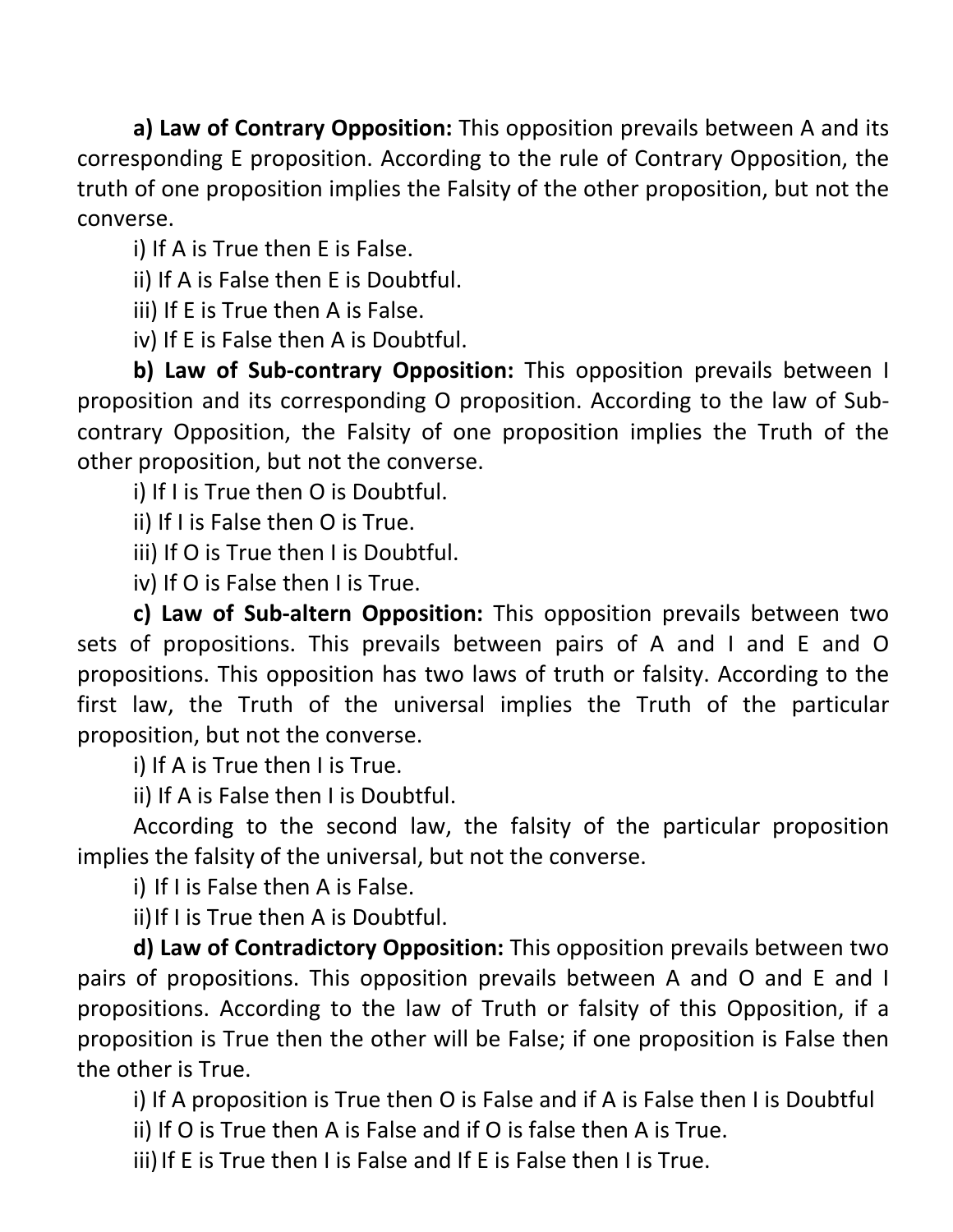iv) If I is True then E is False and If I is False then E is False.

The issue of the Truth or Falsity of Opposition of Proposition can be represented with the help of the following Table:

| A | E |   | O |
|---|---|---|---|
| T | f | t | F |
| f | Τ | F | t |
| d | F | Τ | d |
| F | d | d | T |

 In this table capital letters indicate both data and conclusions and small letters represent only conclusions.

\_\_\_\_\_\_\_\_\_\_\_\_\_\_\_\_\_\_\_\_\_\_\_\_\_\_\_\_\_\_\_\_\_\_\_\_\_\_\_\_\_\_\_\_\_\_\_\_\_\_\_\_\_\_\_\_\_\_\_\_\_\_\_\_\_

#### Exercises

#### Find out the correct alternative from the following:

\_\_\_\_\_\_\_\_\_\_\_\_.

1) Opposition of Proposition is a kind of \_\_\_\_\_\_\_\_\_\_ inference. (a) Immediate (b) Mediate (c) Inductive (d) Analogical 2) There are \_\_\_\_\_\_\_\_\_\_\_\_\_\_\_ conditions of Opposition of Proposition. (a) Two (b) Three (c) Four (d) Five 3) Opposition of Proposition can be of types. (a) Two (b) Three (c) Four (d) Five 4) If there is only qualitative difference between two universal propositions having same subject and predicate then the name of the opposition is \_\_\_\_\_\_\_\_\_\_\_\_.

 (a) Contrary (b) Sub-contrary (c) Subaltern (d) Contradictory 5) If there is only qualitative difference between two particular propositions having same subject and predicate then the name of the opposition is

 <sup>(</sup>a) Contrary (b) Sub-contrary (c) Subaltern (d) Contradictory 6) There is only difference between two propositions of Subaltern opposition.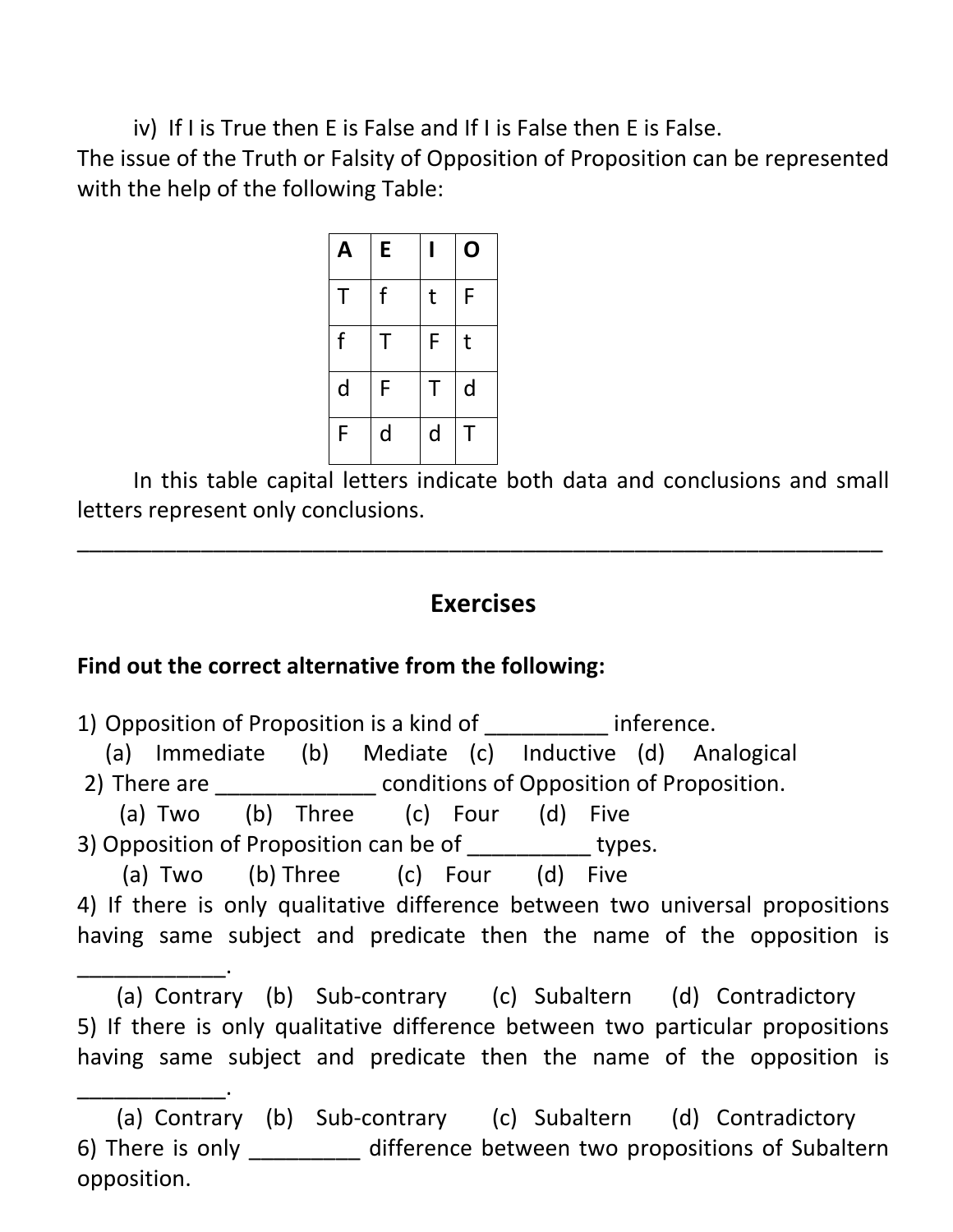(a) Qualitative (b) Quantitative (c) Both qualitative and quantitative (d) Logical 7) If there is both qualitative and quantitative difference between two propositions having same subject and predicate then the name of the opposition is \_\_\_\_\_\_\_\_.

 (a) Contrary (b) Sub-contrary (c) Subaltern (d) Contradictory 8) Some logicians do not consider example to poposition as real Opposition of proposition.

 (a) Contrary (b) Sub-contrary (c) Subaltern (d) Contradictory 9) The name of the Opposition between A and E proposition is opposition.

 (a) Contrary (b) Sub-contrary (c) Subaltern (d) Contradictory 10) Subaltern Opposition prevails between \_\_\_\_\_\_\_\_\_\_\_\_\_ propositions.

(a)  $A$  and  $E$  (b)  $I$  and  $O$  (c)  $A$  and  $I$  (d)  $E$  and  $O$ 11) In case of Subaltern Opposition if the Universal proposition is True then the Particular proposition is example the proposition of the set of the set of the set of the set of the set of the  $\alpha$ 

 (a) True (b) False (c) Uncertain (d) Certain 12) The name of the Opposition between A and O proposition is opposition.

 (a) Contrary (b) Sub-contrary (c) Subaltern (d) Contradictory 13) In case of Subaltern Opposition if the Particular proposition is True then the Universal proposition is  $\qquad \qquad$ .

 (a) True (b) False (c) Uncertain (d) Certain 14) In case of Subaltern Opposition if the Particular proposition is False then the Universal proposition is \_\_\_\_\_\_\_\_\_\_\_.

 (a) True (b) False (c) Uncertain (d) Certain 15) In case of Subaltern Opposition if the Universal proposition is False then the Particular proposition is example the proposition of the set of the set of the set of the set of the set of the  $\alpha$ 

 (a) True (b) False (c) Uncertain (d) Certain 16) In case of Contrary Opposition if one proposition is False then the other proposition will be \_\_\_\_\_\_\_\_\_\_\_.

 (a) True (b) False (c) Uncertain (d) Certain 17) In case of Contrary Opposition if a proposition is True then the other proposition will be

(a) True (b) False (c) Uncertain (d) Certain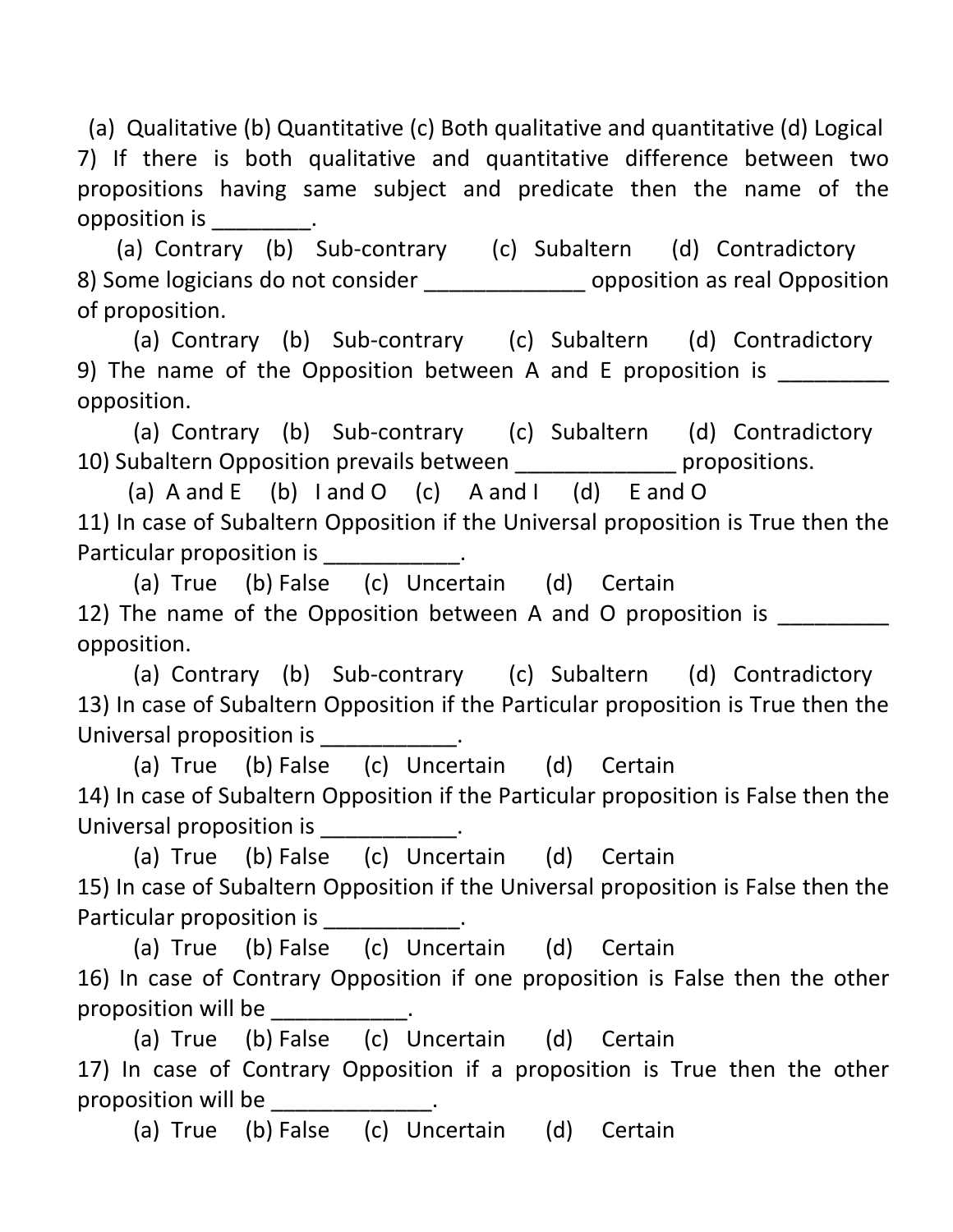18) In case of Contradictory Opposition if a proposition is True then the other proposition will be

(a) True (b) False (c) Uncertain (d) Certain

19) In case of Contradictory Opposition if a proposition is False then the other proposition will be the control of the control of the control of the control of the control of the control of the control of the control of the control of the control of the control of the control of the control of the con

 (a) True (b) False (c) Uncertain (d) Certain 20) In case of Sub-contrary Opposition if a proposition is True then the other proposition will be the control of the control of the control of the control of the control of the control of the control of the control of the control of the control of the control of the control of the control of the con

(a) True (b) False (c) Uncertain (d) Certain

21) In case of Contradictory Opposition if a proposition is False then the other proposition will be the control of the control of the control of the control of the control of the control of the control of the control of the control of the control of the control of the control of the control of the con

 (a) True (b) False (c) Uncertain (d) Certain 22) Two Contrary propositions cannot be \_\_\_\_\_\_\_\_\_\_\_\_ at the same time.

(a) True (b) False (c) Uncertain (d) Certain

23) The Contrary proposition of E proposition is  $\qquad \qquad$ .

 (a) A (b) I (c) O (d) E 24) The diagonals of the Opposition of Proposition indicate opposition.

 (a) Contrary (b) Sub-contrary (c) Subaltern (d) Contradictory 25) Two Contradictory propositions cannot be  $\qquad \qquad$  at the same time.

(a) True (b) False (c) Uncertain (d) Certain

#### Answer in one or two sentences:

1.What is opposition of proposition?

2.What are the necessary conditions of opposition of proposition?

- 3.Which kind of inference is opposition of proposition?
- 4.What are different types of opposition of proposition?
- 5.What is Contrary opposition?
- 6.Give one example of Contrary opposition.
- 7.What are the conditions of Contrary opposition?
- 8.What is the rule of truth or falsity of Contrary Opposition?

9.What kind of difference prevails between two propositions of Contrary opposition?

10. What is Sub-contrary opposition?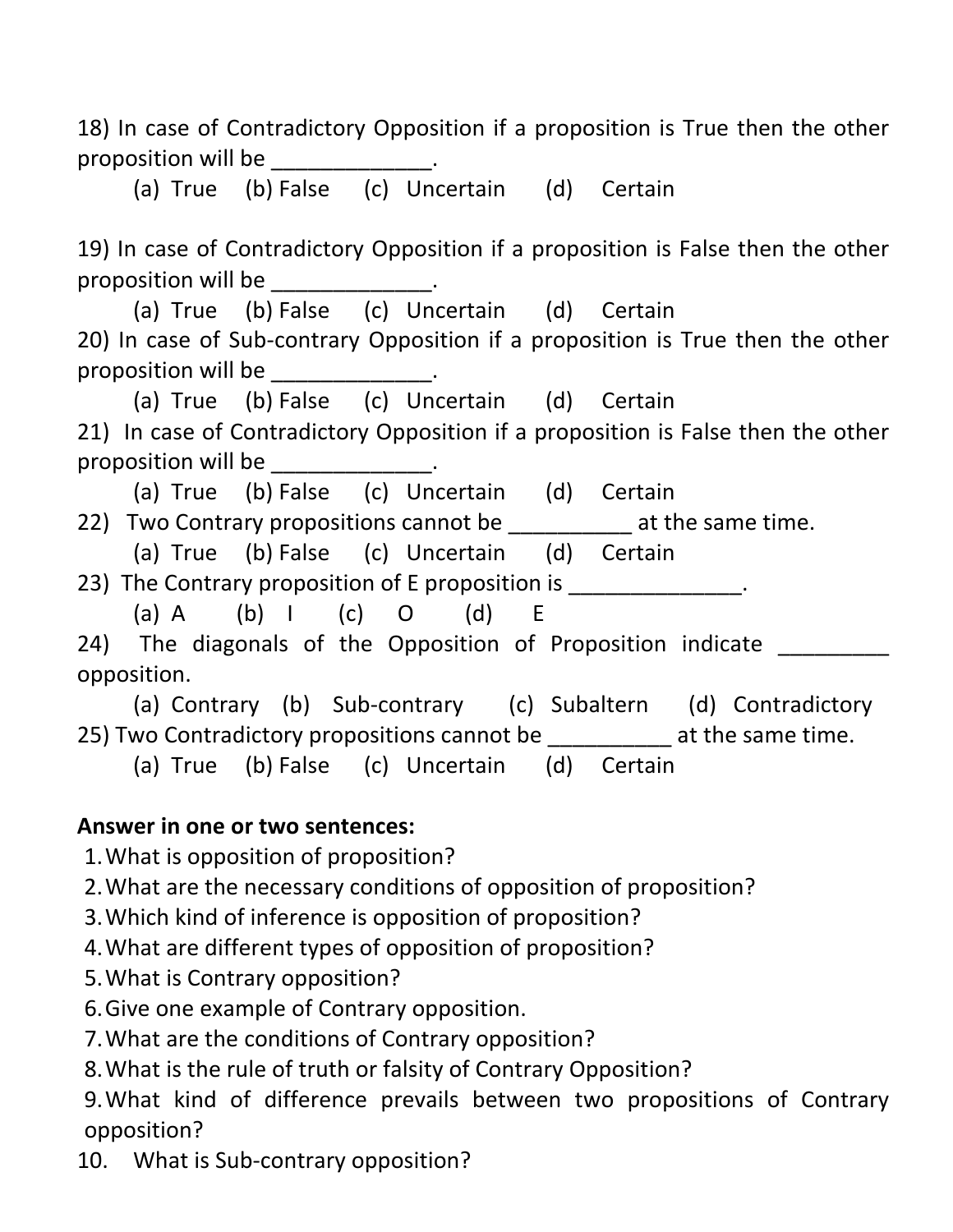- 11. Give an example of Sub-contrary opposition.
- 12. What are the conditions of Sub-contrary opposition?
- 13. What is the rule of truth or falsity of Sub-contrary Opposition?
- 14. What kind of difference prevails between two propositions of Sub-contrary opposition?
- 15. What is the difference between Contrary and sub-contrary opposition?
- 16. What is Subaltern Opposition?
- 17. Give one example of Sub-altern Opposition?
- 18. What kind of difference prevails between two propositions of Subaltern opposition?
- 19. What is the rule of truth or falsity of Subaltern Opposition?
- 20. How many rules of truth or falsity of Subaltern Opposition are there?
- 21. What is Contradictory Opposition?
- 22. Give one example of Contradictory opposition?
- 23. What is the rule of truth or falsity of Contradictory Opposition?

24. What kind of difference prevails between two propositions of Contradictory opposition?

25. What can we infer about the truth or falsity of A, E and O proposition if I proposition is false?

## Answer the following questions (only for practice):

- 1. Give the proposition of Opposition of the following propositions:
	- (a) Men cannot be God. (b) Mangoes are not always sweet. (c) Only wise persons are happy. (d) Men are only rational animals.
- 2. Find out the relation of opposition of proposition among each proposition.
	- (a) Only patriots are soldiers. (b) Soldiers are not patriots.
	- (c) Soldiers are mostly patriots. (d) Soldiers are not all patriots.

3. Many sailors are patriots  $-$  if this proposition is true then what can be inferred about the truth or falsity about the following propositions?

(a) Sailors are only patriots. (b) Sailors are scarcely patriots.

(c) No person can be both sailors and patriots.

4. Reduce the following sentences into propositions and find out the logical relations among them:

(a) Only P is S. (b) S can never be P. (c) S is sometimes P. (d) All S is not P.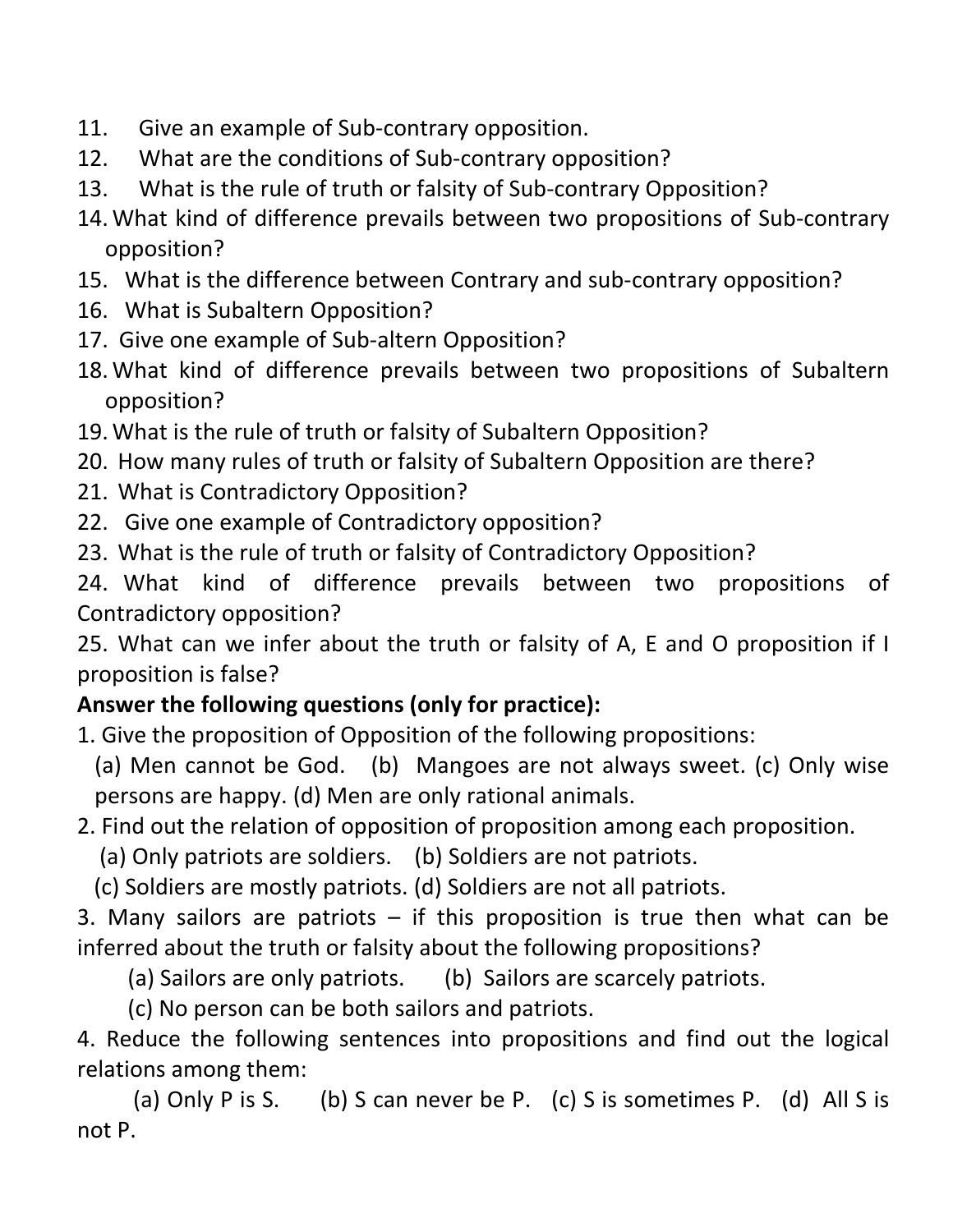## Chapter – 4 Immediate Inference Nine (9) marks allotted by H.S.Council for this chapter

 $\overline{\phantom{a}}$  , and the contract of the contract of the contract of the contract of the contract of the contract of the contract of the contract of the contract of the contract of the contract of the contract of the contrac

SAQ-1X1=1

DAQ-8X1=8

Content: (a) Classification of inference into Immediate and mediate: Inference is a mental process in which we go to unknown from known. Inference can be divided into two types: Immediate and Mediate.

 Immediate inference is a form of deductive inference in which we get the conclusion only from a single premise. There is no additional premise between the first premise and the conclusion. For example,

All cats are animals (A)

Therefore, Some animals are cats (I)

 In the above inference we draw the conclusion from the premise directly without the presence of any other premise. So, it is called immediate inference.

 On the other hand mediate inference is a kind of deductive inference in which the conclusion is drawn from the combination of two or more premises. For example,

> All men are mortal (A) Ram is man (A) Therefore, Ram is mortal (A)

 The above inference is an example of mediate inference because in this case the conclusion is drawn from the combination of the two premises. So, both immediate and mediate inferences are deductive; they have following similarities and differences between them:

#### Similarities:

(i) As both of them are deductive in nature, their conclusions can never be more general than the premises.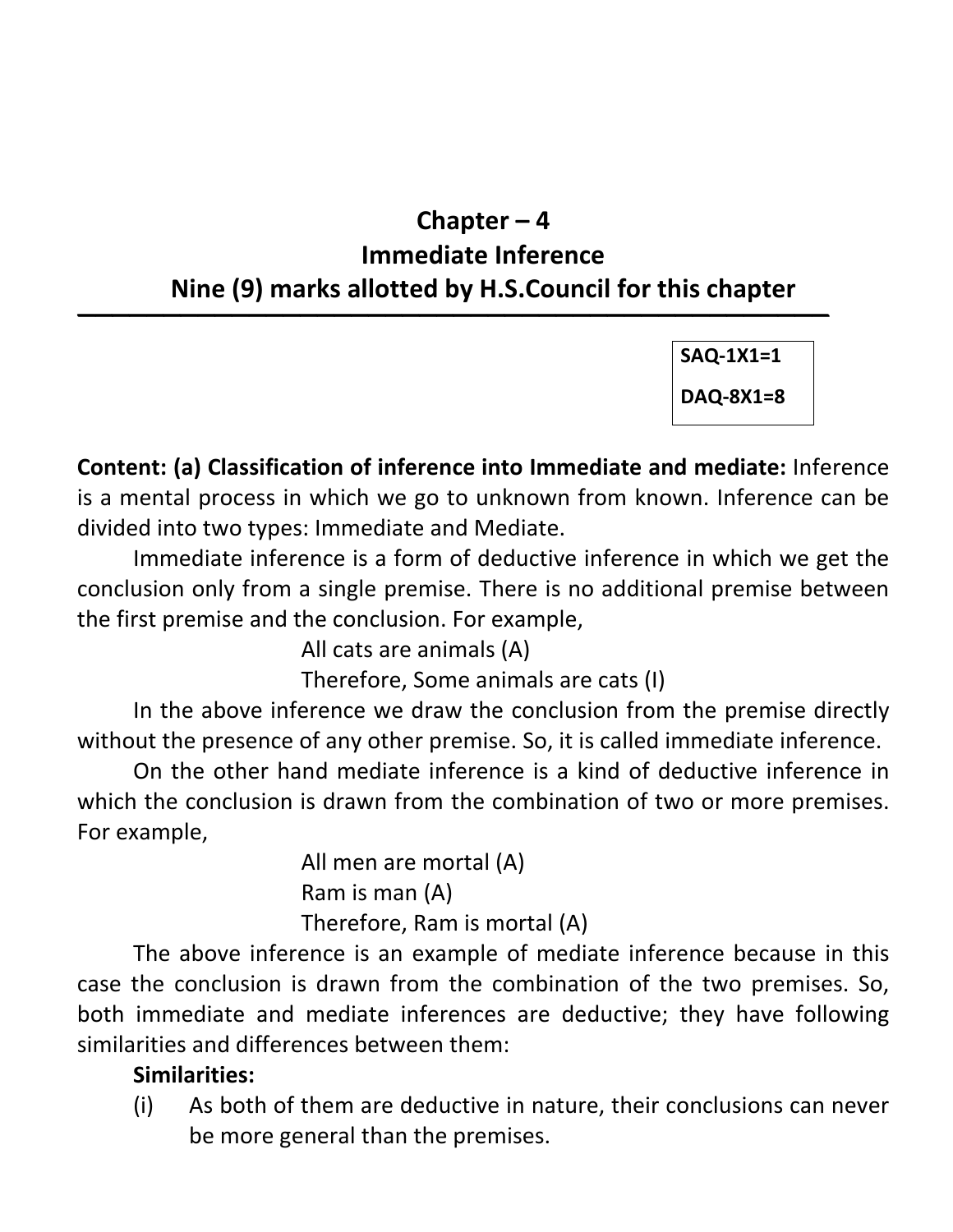- (ii) In both these cases the conclusions follow necessarily from the premise or premises.
- (iii) In both these inferences we are concerned with the formal validity, not with the material truth of the premises or conclusion.
- (iv) In these inferences the conclusions make patent what remains latent in their premise or premises.

#### Differences:

- (i) In case of immediate inference we find only one premise; but in mediate inference we find the presence of two premises.
- (ii) In case of immediate inference the conclusion does not need any other premise to draw the conclusion; but in the mediate inference the conclusion needs at least two premises to follow the conclusion.
- (iii) In case of immediate inference we find the use of two terms, namely, subject and predicate; but in mediate inference we find the use of three terms, namely, major, minor and middle term.

 (b) Conversion as a form of Immediate Inference: Conversion is a kind of deductive immediate inference in which there is admissible transposition of the subject and the predicate of a proposition. In this form of immediate inference the subject and predicate interchange their respective positions, i.e. the subject of the premise becomes the predicate of the conclusion and the predicate of the premise becomes the subject of the conclusion. The premise is called Convertend and the conclusion is called the Converse. For example,

Convertend: No men are perfect beings (E)

Therefore, Converse: No perfect beings are men (E)

 This is an example of conversion because the subject and predicate of Convertend are interchanged into predicate and subject respectively in the conclusion.

(c) Rules of Conversion: Conversion follows following rules for its actualization: (i) The subject of the convertend becomes the predicate of the converse; (ii) The predicate of the convertend becomes the subject of the converse; (iii) The quality of the convertend and the converse will remain same. If the convertend is affirmative then the converse will also be affirmative and if the convertend is negative the converse is negative. (iv) No term in the converse will be distributed if it is not distributed in the convertend.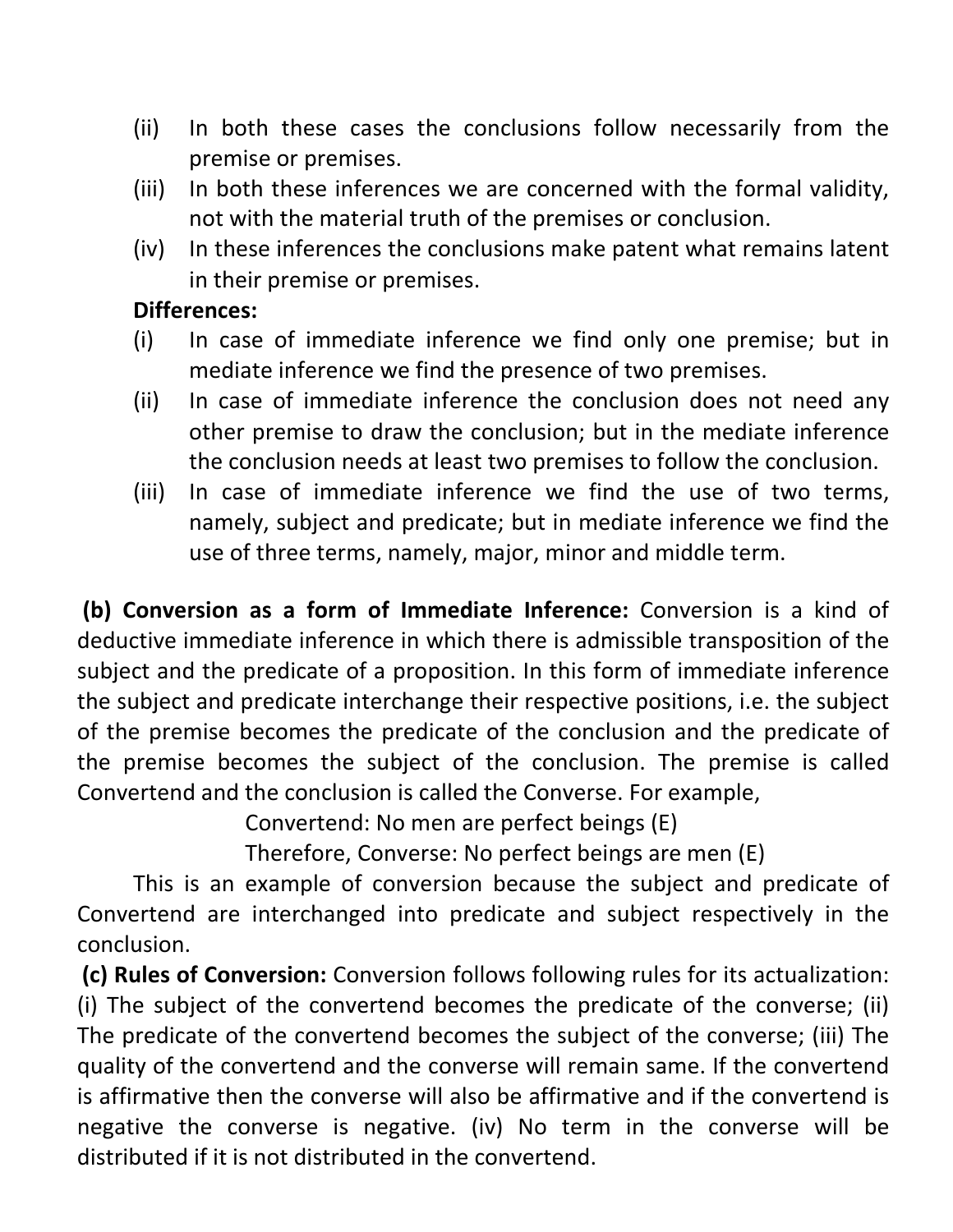By applying these rules we can show conversion of different categorical propositions.

\*Conversion of A proposition: A proposition is converted to I proposition. Let us take an example.

All poets are imaginative persons (A)

Therefore, Some imaginative persons are poets (I)

 As per the first two rules the subject and predicate terms of the premise are converted to predicate and subject respectively. The quality of the premise and conclusion are affirmative as per the third rule. The conclusion in this case cannot be A proposition because it will violate the fourth rule of distribution. In that case the predicate term of the premise 'imaginative persons' will be undistributed but it will become distributed in the conclusion for becoming the subject of the conclusion. For this reason we get I proposition from the conversion of A proposition.

\*Conversion of E proposition: E proposition is converted to E proposition. Let us take an example.

No square are triangles (E)

Therefore, No triangles are squares (E)

 The subject (squares) and predicate (triangles) terms of the premise have become the predicate and subject of the conclusion according to the first two rules of conversion. As per the third rule of conversion the qualities of premise and conclusion are negative. The subject and predicate of the conclusion are distributed and these are also distributed in the premise.

\* Conversion of I proposition: I proposition is converted to I proposition. Let us take an example.

Some students are diligent persons (I)

Therefore, Some diligent persons are students (I)

 The subject (students) and predicate (diligent persons) terms of the premise have become the predicate and subject of the conclusion respectively as per the first two rules. As per the third rule the premise and the conclusion are affirmative. According to the fourth rule of distribution no term of the conclusion is distributed as they are not distributed in the premise.

\* Conversion of O proposition: O proposition cannot be converted validly. Let us take an example.

Some philosophers are not logicians (O)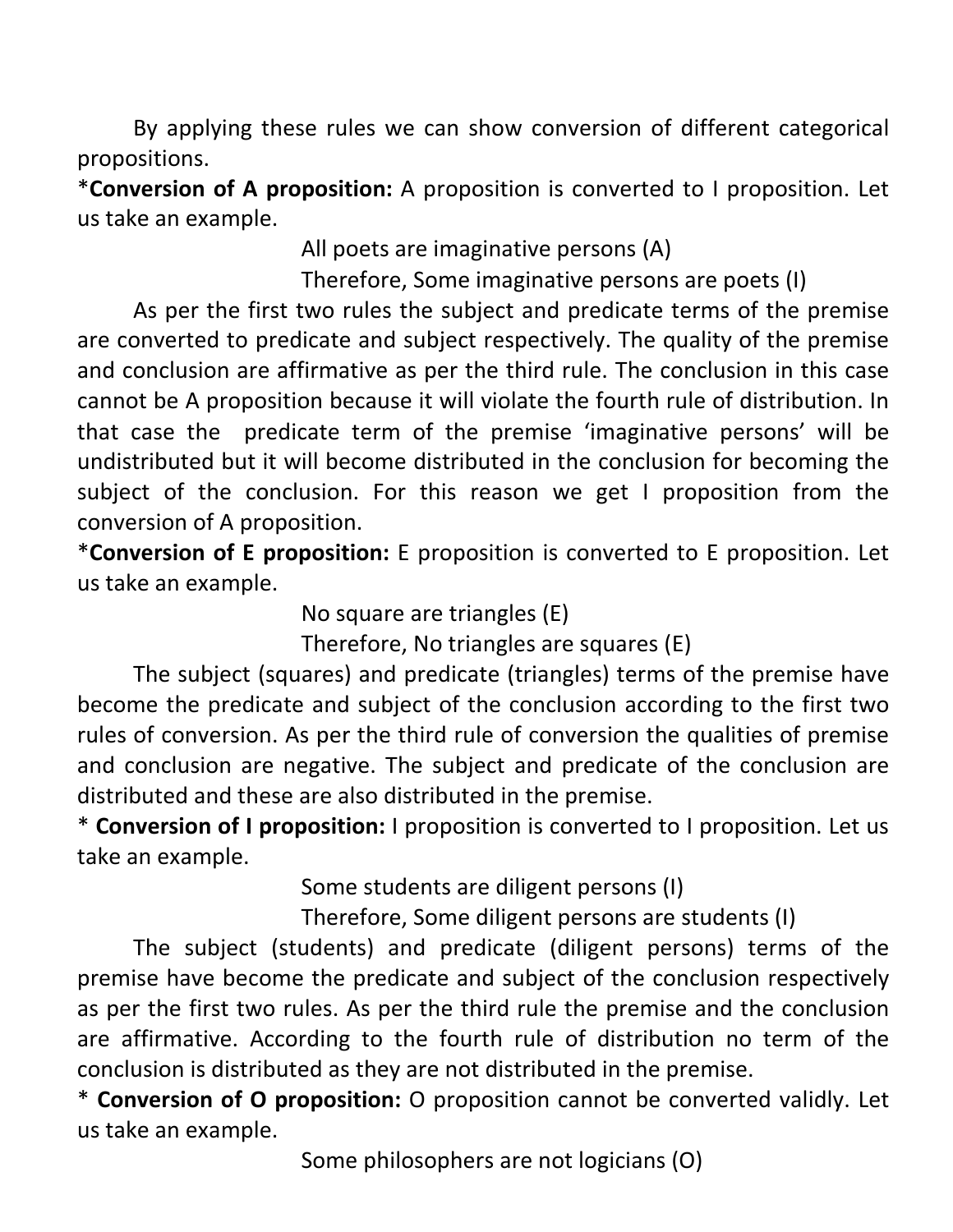Therefore, Some logicians are not philosophers (O)

 This example of conversion of O proposition is invalid because this violates the fourth rule of distribution. According to the rule, no term is distributed in the conclusion if it is not distributed in the premise. But in this case the subject term of the premise 'philosophers' is not distributed, but this is distributed in the conclusion. For this violation of rule the conversion of O proposition is considered invalid.

\* Conversion by negation of O proposition: We know that O proposition cannot be converted validly because it violates the rule of distribution of O proposition.

 But some logicians, e.g., Jevons make an attempt to convert of an O proposition in a different way. The process is known as Conversion by Negation. It first of all reduces an O proposition into I proposition by transferring the sign of negation to the predicate. Then I proposition is converted to I proposition. The process is as follows:

Some boys are not poor persons (O)

Therefore, Some boys are non-poor persons (I)

Therefore, Some non-poor persons are boys (I)

 But this form of conversion is not regarded as a valid form of conversion because the rules of conversion are violated in this type of conversion. Firstly, the quality of the premise is negative, but the quality of the conclusion is affirmative. But as per the rule the quality of the premise and conclusion should be same. Secondly, in the given example we find the subject of the conclusion is not the predicate of the convertend, but its contradictory. So we find, the rules of the conversion have been violated.

 (d) Simple Conversion: Conversion can be divided into two types: Simple conversion and conversion by limitation or limited conversion. In case of simple conversion the quantity will remain same, but in case of limited conversion the quantity will be different. The conversions of I and E proposition are examples of simple conversion. On the other hand the conversion of A proposition is limited conversion because we get I proposition from the conversion of A proposition. But in some cases we can simply convert A propositions. Let us explain the issue with the help of following example:

> Convertend: All roses are flowers (A) Converse: All flowers are roses (A)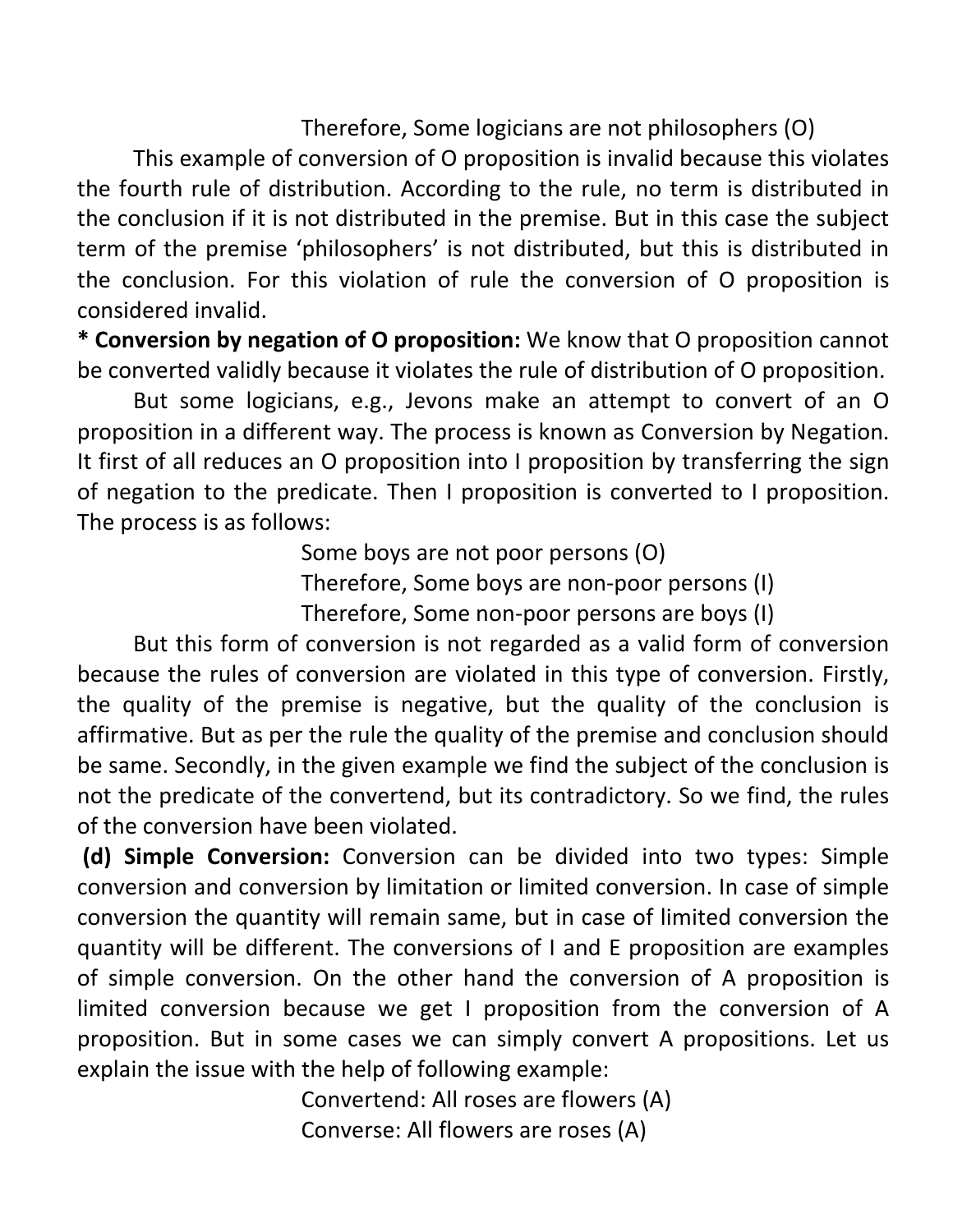This conversion is invalid because it violates the rule of distribution. The predicate term of the premise 'flowers' is undistributed, but it is distributed in the conclusion. For this violation simple conversion of A proposition is invalid.

 But in some cases A propositions can be converted simply. In these cases the subject and predicate terms of A propositions have same denotation. Following are the cases of simple conversion of A proposition:

- (i) A propositions with logical definitions can be converted simply: All men are rational animals (A) Therefore, All rational animals are men (A)
- (ii) A proposition with tautologous terms can be converted simply: All trees are plants (A) Therefore, all plants are trees (A)
- (iii) A propositions with definite singular terms can be converted simply: The Tajmahal of Agra is the seventh wonder of the world (A) Therefore, The seventh wonder of the world is the Tajmahal (A)

(e) Obversion as a form of Immediate Inference: Obversion is a form of deductive mediate inference in which the quality of the given proposition is changed and the contradictory of the original predicate is made the predicate of the conclusion. The given proposition is called Obvertend and the conclusion is called Obverse. For example,

Obvertend: All men are mortals (A)

Obverse: No men are non-mortals (E)

 The quality of the premise and the conclusion are different. Besides, the contradictory term of the predicate of the premise has become the predicate of the conclusion. So, this is an example of Obversion.

 (f) Rules of Obversion: Following are the rules of Obversion which are necessary for making valid Obversion: (i) The subject term of the premise will be the subject of the conclusion; (ii) the contradictory term (non-main term) of the predicate of the premise will be the predicate of the conclusion; (iii) the quality of the premise and the conclusion are different. If the premise is affirmative then the conclusion is negative. This is called the rule of quality of Obversion; (iv) the quantity of the premise and the conclusion will be same. If the premise is universal then the conclusion will be universal and if the premise is particular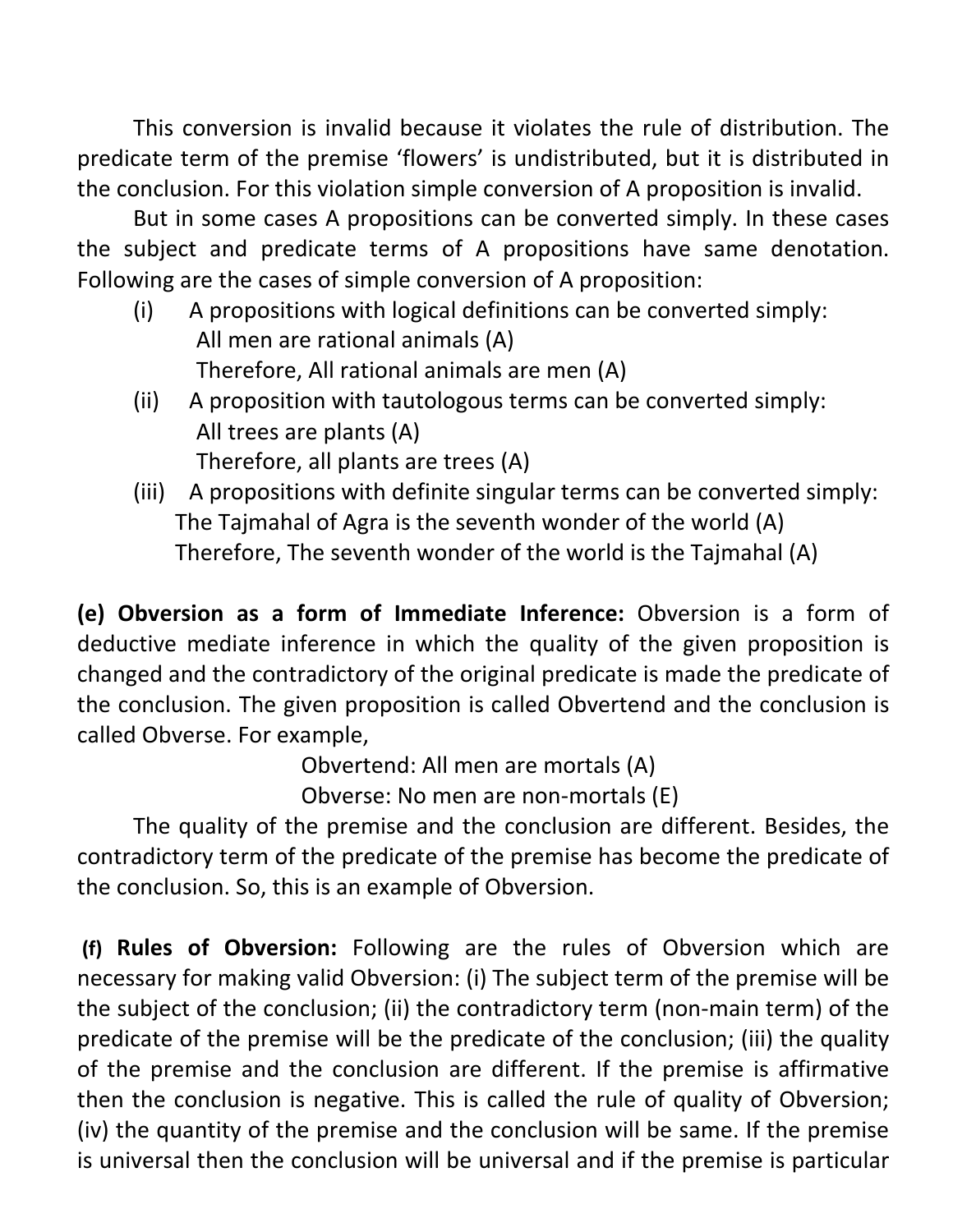then the conclusion will be particular. This is called the rule of quantity of Obversion.

 In the following way we can explain the Obversion of different categorical propositions:

#### \*Obversion of A proposition:

 Obvertend: All men are mortal beings (A) Obverse: No men are non-mortal beings (E)

 As per the first rule the subject (men) of the premise and the conclusion are same. The contradictory of the predicate (mortal beings) of the premise is the predicate of the conclusion. The premise is affirmative and the conclusion is negative. This is following the rule of quality of Obversion. As per the rule of quantity of Obversion the premise is universal and the conclusion is also universal.

#### \*Obversion of E proposition:

Obvertend: No birds are beasts (E)

Obverse: All birds are non-beasts (A)

 As per the first rule the subject (birds) of the premise and the conclusion are same. The contradictory of the predicate (beasts) of the premise is the predicate of the conclusion. The premise is negative and the conclusion is affirmative. This is following the rule of quality of Obversion. As per the rule of quantity of Obversion the premise is universal and the conclusion is also universal.

#### \*Obversion of I proposition:

Obvertend: Some students are intelligent (I)

Obverse: Some students are not non-intelligent (O)

 According to the first rule the subject (students) of the premise and the conclusion are same. The contradictory of the predicate (intelligent) of the premise is the predicate of the conclusion. The premise is affirmative and the conclusion is negative. This is following the rule of quality of Obversion. As per the rule of quantity of Obversion the premise is particular and the conclusion is also particular.

#### \*Obversion of O proposition:

 Obvertend: Some men are not saints (O) Obverse: Some men are non-saints (I)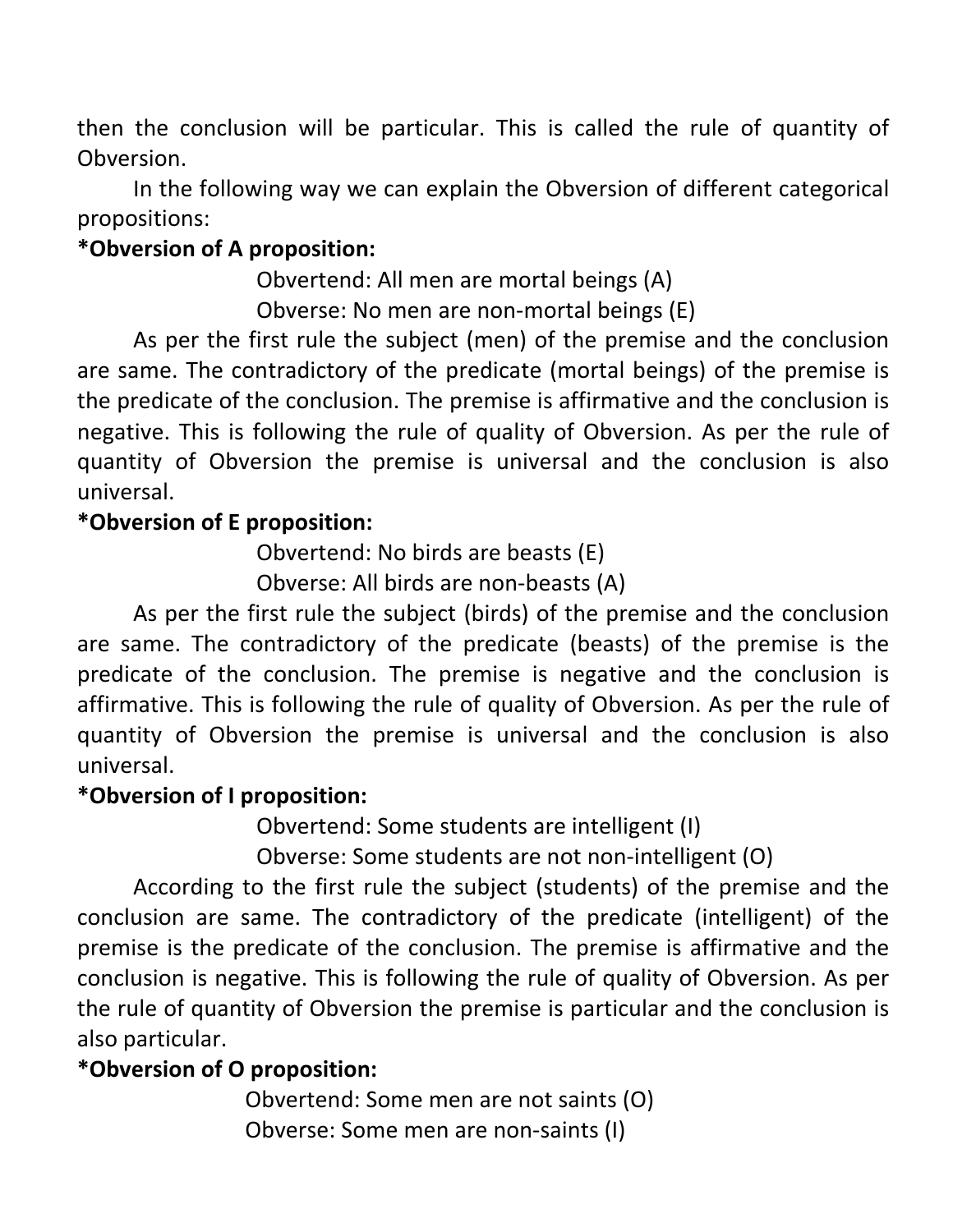As per the first rule the subject (men) of the premise and the conclusion are same. The contradictory of the predicate (saints) of the premise is the predicate of the conclusion. The premise is negative and the conclusion is affirmative. This is following the rule of quality of Obversion. As per the rule of quantity of Obversion the premise is particular and the conclusion is also particular.

#### Exercises

\_\_\_\_\_\_\_\_\_\_\_\_\_\_\_\_\_\_\_\_\_\_\_\_\_\_\_\_\_\_\_\_\_\_\_\_\_\_\_\_\_\_\_\_\_\_\_\_\_\_\_\_\_\_\_\_\_

#### Answer in one or two sentences:

- 1. What is immediate inference?
- 2. Give one example of immediate inference.
- 3. Write one feature of immediate inference.
- 4. What is mediate inference?
- 5. Give one example of mediate inference.
- 6. Write down one difference between immediate and mediate inference.
- 7. What is conversion?
- 8. Which kind of inference is conversion?
- 9. What kind of quantitative relation prevails between premise and conclusion in case of conversion?

10. What kind of qualitative relation prevails between premise and conclusion in case of conversion?

- 11. What are the types of conversion?
- 12. What is simple conversion?
- 13. Mention two rules of conversion.
- 14. Write down the rule of quality of conversion.
- 15. Write down the rule of distribution of conversion.
- 16. In cases of which propositions does simple conversion take place?
- 17. What is limited conversion or conversion by limitation?
- 18. Give one example of conversion by limitation.
- 19. Give an example of simple conversion of A proposition.
- 20. In which cases does simple conversion of A proposition take place?
- 21. Why cannot A proposition be converted simply?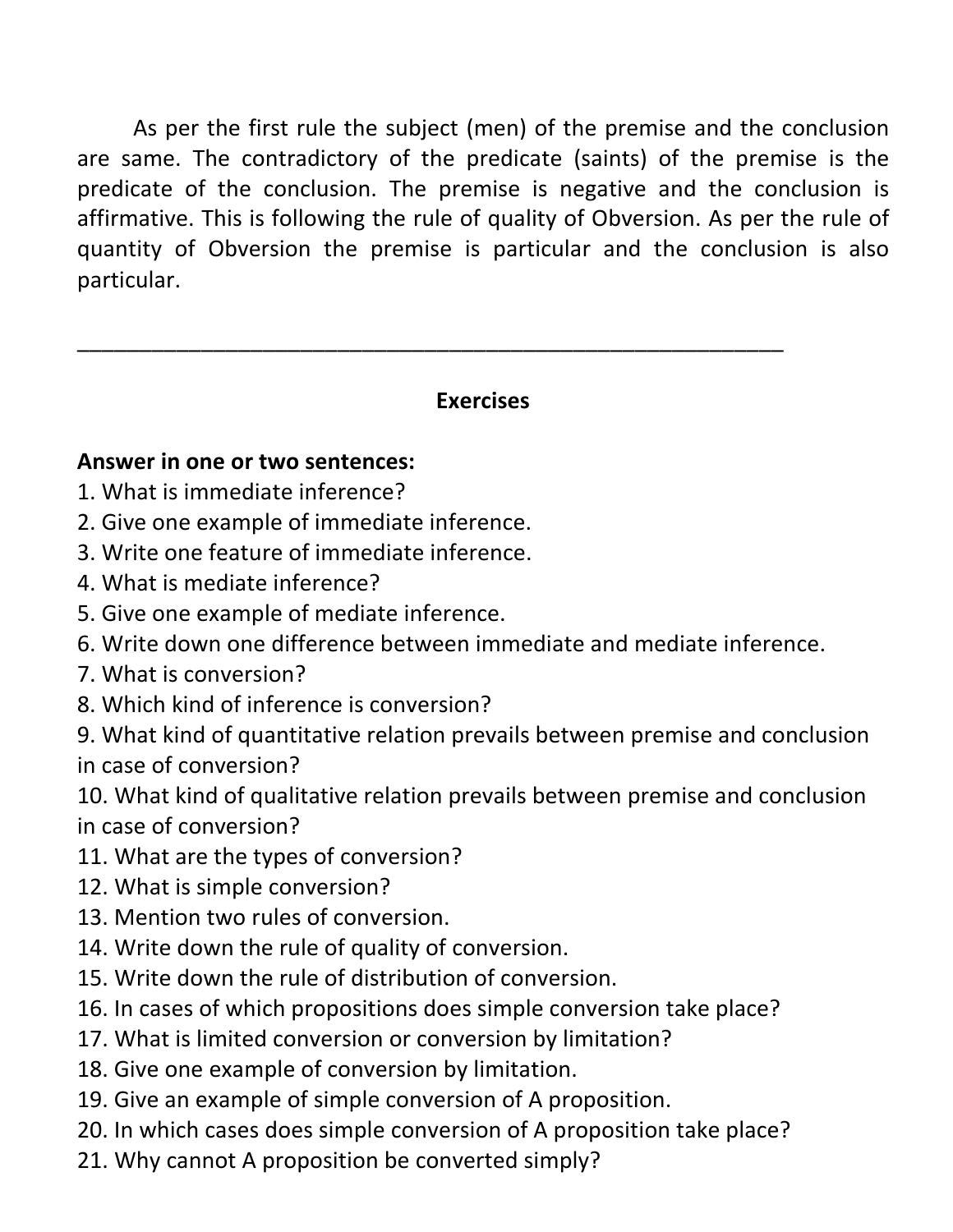- 22. Why cannot we convert O proposition?
- 23. What are convertend and converse?
- 24. Find out convertend and converse with an example.
- 25. What is Obversion?
- 26. Give an example of Obversion.
- 27. What is a contrary term?
- 28. What are obvertend and obverse?
- 29. Give one example obvertend and obverse with an example.
- 30. Mention any two rules of validity of Obversion.
- 31. Mention the rule of quality of Obversion.
- 32. Mention the rule of quantity of Obversion.
- 33. What is contradictory term?
- 34. What is the difference between contrary and contradictory term?
- 35. What is material Obversion?
- 36. Give an example of Material Obversion.
- 37. What is the basis of Material Obversion?
- 38. Who has forwarded the concept of Material Obversion?
- 39. Mention a cause of invalidity of Material Obversion.
- 40. Which type of order of conversion and Obversion is followed in case of contraposition?

# Make the Conversion of the following propositions:

- 1) Honest men are not always happy.
- 2) Fictitious stories are never true.
- 3) What is red cannot be blue.
- 4) If anybody is man then he is mortal.
- 5) Inflammable articles cause combustion.
- 6) Coins are always made of metals.
- 7) Uneducated persons may also be intelligent.
- 8) Communists are not oppressors.
- 9) Only labourious persons become successful in life.
- 10) There is no round triangle.
- 11) Green mangoes become sweet many times.
- 12) Gods are not mortal.
- 13) Poets can also be philosophers.
- 14) Philosophers are always wise.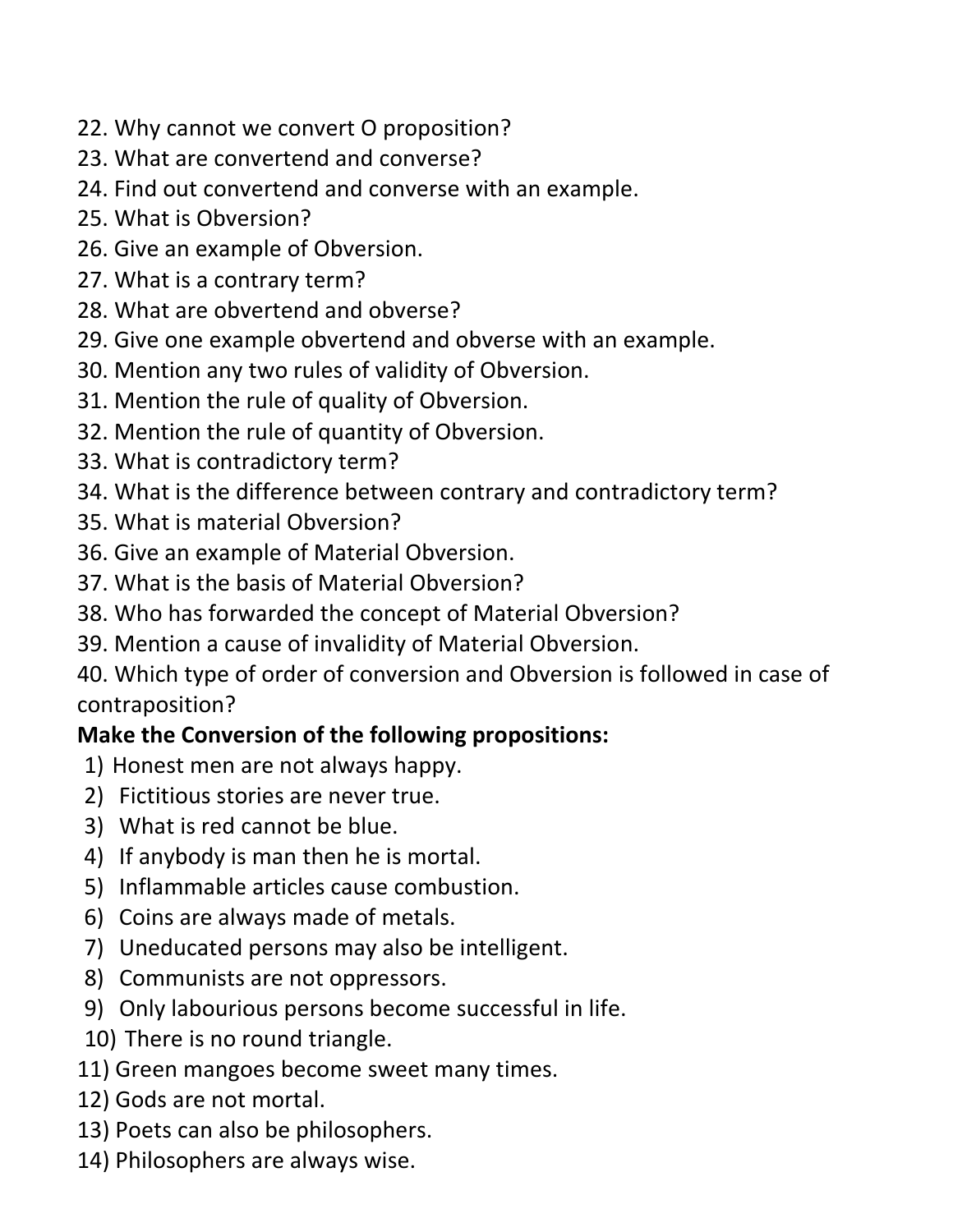15) Intellectuals are not always honoured.

### Make the Obversion of the following propositions:

- 1) Men are never perfect.
- 2) Only graduates are fit for this post.
- 3) Tigers cannot be herbivorous.
- 4) All that glitters are not gold.
- 5) Many mangoes are sour.
- 6) Men are not rarely honest.
- 7) All are not friends who seem so.
- 8) Many books are not readable.
- 9) Men are generally truthful.
- 10) Men are not naturally labourious.
- 11) Who does not want economic freedom?
- 12) Few women are good logicians.
- 13) There are no green swans.
- 14) Green mangoes are generally sour.
- 15) Only birds can fly.

# Give the Obverse of the Converse of the following propositions:

- 1) Many poets become realistic.
- 2) Valuable books are rarely read.
- 3) The Cãrvakas are materialists.
- 4) Only the ministers are happy.
- 5) Children are not scarcely simple.
- 6) Many stories do not depend upon imagination.
- 7) Wicked persons sometimes become sweet tongued.
- 8) Dead persons do not talk.
- 9) Caste system does not bring unity.
- 10) Men are only rational animal.
- 11) Indian philosophers are not all idealists.
- 12) Doctors are sometimes kind.
- 13) Voters are all citizens.
- 14) Students are not all poor.
- 15) Learned persons are not always realists.

# Give the Converse of the Obverse of the following propositions:

1) Poets are all imaginative.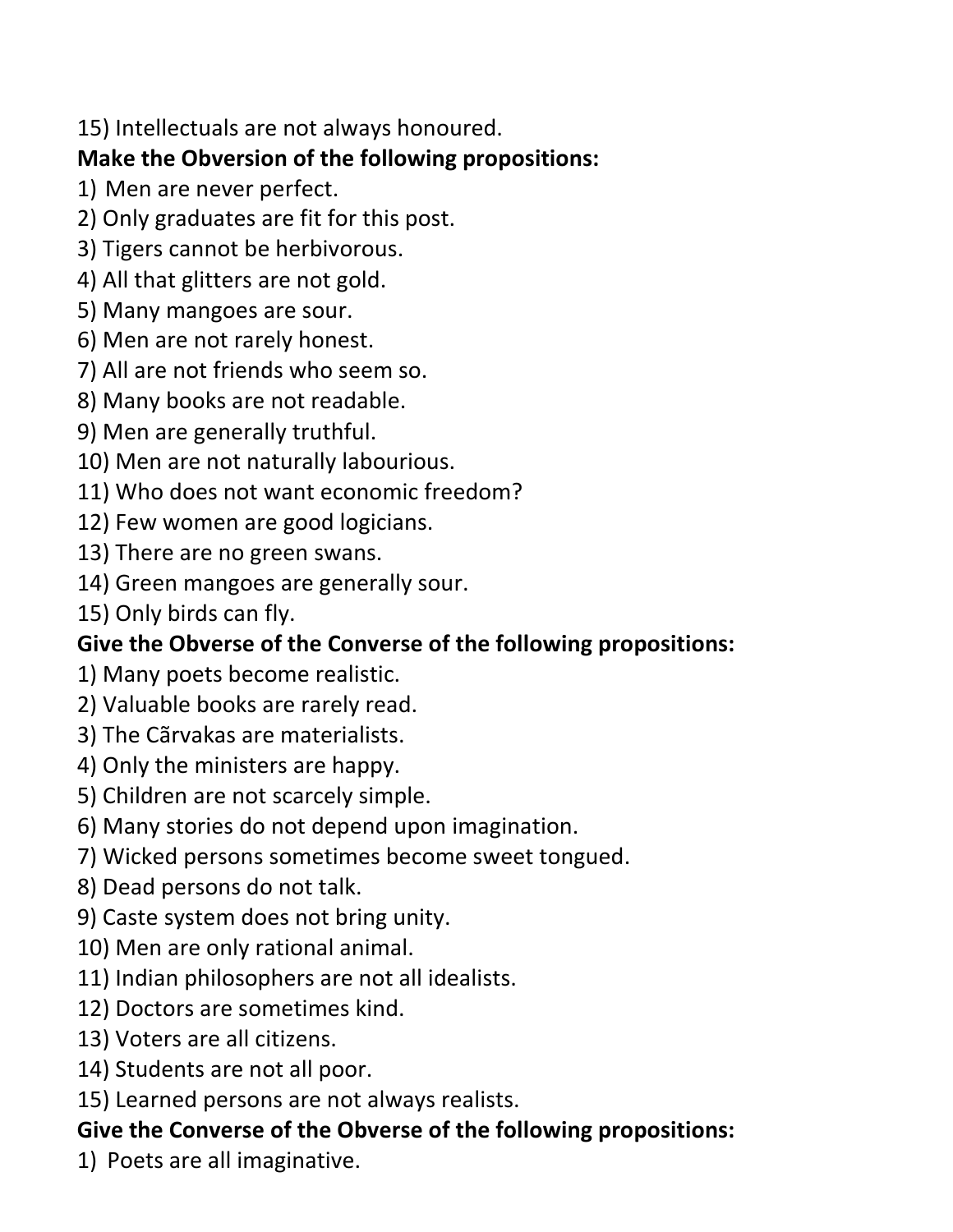2) Horses do not have wings.

- 3) Many men are rational.
- 4) Marxists are always revolutionary.
- 5) Learned persons may also be money lenders.
- 6) Many Hindus do not worship Lord Shiva.
- 7) Men are generally reliable.
- 8) Children are not rarely dishonest.
- 9) Men are generally reliable.
- 10) Many poems are not readable.
- 11) Many mangoes are sweet.
- 12) Indians are mostly religious.
- 13) Thieves are never honest.
- 14) Only children can play in this garden.
- 15) Red flowers do not have fragrance.

# Test the validity of the following arguments:

- 1) Rich people are always happy. Therefore, poor people are always unhappy.
- 2) Summer is painful. Therefore, winter is comfortable.
- 3) All roses are not red. Therefore, all red flowers are not roses.
- 4) All men are mortal. Therefore, all mortal beings are men.
- 5) All men are rational animal. Therefore, all rational animals are men.
- 6) War is ominous. So, peace is good.
- 7) No men are God. Therefore, some non-God is men.
- 8) All voters are citizens. Therefore, all non-citizens are non-voters.

# Answer the following questions (not more than 200 words):

1) Explain and illustrate the differences between Immediate and Mediate Inferences.

2) Discuss the nature of Conversion as a kind of immediate inference. Mention the rules of validity of Conversion in this context.

3) Why cannot the conversion of O proposition be valid? Explain the nature and validity of Conversion by Negation in this context.

4) Distinguish between Simple conversion and conversion by limitation or limited conversion. Why cannot the conversion of simple conversion of A proposition be valid? Is there any case at all where A proposition can be converted simply?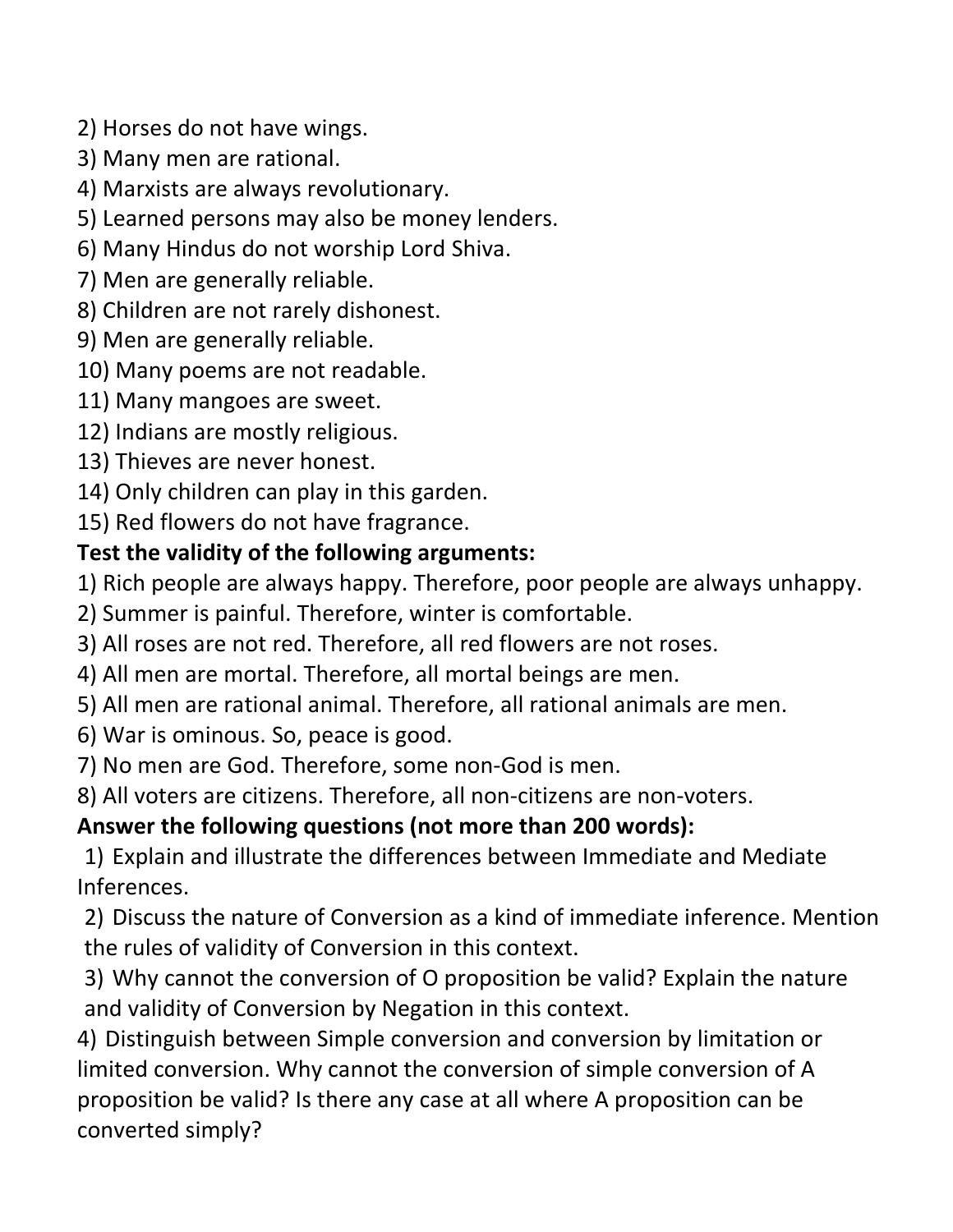5) Discuss the nature of Obversion as a kind of immediate inference. Mention the rules of validity of Obversion in this context.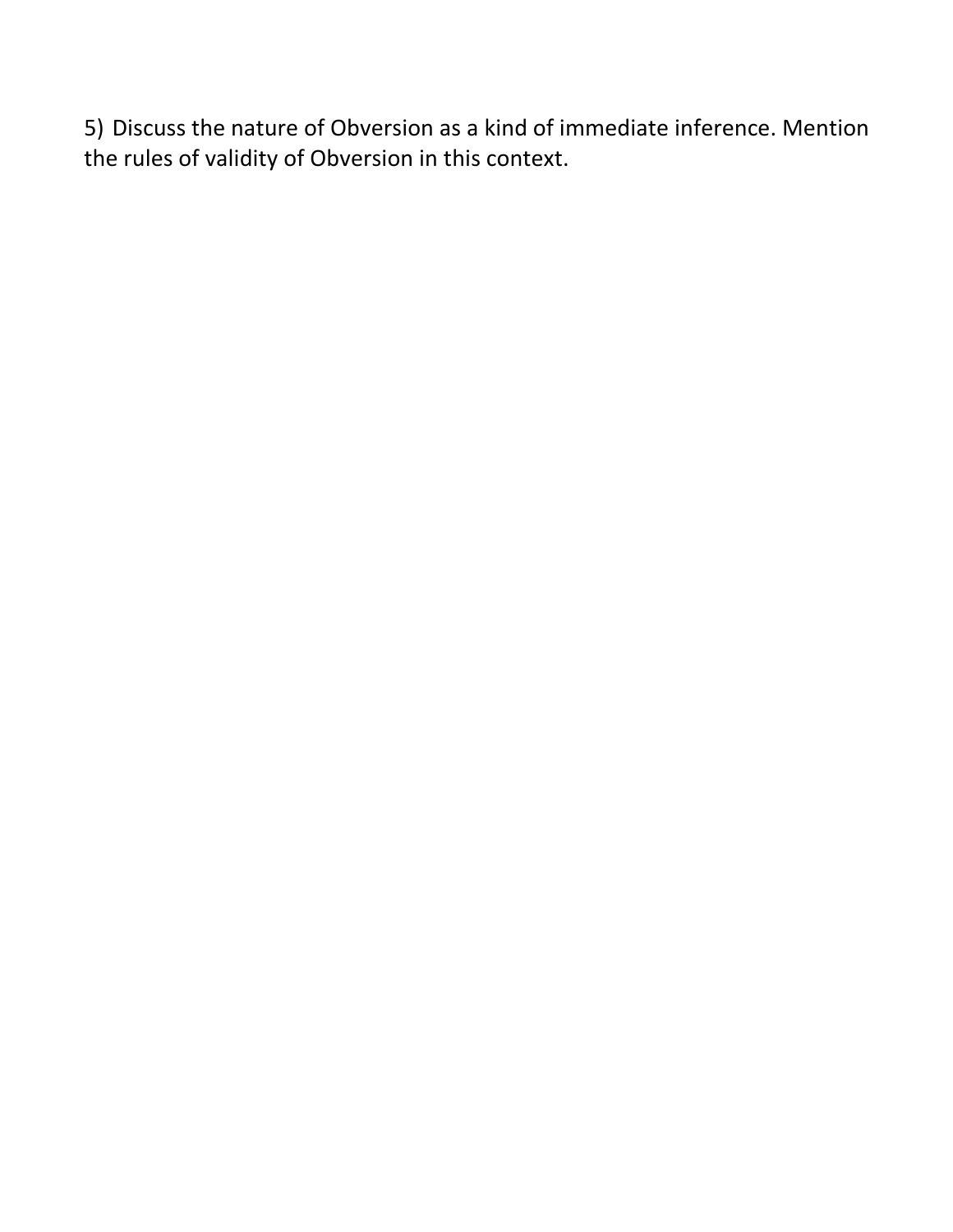### Chapter – 5 Categorical Syllogism Ten(10) marks allotted by H.S.Council for this chapter

 $\overline{\phantom{a}}$  , and the contract of the contract of the contract of the contract of the contract of the contract of the contract of the contract of the contract of the contract of the contract of the contract of the contrac

MCQ-1X2=2 DAQ-8X1=8

Content: (a) Nature of Categorical Syllogism: Syllogism is a kind of mediate deductive inference in which the conclusion is drawn from the combination of the two premises. For example,

All men are mortal beings (A) – Major premise

Ram is man (A) – Minor premise

Therefore, Ram is mortal being (A) -- Conclusion

 From the analysis of the above example and definition we can analyse the following features of syllogism:

(i) Every syllogism has three propositions. These are major premise, minor premise and conclusion.

(ii) Every syllogism has three terms and these terms are to be used twice in the syllogism.

(iii)The conclusion of syllogism is the necessary result of the combination of the two premises.

(iv) The conclusion of syllogism never becomes wider than any of the premises. Either it is equal or it is less from the view point of extension.

(v) In case of syllogism only formal validity is considered, no material truth of the premises or conclusion is taken in consideration.

 (b) Structure of Categorical Syllogism: For getting the structure or form of syllogism we can substitute the Minor, Major and Middle terms of syllogism with S, P and M respectively. Thus we can get the form or structure of the above syllogism in the following way:

> All M is P (A) S is  $M - (A)$ Therefore, S is P (A)

 From the above example it is clear that the conclusion is necessarily drawn from the combination of the two premises. We get three terms in this syllogism which is used twice. The subject term of the conclusion is known as Minor term,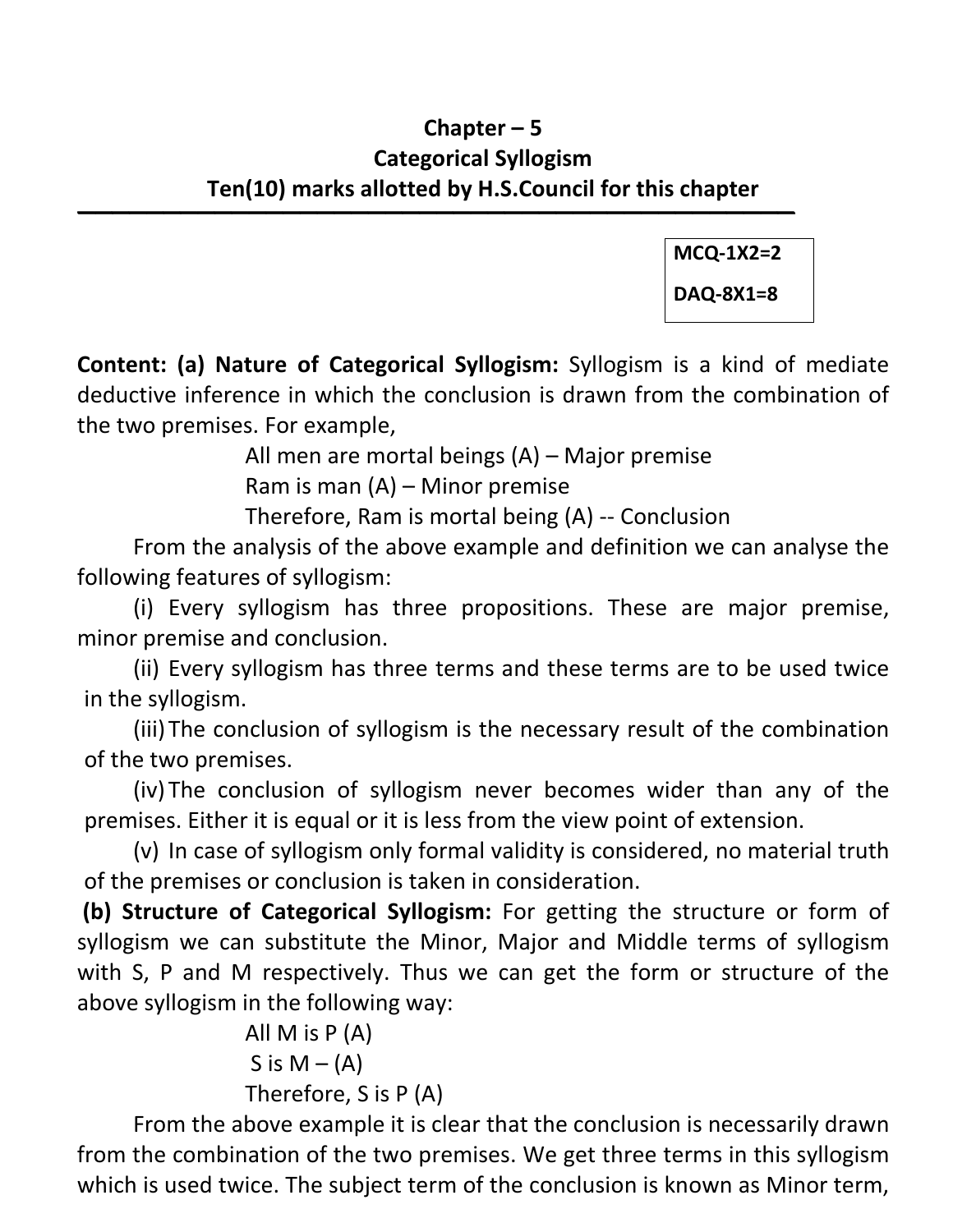the predicate term of the conclusion is called Major term. The term which does not appear in the conclusion, but appears in both the premises is called the Middle term. Major term is indicated with P, Minor term is indicated with S and Middle term is indicated with M.

 The role of Middle term in syllogism is very much important. It does not appear in the conclusion, but appears in both the premises. This term make a relation between the two premises and in this way it makes the conclusion to follow necessarily from the two premises. Besides, this term differentiates syllogism from other immediate inferences because in these arguments we do not get the mention of Middle term. Only in case of syllogism we get the use of this term.

 (c) Figures of Categorical Syllogism: The middle term is used once in both the premises. This middle term is seen to be used to appear in both the premises either as Subject-Predicate, or as Predicate-Predicate, or as Subject – Subject or as Predicate – Subject. For these different positions of the middle term the form of syllogism will vary in different cases.

 Figure of a syllogism is different form obtained from different positions of the middle term in the premises. As there are four different positions of the middle term we get four figures can be there in syllogism.

 First Figure: In this figure the middle term appears as the subject term in the major premise and as the predicate term in the minor premise. For example,

All M is  $P - (A)$  – Major premise – All men are mortal beings (A)

```
All S is M - (A) – Minor premise – All poets are men (A)
```
Therefore, All S is P --  $(A)$  – Conclusion – All poets are mortal beings  $(A)$ 

 Second Figure: In this figure the middle term appears as the predicate of both major and minor premises. For example,

> All P is  $M - (A)$  – Major premise – All men are mortal beings (A) All S is  $M - (A)$  – Minor premise – All poets are mortal beings (A) Therefore, All S is P --  $(A)$  – Conclusion – All poets are men  $(A)$

 Third Figure: In this figure the middle term appears as the subject of both major and minor premises. For example,

> All M is  $P - (A)$  – Major premise – All men are mortal beings (A) All M is  $S - (A)$  – Minor premise – All men are poets  $(A)$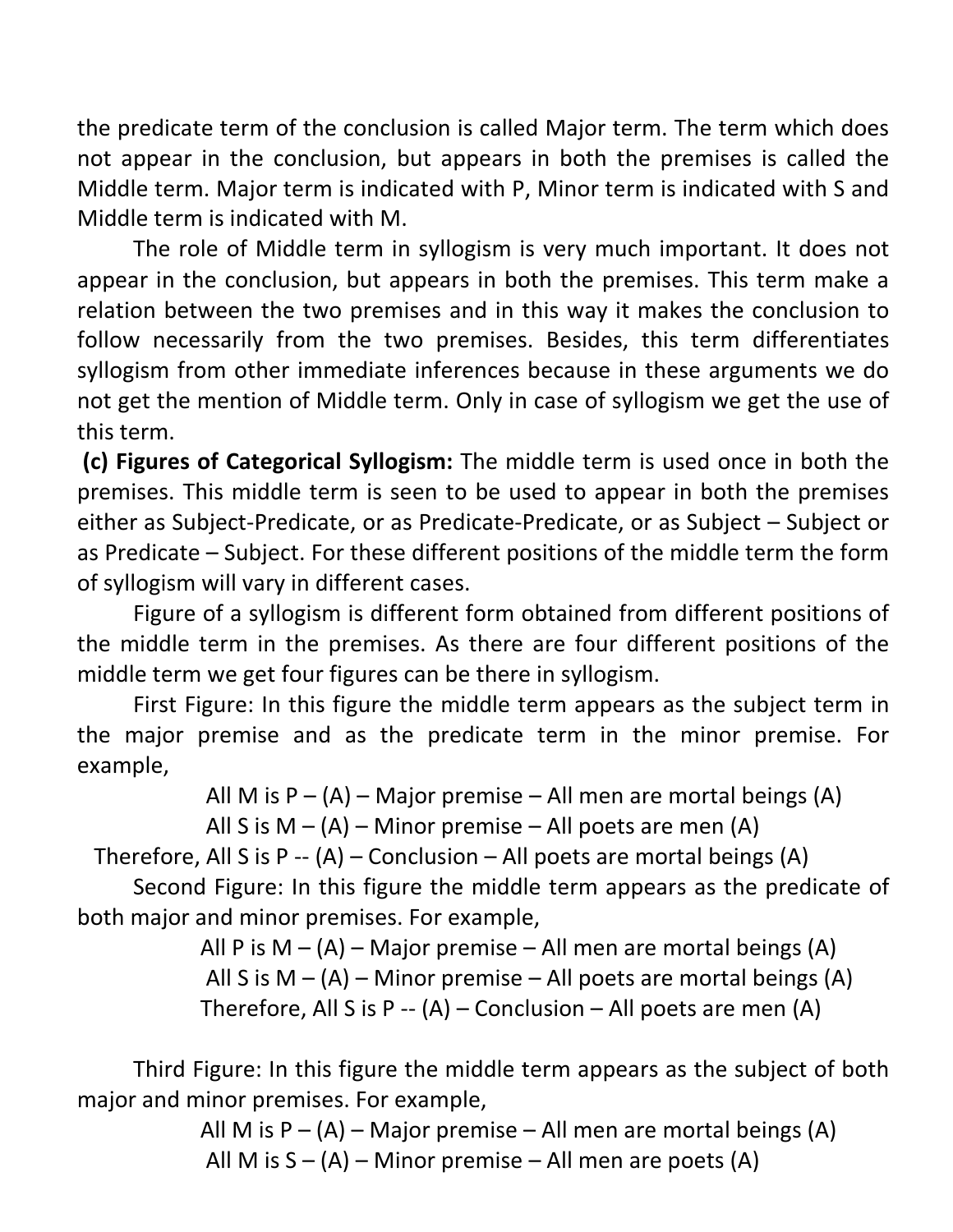Therefore, All S is P --  $(A)$  – Conclusion – All poets are mortal beings  $(A)$ 

 Fourth Figure: In this figure the middle term appears as the predicate term in the major premise and as the subject term in the minor premise. For example,

> All P is  $M - (A)$  – Major premise – All men are mortal beings  $(A)$ All M is  $S - (A)$  – Minor premise – All mortal beings are poets  $(A)$ Therefore, All S is P --  $(A)$  – Conclusion – All poets are men  $(A)$

 Though there are discussions of figure in the book of Aristotle, in the later stage we find this discussion in the book of Carveth Read with the help of following diagram:



 (d) Moods of Categorical Syllogism: The quality and quantity of the constituent propositions of a syllogism can be different. Moods of syllogism are different forms of syllogisms which we get from different qualities and quantities of the constituent propositions. At most we can get 256 moods by arranging different qualities and quantities of different component propositions. But in the narrow sense we get 19 valid moods in four figures:

Ist Figure: BARBARA (AAA), CERLARENT (EAE), DARII (AII), FERIO (EIO)

2<sup>nd</sup> Figure: CESARE (EAE), CAMESTRES (AEE), FESTINO (EIO), BAROCO (AOO)

3<sup>rd</sup> Figure: DARAPTI (AAI), DATISI (AII), DISAMIS (IAI), FELAPTON (EAO), BOCARDO (OAO), FERISON (EIO)

4<sup>th</sup> Figure: BRAMANTIP (AAI), DIMARIS (IAI), CAMENES (AEE), FESAPO (EAO), FRASISON (AIO)

(e) General rules of Syllogism: There are ten general rules of validity of syllogism. Among them some rules are fundamental and some rules are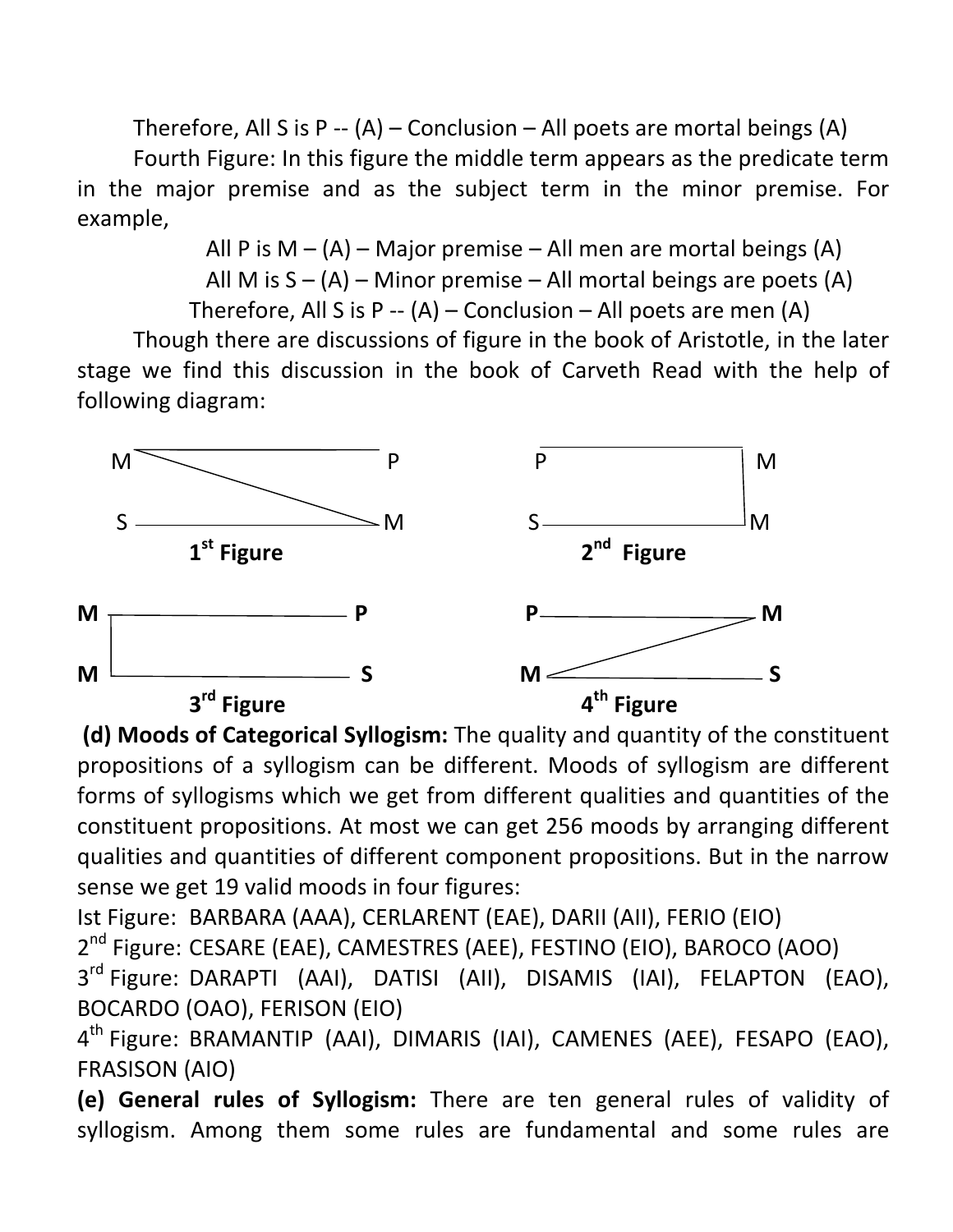subsidiary. The rules of validity of syllogism can be illustrated in the following manner:

 First rule: Every syllogism must contain three terms, neither more nor less. If this rule is violated in any syllogism then the syllogism will be invalid and it will involve the Fallacy of Four Terms. For example,

The President is person who rules the country (A)

The wife of the President is person who rules the President (A)

Therefore, The wife of the President is person who rules the country (A)

The above syllogism is invalid because it violates the above rule of validity.

This argument has four terms: (a) the President, (b) person who rules the country, (c) the wife of the president and (d) person who rules the president.

 Second rule: Every syllogism must have only three propositions. These are major premise, minor premise and conclusion.

 Third rule: The middle term must be distributed at least once in the premises. If this rule is violated in any syllogism then the syllogism will be invalid and there will be Fallacy of Undistributed Middle. For example,

All dogs are animals (A)

All men are animals (A)

Therefore, All men are dogs (A)

 This syllogism is invalid because it violates the above rule of validity of syllogism. The middle term 'animals' is not distributed in any of the premises as in both the premises the term appear as the predicate of A propositions and A proposition distributes its subject term.

 Fourth rule: No term can be distributed in the conclusion if it is not distributed in the premises. This rule can be applied in cases of major and minor terms. If this rule is violated in case of major term then it will involve the Fallacy of Illicit Major. If this rule is violated in case of minor term then if will involve the Fallacy of Illicit Minor.

Fallacy of Illicit Major: All men are mortal beings (A)

No dogs are men (E)

Therefore, No dogs are mortal beings (E)

 In the above argument the major term 'mortal beings' is not distributed in the major premise, but distributed in the conclusion. For this violation the argument is invalid and it involves the Fallacy of Undistributed Major.

Fallacy of Illicit Minor: No dog is man (E)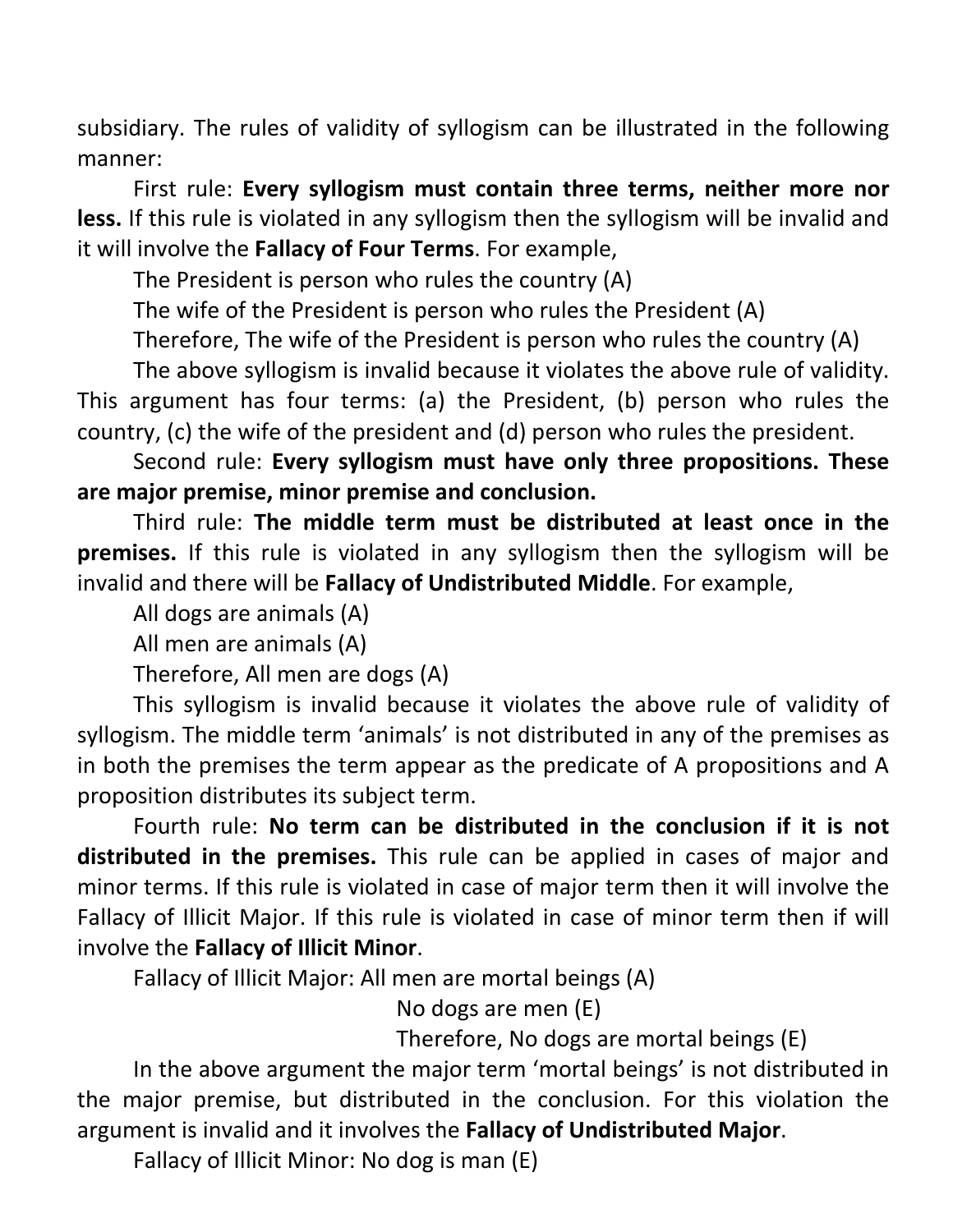All dogs are animals (A) Therefore, No animals are men (E)

 In the above argument the minor term 'animals' is not distributed in the minor premise as it is the predicate of A proposition, but it is distributed in the conclusion. For this violation the argument is invalid and it involves the Fallacy of Illicit Minor.

 Fifth rule: No conclusion can be drawn from two negative premises. If the two premises are negative the middle term cannot make any relation between the two premises. If this rule is violated then the argument will be invalid and it will involve the **Fallacy of Two Negative Premises**. For example,

Fallacy of Two Negative Premises: No men are totally honest (E)

Ram is not totally honest (E)

Therefore, Ram is not man (E)

 The above argument is invalid because the two premises of the argument are universal negative propositions and the conclusion is drawn from them. For this violation of rule the argument involves the Fallacy of Two Negative Premises.

 Sixth rule: If one premise is Negative, the Conclusion must be negative and vice-versa.

Proof: If one premise is negative then the other premise will be affirmative because according to the rule of syllogism, no conclusion can be drawn from two negative premises. Now if the major premise is negative then there will be no relation between the major term and middle term and there will be relation between the minor term and the middle term as the minor term is affirmative. But if the middle term is to be related with major and minor then the middle term has to become related with major and minor in both the premises. As this does take place in this case so it will not be possible to make the relation between the major and minor in the conclusion. So, in this case the conclusion must be negative.

#### Seventh rule: If both the premises are affirmative, the Conclusion must be Affirmative and vice-versa.

Proof: If both the premises are affirmative then it has to be understood that the major term is connected to the middle term in the major premise and the minor term is connected to the middle term in the minor premise. Thus it can be said jointly from both the premises that there must be relation between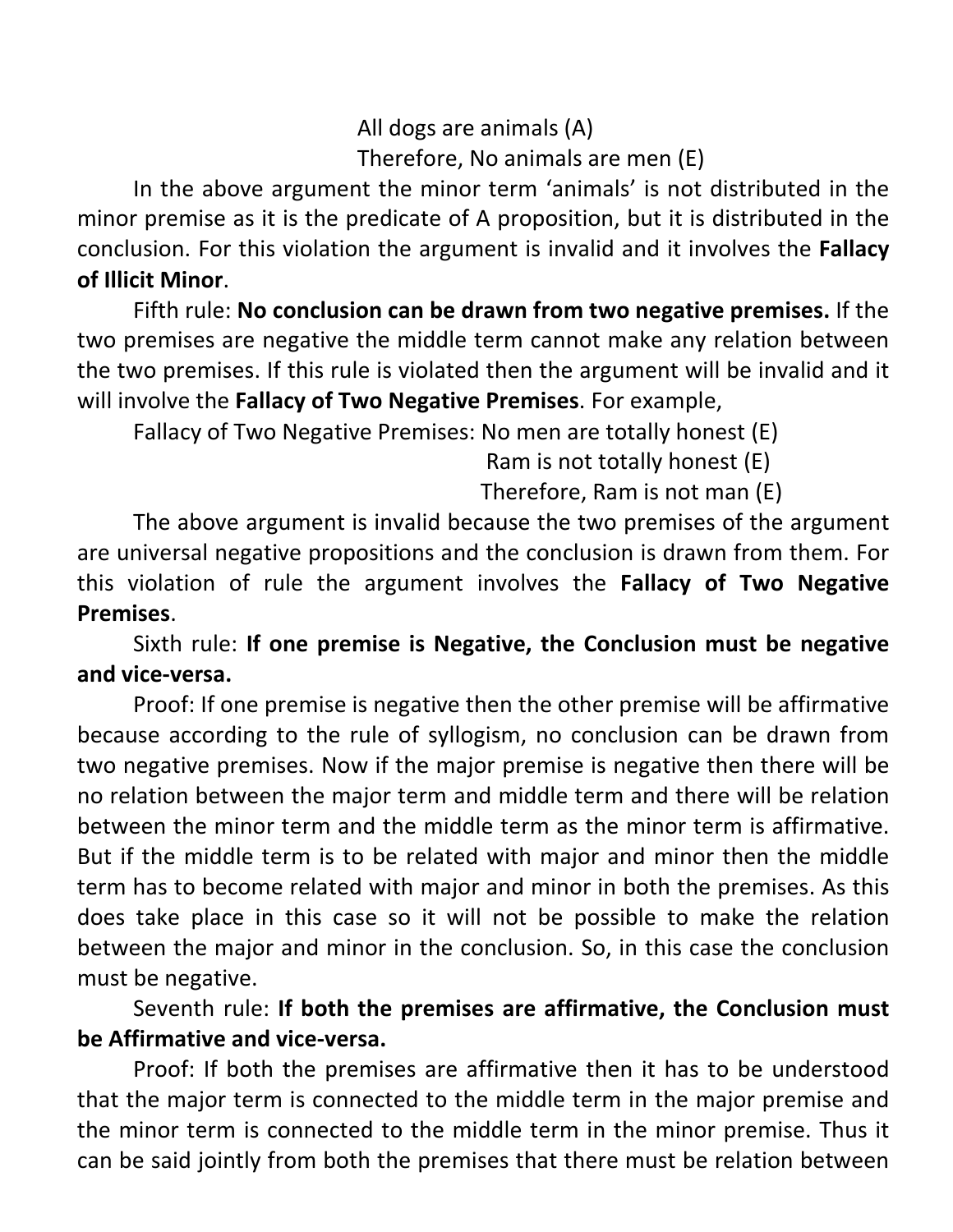the major term and minor term. So, the conclusion in that case must be affirmative.

 Conversely, if the conclusion is affirmative then it has to be understood that two premises can never be negative at the same time or one premise cannot be negative. In case of the first the rule 'no conclusion will follow from two negative premises' will be violated. In the second case the rule 'if one premise is negative then the conclusion will be negative' will be violated.

#### Eighth rule: No conclusion will follow from two Particular premises.

 Proof: if the two premises of a syllogism are particular then there may be following pairs: II, IO, OI and OO. We can prove the rule by explaining these pairs.

- 1) If the major and minor premises are I proposition or particular affirmative propositions then the Middle term cannot be distributed in any of the premises. For this there will be Fallacy of Undistributed Middle and the argument will be invalid.
- 2) If the two premises are O propositions or particular negative propositions then the argument will be invalid and it will involve the Fallacy of Two Negative Premises.
- 3) If the major premise is I proposition and if the minor premise is O proposition then as per the rule of distribution the predicate of the conclusion or the major term will be distributed. To avoid the fallacy of illicit major it has to be distributed in the major premise. But as the major premise is I proposition it cannot be distributed there. So for this violation the argument will be invalid and there will be Fallacy of Illicit Major.
- 4) If the major premise is O proposition and the minor premise is I proposition then the conclusion will be O proposition. Only the predicate term or the major term will be distributed there. For avoiding the Fallacy of Illicit Major it has to be distributed in the major premise. But in that case there will be Fallacy of Undistributed Middle. If we consider the only distributed term in the premises as middle term we can avoid the Fallacy of Undistributed Middle. But in that case there will be Fallacy of Illicit Major.

 Ninth rule: If one premise is particular, the Conclusion must be particular.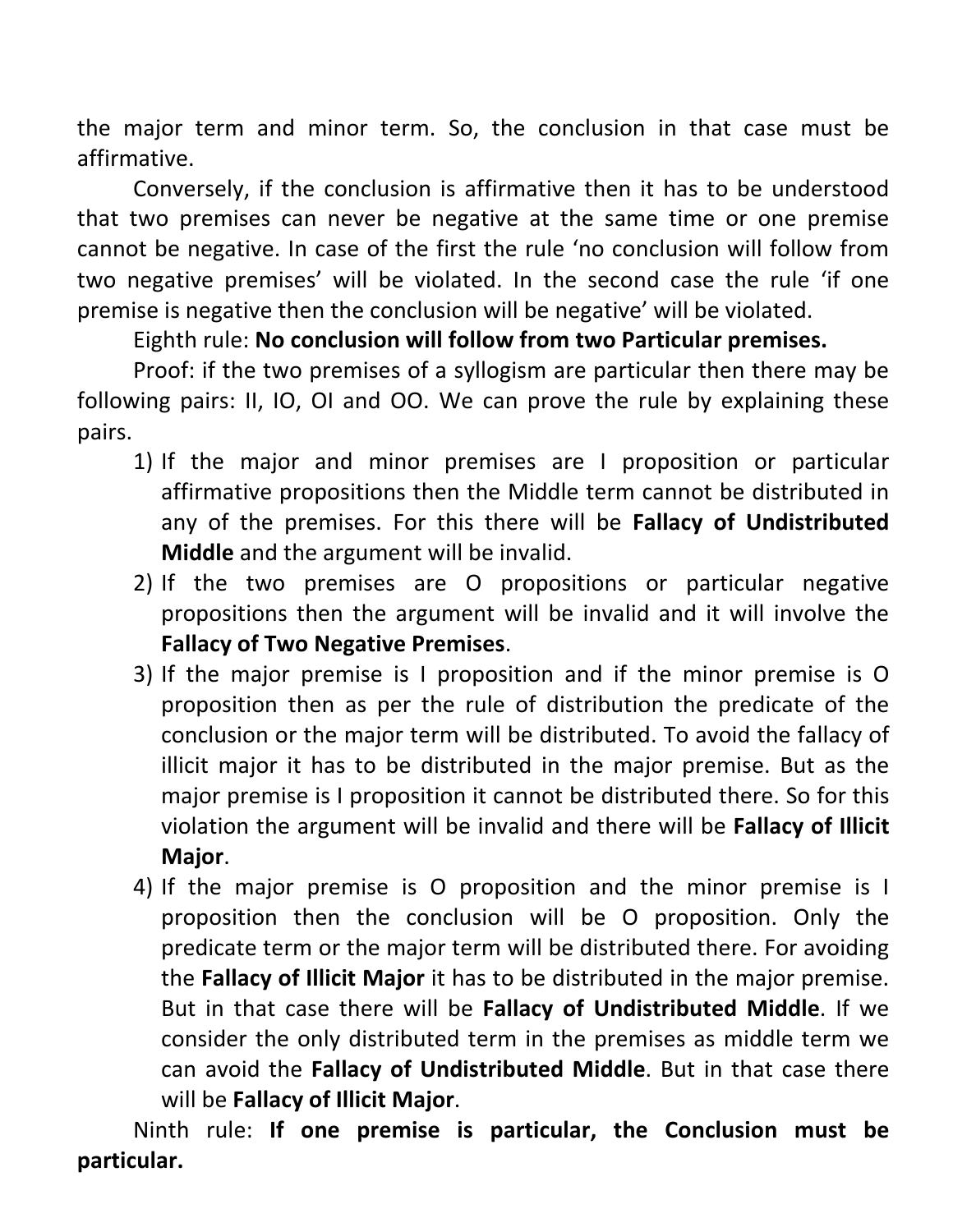Proof: If one premise is particular then the other will be universal and the probable pairs will be AI, IA, AO, OA, EI, IE, EO and OE. Let us examine these pairs one by one:

 In both the pairs AI and IA only one term is distributed. For avoiding the Fallacy of Undistributed Middle it has to be the middle term. In that case neither the major nor the minor will be distributed in the premises and for avoiding the Fallacy of Illicit Major and Fallacy of Illicit Minor the conclusion must be made I proposition because I proposition distributes none of its terms.

 In the pairs AO, OA, EI and IE the conclusion will be negative as one premise is negative in each pair. In cases of each pairs two terms will be distributed. For avoiding the Fallacy of Undistributed Middle one distributed term will be middle term. The other distributed term must be made either major or minor. For this reason the conclusion must be O proposition.

 From the pairs EO and OE we do not get any valid conclusion because in these cases the two premises are negative and there will be Fallacy of Two Negative Premises.

 Tenth rule: No conclusion will follow from a particular major and a negative minor.

Proof: If the major premise is particular then the minor premise must be universal because as per a rule of syllogism no conclusion can be drawn from two particular premises. Besides, if the minor premise is negative then according to the rule of syllogism the major premise will be affirmative and the conclusion will be negative. According to the rules of syllogism, no conclusion will be drawn from two negative premises and if one premise is negative then the conclusion will be negative. In that case the form of the syllogism will be major premise is I proposition, minor premise is E proposition and the conclusion is O proposition. As in that case the predicate of the conclusion is distributed it has to be distributed in the major premise. But the major premise is I proposition. So the term will not be distributed. For this there will be Fallacy of Illicit Major. From this it is proved that if the major premise is particular and minor premise is negative then there will be be no valid conclusion.

 (f) Fallacies: Categorical syllogism has ten rules of validity. Among these rules some rules are used for constructing the form of syllogism and some rules are used to test the validity or invalidity of syllogism. If we find that a syllogism has followed all the rules of validity of syllogism then we can find the syllogism as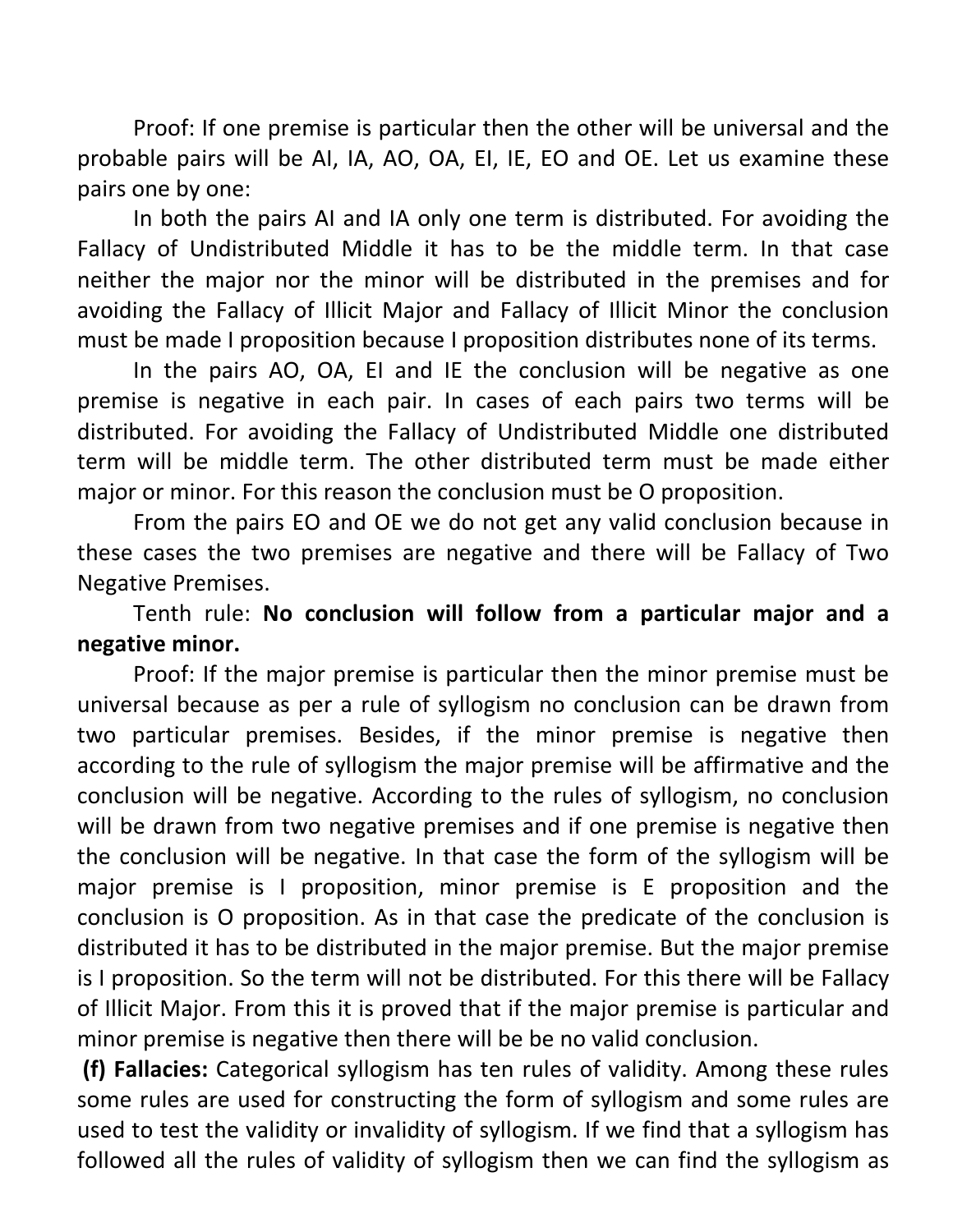valid. If we find violation of any one of the rules of syllogism then the syllogism is called invalid and there will be fallacies. Following are different fallacies which take place due to the violation of different rules in different cases.

 (i) Fallacy of Illicit major: In a rule of validity of Categorical syllogism it is stated that 'No term will be distributed in the conclusion if it is not distributed in the premise'. This rule is applied in cases of both Major term and Minor term. If in case of major term if there is violation of this rule then the syllogism will be fallacious and invalid. The name of the fallacy is fallacy of Illicit Major. Let us take an example:

Some poets are intelligent persons (I)

All poets are men (A)

Therefore, Some men are not intelligent persons (O)

 This syllogism is invalid because it violates the quoted rule of validity. The major term 'intelligent persons' is not distributed in the major premise as it is the predicate of I proposition. But this term is distributed in the conclusion as it is the predicate of O proposition. This is a clear violation of rule of validity. For this violation of rule the syllogism involves the Fallacy of Illicit major.

 (ii) Fallacy of Illicit Minor: In a rule of validity of Categorical syllogism it is stated that 'No term will be distributed in the conclusion if it is not distributed in the premise'. This rule is applied in cases of both Major term and Minor term. If in case of minor term if there is violation of this rule then the syllogism will be fallacious and invalid. The name of the fallacy is Fallacy of Illicit Minor. Let us take an example:

No winged creatures are horses (E)

All horses are fast runners (A)

Therefore, No fast runners are winged creatures (E)

 This syllogism is invalid because the minor term 'fast runners' is distributed in the conclusion and it is not distributed in the minor premise. For this violation of rule the syllogism is invalid and the name of the fallacy is Fallacy of Illicit Minor.

 (iii) Fallacy of Undistributed Middle: In a rule of validity of Categorical syllogism it is stated that 'The Middle term must be distributed at least once in the premises'. This rule is applied in case of the Middle term. The name of the fallacy is Fallacy of Undistributed Middle. Let us take an example:

All poets are imaginative persons (A)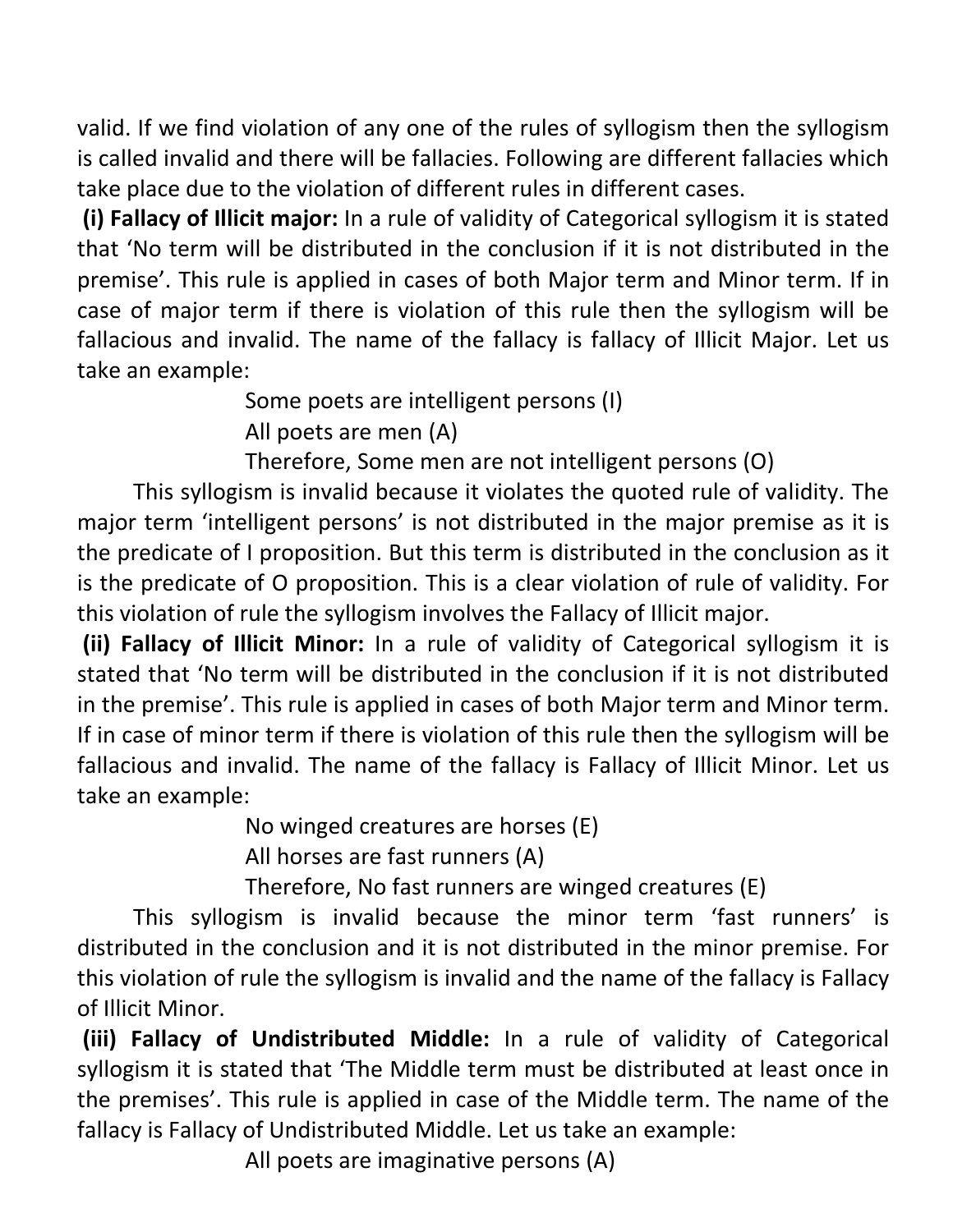All philosophers are imaginative persons (A) Therefore, All philosophers are poets (E)

 This syllogism is invalid because the middle term 'imaginative persons' is not distributed in any of the premises because in both these premises term appears as the predicate of A proposition. For this violation of rule the syllogism is invalid and the name of the fallacy is Fallacy of Undistributed Middle.

(iv) Fallacy of Four Terms: In a rule of validity of Categorical Syllogism it is said that 'A Syllogism must contain three and only three terms'. If a syllogism contains more than three terms then the argument will be invalid and the name of the fallacy is Fallacy of four Terms. Let us take an example:

Kamal is the friend of Bimal (A)

Amal is the friend of Kamal (A)

Therefore, Amal is the friend of Bimal (A)

 This syllogism is invalid because it has four terms in place of three. These four terms are 'Amal', 'Kamal', 'the friend of Kamal' and 'the friend of Bimal'. For this violation of rule the argument is invalid and it involves the Fallacy of Four Terms.

(v) Fallacy of Two Negative Premises: In a rule of syllogism it is said that 'No conclusion can be followed from two negative premises'. If the two premises are negative then the relation between the two premises will not be established. The argument in this case will be invalid and it will involve the Fallacy of Two Negative Premises. Let us take an example:

Some men are not doctors (O)

Some men are not meritorious persons (O)

Therefore, Some meritorious persons are not doctors (O)

 This argument is invalid because this has violated the above rule of syllogism. Both the premises of this syllogism are particular negative proposition and from these two propositions the conclusion is drawn. This is a violation of the rule and this violation the syllogism is invalid and it involves the Fallacy of Two Negative Premises.

 (g) Enthymeme: In some cases all the component propositions of syllogism are not stated clearly. Any one of its proposition will remain implicit or underlined. These syllogisms are called Enthymeme. I.M.Copi in his book An Introduction to Logic has mentioned three orders of Enthymeme. These are illustrated in the following manner: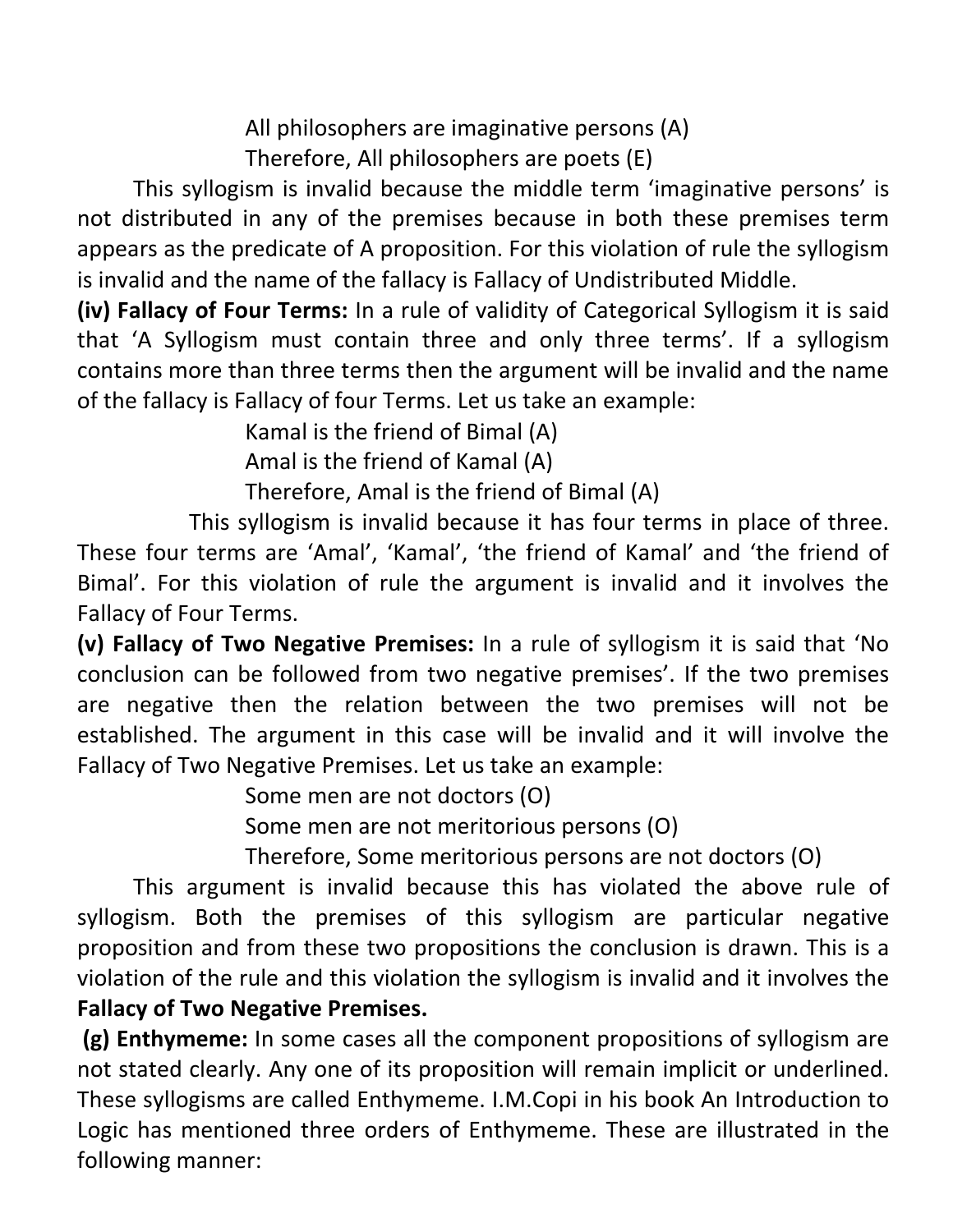1) Enthymeme of the First Order: In this order of Enthymeme the major premise does not remain explicit, but the minor premise and the conclusion are stated explicitly. For example, 'he is a revolutionary because he is a Marxist' – is an example of the Enthymeme of the first order. The logical form of the syllogism is as follows:

> All Marxists are revolutionary (A) He is Marxist (A) Therefore, He is revolutionary (A)

 2) Enthymeme of the Second Order: In this order of Enthymeme the minor premise does not remain explicit, but the major premise and the conclusion are stated explicitly. For example, the syllogism 'he will certainly become successful, because hard work brings success' is an example of this order. The logical form of the syllogism is as follows:

> All hard working persons are successful persons (A) He is hard working person (A)

Therefore, he is successful person (A)

 3) Enthymeme of the Third Order: In this order of Enthymeme the major and minor premises are stated explicitly, but the conclusion is not stated clearly. For example, the argument 'Hari is man and all men are mortals' is an example of Enthymeme of the Third Order. The logical form of the Enthymeme is as follows:

> All men are mortals (A) Hari is man (A) Therefore, Hari is mortal being (A)

 In addition to these three types we have a fourth type of Enthymeme in which the syllogism is implicitly expressed in the form of a complex sentence. This is the Fourth kind of Enthymeme. The argument 'the news is too good to be true' is an example of enthymeme of the fourth order. The logical form of this syllogism is as follows:

No too good news is true news (E)

This news is too good news (A)

Therefore, This news is not true news (E)

 For testing the validity of these Enthymemes we have to state the argument explicitly and after that we have to apply the rules of validity of syllogism on by one.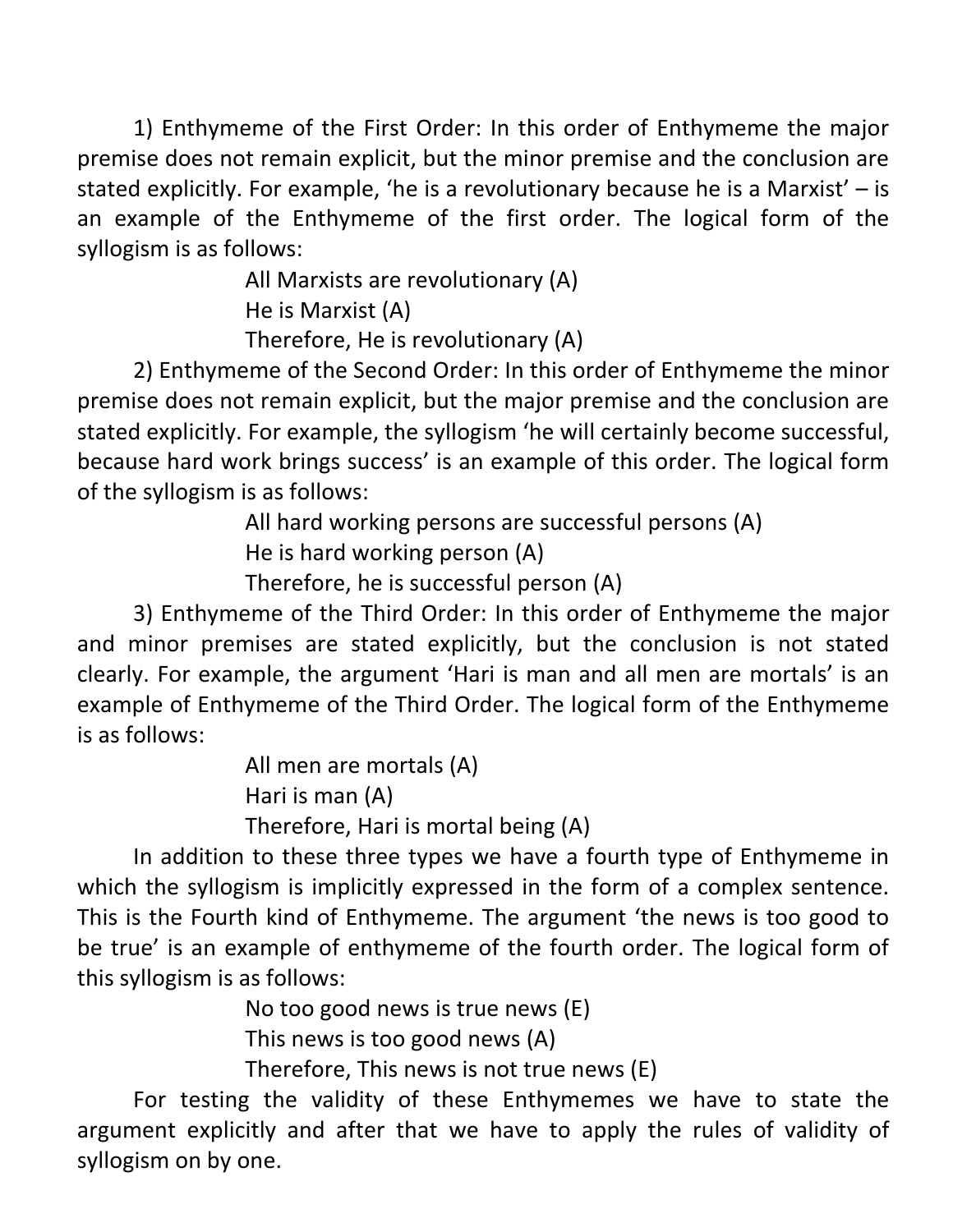(h) Testing the validity of Syllogism. For testing the validity of Syllogism we have to present the syllogism into its logical form. For this we will find out the conclusion at first. The proposition after the words 'therefore', 'so' and similar words becomes the conclusion. Besides, the proposition before the words 'because', 'as' and similar words becomes the conclusion. After getting the conclusion we will get the major term in the predicate of the conclusion and we will get the minor term in the subject position of the conclusion. With the help of these terms we will find out the major and minor premises. Let us test the validity of two syllogisms: one valid and one invalid.

 (i) Bats are certainly birds because they can fly and all birds can fly. Ans: Logical form of the syllogism:

> All birds are flying creatures (A) All bats are flying creatures (A)

Therefore, All bats are birds (A)

 This syllogism is invalid because it has violated a rule of validity of syllogism. As per the rule it is stated that 'the middle term must be distributed at least once in the premises'. But in this syllogism the middle term 'flying creatures' appears in the predicate position of the premises. For this reason the term is not distributed in any of the place. So, the syllogism is invalid and it involves the Fallacy of Undistributed Middle.

 (ii) Sonali is too good to do such work. Ans: Logical form of the argument:

No too good person is person to do such work (E)

Sonali is too good person (A)

Therefore, Sonali is not person to do such work (E)

 This syllogism is valid because all the rules of validity are properly followed here. The middle term 'too good person' is distributed in the major premise. The major and minor terms 'person to do such work' and 'Sonali' are distributed in both major and minor premises. For this reason the syllogism is invalid and it is a valid mood of first figure, named CELARENT.

# EXERCISES

#### Find out the correct alternative from the following:

1) Syllogism is a kind of the studies inference.

(a) Immediate (b) Mediate (c) Inductive (d) Unscientific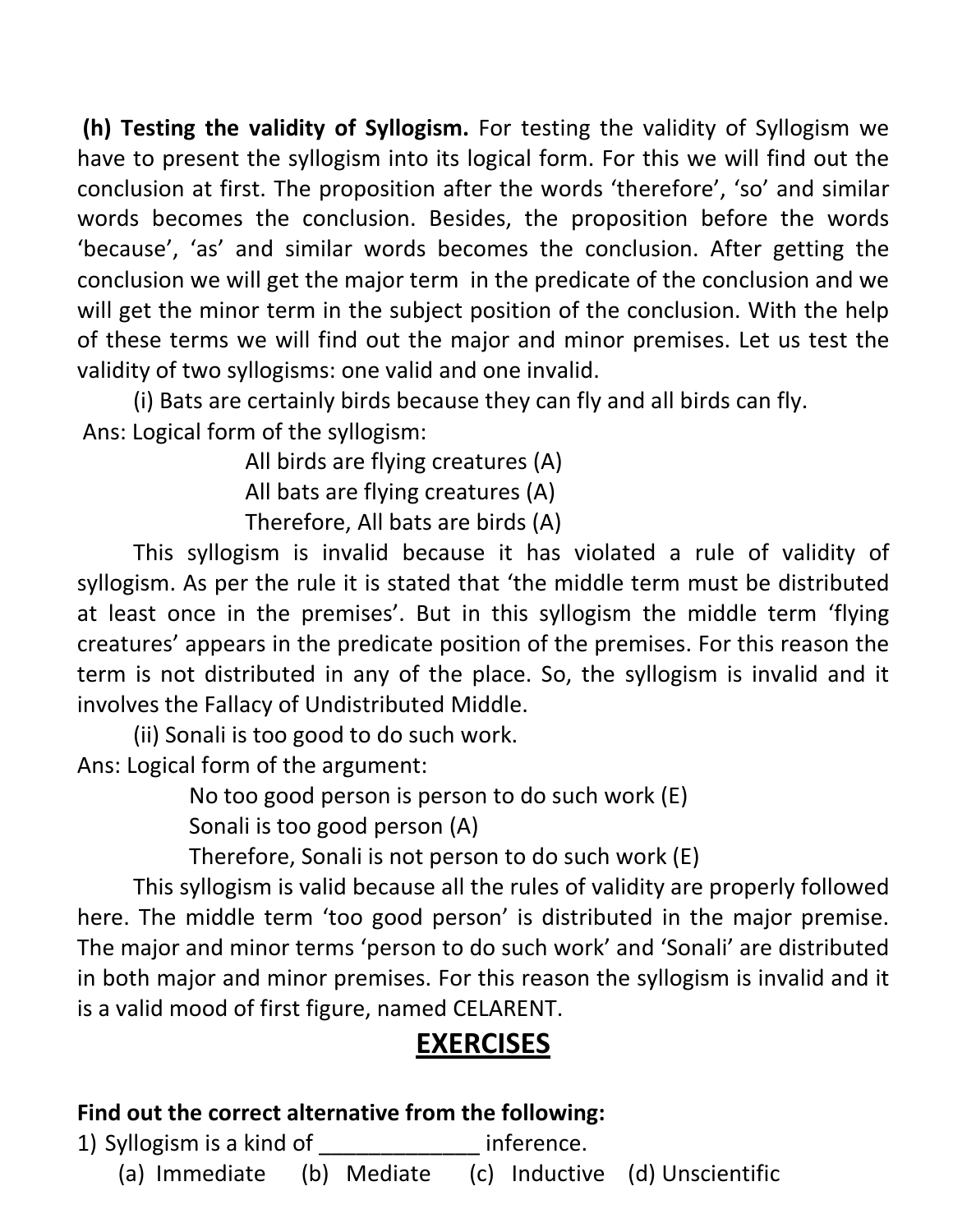2) In syllogism the conclusion \_\_\_\_\_\_\_\_\_\_\_\_\_\_ follows from the combination of the two premises.

 (a) Necessarily (b) Probably (c) Empirically (d) Rationally 3) In each syllogism we find the presence of \_\_\_\_\_\_\_\_\_\_\_ propositions. (a) Two (b) Three (c) Four (d) Five 4) Each syllogism has terms. (a) Two (b) Three (c) Four (d) Five 5) Syllogism can be divided into types. (a) Two (b) Three (c) Four (d) Five 6) In case of unmixed syllogism \_\_\_\_\_\_\_\_\_\_\_ propositions are categorical proposition(s). (a) One (b) Two (c) Three (d) Four 7) In each syllogism the three terms are seen to be used \_\_\_\_\_\_\_\_\_\_. (a) Once (b) Twice (c) Thrice (d) Four times 8) In syllogism the predicate of the conclusion is called term (a) Major (b) Minor (c) Middle (d) Any 9) In syllogism the subject of the conclusion is called term (a) Major (b) Minor (c) Middle (d) Any 10) In syllogism the term which does not remain in the conclusion, but remains present in both the premises is called \_\_\_\_\_\_\_\_\_\_\_\_ called. (a) Major (b) Minor (c) Middle (d) Any 11) The Minor term of syllogism is denoted by \_\_\_\_\_\_\_\_\_\_\_\_. (a) S (b) P (c) M (d) N 12) The Major term of syllogism is denoted by \_\_\_\_\_\_\_\_\_\_\_\_\_. (a) S (b) P (c) M (d) N 13) The Middle term of syllogism is denoted by \_\_\_\_\_\_\_\_\_\_\_\_. (a) S (b) P (c) M (d) N 14) In syllogism the term appears in both the premises and makes relation between the premises. (a) Major (b) Minor (c) Middle (d) Any 15) In syllogism the different forms of syllogism which we get from the different position of Middle term is called  $\qquad \qquad$ .

 (a) Figure (b) Mood (c) Enthymeme (d) Validity 16) In \_\_\_\_\_\_\_\_\_\_\_\_ figure the middle term appears in the subject of the major premise and in the predicate term of the minor premise.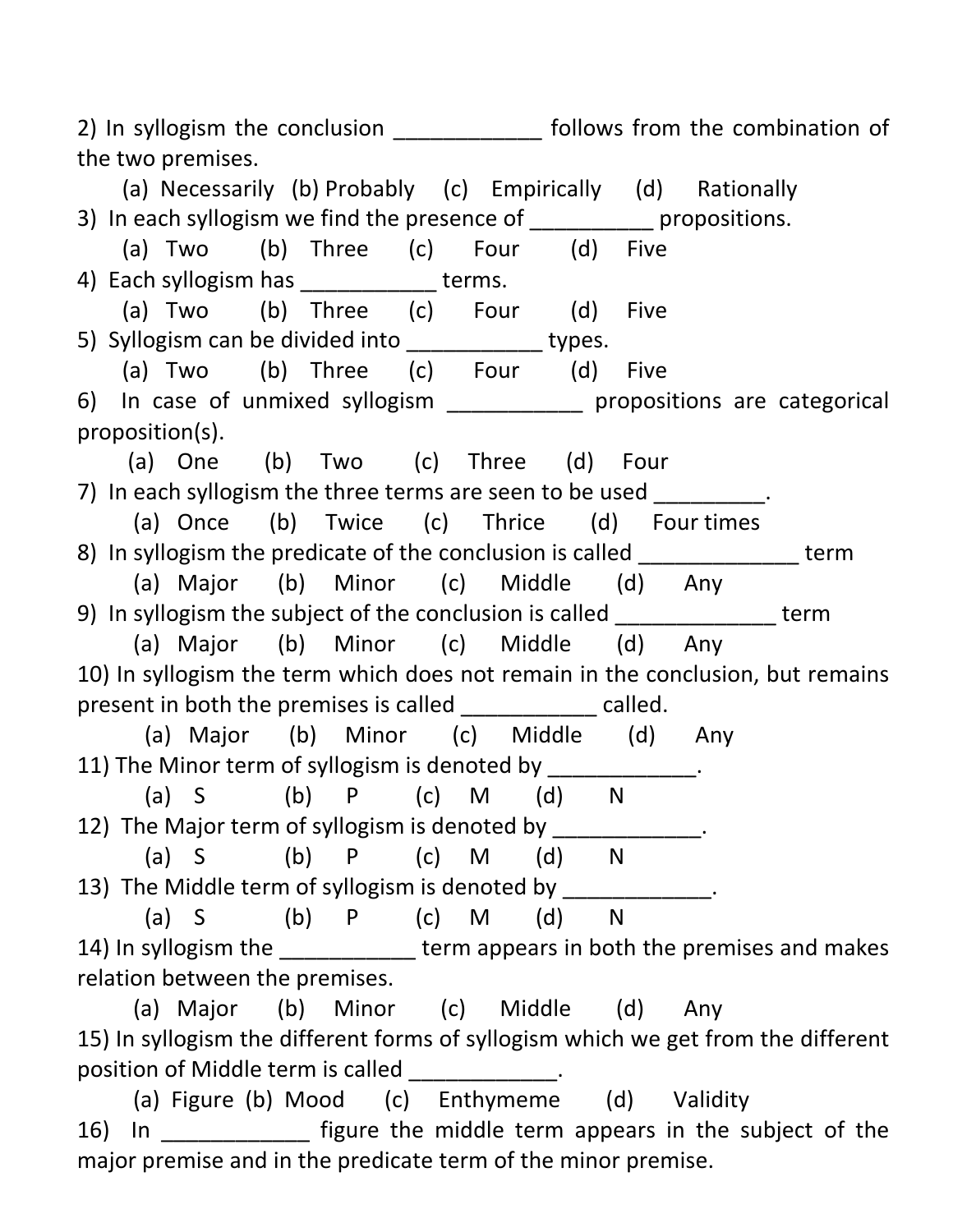(a) First (b) Second (c) Third (d) Fourth 17) In **Example 17** figure we get six valid moods.

 (a) First (b) Second (c) Third (d) Fourth 18) In the fourth figure of Syllogism we get \_\_\_\_\_\_\_\_\_\_\_\_ valid moods.

 (a) Four (b) Five (c) Six (d) Seven 19) CELARENT is a valid mood of figure.

 (a) First (b) Second (c) Third (d) Fourth 20) **Exercise is a valid mood of second figure.** 

 (a) CESARE (b) CELARENT (c) CAMENES (d) DISAMIS 21) If a syllogism has four terms in place of three then the syllogism will involve the Fallacy of \_\_\_\_\_\_\_\_\_\_\_\_\_\_\_.

 (a) Undistributed Middle (b) Illicit Major (c) Illicit Minor (d) Four Terms 22) In a syllogism if the Middle term is not distributed in any proposition then there will be the Fallacy of  $\qquad \qquad$ .

 (a) Undistributed Middle (b) Illicit Major (c) Illicit Minor (d) Four Terms 23) If the major term is not distributed in the major premise and undistributed in the conclusion then there will be Fallacy of \_\_\_\_\_\_\_\_\_\_\_\_\_.

 (a) Undistributed Middle (b) Illicit Major (c) Illicit Minor (d) Four Terms 24) As per a rule of validity of syllogism if a premise is \_\_\_\_\_\_\_\_\_\_\_\_\_\_ then the conclusion will be particular.

 (a) Universal (b) Particular (c) Affirmative (d) Negative 25) A proposition can only be the conclusion of \_\_\_\_\_\_\_\_\_\_\_\_\_ figure.

(a) First (b) Second (c) Third (d) Fourth

#### Test the validity of the following arguments:

1) Only liberal persons are intelligent because only philosophers are liberal and only intelligent persons are philosophers.

2) Rahul Drabir is a successful cricketer, because like all other successful cricketers he is also labourious.

3) Son obeys father and father obeys his superior officer. Therefore, son obeys his superior officer.

4) Any glittering thing is not gold. Iron is not glittering. So, Iron is not gold.

5) He is not intelligent because he is not educated.

6) How will you be promoted to H. S. examination? Because you are not labourious and only labourious persons can be promoted to H.S. examination.

7) Man is God, because Gods are intelligent like men.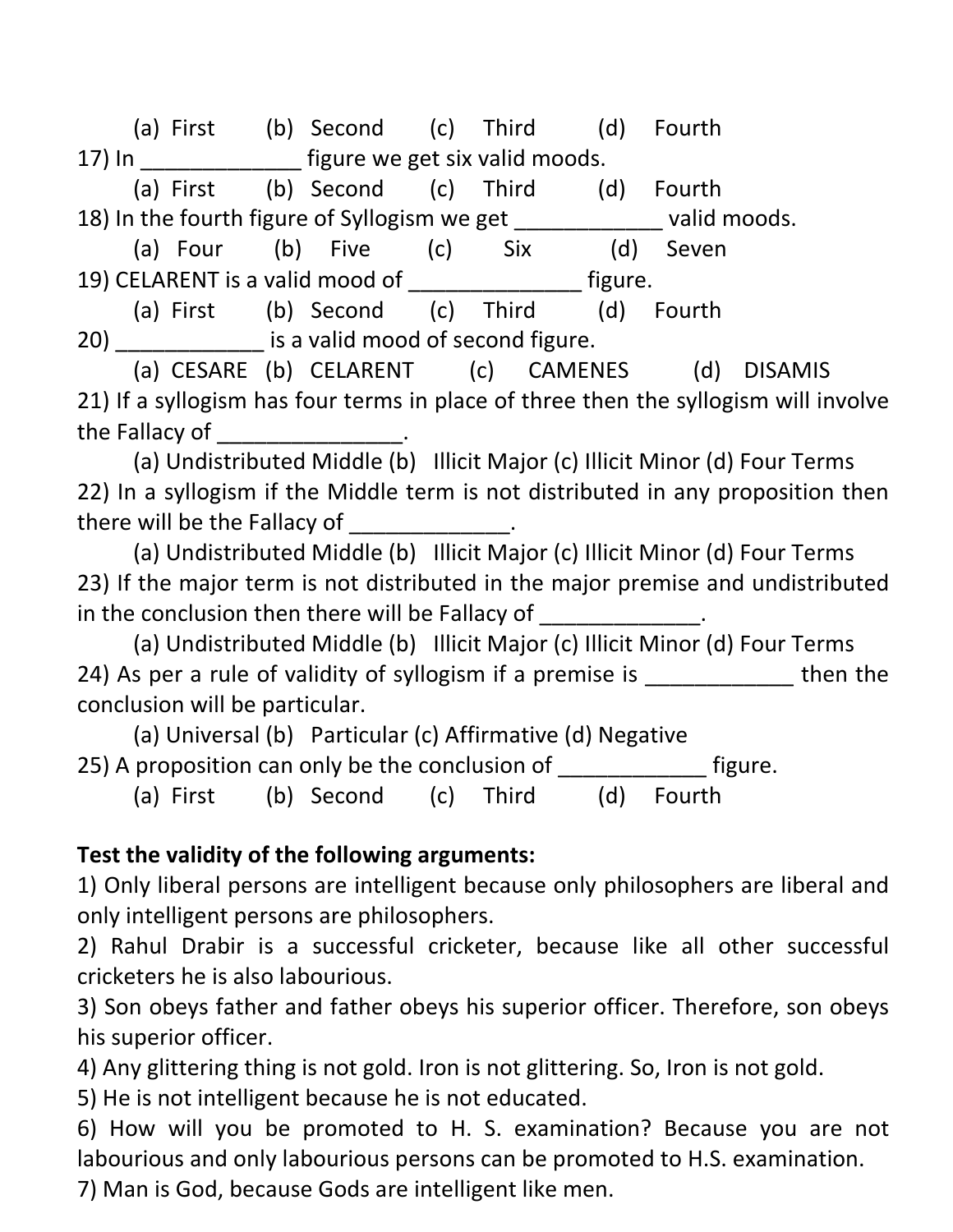8) Some politicians are teachers, because Radhakrishnan is a teacher.

9) Men are not perfect and men are not God. Therefore, God is not perfect.

10) Sonali is too good to do this work.

11) I am not you. I am man. Therefore, you are not man.

12) Scientists are rational and some scientists are Physicists; therefore, all Physicists are rational.

13) The Earth moves round the Sun; the Moon moves round the Earth; therefore, the Moon moves round the Sun.

14) All soldiers are patriots. As women are not soldiers, they cannot be said patriots.

15) Bank officers are sometimes professors because they are M.A. and all professors are M.A.

16) All men are not meritorious, all men are not doctors; therefore, some meritorious persons are not doctors.

17) Bats are surely birds, because they can fly and all birds can fly.

18) Amal is the friend of Bimal, because Kamal is the friend of Bimal and Amal is the friend of Kamal.

19) Only truthful persons are honest and all truthful persons are respectable. Therefore, all respectable persons are honest.

20) He is honest, as only wise persons are teachers and he is not wise person.

21) Swami Vivekananda is a philosopher and patriot. So, some philosophers are patriots.

22) Colour cannot be visible, because colour is not sound and sound cannot be visible.

23) The news is too good to be true.

24) I am not what you are. I am man. Therefore, you cannot be man.

25) Gods are not men, because Gods are not mortals like men.

26) He is not ignorant, because he is not superstitious.

27) He is a revolutionary because he is a Marxist and Marxists are only revolutionary

28) Poets are wise. Rambabu is wise as he is a poet.

29) Ram is too weak to walk.

30) This syllogism is valid because like all other valid syllogisms it has three terms.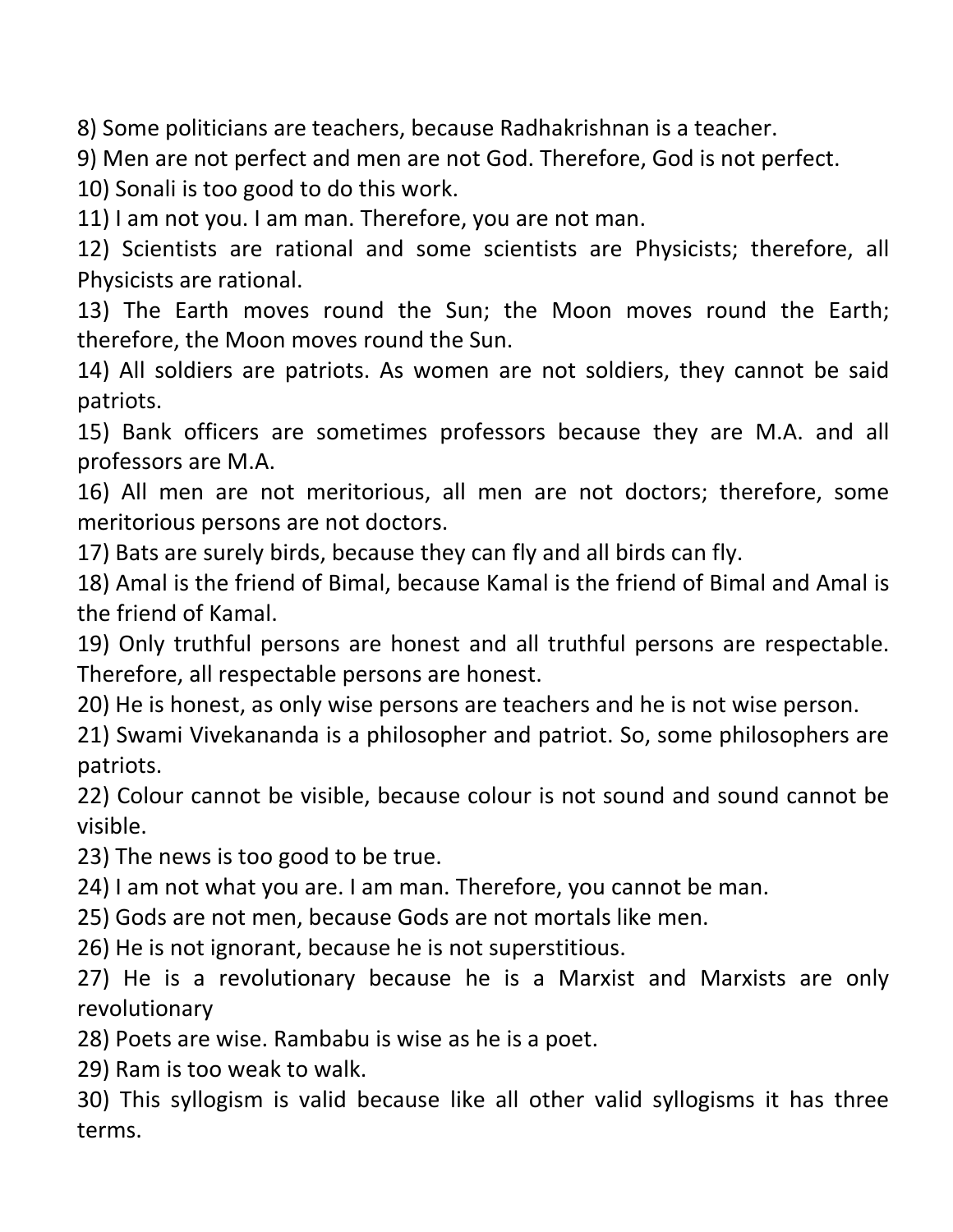Point out which rules are violated and which fallacies take place in the following arguments:

(a)  $AAE - 1$  (b)  $AAA - 3$  (c)  $AOO - 3$  (d)  $OAA - 4$  (e)  $IAO - 3$  (f)  $AEE - 3$  (g) EOO -- 1

Answer the following questions (not more than 200 words):

1. What is Categorical syllogism? What are its features? Explain the structure of categorical Syllogism with example.

2. What is the Figure of categorical Syllogism? Elucidate different kinds of figures of syllogism.

3. What is the Mood of Categorical Syllogism? Elucidate different kinds of moods of syllogism.

4. What is Enthymeme? Explain different kinds of Enthymemes with proper example.

5. Prove that: (a) If the conclusion is Universal then prove that the Middle term can only be distributed once in the premises. (b) Prove that, if the Middle term is distributed in both the premises then the conclusion cannot be Universal.

6. Write short notes on: (i) Fallacy of Four Terms; (ii) Fallacy of Undistributed Middle; (iii) Fallacy of Illicit Major; (iv) Fallacy of Illicit Minor; (v) Fallacy of Two Negative Premises.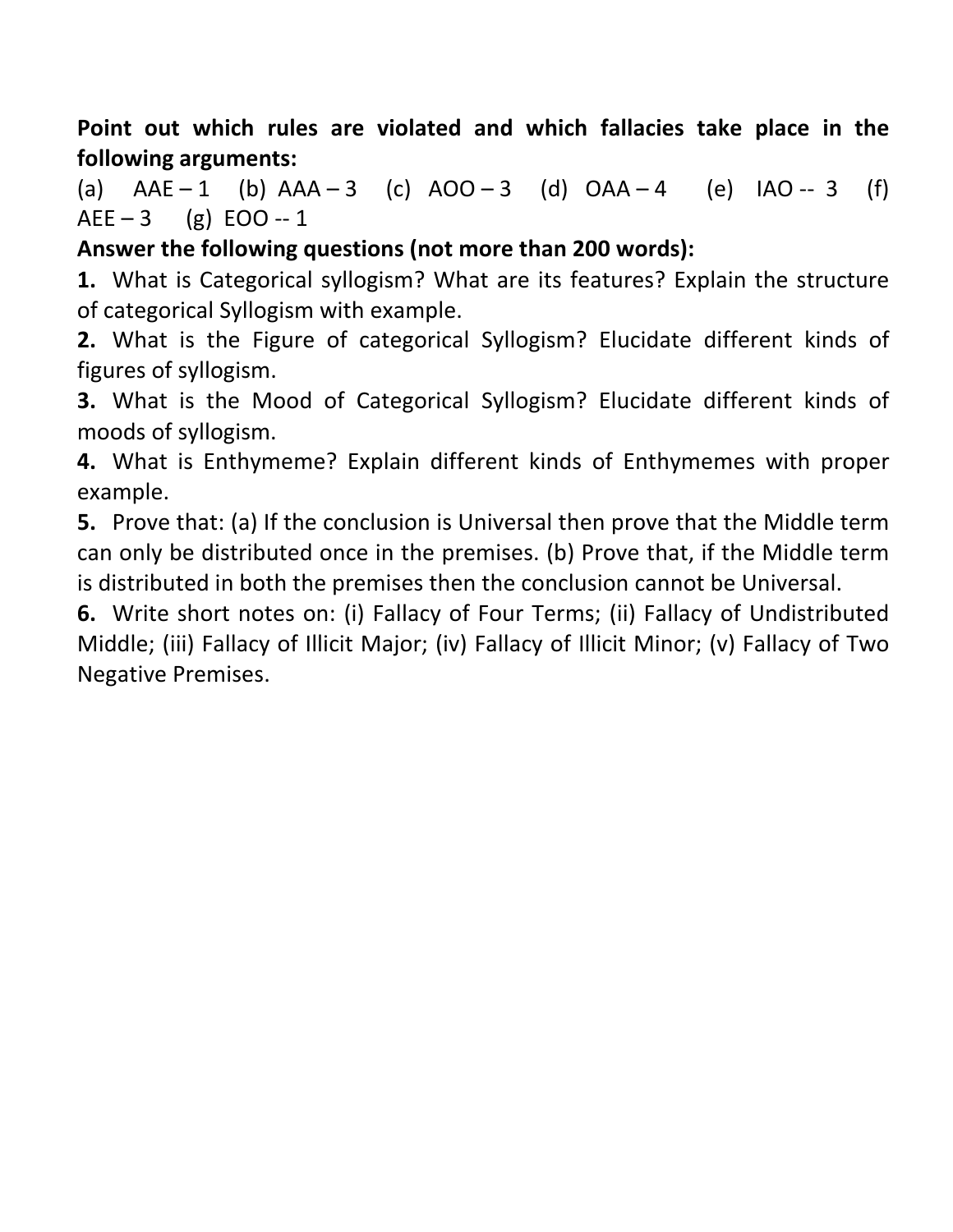### Chapter – 6 Hypothetical and Disjunctive Syllogism Four (4) marks allotted by H.S.Council for this chapter

 $\overline{\phantom{a}}$  , and the contract of the contract of the contract of the contract of the contract of the contract of the contract of the contract of the contract of the contract of the contract of the contract of the contrac MCQ-1X2=2 SAQ-1X2=2

Content: (a) Compound Arguments: A compound argument is such a form of deductive argument in which there will be at least one compound proposition, be it premise or conclusion. For example,

- 1. If the sun rises, there is light. Major premise The sun rises. – Minor premise Therefore, There is light. – Conclusion
- 2. Either Ram is a poet or Ram is a player. Major premise Ram is not a poet. - Minor premise Therefore, Ram is a player. - Conclusion

 The first argument is an example of Compound Argument. Here the argument consists of three propositions, the major premise is a compound proposition (Hypothetical) and the minor premise and conclusion are simple (Categorical) propositions.

 The second argument is also an example of Compound Argument. Here the first premise is a compound proposition (Disjunctive) and the minor premise and the conclusion are simple (Categorical) propositions.

 (b) Hypothetical-Categorical Syllogism: Hypothetical-Categorical Syllogism is a form of mixed syllogism in which the major premise is a hypothetical proposition and the minor premise and conclusion are categorical propositions. This is also called Mixed Hypothetical Syllogism. This must be distinguished from Pure Hypothetical Syllogism. When all the three constituent propositions of a Hypothetical Syllogism are Hypothetical then the argument is called Pure Hypothetical Syllogism. Let us take examples of both kinds of arguments in the following way:

| <b>Pure Hypothetical Syllogism</b>   | Mixed Hypothetical Syllogism    |
|--------------------------------------|---------------------------------|
| If it rains, then the ground is wet. | If it rains, the ground is wet. |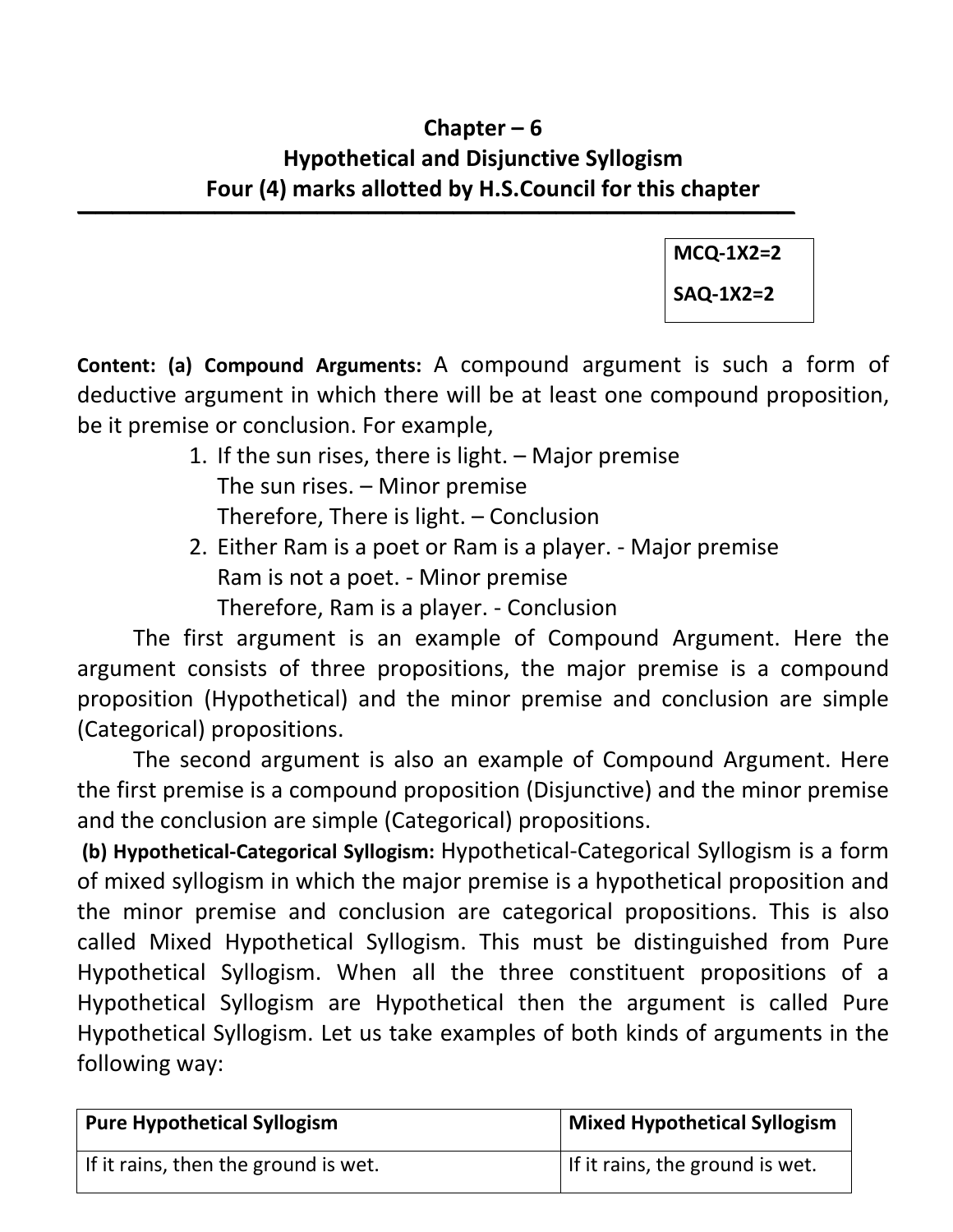| If the ground is wet, the ground becomes slippery | It rains.              |
|---------------------------------------------------|------------------------|
| So, if it rains, the ground becomes slippery.     | So, the ground is wet. |

The argument of the left side is Pure Hypothetical Syllogism. In this case all the constituent propositions are Hypothetical propositions. But the argument of the right side is called Mixed Hypothetical Syllogism because in this case the major premise is Hypothetical and the minor and the conclusion are categorical propositions.

 (c) Rules of Hypothetical-Categorical Syllogism: In order to become valid, Hypothetical-Categorical Syllogism should conform to the following two rules. The first is the rule of affirmation and the second is the rule of negation.

 (i) If we affirm the antecedent, we may affirm the consequent, but not conversely, i.e., if we affirm the consequent, we cannot affirm the antecedent.

 (ii) If we deny the consequent, we may deny the antecedent, but not conversely, i.e., if we deny the antecedent, we cannot deny the consequent.

 (d) Testing the validity of Hypothetical-Categorical Syllogism: For testing the validity of Hypothetical-Categorical Syllogism we have to place the argument into its logical form. Then we have to apply the rule of validity of the argument. If the rules are properly followed then the argument is valid and if the argument fails to follow the rules of validity then the argument will be invalid and fallacious.

 (e) Disjunctive-Categorical Syllogism: A disjunctive categorical syllogism has disjunctive proposition as major premise and the minor premise and the conclusion are categorical propositions. For example,

Either Ram is a poet or Ram is a philosopher. – Major premise

Ram is not a poet. – Minor premise

Therefore, Ram is a philosopher. – Conclusion

 The above disjunctive categorical syllogism is valid because this affirms the first disjunct in the minor premise and the second disjunct is affirmed in the conclusion.

 (f) Rules of Disjunctive-Categorical Syllogism (Strong sense of disjunction included): According to the rule of validity of Disjunctive Categorical syllogism, a disjunct has to be denied in the minor premise and the other disjunct has to be affirmed in the conclusion. If this is follow then the argument will be valid. It will be D.S. form of Disjunctive categorical syllogism. The above example is an example of valid form of Disjunctive syllogism. But when one disjunct is affirmed in the minor premise and the other disjunct is denied in the conclusion then the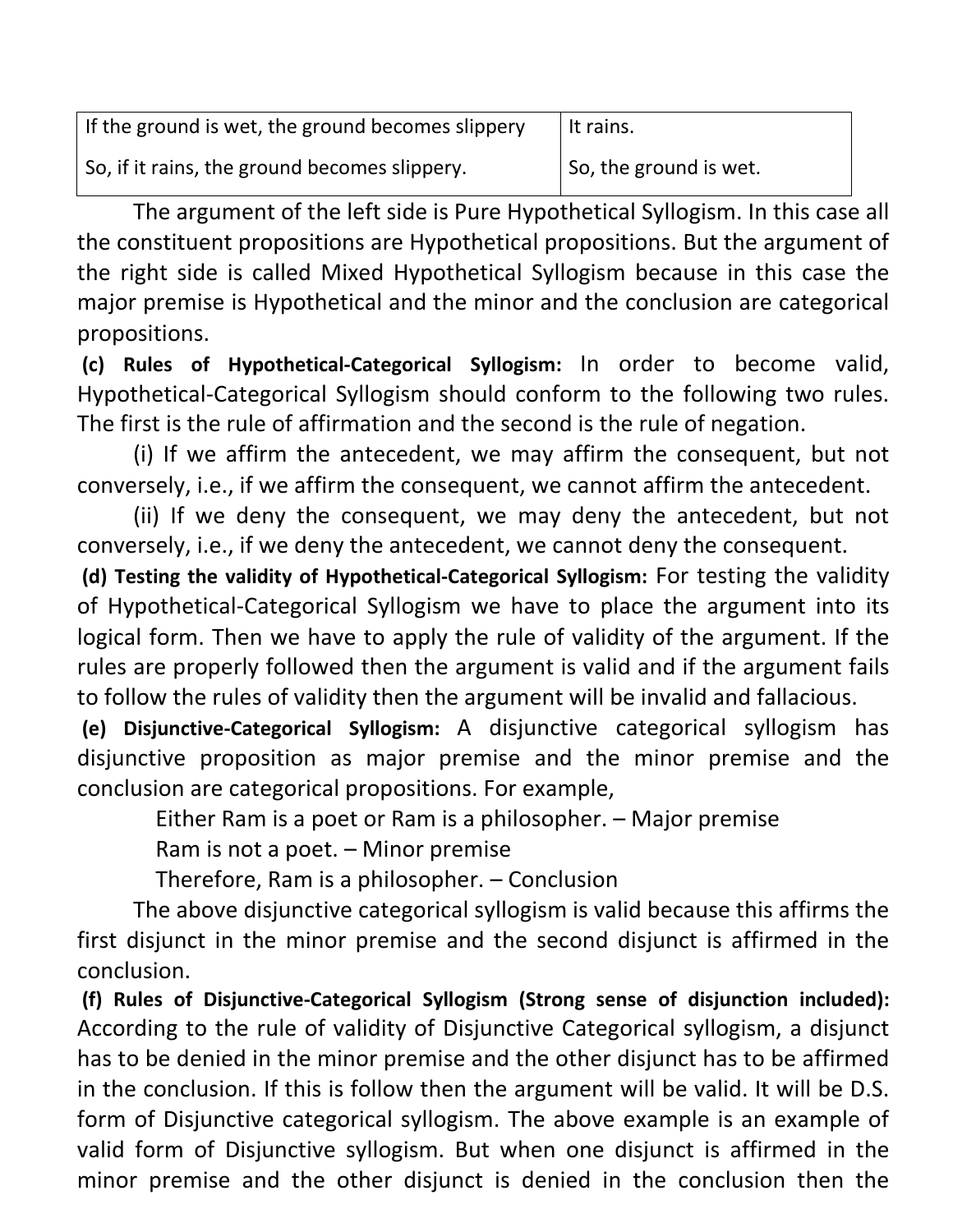argument will be invalid and it will involve the fallacy of affirming the disjunct. For example,

> Either Ram is a poet or Ram is a philosopher.- Major premise Ram is a poet. – Minor premise

Therefore, Ram is a philosopher. – Conclusion

 This argument is invalid because the first disjunct if affirmed in the minor premise and the other disjunct is denied in the conclusion. This argument involves the fallacy of affirming a disjunct.

 (g) Testing the validity of Disjunctive-Categorical Syllogism: For testing the validity of Disjunctive-Categorical Syllogism we have to formulate the argument into its logical form. Then we have to apply the rule of validity. If the rule is properly followed then the argument will be valid and it will be D.S. form of the Disjunctive-Categorical Syllogism. But the argument will be invalid if the rule is violated in any argument. That argument will involve that fallacy of affirming the disjunct. Let us consider one valid and one invalid argument:

 (i) Either the dog is dead or the dog has is run over by a car. The dog is run over by a car. Therefore, the dog is not dead.

Ans: Logical form of the argument:

Either the dig is dead or the dog is run over by a car. – Major premise

The dog is run over by a car. – Minor premise

Therefore, The dog is not dead. - Conclusion

 The argument is invalid because the rule of validity is violated in this argument. The second disjunct of the major premise is affirmed in the minor premise and the first disjunct is denied in the conclusion. This is a violation of the rule of validity of disjunctive categorical Syllogism. For this violation the argument involves the fallacy of affirming the disjunct.

 (ii) Either Mr. Das has bought sugar or he has bought chicken. Mr. Das has not bought chicken. Therefore, he has bought sugar.

Ans: Logical form of the argument:

Either Mr. Das has bought sugar or Mr. Das has bought chicken. Major premise Mr. Das has not bought chicken. - Minor premise

Therefore, Mr. Das has bought sugar. - Conclusion

This argument is valid because this argument has followed the rule of validity of Disjunctive Categorical Syllogism. In this argument the second disjunct is denied in the minor premise and the first disjunct is affirmed in the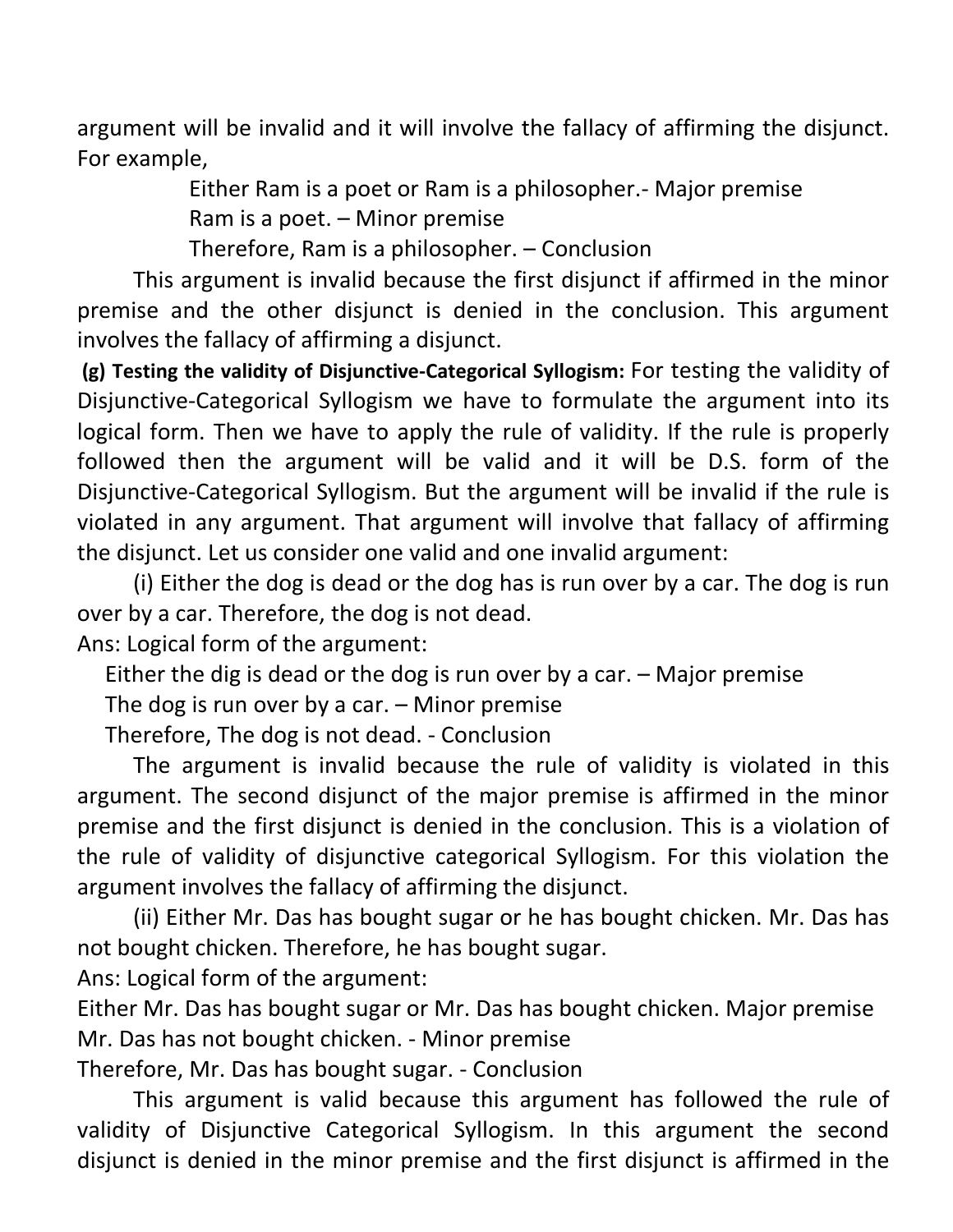conclusion. For this reason the argument is valid and the argument is in D.S. form Disjunctive Categorical Syllogism.

# EXERCISES

Find out the correct alternative from the given alternatives:

1. There are \_\_\_\_\_\_\_\_\_\_\_\_\_\_\_ components of a hypothetical proposition.

(a) Two (b) Three (c) Four (d) Five

2. Hypothetical Syllogism can be of \_\_\_\_\_\_\_\_ types.

(a) Two (b) Three (c) Four (d) Five

3. In case of Pure Hypothetical Syllogism \_\_\_\_\_\_\_\_ proposition(s) (is/are) Hypothetical proposition.

(a) One (b) Two (c) Three (d) No

4. In the \_\_\_\_\_\_\_\_\_\_ portion of Hypothetical proposition the condition is mentioned.

(a) Antecedent (b) Consequent (c) Conjunction (d) Disjunctive

5. There are **Exercise 20** rule(s) of validity of Hypothetical-Categorical Syllogism.

(a) One (b) Two (c) Three (d) Four

6. If the consequent is affirmed after affirming the antecedent in a Hypothetical Categorical Syllogism then the Syllogism will be of \_\_\_\_\_\_\_\_\_\_ form.

(a) M.P. (b) M.T. (c) D.S. (d) H.S.

\_\_\_\_\_\_\_\_\_\_\_\_\_.

\_\_\_\_\_\_\_\_\_\_\_\_\_\_\_\_.

7. If the consequent is denied in the major premise and the antecedent is denied in the minor premise then the argument will involve the fallacy of

(a) Affirming the antecedent (b) Affirming the Consequent

(c) Denying the antecedent (d) Denying the Consequent

8. If the consequent is denied after the denial of antecedent then the Hypothetical Categorical argument will involve the fallacy of \_\_\_\_\_\_\_\_\_\_\_\_\_\_\_.

- (a) Affirming the antecedent (b) Affirming the Consequent
- (c) Denying the antecedent (d) Denying the Consequent

9. If the antecedent is affirmed after the affirmation of consequent then the Hypothetical Categorical argument will involve the fallacy of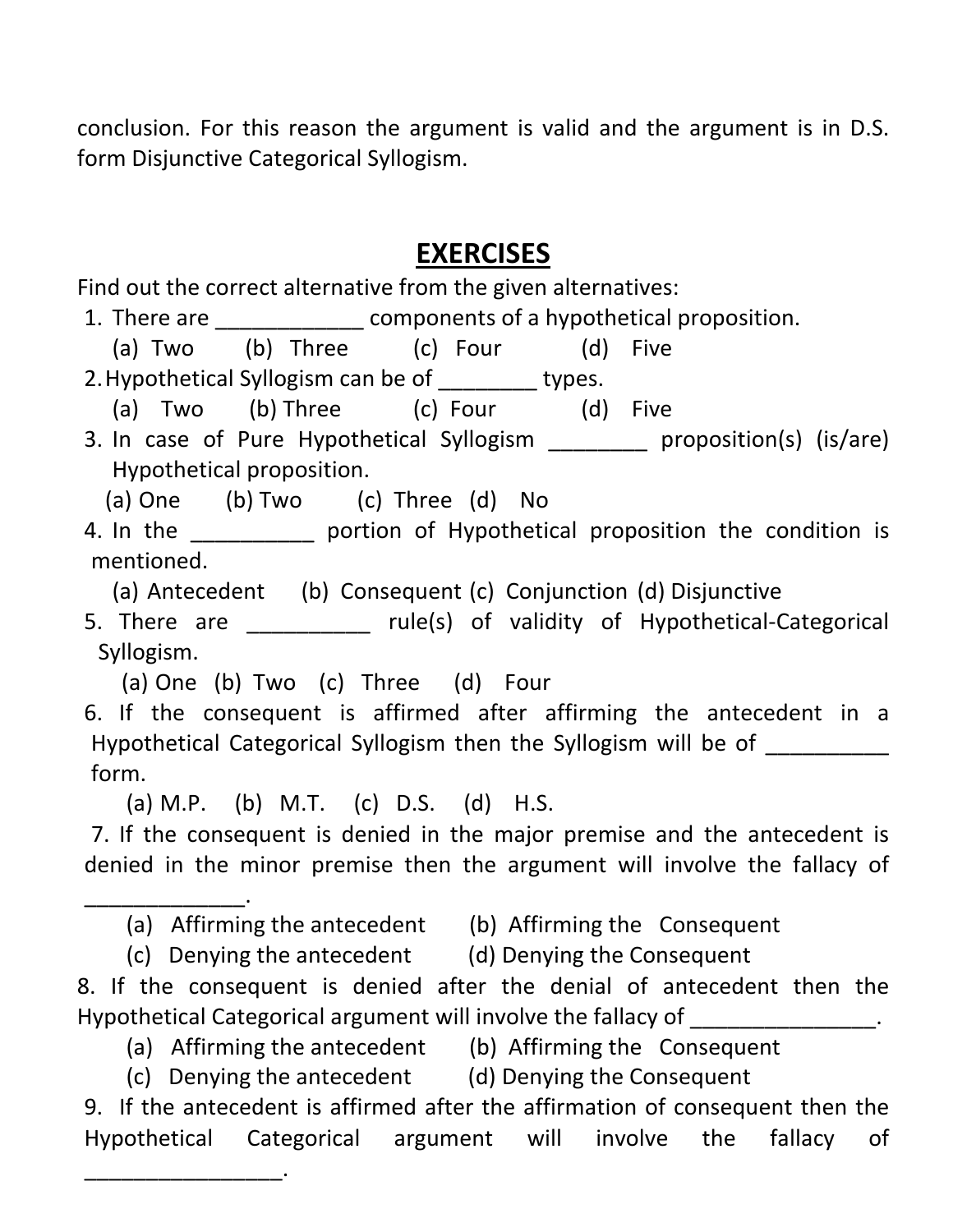(a) Affirming the antecedent (b) Affirming the Consequent

(c) Denying the antecedent (d) Denying the Consequent 10. A disjunctive proposition may have disjuncts at most.

(a) Two (b) Three (c) Four (d) Innumerable

 11. If a disjunct is affirmed in the minor premise and the other disjunct is denied in the minor then the Disjunctive Categorical syllogism will involve the fallacy of

(a) Affirming the Disjunct (b) Denying the Disjunct

(c) Affirming the Antecedent (d) Denying the Consequent

 12. If a disjunct is affirmed after the denial of the other disjunct then the Disjunctive Categorical Syllogism will follow \_\_\_\_\_\_\_\_\_ valid form.

(a) M.P. (b) M.T. (c) D.S. (d) H.S.

13. In case of disjunctive proposition there will be \_\_\_\_\_\_\_ types of disjuncts.

(a) Two (b) Three (c) Four (d) Innumerable

14. In case of Disjunctive Categorical syllogism \_\_\_\_\_\_\_\_\_ proposition is disjunctive proposition.

(a) Major (c) Minor (c) Conclusion (d) All

15. The main object or content of Hypothetical proposition is mentioned in the portion.

(a) Antecedent (b) Consequent (c) Disjunct (d) Conjunct

# Answer the following questions in one or two sentences:

- 1. What is hypothetical proposition?
- 2. What is the antecedent of hypothetical proposition?
- 3. What is the consequent of hypothetical proposition?
- 4. How many rules of validity of Mixed Hypothetical Syllogism are there?
- 5. What is the first rule of affirmation of the validity of Mixed Hypothetical syllogism?

6. What is the second rule of negation of the validity of Mixed Hypothetical syllogism?

7. What is the name of the fallacy due to the violation of the first rule of affirmation of the Mixed hypothetical syllogism?

8. What is the name of the valid form when the first rule of validity of Mixed hypothetical syllogism?

9. What is the M.P. form of the Constructive Hypothetical syllogism?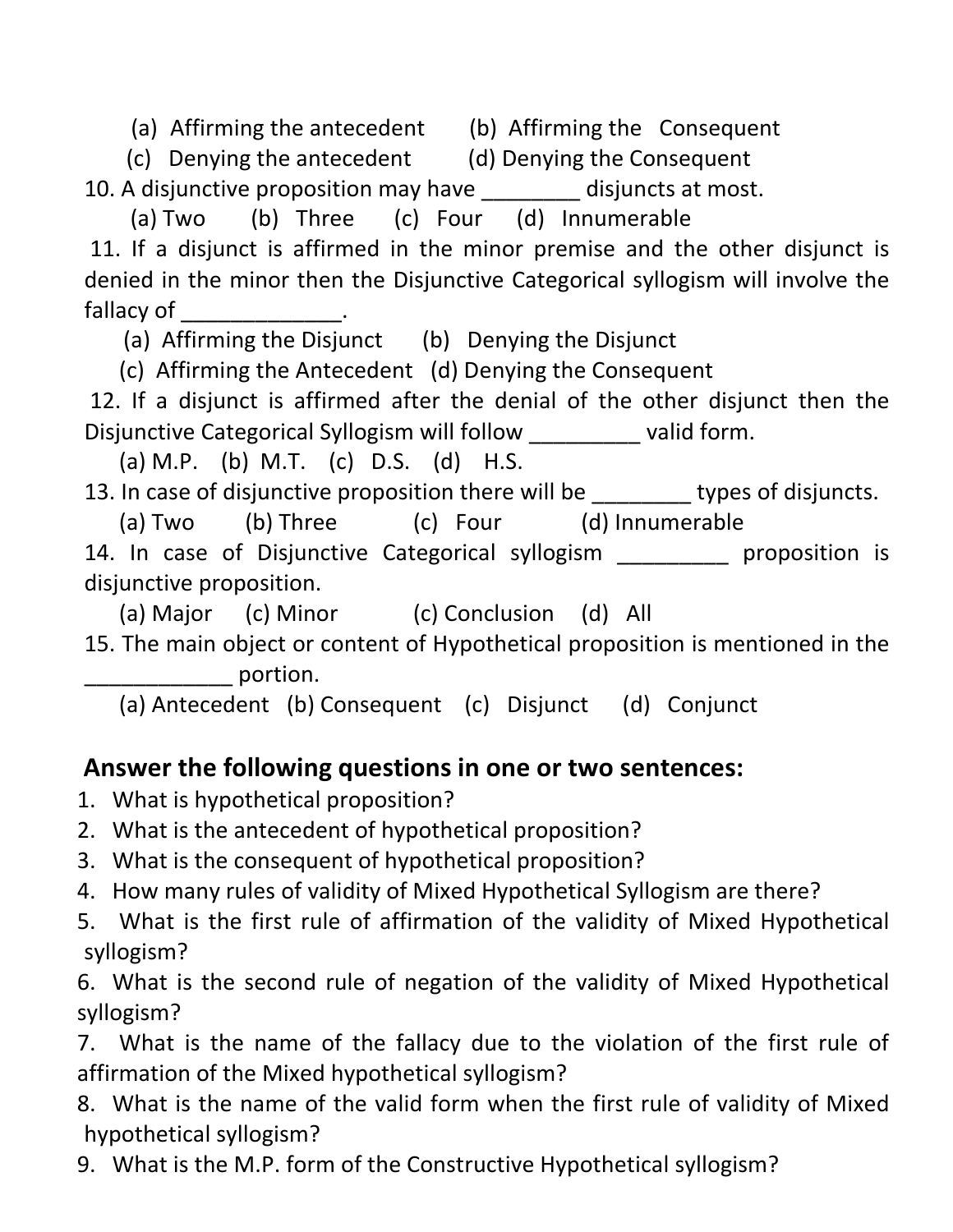10. What is the name of the fallacy due to the violation of the second rule of affirmation of the Mixed hypothetical syllogism?

11. What is the name of the valid form when the second rule of validity of Mixed hypothetical syllogism?

- 12. What is the M.T. form of the Destructive Hypothetical syllogism?
- 13. What is the rule of Disjunctive Categorical syllogism?

14. What is the name of fallacy due to the violation of the rule of validity of Disjunctive Categorical syllogism?

- 15. What is the name of the valid form of Disjunctive Categorical syllogism?
- 16. Give an example of Constructive Hypothetical syllogism.
- 17. Give an example of fallacy of affirming the consequent.
- 18. Give an example of Destructive Hypothetical syllogism.
- 19. Give an example of fallacy of denying the antecedent.
- 20. What is fallacy of affirming the disjunct?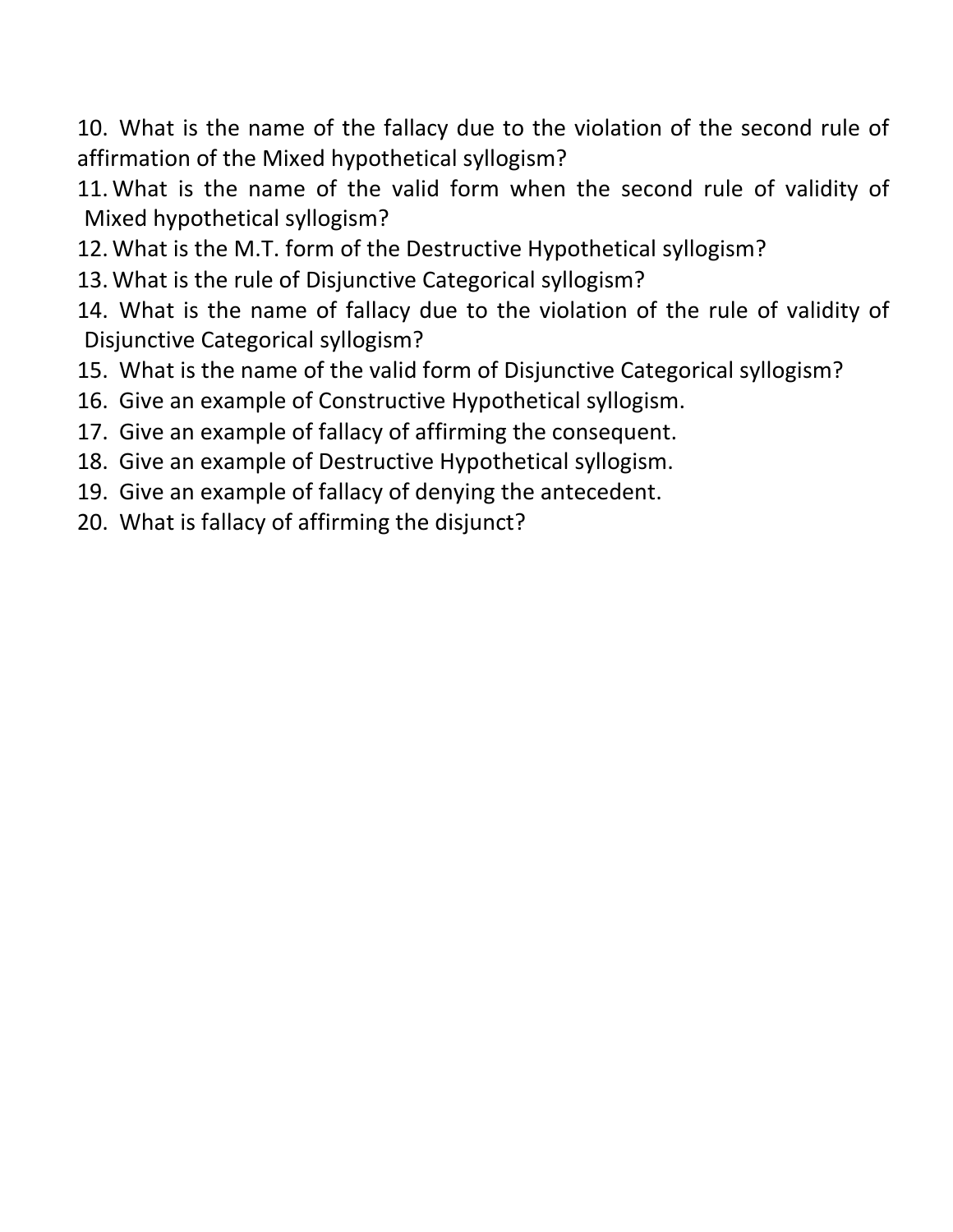#### Chapter –7

### Boolean interpretation and Venn diagram (This chapter contains 4 marks)

- In deductive logic we consider four kinds of categorical propositions. These propositions are obtained on the basis of the joint principle of quality and quantity. These propositions are indicated by A, E, I and O. Among these propositions the first two propositions are Universal and the last two propositions are Particular.
- George Boole, an English logician, has given an alternative explanation of these propositions from the view point of the concept of 'Existential Import'. It indicates the existence of at least one member of a class of a proposition.
- When a proposition includes a term which indicates such a class which has at least one member then the proposition is called existential proposition. I and O propositions are called existential propositions or nonempty propositions. But when a proposition includes a term which indicates such a class which does not have any member then the proposition is called non-existential proposition. A and E propositions are called non-existential propositions or empty propositions. Two non-empty propositions have existential import and two empty propositions do not have existential import.
- According to George Boole we cannot draw any particular conclusion from universal one premise or from two premises. If this thing is found in any argument then the argument will be invalid and there will be Fallacy of Existential Import or Existential Import.

| <b>Symbolic form</b> | Symbol | <b>Boolean interpretation</b>          |
|----------------------|--------|----------------------------------------|
| All S is P           | A      | $\overline{\mathsf{S} \mathsf{P}} = 0$ |
| No S is P            |        | $SP = 0$                               |
| Some S is P          |        | SP<0                                   |
| Some S is not P      |        | $S\overline{P}=0$                      |

• Four categorical propositions are represented by George Boole in the following way:

- If the Boolean interpretation of categorical propositions is admitted then some inferences of traditional logic are not admitted. We cannot admit the contraposition of E proposition and conversion of A proposition. We can only admit contradictory opposition. Rests of the other oppositions are invalid according to Boolean interpretation of categorical propositions. Among the 19 valid moods of categorical syllogism 4 moods are invalid. In all these cases we draw particular conclusion from universal premise or premises and these cases involve the Fallacy of Existential Import or Existential Fallacy.
- John Venn is a mathematician who represented four categorical propositions with the circle. In this explanation one class is represented by a circle. According to this explanation four different propositions are represented in the following way:

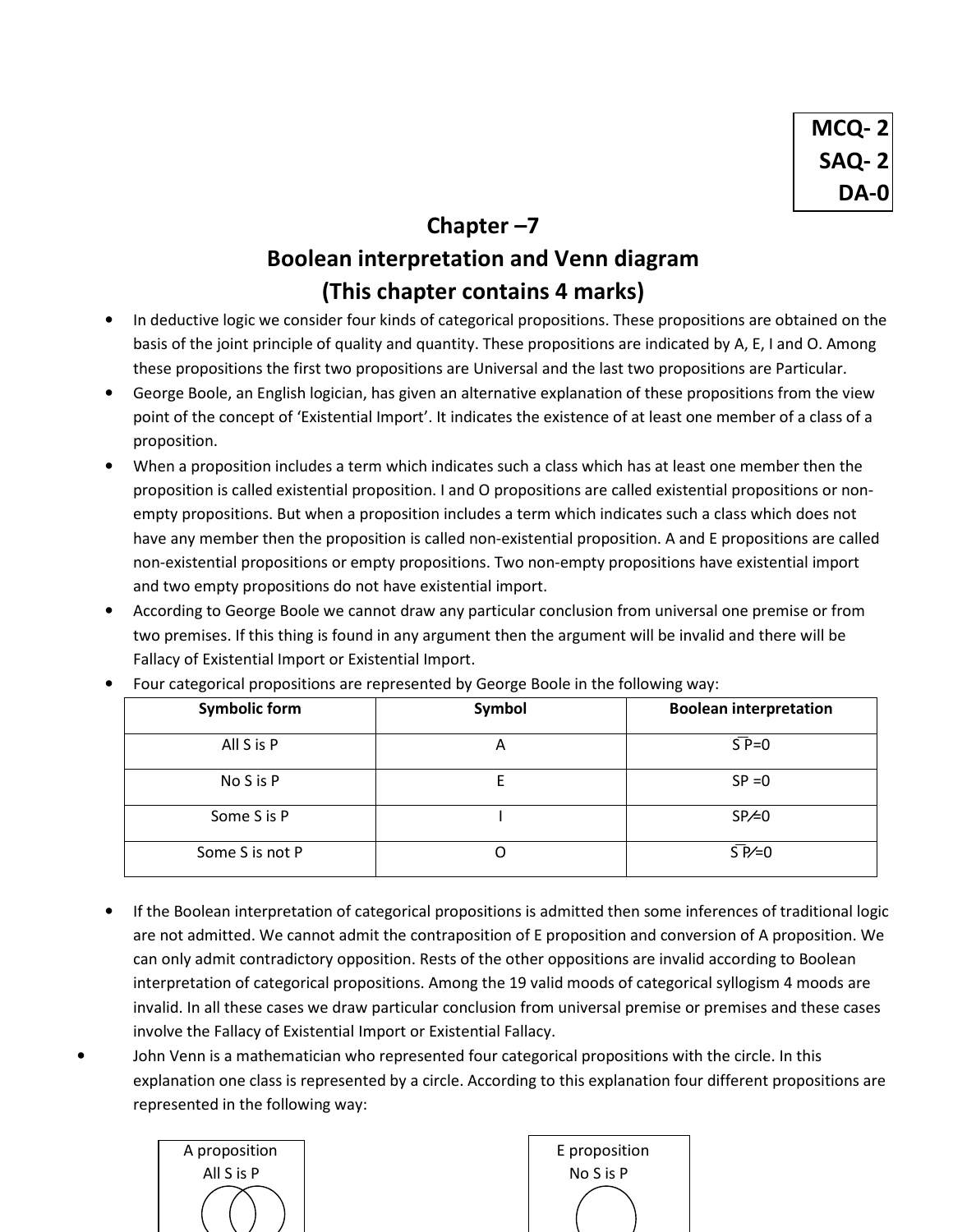

#### **EXERCISES**

#### • Find out the correct alternative from the given alternatives:

|    |     |                                                |      | 1. George Boole was a _____________________ logician.            |           |                                                                                                          |      |                                      |
|----|-----|------------------------------------------------|------|------------------------------------------------------------------|-----------|----------------------------------------------------------------------------------------------------------|------|--------------------------------------|
|    | (i) | English                                        |      | (ii) Russian                                                     | (iii)     | Greek                                                                                                    | (iv) | German                               |
|    |     |                                                |      |                                                                  |           | 2. Logician __________ introduced the term 'existential import' is case of categorical proposition.      |      |                                      |
|    | (i) | Aristotle                                      |      | (ii) George Boole (iii)                                          |           | John Venn                                                                                                | (iv) | I. M. Copi                           |
| 3. |     |                                                |      |                                                                  |           | Logician _________ introduced the term 'Null Class' is case of categorical proposition.                  |      |                                      |
|    | (i) | Aristotle                                      |      |                                                                  |           | (ii) George Boole (iii) John Venn (iv)                                                                   |      | I. M. Copi                           |
| 4. |     |                                                |      |                                                                  |           | The Boolean interpretation of the proposition 'All S is P' is ______________.                            |      |                                      |
|    | (i) | $SP = 0$                                       | (ii) | $\overline{S}P=0$                                                | (iii)     | $S\bar{P}=0$                                                                                             |      | (iv) $\overline{S} \overline{P} = 0$ |
|    |     |                                                |      |                                                                  |           | 5. The Boolean interpretation of the proposition 'Some S is P' is ______________.                        |      |                                      |
|    | (i) | $SP \neq 0$                                    | (ii) | $\overline{SP} = 0$                                              | (iii)     | $\overline{\mathsf{SP}}$ = (iv) $\overline{\mathsf{SP}}$ = 0                                             |      |                                      |
| 6. |     |                                                |      |                                                                  |           | The Boolean interpretation of the proposition 'Some S is not P' is $\frac{1}{\sqrt{1-\frac{1}{2}}}\cdot$ |      |                                      |
|    | (i) | $SP \neq 0$                                    | (ii) | $S\overline{P} = 0$                                              | (iii)     | $\overline{S}P \neq 0$                                                                                   | (iv) | $\overline{SP} = 0$                  |
|    |     |                                                |      |                                                                  |           | 7. The Boolean interpretation of the proposition 'No S is P' is _______________.                         |      |                                      |
|    | (i) | $SP = 0$                                       | (ii) | $\overline{S}P \neq 0$                                           | (iii)     | $S\overline{P}=0$                                                                                        | (iv) | SP $\neq 0$                          |
| 7. |     |                                                |      |                                                                  |           | propositions are called existential propositions by George Boole.                                        |      |                                      |
|    |     | $(i)$ A and I                                  | (ii) | E and I                                                          | (iii)     | A and E                                                                                                  | (iv) | I and O                              |
| 8. |     |                                                |      |                                                                  |           | propositions are called empty propositions by George Boole.                                              |      |                                      |
|    | (i) | A and I                                        | (ii) | E and I                                                          |           | (iii) A and E                                                                                            | (iv) | I and O                              |
|    |     |                                                |      | 9. What will be the Venn diagram of 'All S is P'?                |           |                                                                                                          |      |                                      |
|    | (i) | P                                              | (ii) | $S \setminus$<br>P.                                              | $(iii)$ S |                                                                                                          | (iv) |                                      |
|    |     |                                                |      |                                                                  |           |                                                                                                          |      |                                      |
|    |     |                                                |      | 10. What will be the Boolean interpretation of 'All non-S is P'? |           |                                                                                                          |      |                                      |
|    | (i) | $SP = 0$                                       | (ii) | $S\overline{P} = 0$                                              | (iii)     | $\overline{SP} = 0$                                                                                      | (iv) | $\overline{S} \overline{P} = 0$      |
|    |     |                                                |      | 11. What will be the Venn diagram of 'All non-S is P'?           |           |                                                                                                          |      |                                      |
|    | (i) |                                                | (ii) |                                                                  | (iii)     | S.                                                                                                       | (iv) |                                      |
|    |     | 12. What is the Venn diagram of 'Some S is P'? |      |                                                                  |           |                                                                                                          |      |                                      |
|    | (i) | S                                              | (ii) | S                                                                | (iii)     | S.<br>P<br>$\times$                                                                                      | (iv) | S<br>P                               |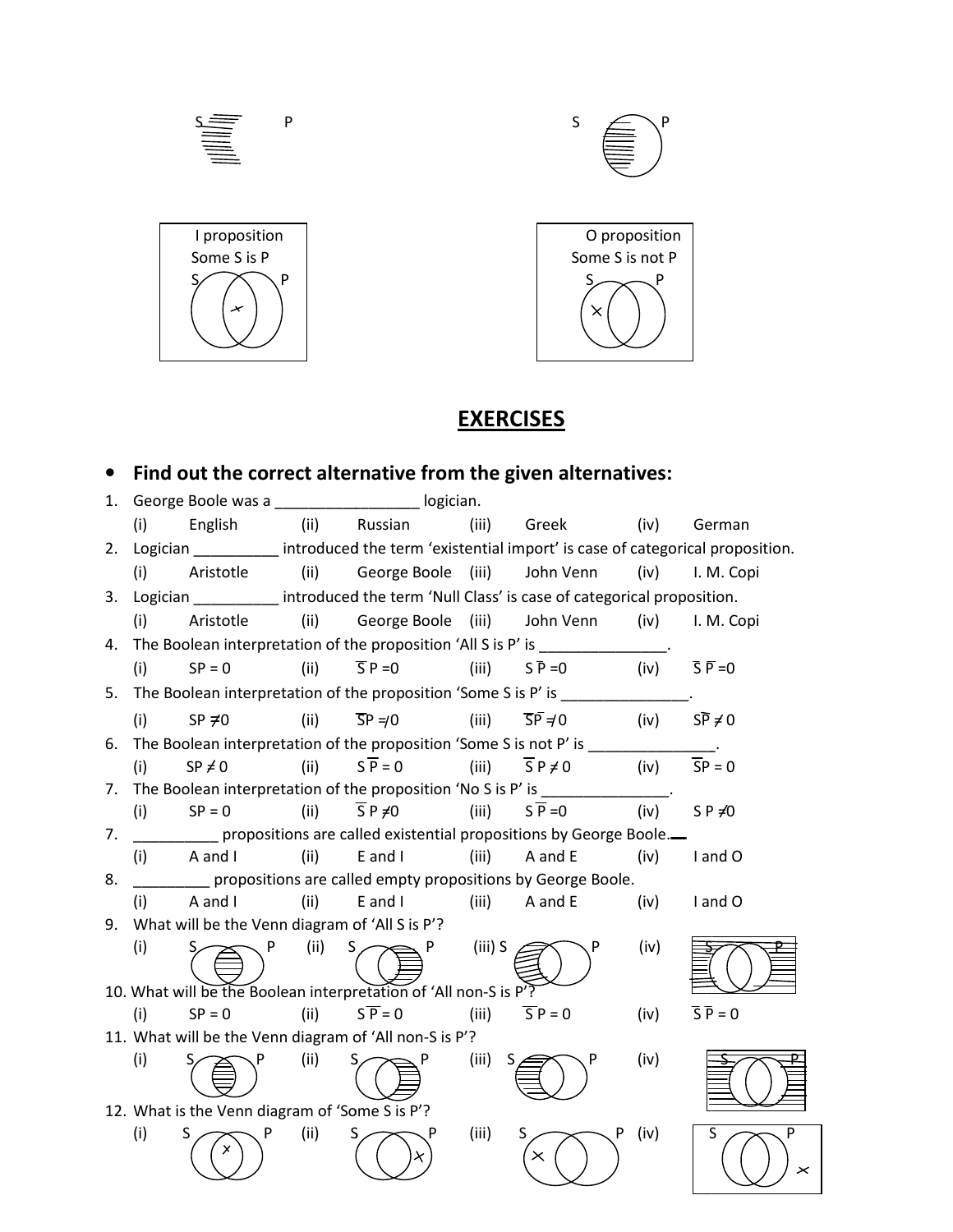13. The class of 'rectangular triangle' is a \_\_\_\_\_\_\_\_\_\_\_\_\_ class. (i) empty (ii) non-empty (iii) special (iv) general 14. If we draw a particular conclusion from a universal premise then our argument will involve the fallacy of \_\_\_\_\_\_\_\_\_\_\_\_\_\_. (i) Existential import (ii) undistributed middle (iii) Illicit major (iv) illicit minor 15. As per the Boolean interpretation of Categorical proposition the simple conversion of proposition cannot be admitted. (i) A (ii) E (iii) I (iv) O 16. According to the Boolean interpretation of Categorical proposition only \_\_\_\_\_\_\_\_\_\_\_\_ opposition of proposition can be admitted. (i) Contrary (ii) Sub-contrary (iii) Sub-altern (iv) Contradictory 17. According to the Boolean interpretation of categorical proposition \_\_\_\_\_\_\_\_\_\_\_ moods of categorical syllogism are considered invalid. (i) four (ii) six (iii) eight (iv) ten 18. According to the explanation of John Venn we need \_\_\_\_\_\_\_\_\_ circles to diagram a categorical proposition with two terms. (i) two (ii) three (iii) four (iv) five 19. As per the explanation of George Boole universal propositions are \_\_\_\_\_\_\_\_\_\_\_\_ propositions by nature. (i) hypothetical (ii) disjunctive (iii) conjunctive (iv) analytic 20. As per the explanation of George Boole universal propositions are example propositions by nature. (i) hypothetical (ii) disjunctive (iii) conjunctive (iv) analytic Answer the following questions (use one or two sentences): 1. What is the Boolean interpretation of categorical proposition? 2. What is the meaning of the term 'existential import'? 3. What is the meaning of the term 'Null Class' or "Empty Class"? 4. What is the meaning of the term 'Class product'? 5. What is the meaning of the term 'Complementary Class'? 6. What is the Boolean interpretation of four categorical propositions? 7. Which propositions are called Empty propositions in Boolean logic? 8. Why do we call universal propositions empty propositions according to the Boolean interpretation of categorical propositions? 9. Which propositions are called non-empty propositions in Boolean logic? 10. Why do we call Particular propositions non-empty propositions according to the Boolean interpretation of categorical propositions? 11. Why are universal propositions called empty propositions? 12. Why are particular propositions called non-empty propositions? 13. Which opposition of propositions is not admitted in modern logic? 14. Which kind of Conversion is not admitted in modern logic? 15. Why cannot we make the simple conversion of A proposition according to Boolean interpretation of categorical proposition? 16. How many moods of categorical syllogism are denied in modern logic? 17. Which moods of categorical syllogism are denied in modern logic? 18. Give the symbolic representation of the categorical proposition from the given Boolean interpretation.  $S \overline{P} = 0$ 

19. Give the symbolic representation of the categorical proposition from the given Boolean interpretation.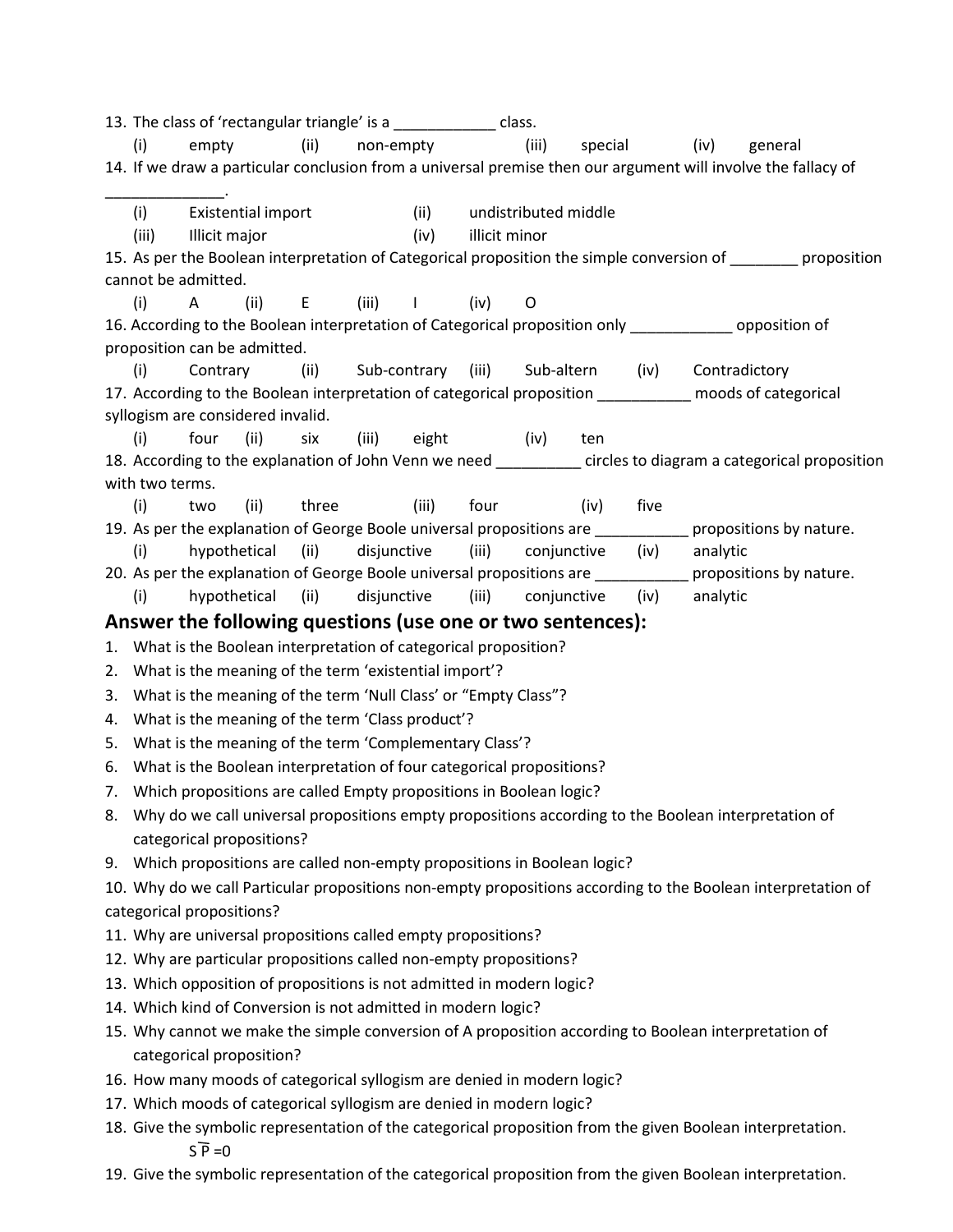$\overline{S} \overline{P} = 0$ 

- 20. What will be the Venn diagram of 'There are no ghosts'?
- 21. What will be the Venn diagram of 'There are ghosts'?
- 22. What will be the Venn diagram of 'All non-S are P'?
- 23. What is the name of the fallacy which occurs from the deduction of particular conclusion from universal premise?
- 24. What is the meaning of Universal Square?
- 25. How many overlapping circles do we require to make the Venn diagram of a proposition with two terms?
- Ans: We require two overlapping circles to make the Venn diagram of a proposition with two terms.
- 26. When do we require three overlapping circles to make the Venn diagram?
- 27. When do we use a cross mark to make the Venn diagram?
- 28. When do we use shade to make the Venn diagram?
- 29. In which case of categorical proposition cannot we make the contraposition?
- 30. Convert the following statements into propositions and give their Boolean interpretations and give their Venn diagram.
	- a) All are not friends that seem so.
	- b) Circle can never be rectangle.
	- c) There are white elephants.
	- d) There is no round square.
	- e) White cats with blue eyes do not generally hear through ears.
	- f) S is only P and P is sometimes S.
	- g) All S is non-P and Some non-S are P.
	- h) There is no soul.
	- i) There is ghost.
	- j) Only philosophers are wise.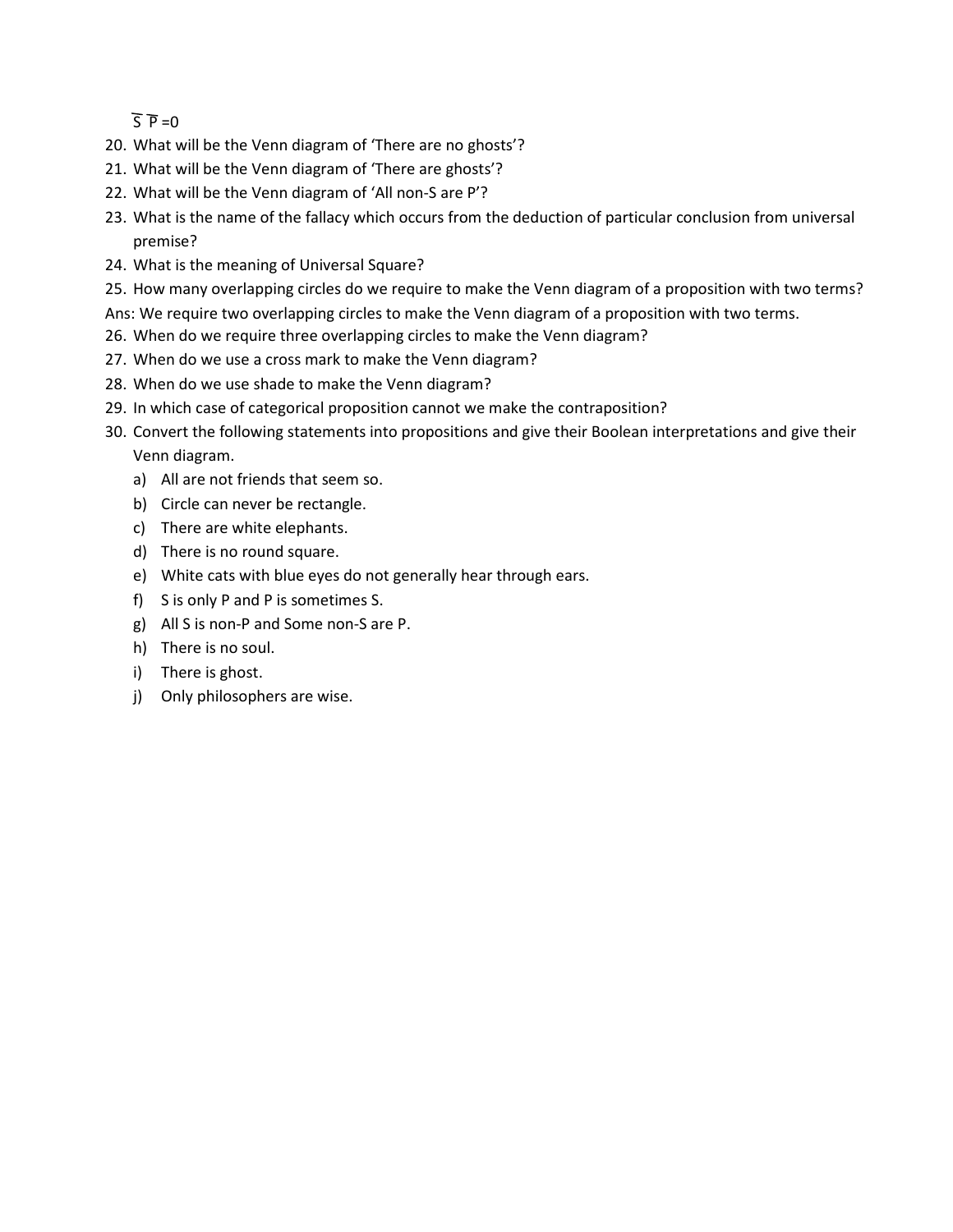# Chapter – 8 Truth Functional Connectives Five (5) marks allotted by H.S.Council for this chapter

 $\mathcal{L}_\mathcal{A}$  , which is a set of the set of the set of the set of the set of the set of the set of the set of the set of the set of the set of the set of the set of the set of the set of the set of the set of the set of

MCQ-1X3=3 SAQ-1X2=2

Content: (a) Variable and Constant: Symbols are used in Modern logic for many reasons: (i) symbols help us to get the forms of arguments and to judge their validity; (ii) symbols help us to get short and specific forms of complex arguments; (iii) symbols help us to ward of the ambiguity, complexity and vagueness of ordinary language.

Variables are used in modern logic. Two kinds of variables are used in logic: Term Variable and Proposition Variable. Variables are s, p, q, r etc.

Constants are also used in Modern logic. Words like 'and', 'either \_\_\_ or <sup>'</sup>, 'if then chetc., are used as constants. These are also called Truth Functional connectives. On the basis of the truth values of the components we can get the truth values of the compound propositions.

 (b) Truth Functional Propositions: Negation or Negative proposition: A Negative proposition is a compound proposition which we get if we deny or negate the content of a proposition. The form of this proposition is 'It is not the case that  $p'$ . The sign of negation is  $\sim$ (curl). The rule of truth or falsity of Negative proposition is: If the main proposition is True then its negative will be False and if the main proposition is false then the negative will be True. The Truth Table of negation is:

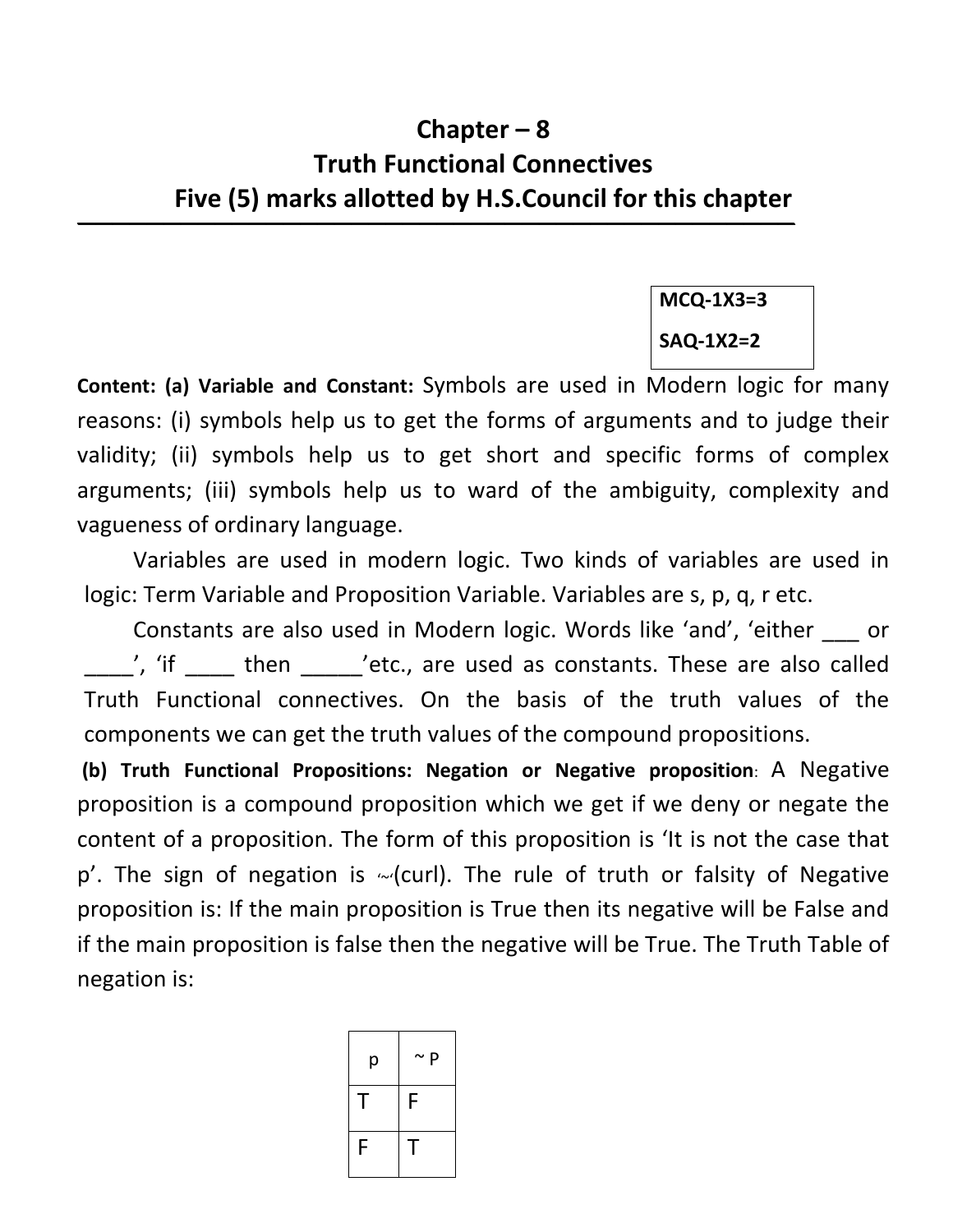• Hypothetical Proposition: When two component propositions are combined in the form of 'if p then q' then it will be called Hypothetical proposition. This proposition has two component portions: Antecedent and Consequent. The portion starting after 'if' and ending at 'then' is the antecedent and the portion after 'then' is the consequent. These two components are joined with the symbol 'Null' (⊃) or Horse-shoe. The rule of truth or falsity of hypothetical proposition is: If the antecedent is True and the consequent is False then only the whole Hypothetical proposition is False. For any other truth values of the component the proposition will be True. The Truth Table of Hypothetical proposition is :

| р | q | $p \supset q$ |
|---|---|---------------|
| Τ | Т | Т             |
| Т | F | F             |
| F | T | Т             |
| F | F | т             |

• Conjunction or Conjunctive Proposition: The compound proposition which is formed by conjoining two or more component propositions with the word 'and' is called Conjunctive proposition. The form of this proposition is 'p and q'. The component propositions are called conjuncts and the sign which connects these conjuncts is called 'Dot' (.) or conjunction. The rule of truth or falsity of Conjunctive proposition is: If a conjunct of a Conjunctive proposition is False then the whole conjunctive proposition is False and if all conjuncts are True then the conjunct proposition is True. The Truth Table of Conjunctive proposition is:

| p | a | p.q |
|---|---|-----|
|   |   |     |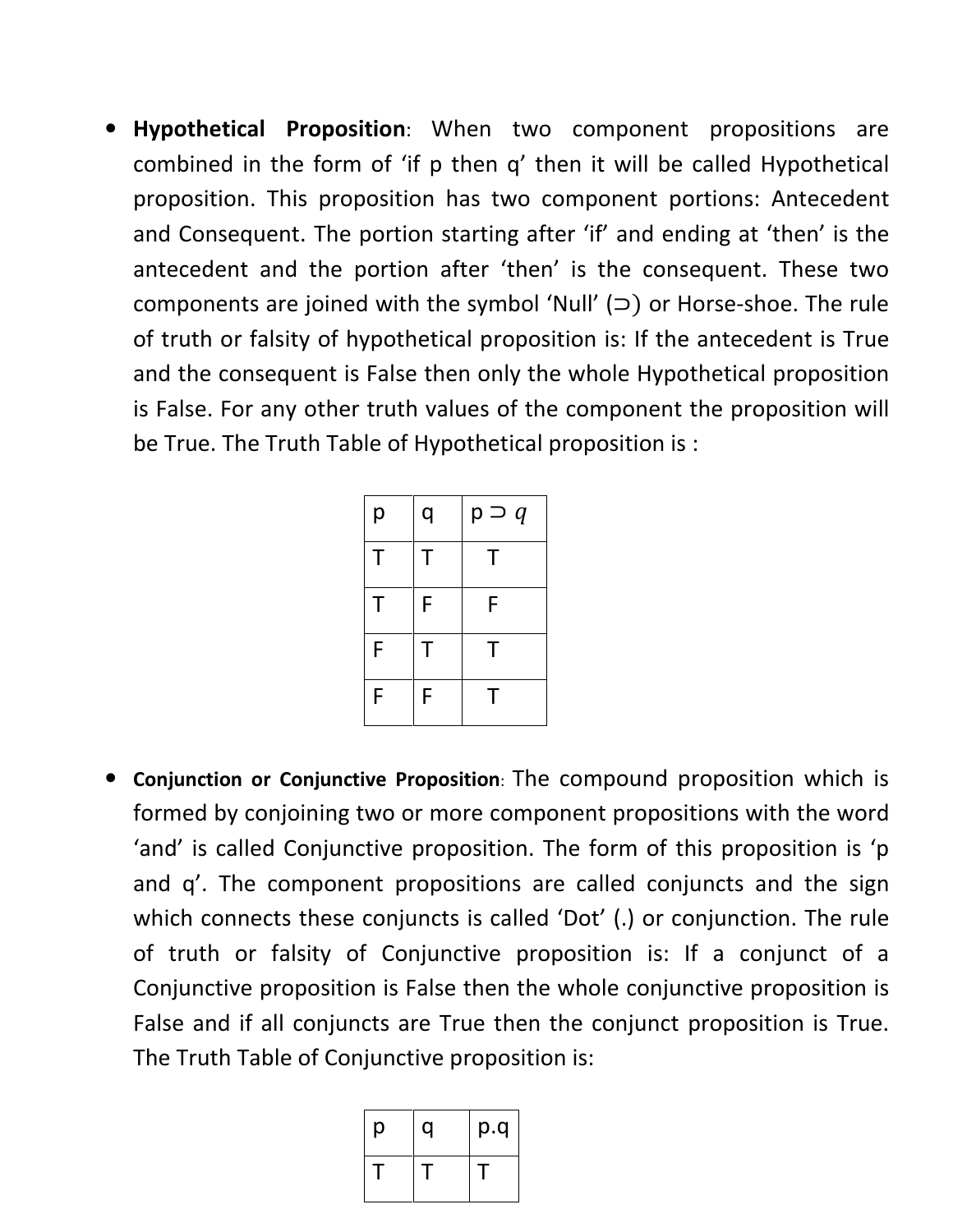|   | F        | F |
|---|----------|---|
| F | $\Gamma$ | F |
| F | F        | F |

• Disjunction or Disjunctive proposition: The compound proposition which is formed by combining two or more component propositions with the word 'or' is called Disjunctive proposition. The form of this proposition is 'p or q'. The component propositions are called disjuncts and the sign with which these components are connected is called 'Vel' (V) or disjunction. The rule of truth or falsity of Disjunctive proposition is: If only one disjunct of a disjunctive proposition is True then the whole proposition is True and if all the disjuncts are False then the disjunctive proposition is False. The Truth Table of Disjunctive proposition is:

| р | q | pvq |
|---|---|-----|
| Τ | Τ | Τ   |
| Τ | F | Τ   |
| F | Т | Т   |
| F | F | F   |

• Proposition of Material Equivalence: When two components are related in the form of 'p if and only if q' then the proposition will be called proposition with Material Equivalence. The symbol of this proposition is 'Triple Bar' ( $\equiv$ ). The rule of truth or falsity of this proposition is : If two component propositions have same truth value then the material equivalent proposition will be True and if the two components have different truth values the material equivalent proposition will be False. The Truth Table of Material Equivalent proposition is: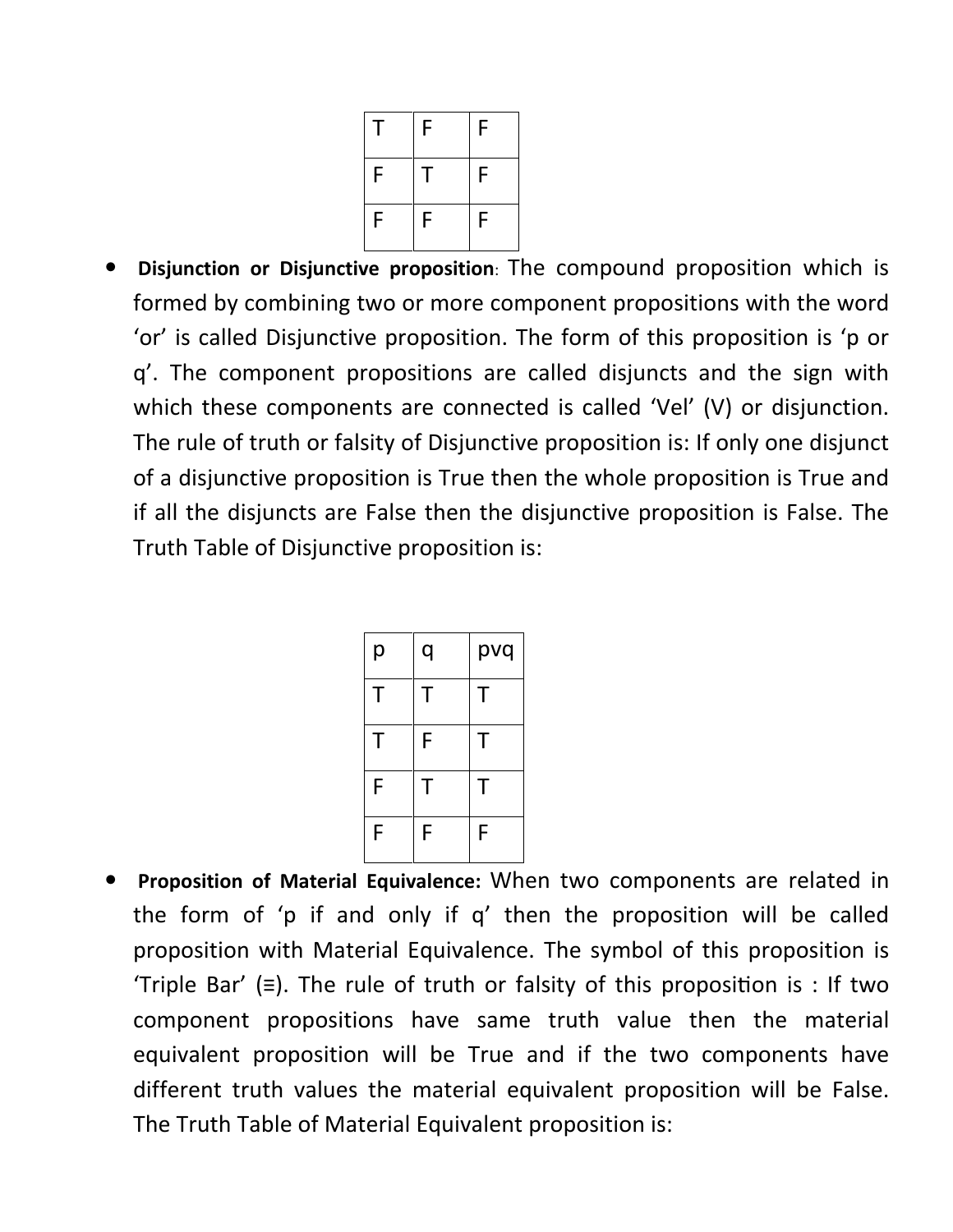| р | q | p≡q |
|---|---|-----|
| Τ | Τ | Τ   |
| Τ | F | F   |
| F | Τ | F   |
| F | F | T   |

 (c) Truth Values: Tautology, Self-Contradictory, Contingent: Truth or Falsity is the feature of propositions. Only propositions can be true or false. Modern Logicians use features like truth or falsity to explaining the term 'Truth value'. The Truth values of Compound propositions depend upon the truth values of component propositions. On this basis propositions can be classified into three types: Tautology, Contingent and Self-contradictory. These propositions are discussed below:

Tautologous Propositions: The proposition which is formally or necessarily true and there is no possibility of becoming false is called Tautologous Proposition. For example, 'Red flowers are red', 'If it is a triangle then it must be a plane figure bounded with three straight lines' etc. are examples of Tautologous propositions. All the substitution instances of these propositions are True. For example, 'It is p or not p', 'If p then p' are examples of Tautologous propositions because the truth values of these propositions are true whatever may be the truth value of p.

Self-contradictory Propositions: The propositions which are formally or necessarily false and there is no possibility of becoming these propositions false are called Self-contradictory propositions. For example, 'The flower is red or not red', 'If it is a triangle it is not a plane figure bounded with three straight lines' are examples of Self-contradictory propositions. All the substitution instances of propositions are False. For example, 'It is not the case that p and not p' is selfcontradictory because the truth value of this proposition is false whatever may be the truth value of p.

Contingent Propositions: The propositions which are sometimes true and sometimes false are called Contingent propositions. For example, 'The flower is red' is an example of Contingent proposition because in some cases it becomes true and it becomes false. Some of the substitution instances of these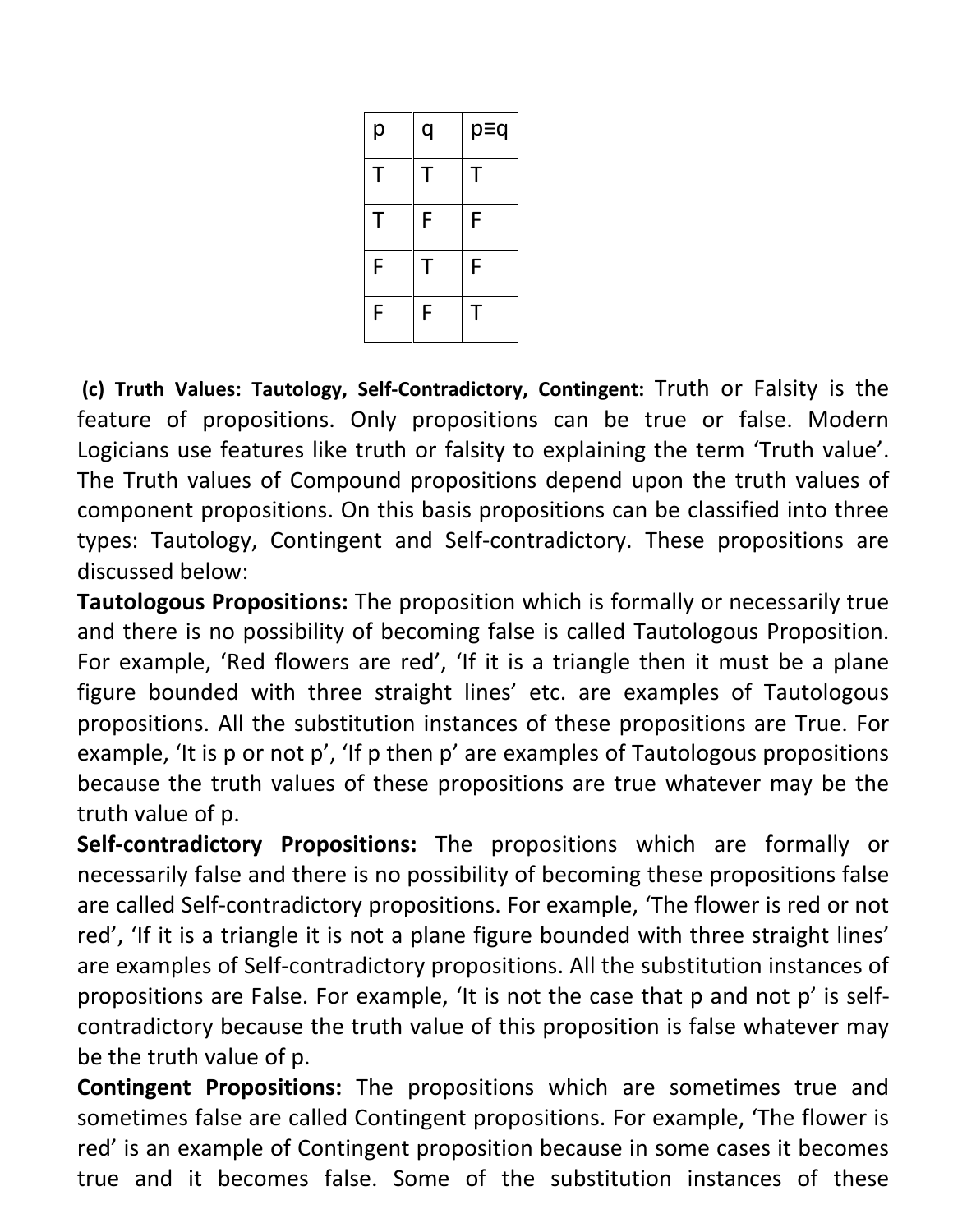propositions are true and some are false. For example, 'If p then q', 'p or q' etc. are examples of Contingent Propositions because these propositions become true or false depending upon the truth values of p and q.

 (d) Truth table method for testing Proposition-forms and Argument-forms (Not more than 2 variables): Truth Table is a method for testing the validity of arguments or judging the truth or falsity of propositions by imposing different truth values on its different component propositions. In case of this method the rows which we get by the application of different truth values in different components are called Substitution instances. The right hand column of the Table is called Result Column. All the columns except the right are called Guide Column. For example,

| р | q | p≡q |
|---|---|-----|
| Τ | T | Τ   |
| Τ | F | F   |
| F | т | F   |
| F | F |     |

The right hand column of ' $p \equiv q'$  is called Result Column. The rest two other Columns of p and q are called Guide Columns. The instances obtained by the application of different Truth values of 'p' and 'q' are called Substitution Instances.

 We can take the help of the following example for explaining the topic of determining the truth and falsity of propositional form:

 $(p.q)$ .  $(p\supset q)$ 

|   | U            | (p, q) | $(p \supset q)$ $(p \bigcup q) \bigcap (p \supset q)$ |
|---|--------------|--------|-------------------------------------------------------|
| T | Т            |        |                                                       |
| Т | $\mathbf{F}$ |        |                                                       |
| F |              |        |                                                       |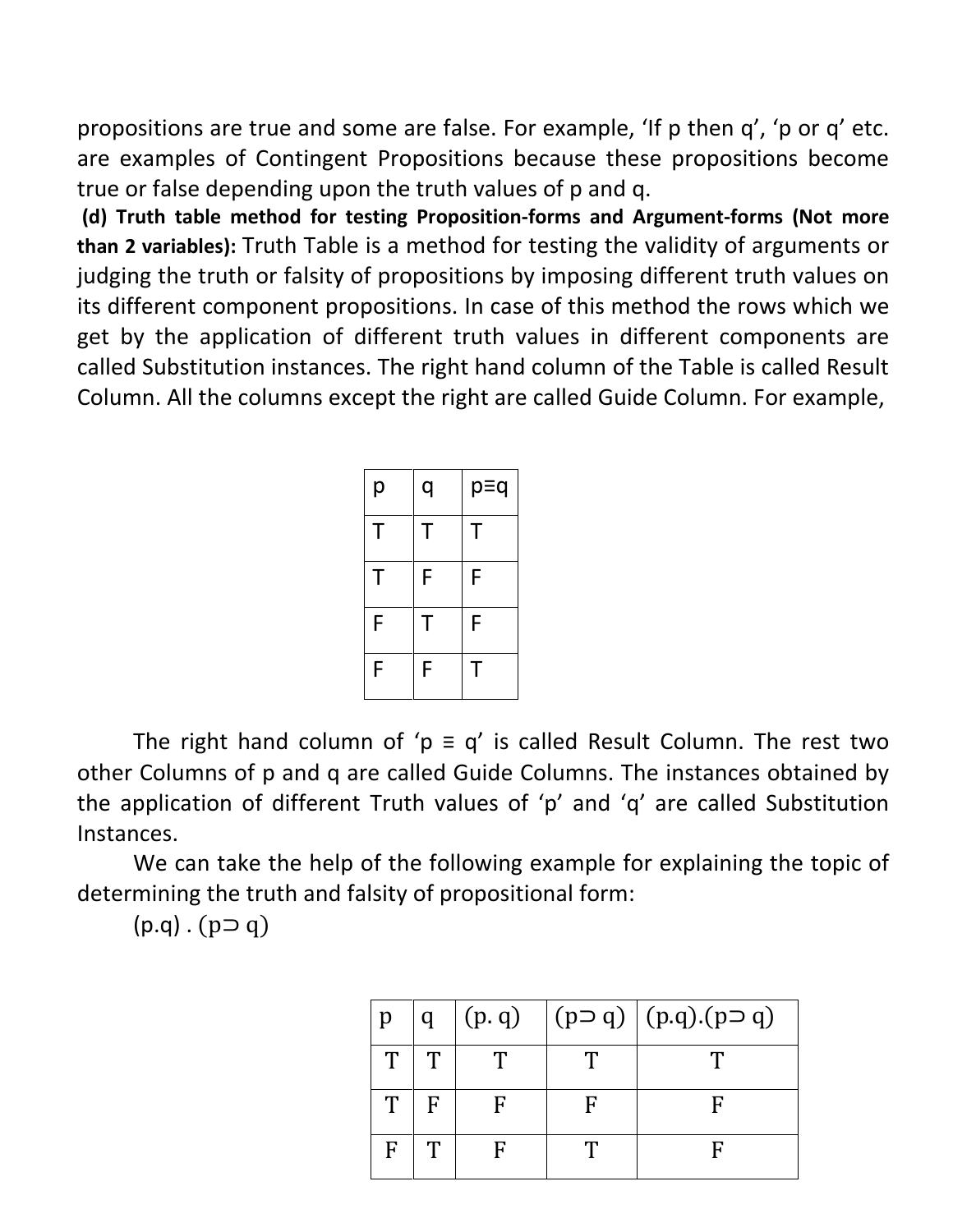|--|--|--|--|--|

In this way we can determine the truth or falsity of the proposition form  $'(p.q)(p \supset q)'$  and say that proposition is Contingent because some of the Substitution instances are true and some are false.

With the help of the following example we can explain the topic of testing the validity or invalidity by applying the method of Truth Table:

$$
(p \equiv q), p \quad / \therefore q
$$

| p | q | $(p \equiv q)$ |
|---|---|----------------|
| T | T | T              |
| T | F | F              |
| F | T | F              |
| F | F | T              |

The above argument is valid because in none of the substitution instances we find the premises true and conclusion false.

#### **EXERCISES**

• Find out the correct alternative from the given alternatives:

1. **Example 21.** is a modern logician.

(i) Aristotle (ii) Francis Bacon (iii) J. S. Mill (iv) George Boole 2. Symbolic Logic is also called \_\_\_\_\_\_\_\_\_\_ logic.

(i) Aristotelian (ii) Mathematical (iii) Traditional (iv) Propositional 3. The symbol of '~'(curl) is used to indicate \_\_\_\_\_\_\_\_\_\_ statement.

(i) Implicative (ii) Disjunctive (iii) Negative (iv) Conjunctive

4. The symbol of '  $\supset$  '(implication) is used to indicate statement.

(i) Hypothetical (ii) Disjunctive (iii) Negative (iv) Conjunctive 5. ' $p \vee q'$  is an example of \_\_\_\_\_\_\_\_\_\_ propositional form.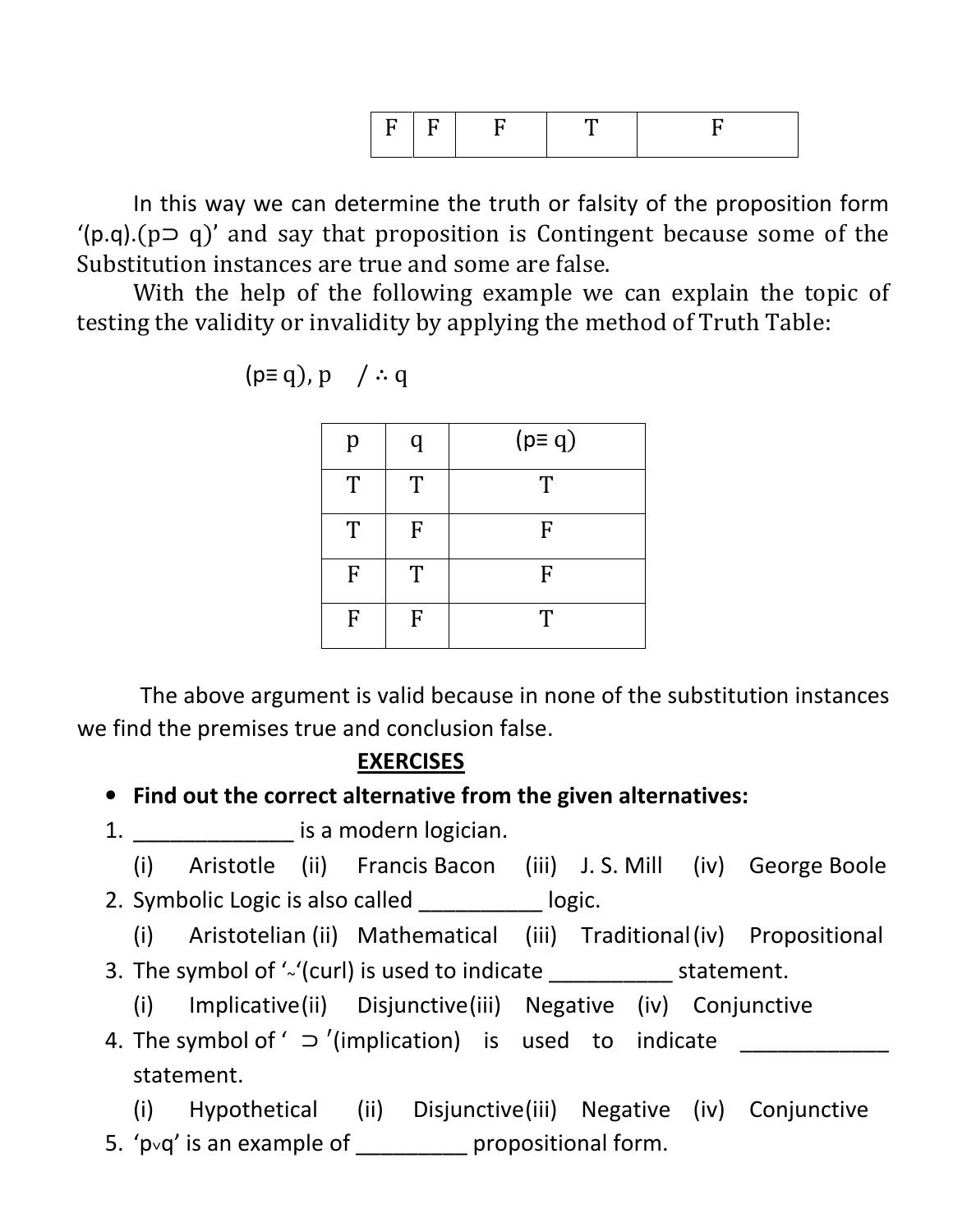(i) Hypothetical (ii) Disjunctive (iii) Negative (iv) Conjunctive

6. The symbol of  $\sqrt{'}$  (veil) is used to indicate statement.

 (i) Hypothetical (ii) Disjunctive (iii) Negative (iv) Conjunctive 7. The symbol of ' $\equiv$  '(triple bar) is used to indicate \_\_\_\_\_\_\_\_\_\_\_\_ statement.

 (i) Hypothetical (ii) Disjunctive (iii) Bi-conditional (iv) Conjunctive 8. The symbol of "' (dot) is used to indicate statement.

 (i) Hypothetical (ii) Disjunctive (iii) Negative (iv) Conjunctive 9. In a **proposition we find only two component propositions.** 

 (i) Hypothetical (ii) Disjunctive (iii) Negative (iv) Conjunctive 10. In a Truth Functional Argument \_\_\_\_\_\_\_\_\_\_\_ component is Truth functional proposition.

 (i) One (ii) at least one (iii) two (iv) all 11. The component of a Conjunctive proposition is called  $\qquad \qquad$ 

 (i) Conjunctive (ii) Conjunct (iii) Conjunction (iv) Conjunctivity 12. In case of propositions we find the use of 'also', 'yet', however', nevertheless'.

 (i) Hypothetical (ii) Disjunctive (iii) Bi-conditional (iv) Conjunctive 13. The Conjunctive proposition will be true if conjunct(s) is/are true.

 (i) One (ii) two (iii) three (iv) all 14. The Conjunctive proposition will be false if \_\_\_\_\_\_\_\_ conjunct(s) is/are false.

 (i) One (ii) two (iii) three (iv) all 15. The component of a Disjunctive proposition is called  $\blacksquare$ 

 (i) Disjunctive (ii) Disjunct (iii) Disjunction (iv) Disjunctivity 16. The Disjunctive proposition will be true if \_\_\_\_\_\_\_\_ disjunct(s) is/are true.

(i) One (ii) two (iii) three (iv) all

17. The Disjunctive proposition will be false if \_\_\_\_\_\_\_ disjunct(s) is/are false.

(i) One (ii) two (iii) three (iv) all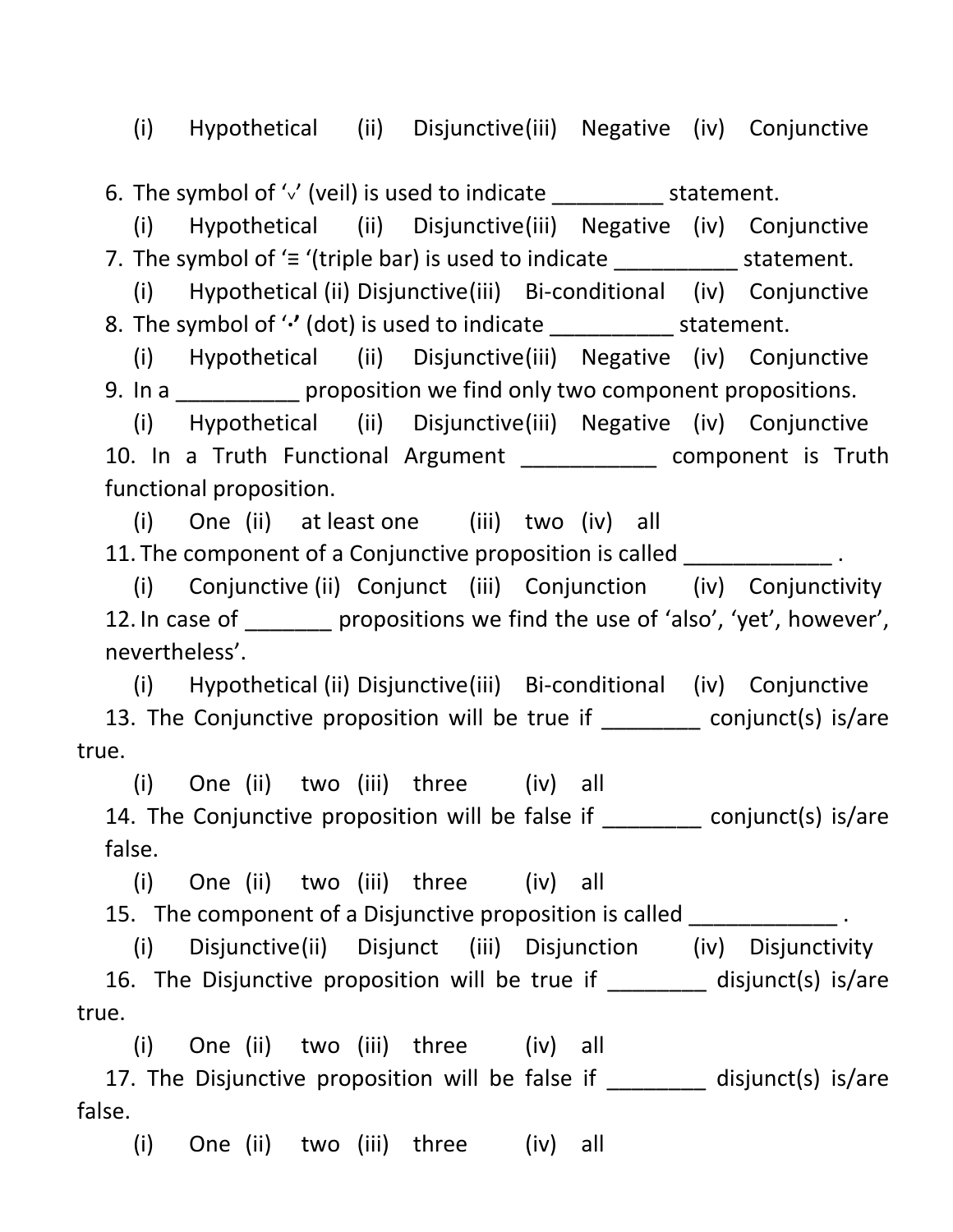18. In case of Disjunctive proposition we may find \_\_\_\_\_\_\_\_\_\_\_ disjuncts at most.

(i) Two (ii) three (iii) four (iv) innumerable

19. In case of Disjunctive proposition we may find at least disjuncts.

 (i) Two (ii) three (iii) four (iv) innumerable 20. If we find the use of the word 'unless' in a compound proposition it will be a comproposition.

 (i) Hypothetical (ii) Disjunctive (iii) Negative (iv) Conjunctive 21. The proposition '( $p \vee q$ )  $\supset r'$  is a \_\_\_\_\_\_\_\_\_\_\_\_ proposition.

 (i) Hypothetical (ii) Disjunctive (iii) Negative (iv) Conjunctive 22. Among all the compound propositions we find two components in \_\_\_\_\_\_\_\_\_\_\_ propositions. 

 (i) Hypothetical (ii) Disjunctive (iii) Negative (iv) Conjunctive 23. If we find two component propositions in a Hypothetical proposition we find \_\_\_\_\_\_\_\_\_\_\_\_ options of different Truth values.

(i) Two (ii) three (iii) four (iv) five 24. In the Truth table of a proposition if we find all the substitutions as True it will considered as \_\_\_\_\_\_\_\_\_ proposition.

 (i) Tautologous (ii) Self-contradictory (iii) Contingent (iv) Logical 25. 'p  $v \sim p'$  – is a \_\_\_\_\_\_\_\_\_\_\_ form of compound statement.

 (i) Tautologous (ii) Self-contradictory (iii) Contingent (iv) Logical 26. 'p.  $\sim$  p' – is a \_\_\_\_\_\_\_\_\_\_\_\_\_\_\_ form of compound statement.

 $(i)$ Tautologous  $(ii)$  Self-contradictory  $(iii)$  Contingent  $(iv)$  Logical 27. 'p  $\Box$  q' – is a \_\_\_\_\_\_\_\_\_\_\_\_\_\_\_\_\_\_\_\_ form of compound statement.

(i) Tautologous (ii) Self-contradictory (iii) Contingent (iv) Logical 28. If we find eight Substitution instances in the Truth table of a statement we can say that there are \_\_\_\_\_\_\_ variables in the statement. (i) Two  $(ii)$  three  $(iii)$  four  $(iv)$  five

29. The Negative proposition of 'Ram is a good boy' is \_\_\_\_\_\_\_\_\_\_\_\_\_\_\_\_.

(i)It is not the case that Ram is a good boy (ii) It is false that Ram is a good boy

(iii) It is not true that Ram is a good boy (iv) all the three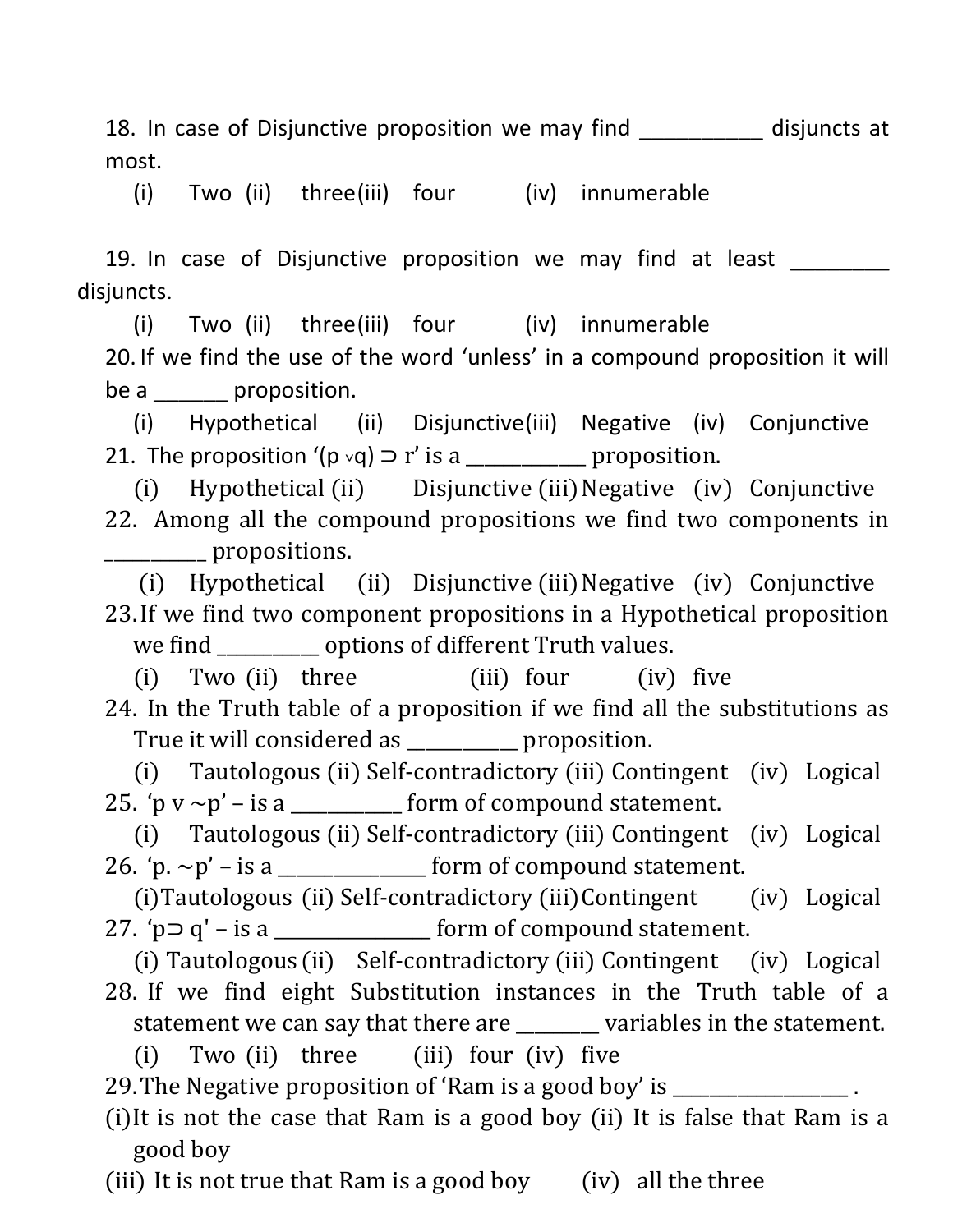| 30. In case of Disjunctive propositions the word 'Or' is used in _____                  |
|-----------------------------------------------------------------------------------------|
| senses.                                                                                 |
| (i) Two (ii) three (iii) four (iv) five                                                 |
| 31. The negative of the Disjunctive proposition is ______                               |
| proposition.                                                                            |
| (i) Hypothetical (ii) Disjunctive (iii) Negative (iv)                                   |
| Conjunctive                                                                             |
| 32. The negative of the Conjunctive proposition is ___________                          |
| proposition.                                                                            |
| (i) Hypothetical (ii) Disjunctive (iii) Negative (iv) Conjunctive                       |
| 33. If two conjuncts of a Conjunctive proposition are True then the                     |
| Conjunctive proposition will be ________________.                                       |
| (i) True (ii) false (iii) Self-contradictory (iv) Tautologous                           |
| 34. What is the symbol of a Bi-conditional statement?                                   |
| (i) 'v' (ii) '.' (iii) 'o' (iv) ' $\equiv$ '                                            |
| 35. If we find the use of 'if and only if' in a compound statement it will be           |
| _______________ statement.                                                              |
| (i) Hypothetical (ii) Disjunctive                                                       |
| (iii) Material equivalent (iv) Conjunctive                                              |
|                                                                                         |
| (i) Hypothetical (ii) Disjunctive                                                       |
| (iii) Negative (iv) Conjunctive                                                         |
| 37. If a conjunctive statement is False then $\frac{1}{\text{max}}$ conjunct(s) will be |
| False.                                                                                  |
| (i) One (ii) two (iii) no (iv) all                                                      |
| 38. If a disjunctive statement is False then $\frac{1}{\text{max}}$ disjunct(s) will be |
| False.                                                                                  |
| (i) One (ii) two (iii) no (iv) all                                                      |
|                                                                                         |
| 39. In case of _____________ statement 'if two components are True then the             |
| compound statement will be True and if the two components are False                     |
| then the compound statement will be True'.                                              |
| (i) Conjunctive (ii) Disjunctive                                                        |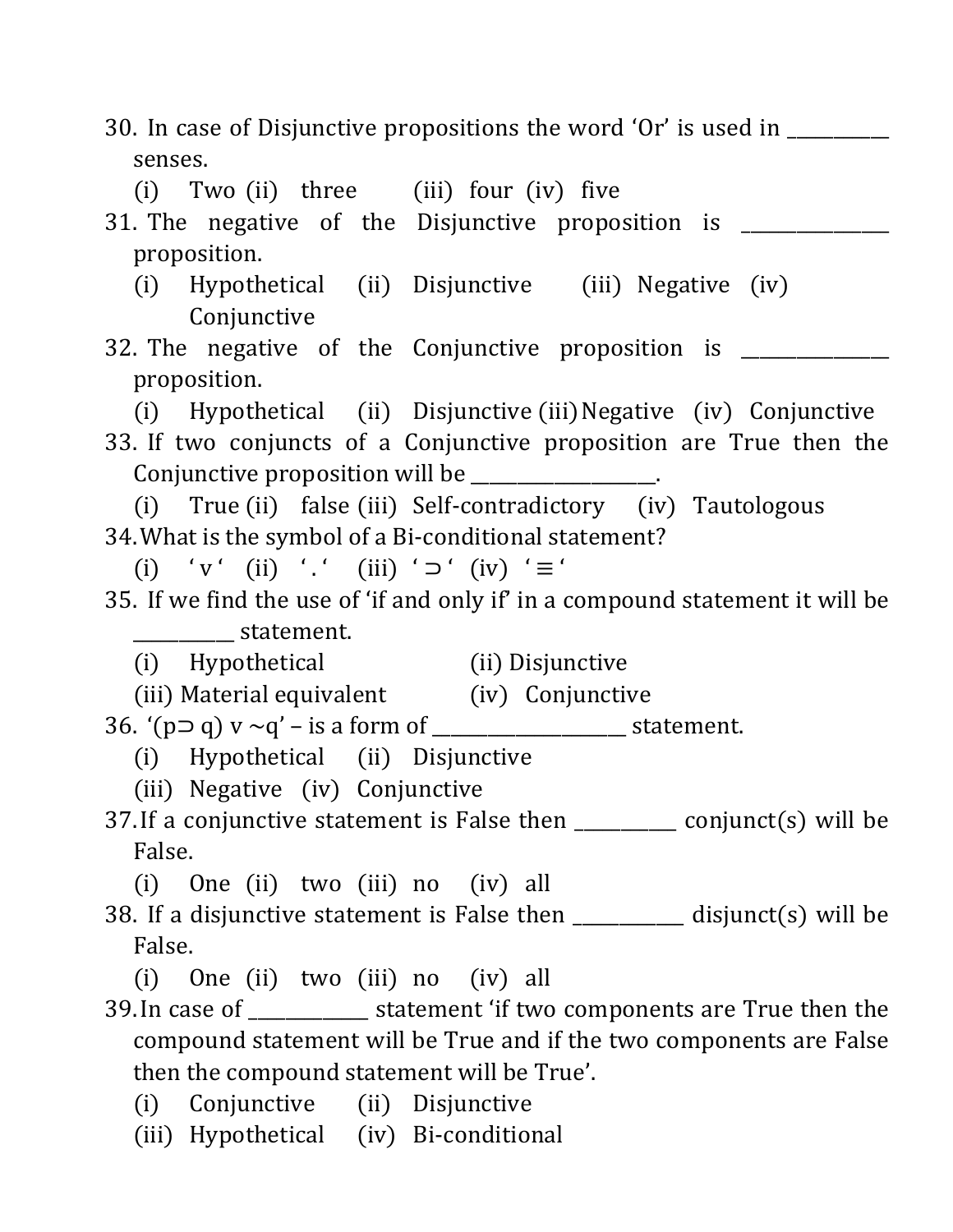40. If 'P' is True and 'P⊃Q' is False then the Truth value of Q will be

\_\_\_\_\_\_\_\_\_\_\_\_\_\_\_\_. (i) True (ii) False (iii) Probable (iv) Self-contradictory

## • Answer the following questions(use one or two sentences):

- 1. Who are the writers of 'Principia Mathematica'?
- 2. Why is modern logic called symbolic logic?
- 3. Give one reason for using symbols in logic.
- 4. What are propositional variables?
- 5. What is the meaning of Truth-functional Logic?
- 6. Why do we call symbolic logic mathematical logic?
- 7. How many truth values are considered in Truth-functional logic?
- 8. What are Truth functional propositions?
- 9. What are Truth Functional Connectives?
- 10. What is Truth Functional Argument?
- 11. What are five Compound Propositions discussed in Modern or symbolic Logic?
- 12. What is a Negative Proposition?
- 13. What is the rule of Truth-value of Negative proposition?
- 14. What is the Truth Table of Negative Propositions?
- 15. What is 'negation of negation'?
- 16. What is Conjunctive proposition?
- 17. What are the components of a Conjunctive Proposition?
- 18. What is the rule of truth or falsity of Conjunctive Propositions?

19. How many minimum and maximum conjuncts can a Conjunctive Proposition have?

20. Form the Truth Table of Conjunctive Propositions.

21. Give some conjunctive words used in the sentences for making Conjunctive Propositions.

- 22. What is a Disjunctive Proposition?
- 23. What are the components of a Disjunctive Proposition?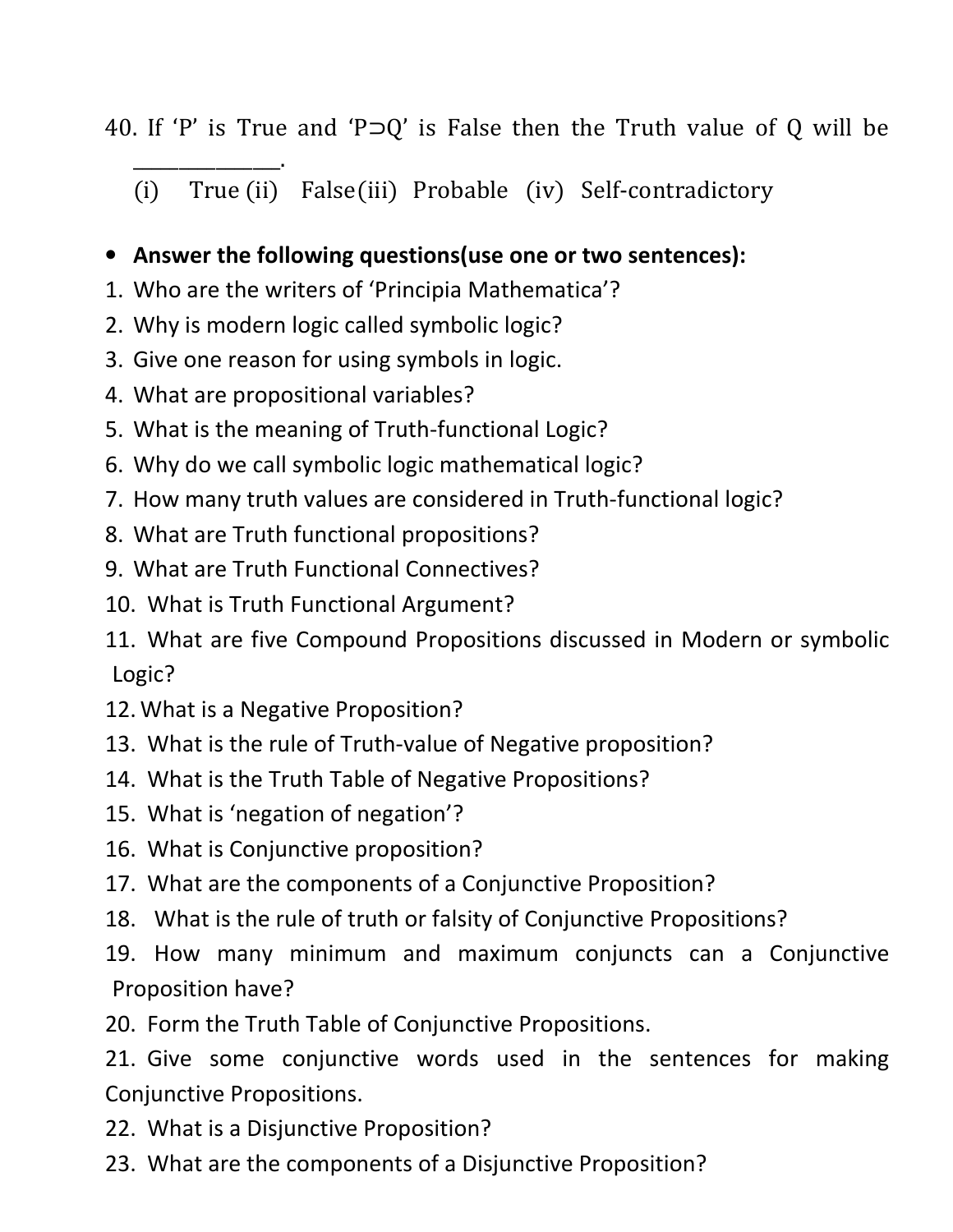- 24. What is the rule of truth or falsity of Disjunctive Propositions?
- 25. How many minimum or maximum disjuncts can a Disjunctive Proposition have?
- 26. Form the Truth Table of Conjunctive Propositions.
- 27. What is a Hypothetical Proposition?
- 28. What are the components of a Hypothetical proposition?
- 29. What is the antecedent of a Hypothetical proposition?
- 30. What is the consequent of a hypothetical proposition?
- 31. Why do we call hypothetical proposition a conditional proposition?
- 32. Which kind of relation is expressed in hypothetical proposition?
- 33. When will a hypothetical proposition be false?
- 34. Form the Truth Table of Hypothetical Propositions.
- 35. What is the relation of Material equivalence?
- 36. What is the other name of Bi-conditional proposition?
- 37. Form the Truth Table of Bi-conditional Propositions.
- 38. What is a Tautologous proposition?
- 39. What is a Contingent proposition?
- 40. What is a Self-contradictory proposition?
- 41. What is the result column of a Truth table?
- 42. What is the guide column of a Truth table?
- 43. What is statement variable?
- 44. What is term variable?
- 45. What is the meaning of Substitution instances?
- 46. How can we form the rows in a truth table?
- 47. Give one example of a Tautologous statement and show how.
- 48. Give one example of a Contingent statement and show how.
- 49. Give one example of a Self-contradictory statement and show how.
- 50. Construct the Truth table of '(p.q)  $\supset p'$  and point out the nature of the statement.
- 51. Construct the truth table of '(p v q)  $\Rightarrow$  q' and mention the nature of the statement.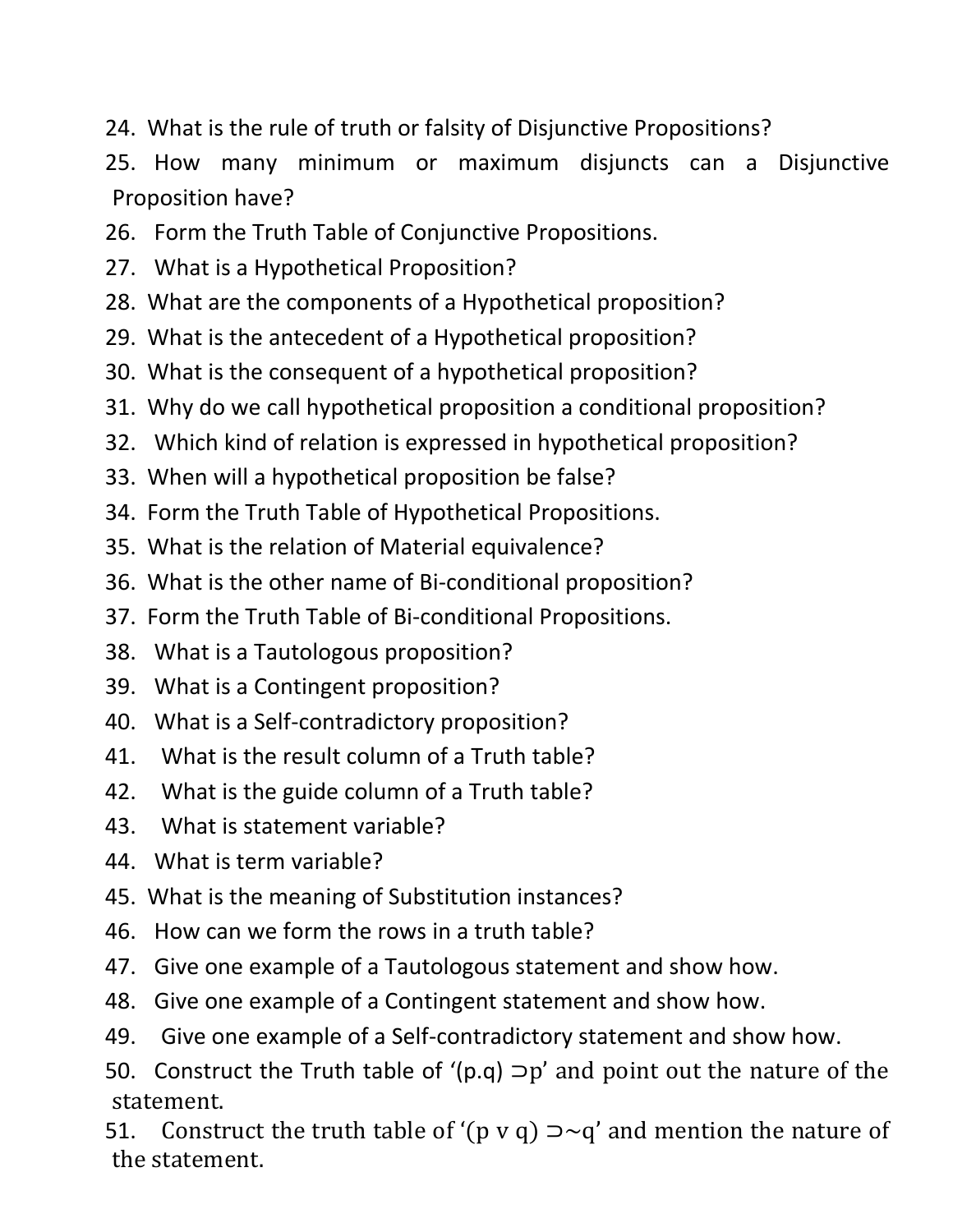52. Construct the Truth table of ' $\{ (p \vee q) \supset q \}$ 'and mention the nature of the statement.

53. Test the validity of the argument form: (p v q)  $\Rightarrow q$ , (p v q)  $\therefore$  (p  $\equiv q$ )

- 54. Test the validity of the argument form: '(p.q)  $\supset q$ , (p v q)  $\therefore q'$
- 55. Test the validity of the argument form: (m v n)  $\supset$  n, (m  $\supset$   $\sim$ n) ∴(m . n)

56. Test the validity of the argument: 'Socrates was a great philosopher. Therefore, either Socrates was a great philosopher or he was a great moralist.'

57. Test the validity of the argument:

(a) 'If Descartes is a rationalist then he believes in innate ideas. In reality Descartes was a rationalist. So, he believes in the theory of innate ideas.'

(b) 'If America is a leader then he should guide all other countries and if he is not the leader then he would exploit other countries. America is a leader. Therefore, he should either guide all countries or he would exploit other countries.

## 58. Symbolize the following statements:

- a) If Ram is a man and he is a saint, then he is honest.
- b) Either Calcutta is populous or it is cultural and spiritual.
- c) Either it is not the fact that Ram is a poet or he is a doctor.
- d) Ram will be safe if and only if he is not attacked.
- e) Either New Delhi is not the capital of London or it is not the case that Patna is the capital of Bihar and Patna is not the capital of Calcutta.
- f) Iran has increased the price of oil but Libya has not done so.
- g) Both Iran and Libya did not increase the price of oil.
- h) Russia will attack India only if Stalin is alive.
- i) Parna will stand first if and only if she studies well.
- j) We will catch fish if there is rain and we will swim if it does not.
- k) Either Iran or Libya will increase the price of oil or none will increase the price.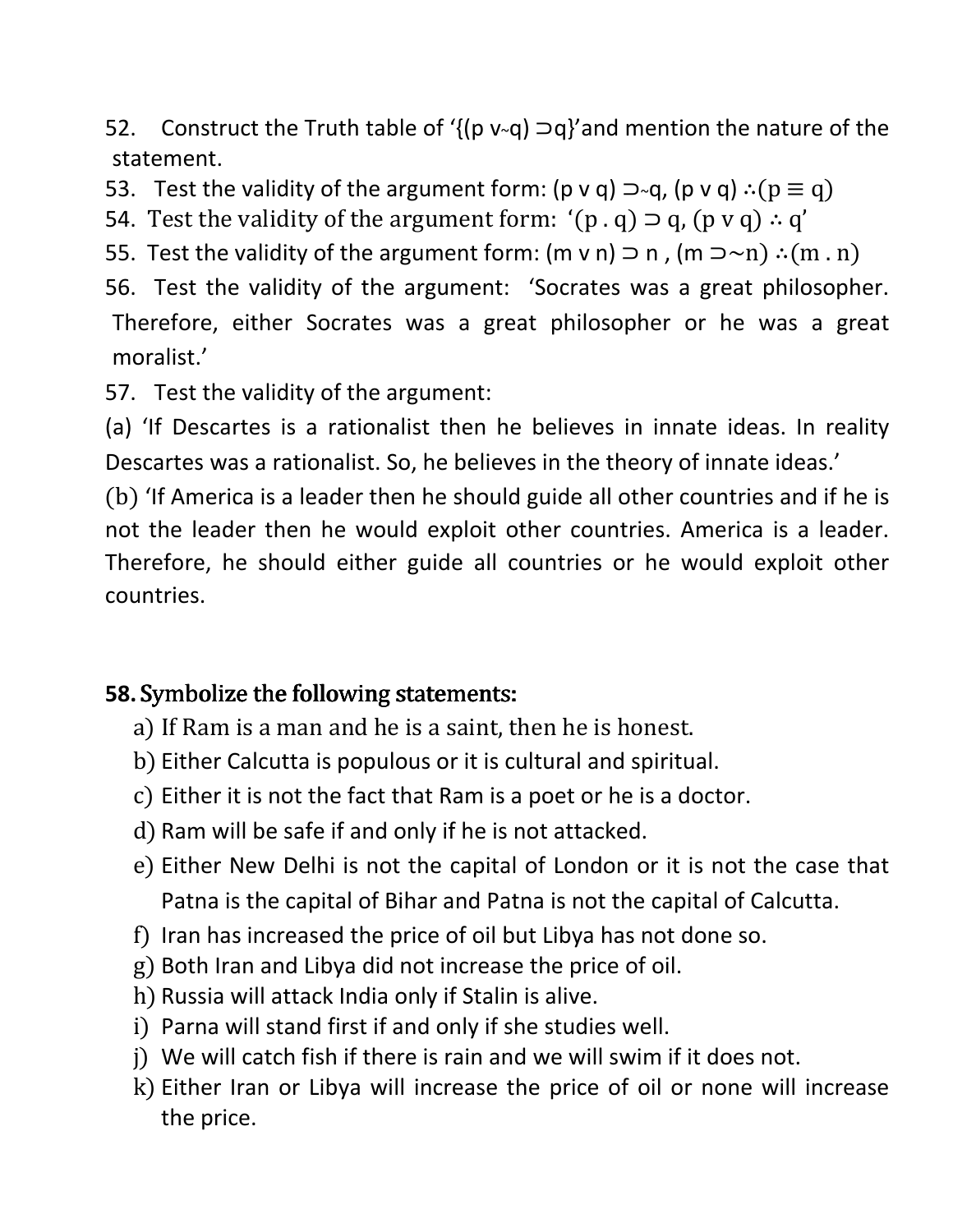- l) Either Iran will increase the price of oil and Pakistan has scarcity of food or it is not the fact that Jordan will seek help from America and Saudi Arab will buy plain.
- 59. If A and B are True and X and Y are False and if the truth values of P and Q are unknown then what will be the truth value of the following statements:
- (i)  $(P'A) \vee (X ⊃ B)$
- (ii)  $(PX) \supset (\sim A \vee P)$
- (iii)  $(Q \supset A) \equiv (Q \supset X)$
- (iv)  $(P \supset \sim \sim A) \supset (\sim B \text{ v } X)$
- (v)  ${A \supset (B \supset Y)} \supset X$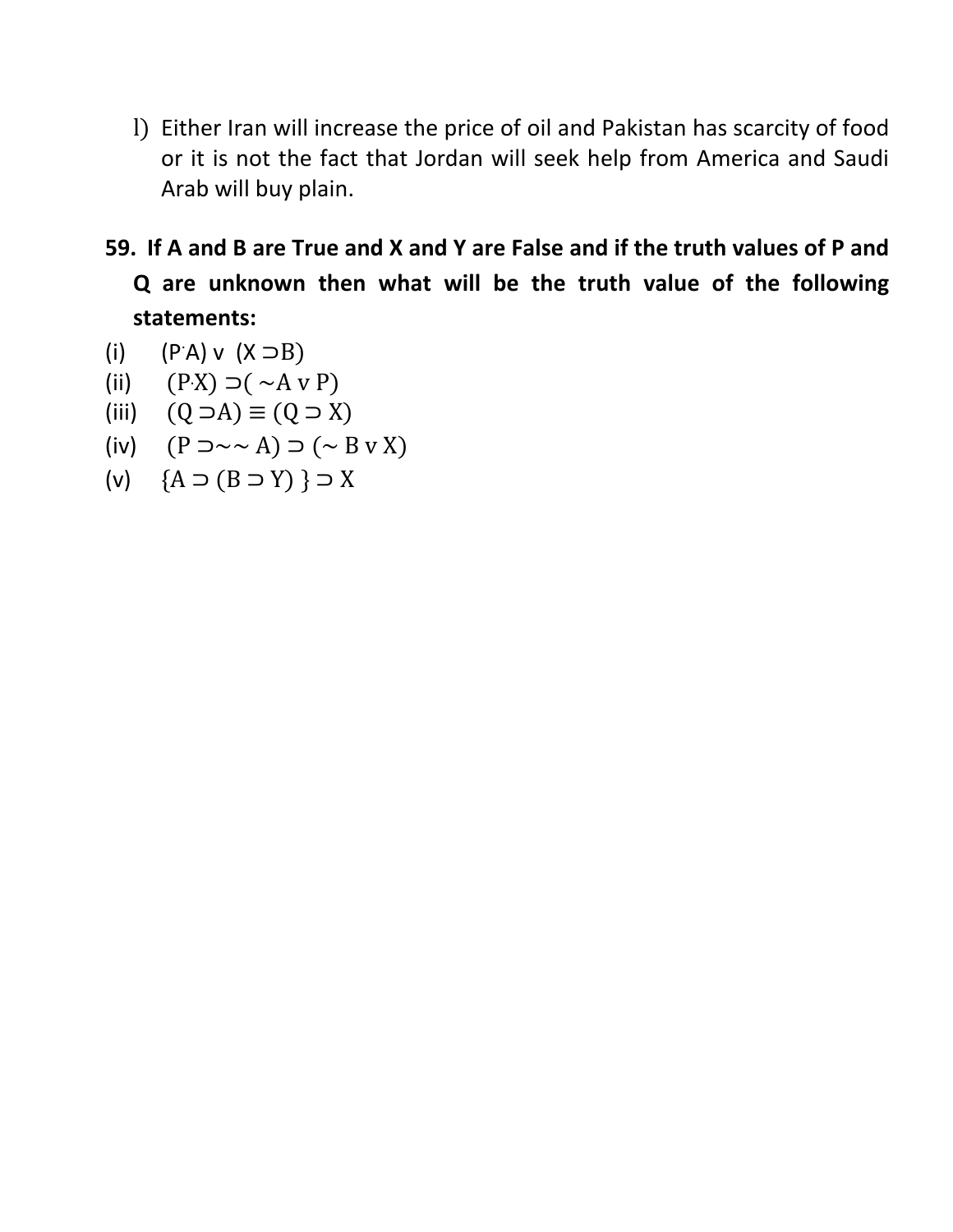## Group – B Chapter – 1 Nature of Inductive Inference Six (6) marks allotted by H.S.Council for this chapter

 $\overline{\phantom{a}}$  , and the contribution of the contribution of  $\overline{\phantom{a}}$ 

MCQ-1X3=3

SAQ-1X3=3

#### Content:

 (a) Grounds of Induction: Induction is a kind of inference in which we a universal conclusion on the basis of our observation of some particular instances. In case of induction we find a process of generalization. The conclusion of induction always surpasses the premises. In case of induction there is no relation of entailment between the premises and conclusion. For the establishment of such conclusion we have to keep two objects in mind. We take the help of observation and experiment and at the same time we take the kelp of rules or laws. These are called the basis or grounds of Induction. Induction has two grounds: (i) formal grounds and (ii) Material grounds.

 (i) Formal Grounds – Law of Uniformity, Law of Causation: Though the formal aspect in not so important in case of induction, we have to follow two rules or principles for the establishment of universal conclusion. These laws are law of Causation and law of Uniformity of Nature.

 According to law of Uniformity of Nature, nature behaves in the same manner under same circumstances. For example, a farmer is given developed manure, proper irrigation, improved seeds etc and he harvested and after some times he received bumper crops. If he is again provided all these conditions in future then it can be expected that he would get same type of bumper cropper crops. This is the application of the law of Uniformity of Nature.

 According to the law of Causation, every event has a cause, nothing occurs without any cause. We may not know the cause of an effect. But it is not proved from this that the effect occurred without any cause. In future the cause would certainly be known. For example, the cause of cancer is not known still today, but from this it cannot be concluded that it is an effect without any cause. Rather we can say that its cause would be known in future.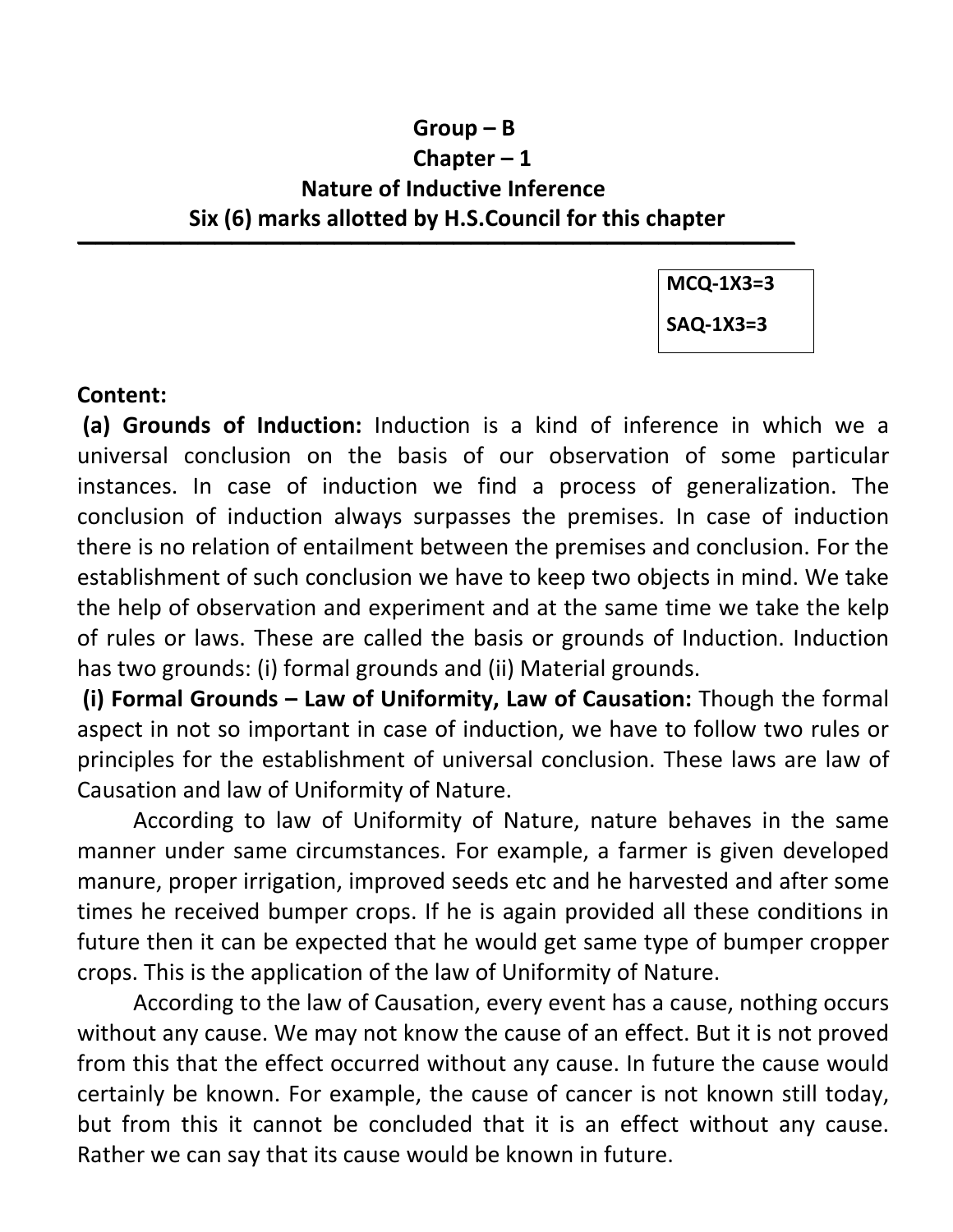(ii) Material Grounds – Observation, Experiment: The material basis or grounds of Induction are Observation and Experiment. Material grounds are very much important in cases of induction. We observe many instances on the basis of our real experience and under necessity we consider the similarities and differences among these instances and we employ experiment in these cases. In reality these two aspects of observation and experiment are very much important in case of induction. These are called the material grounds of induction. In reality these two things are very much important in case of the establishment of the conclusion of induction.

 In our real experience we observe Ram, Shyam, Jadu, Madhu and many others as mortals. By comparing and contrasting these instances we conclude that all men are mortals. In induction we sometimes take the help of observation and sometimes we take the help of both observation and experiment. In case of unscientific induction we take the help of observation only and we take the help of both observation and experiment in case of scientific induction. For this reason observation and experiment are called the material grounds of induction.

 (b) Scientific and Unscientific Induction: Proper Induction can be divided into three types: (a) Scientific Induction, (b) Unscientific Induction and (iii) Analogical Argument or argument by Analogy.

Scientific Induction: Scientific induction is a kind of induction in which we draw a Universal Synthetic conclusion with the help of observation and experiment of many instances under the guidance of law of Uniformity of nature and law of causation. According to Carveth Read, the universal synthetic conclusion which we draw by relying upon the law of uniformity of nature and on the basis of observation is called induction. From the analysis of the above definition of scientific induction we can find the following features of scientific induction: (i) this induction establishes universal synthetic proposition as conclusion; (ii) scientific induction depends upon the observation and experiment of some particular events or objects; (c) the main feature of induction is inductive leap of hazard; (d) Law of Causation or law of Uniformity of Nature are the material are the postulates of induction.

Unscientific Induction: Unscientific Induction is a kind of induction in which we draw a universal synthetic conclusion only on the basis of uncontradicted experiences and without considering the establishment or proof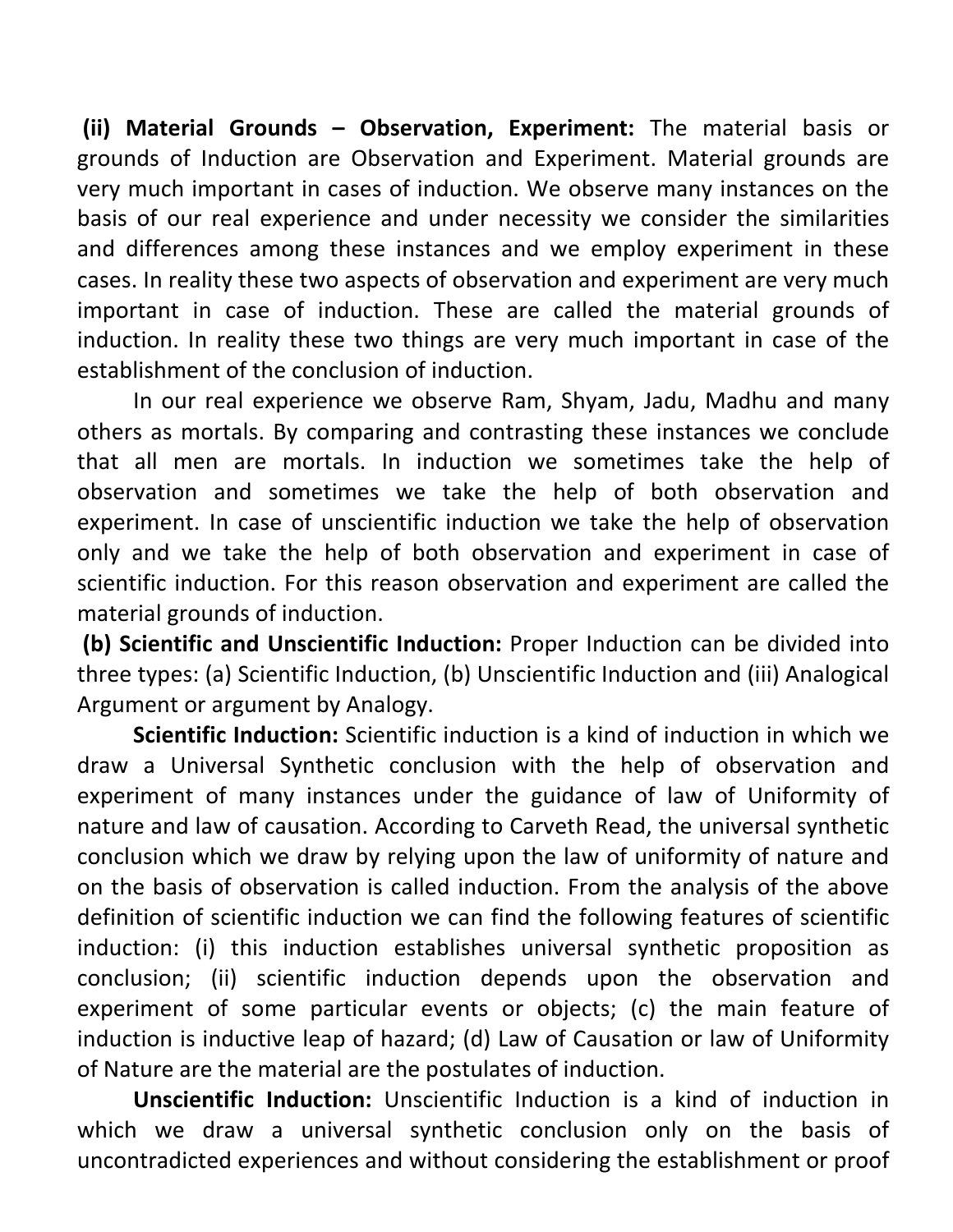of causal relation. The other name of this induction is Imperfect induction because the universal conclusion is established only on the basis of our observation of some particular instances. This kind of induction is also called popular induction because in the common activities of our daily life we observe this type of induction in many instances. For example, the crows which we have observed in our daily life are all black and from this we conclude that 'all crows are black'.

 The above conclusion is a universal synthetic proposition. While drawing such conclusion we do not observe all probable instances. So it is called unscientific or Induction per Simple Enumeration. In this the issue of going from particular to universal or the event of inductive leap is present. But the law causation is not applied and the law of uniformity of nature is considered very loosely. Only on the basis of our observation of some instances of 'crows' and 'blackness' to appear together we conclude the same about all other unperceived crows and say 'All crows are black'.

 On the basis of the above discussion we can make a comparative study between the two. At first we will consider the similarities between scientific and unscientific induction.

 There are following similarities between the two: (i) in both these cases we go to unknown from known, that means from particular to universal.

(ii) in both these cases we try to establish a universal synthetic conclusion.

 (iii) in both these cases we apply the law of uniformity of nature for drawing the universal conclusion.

 (iv) in both these cases observe some particular facts or events to establish for establishing the universal conclusion.

 There are following differences between scientific induction and unscientific induction: (i) scientific induction takes the help of both the laws of causation and uniformity of nature. On the other hand, unscientific induction loosely considers only the law of uniformity of nature, but does not consider the law of causation for establishing the universal conclusion.

 (ii) scientific induction considers both positive and negative instances. But unscientific induction considers only the positive instances. But it does not put stress upon the negative instances.

 (iii) scientific induction involves some steps which include definition, observation and analysis, elimination, generalization etc. On the basis of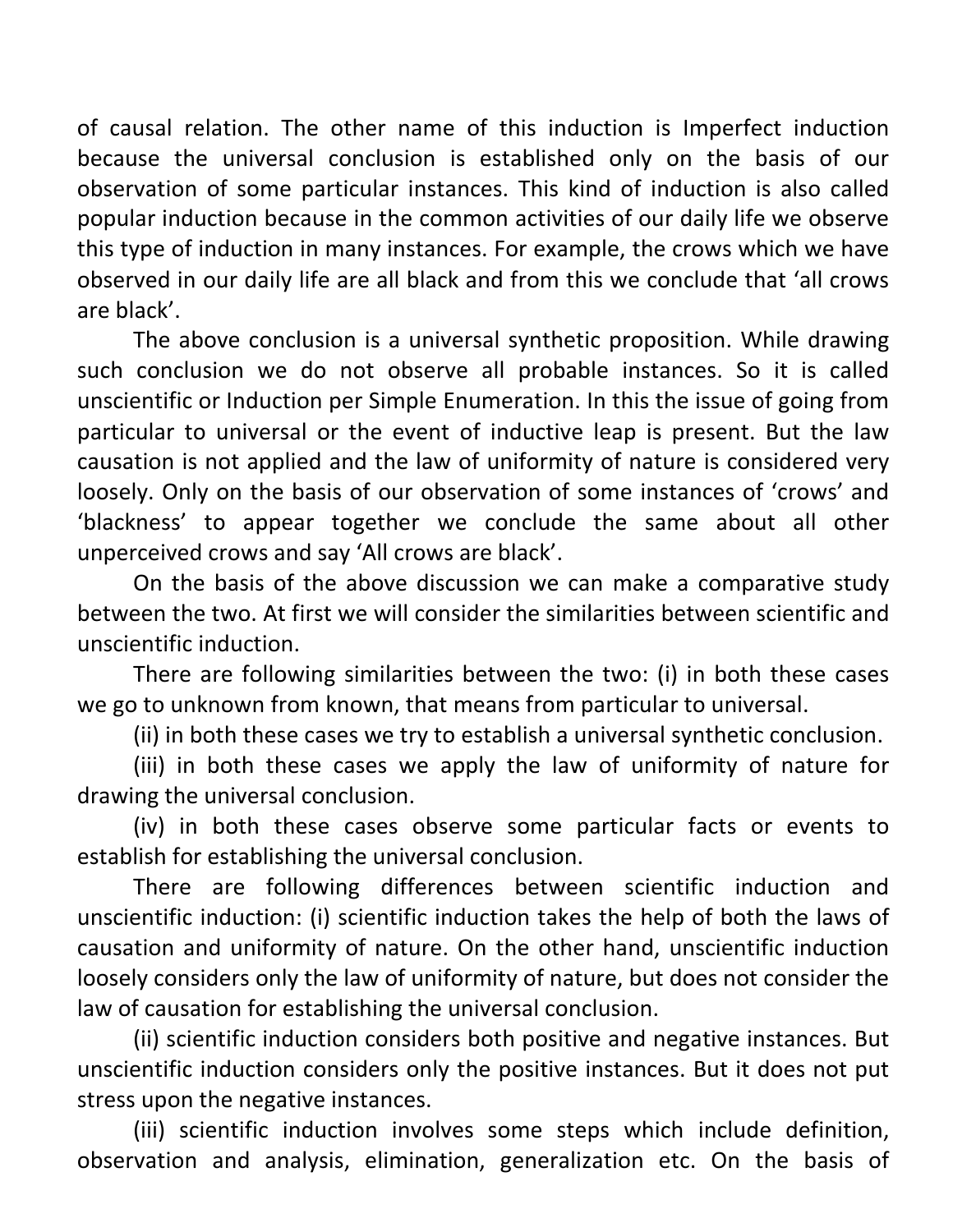observation some particular instances when we try to establish the general conclusion we have to take the help of these above steps. On the other hand, unscientific induction does not follow these steps. It only depends upon the uncontradicted positive instances. For this it can be said that the scientific induction is a complex process.

(iv) as the conclusion of scientific induction is based upon the law of causation its conclusion becomes more probable than the conclusion of unscientific induction. On the other hand, the conclusion of unscientific induction becomes less probable as it does not depend upon the law of causation.

(v) as the scientific induction is based upon experiment the cause-effect relation is established by eliminating irrelevant factors. But on the other hand, unscientific induction mainly is based upon experience and for that it is not possible to eliminate irrelevant events in this cause. So, causal relation cannot be properly established in this case.

(vi) though the conclusion of scientific induction is considered probable, but from actual view point this conclusion is almost certain. But the conclusion of unscientific induction becomes always probable, though there are variations of probabilities.

Value of Unscientific Induction or Induction per Simple Enumeration: In our daily life we apply unscientific induction for practical reasons. But the logical basis of this inference is very weak because only on the basis of uncontradicted experiences we cannot establish the truth of anything. The basis of unscientific induction is belief. The belief is whatever is true about some objects or persons of a class will be equally true about all members of the same class'. This belief cannot be naturally true. We have many experiences in our life which often become false. Belief cannot be proved true by hundreds of positive instances, but only one negative instance proves it false. It may be the case that all hawkers whom I observed are dishonest. But from this if I have the belief 'all hawkers are dishonest' then this belief cannot be correct. There may be many dishonest hawkers outside the scope of my experience and if I meet any one of them in future then my previous belief will become false. Many do not admit any kind of scientific value of these kinds of inferences. For this reason Bacon ridiculed this kind of inference as 'childish induction'. The conclusions of these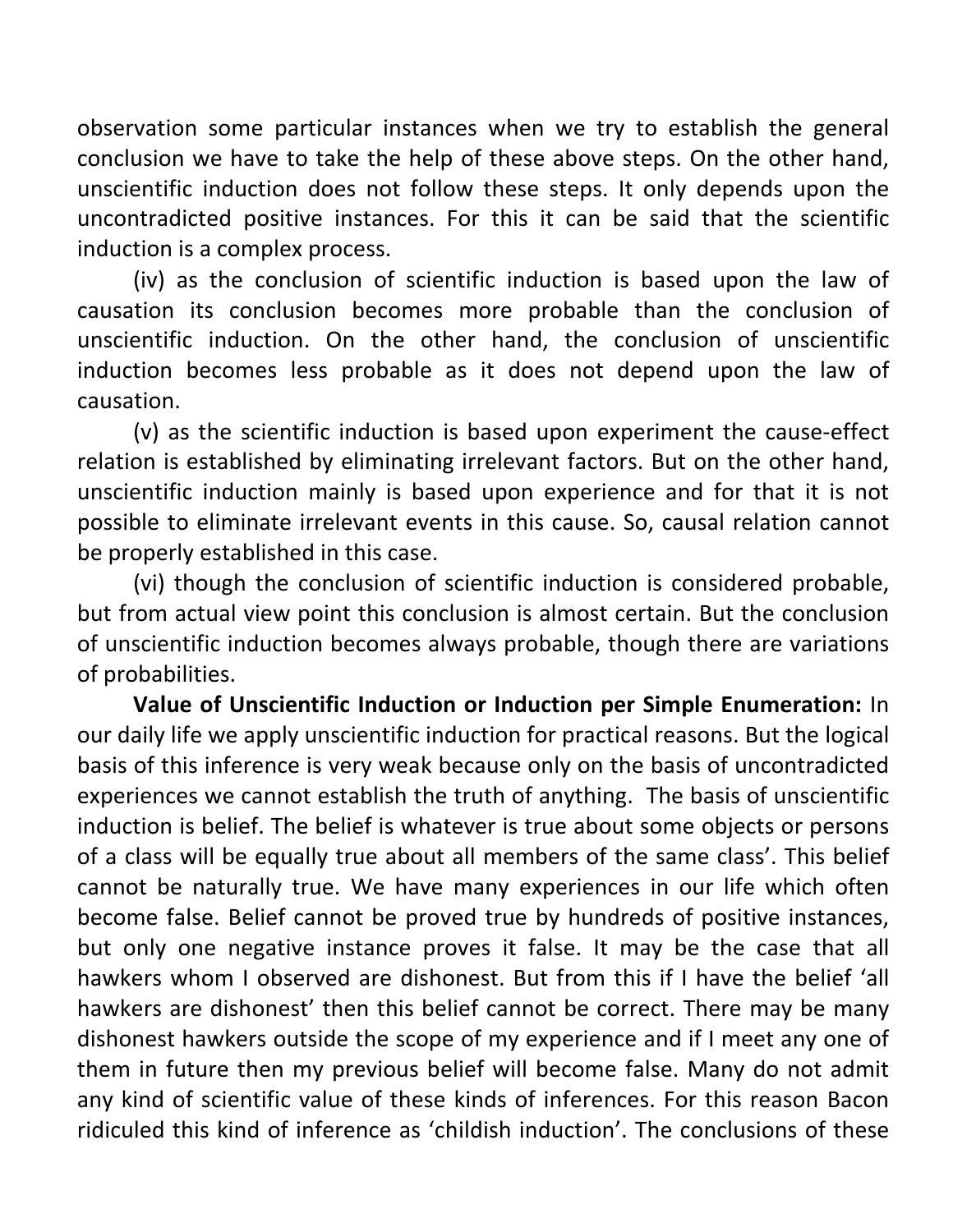inferences are so weak that only a contradictory instance can make the conclusion false.

Though the logical basis of unscientific induction is weak, it has sufficient value in our daily life. In many cases of our daily life inferences we establish conclusion only on the basis of experiences without taking the help of the law of causation. So, we cannot ignore the importance of this kind of inferences.

Though unscientific induction cannot establish causal relation it can give indication of the causal relation. This is the value of this kind of inference. In these cases we observe these two events to appear together and naturally form the idea that there is probably a causal relation between these two events. For this reason this kind of inference is regarded as the subsidiary method of scientific induction. This type of inference helps us to form hypothesis for establishing causal relation. So, many logicians have considered this kind of inference as the starting point of scientific inference.

Criteria for evaluating Unscientific Induction: Though the value of unscientific induction is probable, it has variations of probability. Some inferences are more probable and some are less. But for this purpose we have to depend upon some criteria for evaluating such inferences:

(i) The first condition is the number of positive instances that occur in our experience. The greater the number of positive we meet in our experience, the greater the probability. The general proposition 'All crows are black' will possess a high degree of probability provided the number of positive instances, occurring in experience are greater in number. An instance which favours the conclusion is called a positive or confirming instance. The greater the number of confirming instances, the greater will be the probability of conclusion.

(ii) The absence of any negative instance or disconfirming instance increases the probability of conclusion. If we do not find crows of any colour other than black, then our conclusion – All crows are black – will have degree of probability. The likelihood of our having met with a negative instance, if there be any, will make our conclusion weak. We may, however, overcome this likelihood by making the range of our experience sufficiently wide.

(iii) Addition of any contradictory instance to the original instances on which the conclusion is based, will prove the conclusion to be false. A contradictory instance – 'that crow is white' – will falsify the conclusion – All crows are black.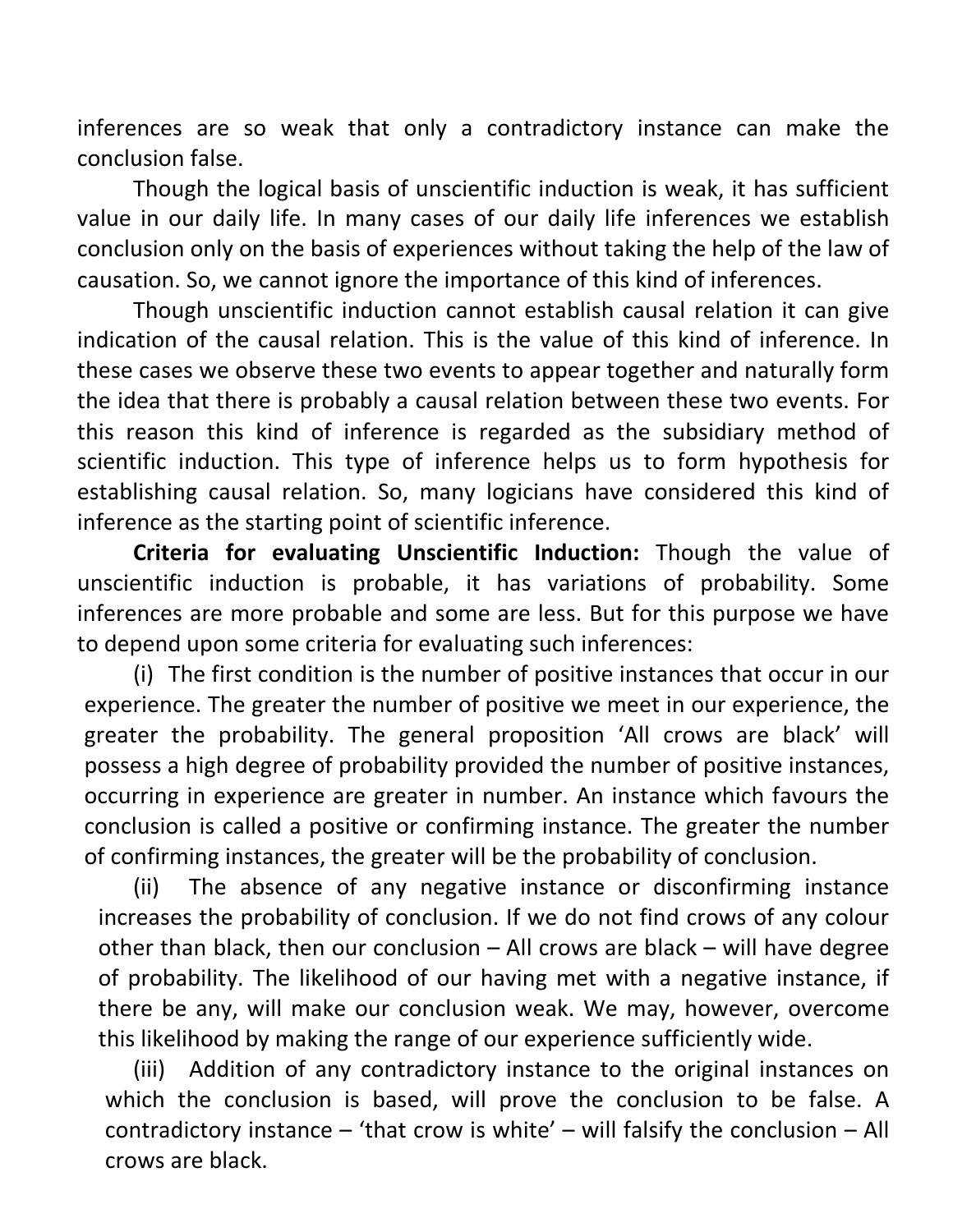(iv) The greater the number of differences among the instances mentioned in the premises, the more will be the probability of the conclusion. In the first example of Simple enumeration if it is found that Ram, Jadu, Madhu, Hari and Shyam differ among themselves in respect of their economic status, education, health, native residence and religion, then the probability of our conclusion will increase further.

(v) The more the instances mentioned in the premises resemble each other in respect of their class properties, the greater class, like the class of crows or the class of cows, resemble each other in certain essential properties. So if something is perceived to be true of some of them, then that can be regarded as true of all of them with a high degree of probability. But the case is different with an artificial class like, class of Bata shoes. Members of such a class have a very small number of common and essential properties. So in this case, the conclusion about all from the observation of some members is not sufficiently strong. For example, 'All crows are black' – this conclusion of an Induction per simple enumeration may not be certain but it is highly dependable, whereas the conclusion  $-$  all shoes of Bata are durable  $-$  is much less dependable.

(vi) If the properties in which the instances of premises agree are fundamental properties of those instances, then the conclusion drawn from them will be highly probable. Density, melting point, boiling point etc. are the fundamental properties of matter. So any conclusion relating to them will be more probable than the conclusion based on the resemblance of nonfundamental properties. For example, if the boiling point in a particular sample of water is found to be 100 $^{\circ}$  and it is concluded that in all cases the boiling point will be 100  $^0$ , then the conclusion will be highly dependable.

(c) Analogical Argument: In our daily life or in logic we use analogy. Generally when something is described or compared between two objects or when something is inferred on the basis of similarity then the form is called analogy.

 In case of analogical argument we observe similarities between two objects and the presence of a new feature in any one of them. From this we infer the existence of the new feature in the other object. According to J. S. Mill, if two events are similar to one or more contexts and if a proposition is true about one event then it will be true to the other event.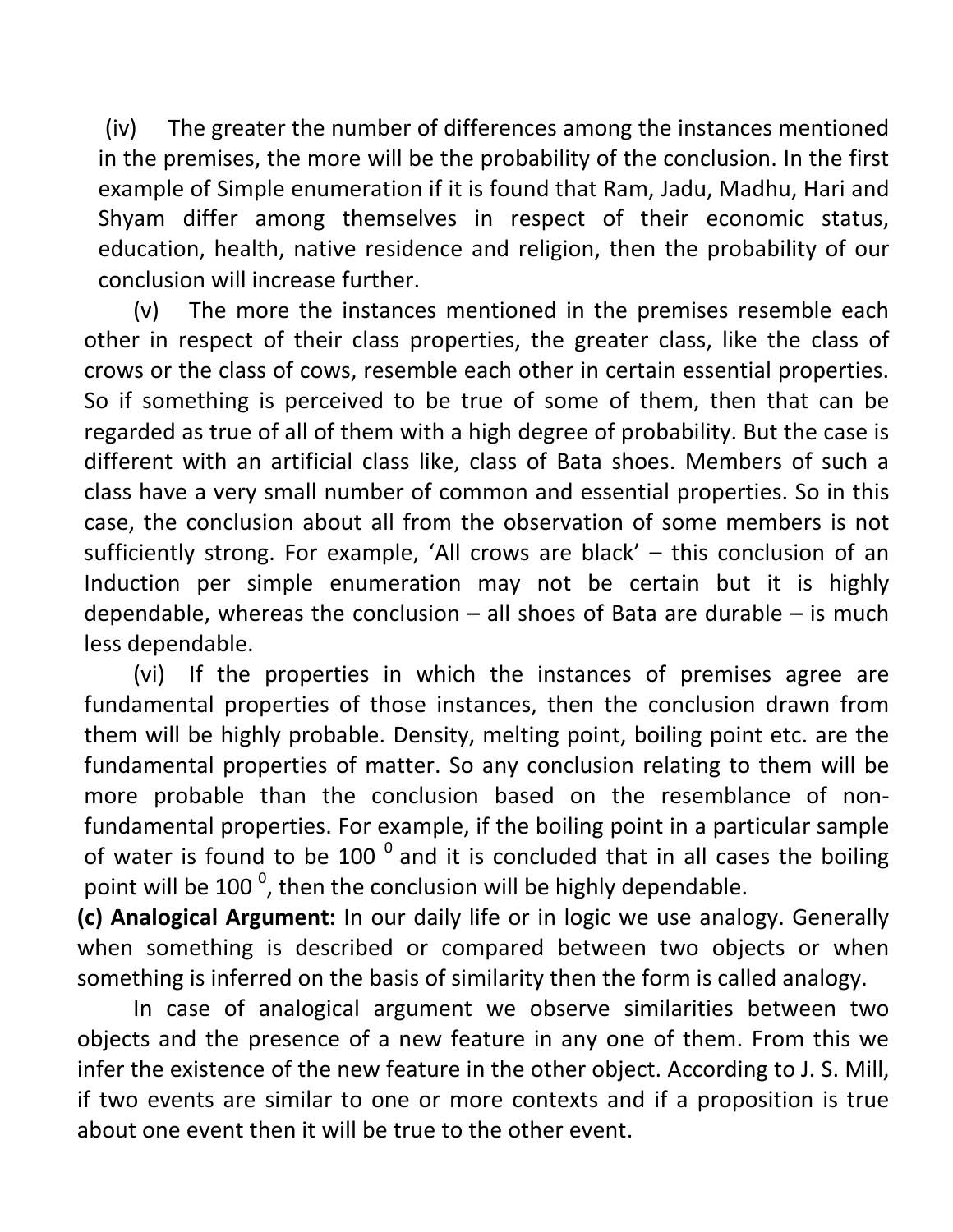Concrete example: There are similarities between Earth and Mars in respect to water, soil, heat, weather, gravitation etc. We also observe the presence of life on Earth. On the basis of these similarities we may conclude that there may probably be life on the Mars. This is an example of analogical argument.

Symbolic example: There are similarities between A and B in respect of c, d, f, g. A has one additional feature h. On the basis of these similarities if we infer the existence of h in B then it will be an application of analogical argument.

Analogical argument can be regarded as induction proper because in this case we need observation like induction proper and in this case the matter of going to unknown from known is present. But this kind of inference is different from scientific induction. In case of analogical argument we go to particular conclusion from particular instances considering some similarities. Besides, the conclusion of analogical argument always becomes probable, never becomes certain. The conclusion of this argument does not depend upon causal relation.

Features of Analogical argument: The main features of analogical argument are described in the following way:-

a) The basis of analogical argument is imperfect similarity; b) we go to particular truth from particular truth; c) analogical argument is a kind of Induction proper because it has 'inductive leap' as a main feature of induction; d) the probability of analogical argument depends upon the law of causation; e) analogical argument does not consider the law of causation; f) the conclusion of analogical argument never becomes certain, it always becomes probable.

Value of Analogical Argument: The logical basis of analogical argument is very weak. It can never be certainly said that on the basis of the similarities between two objects or persons there will be similarities in other respects. It can be only said that the conclusion of the argument is probable. But this probability can vary in different arguments. But we cannot ignore the value of this argument. In our daily life we apply this kind of argument under necessity. For example, clouds and rain were seen to appear together yesterday and after seeing the presence of cloud in the sky we can infer the occurrence of rain today. Analogical argument is also important in case of science. Scientists go forward with their inventions and discoveries on the basis of analogical argument. For reason this argument is regarded as the starting point of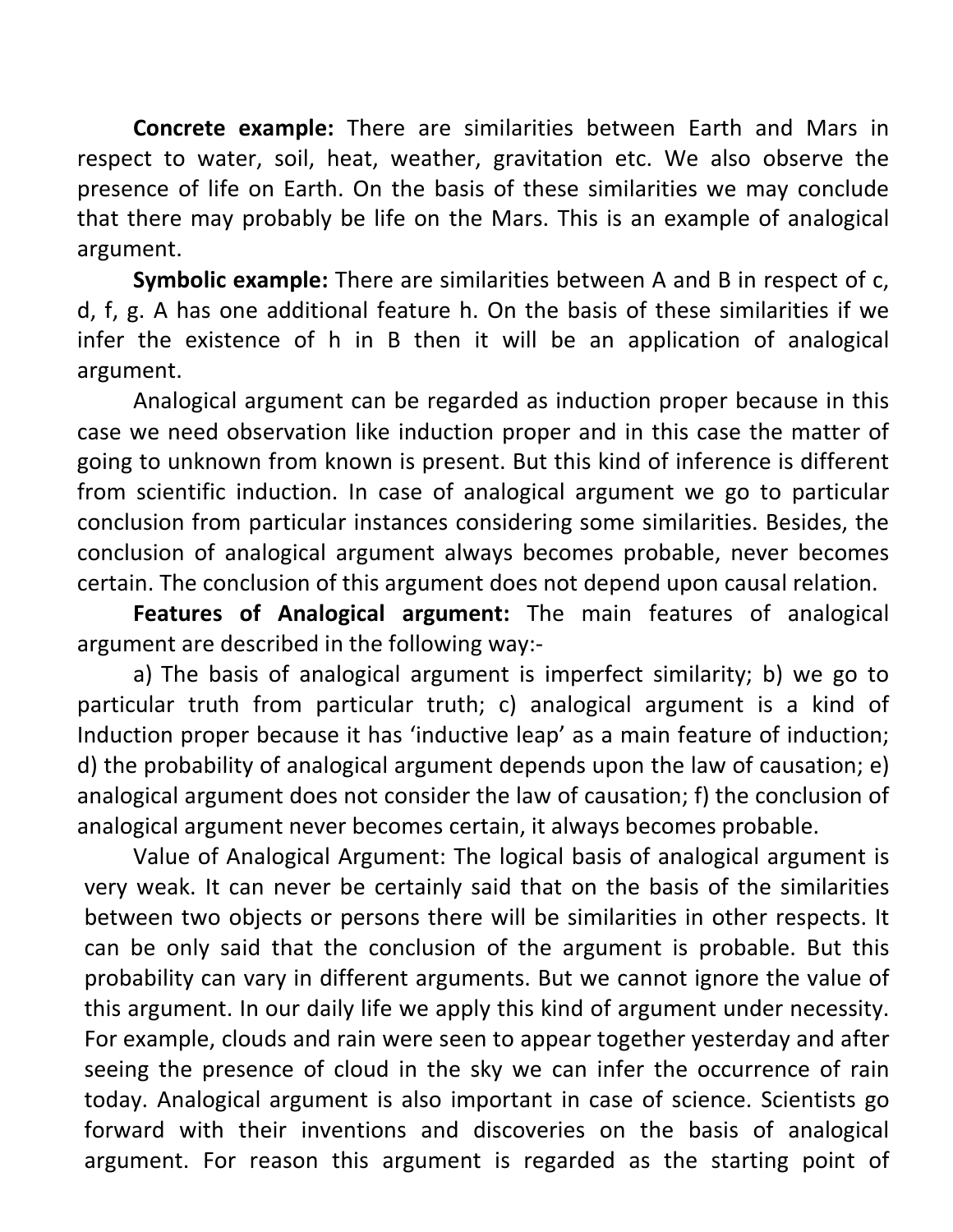scientific induction. In this context Mill has said that there is no analogical argument which does not help science in any way.

 Criteria for Evaluating Analogical Arguments: The conclusion of analogical argument varies in the context of probability. But the question is: what are the conditions upon which the probability of analogical argument depends?

(i) The greater the number and importance of the agreeing points, the greater is the value of the analogical argument. Thus the points of agreement between the Earth and Mars are more numerous and important than those between the earth and the moon. Both the Earth and Mars possess some common properties viz. the possession of air, land, water etc. So the inference that 'Mars contains living beings' is more probable than the inference 'Moon contains living beings'.

(ii) The greater the number and importance of the differing points, the less is the value of the analogical argument. The differing points between the Earth and the Moon are more numerous and more important than those between the Earth and Mars. Both the Earth and Mars agree in having atmosphere which the Moon does not possess. As the presence of atmosphere is an indispensable condition of life, the absence of atmosphere is no doubt a very important point of difference. Hence the agreement, the Moon contains living beings' is less probable that the argument 'Mars contains living beings'.

(iii) The greater the number of unknown points, as compared with the number of known points, the less is the value of the analogical argument. Our knowledge about the properties of planet Saturn is much less than those of Mars. So our inference that Saturn possesses living beings is less probable than that Mars does so.

Our knowledge of the properties of Saturn is very small in comparison with our ignorance of them. So the unknown points being greater than the known points, the argument, 'Saturn is inhabited like the Earth' loses much of its strength.

(iv) The value of an analogical argument depends more on the importance of the points of resemblance than on their number. So in order to determine the strength of an analogical argument we must not put emphasis on the number of agreeing points alone. We must put equal emphasis on their importance. To take an example, two boys may belong to the same village,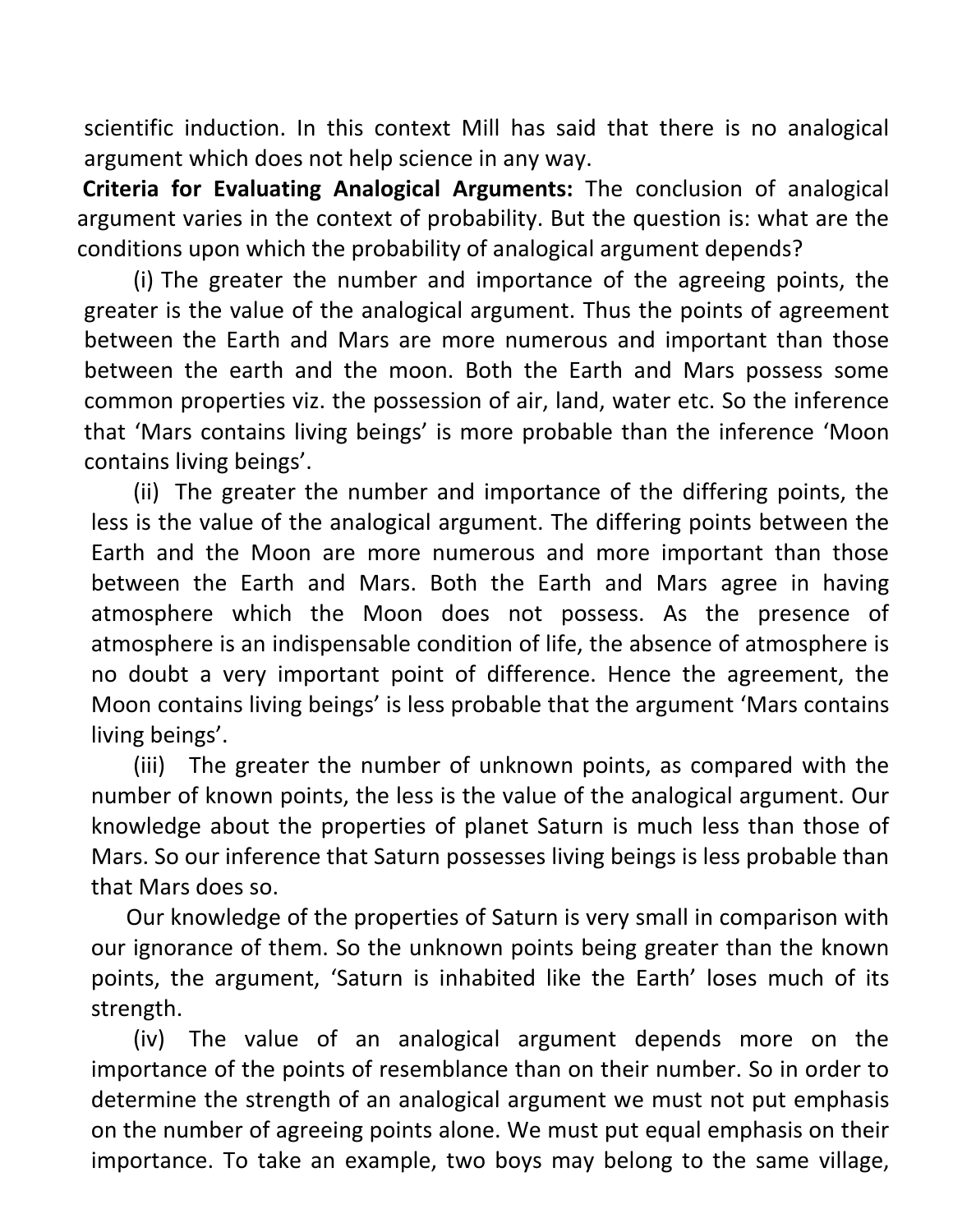may have the same name, height, complexion and body-weight. Now if we agree on the basis of the number of resembling points, that as one boy has sharp memory, the other boy may probably get it, then the analogical argument will be worthless. It is not at all an illustration of good analogy. Here the number of resembling points are not at all important, because they are superficial and not at all of an essential nature. But when on the basis of certain agreeing points, i.e., land, air, water, etc. we argue that Mars contains living beings as the Earth does, the analogical argument is an illustration of good analogy, as the points of resemblance are not superficial but essential and as such important. The reason for the weakness of the first argument is that the points of resemblance cited are strictly irrelevant to the matter with which the conclusion is concerned.

Good Analogy and Bad Analogy: The issues of increase of number of instances and the number of observed instances are very much important in case of evaluation of analogical argument because these aspects increase the possibility of the conclusion of the argument. But the most important event is the relevance of the observed similarities. If the observed similarities are very much important in case of the establishment of the conclusion of the analogical argument then the probability of the conclusion to become true will increase.

 Now the question is: what are events upon which the issue of relevance depends? If there is causal relation or universal concomitant relation between the observed features and the features expressed in the conclusion then the feature of the conclusion will become relevant for the observed feature. From this analysis we can say that if the similarities are relevant for drawing the conclusion then the argument will be called good analogy. On the other hand, if the observed similarities are not at all relevant for drawing the conclusion then the argument will be regarded as Bad or False Analogy.

 When we observe different similarities between Earth and Mars in respect to air, water, weather, temperature etc and also we observe the presence of life on Earth. From this observation of similarities and from the presence of life on Earth we can infer the probable existence of life on Mars. This argument is an example of Good Analogy because the observed similarities are important or significant for drawing the conclusion.

 But in some cases we find insignificant or unimportant similarities while drawing conclusion. These cases are called Bad or False Analogy. In these cases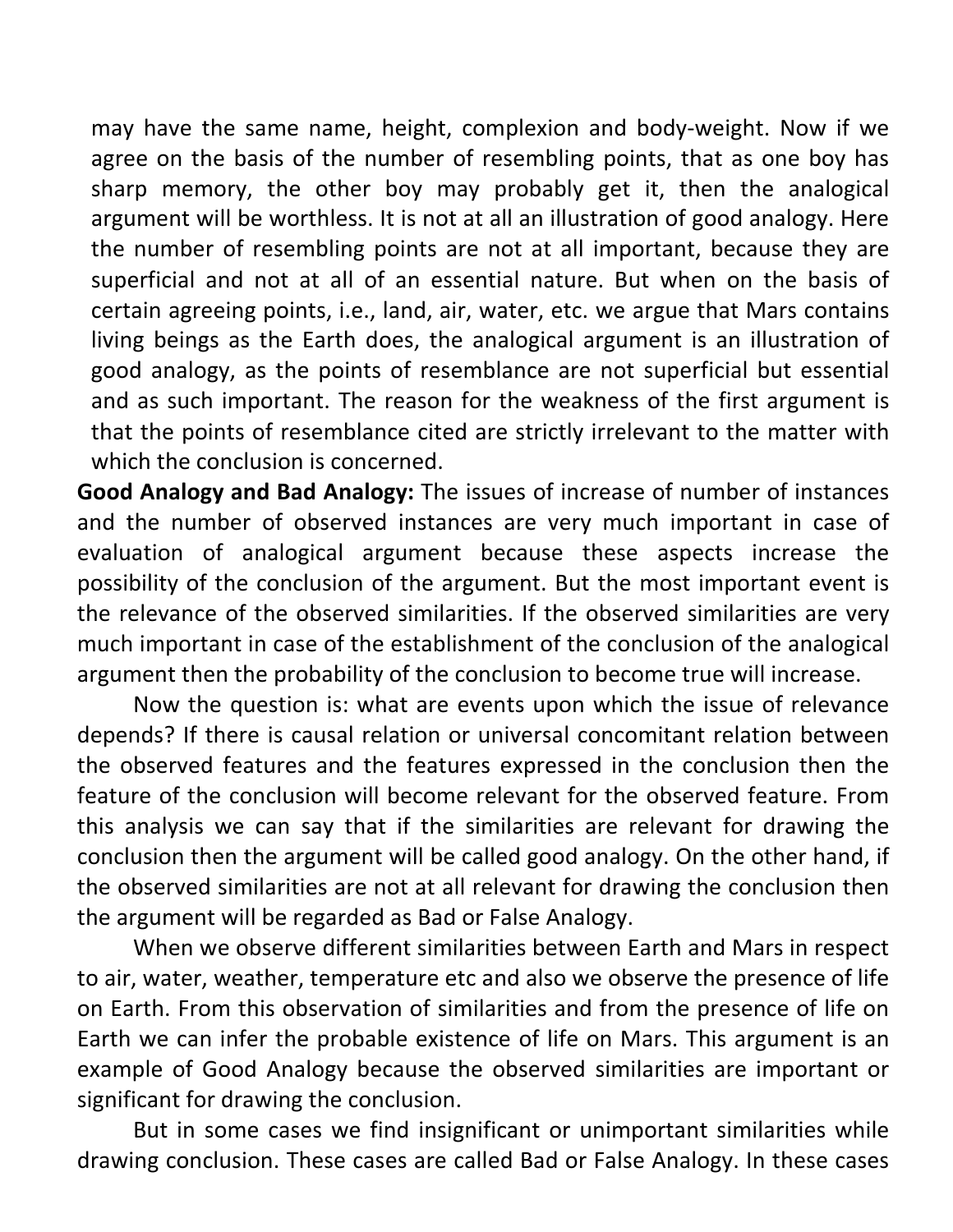the similarities are superficial, accidental, external, less important or irrelevant for drawing the conclusion. For example, there are similarities between dogs and chair in respect to weight, shape, size etc. If we observe a dog to bite and if on the basis of these similarities we conclude that the chair will also probably bite then the argument will be Bad or False Analogy because these similarities are totally irrelevant for drawing the conclusion.

Relation between Analogy and Simple Enumeration: In analogical argument two particular things resemble in certain respects, it is inferred that they will resemble in other respects. In induction per Simple Enumeration, when a large number of instances belonging to a particular class are observed to possess a particular attribute, it is inferred that all the members of that class will exhibit that attribute.

 The two above mentioned forms of arguments differ from each other in the following respects: (i) In Analogical Argument we pass from one particular case to another, but in Induction per simple enumeration we pass from particular to universal

 (ii) The basis of analogical argument is incomplete similarity; the basis of Induction per Simple enumeration is uncontradicted experiences.

 (iii) Analogy depends on the number of points of resemblance and their importance. Induction per Simple Enumeration depends on the number of particular instances present for observation.

(iv) Induction per Simple Enumeration does not involve any process of deduction but in analogy, the conclusion is drawn both on the basis of Induction and Deduction.

(v) Analogy involves analysis but induction per simple Enumeration is altogether unanalytical. As in analogy we have to compare two things, to determine how they agree in certain respects, we have to analyse the two things into their constituent attributes.

(vi) According to an eminent logician, Induction per Simple Enumeration deals with the denotation of a term, while analogy deals with the connotation of a term.

Though Analogy and induction per Simple Enumeration differ in many respects, they also agree in many points. Both fail to prove causal relation. As inductions, both are incomplete. In both cases, the conclusion is probable, not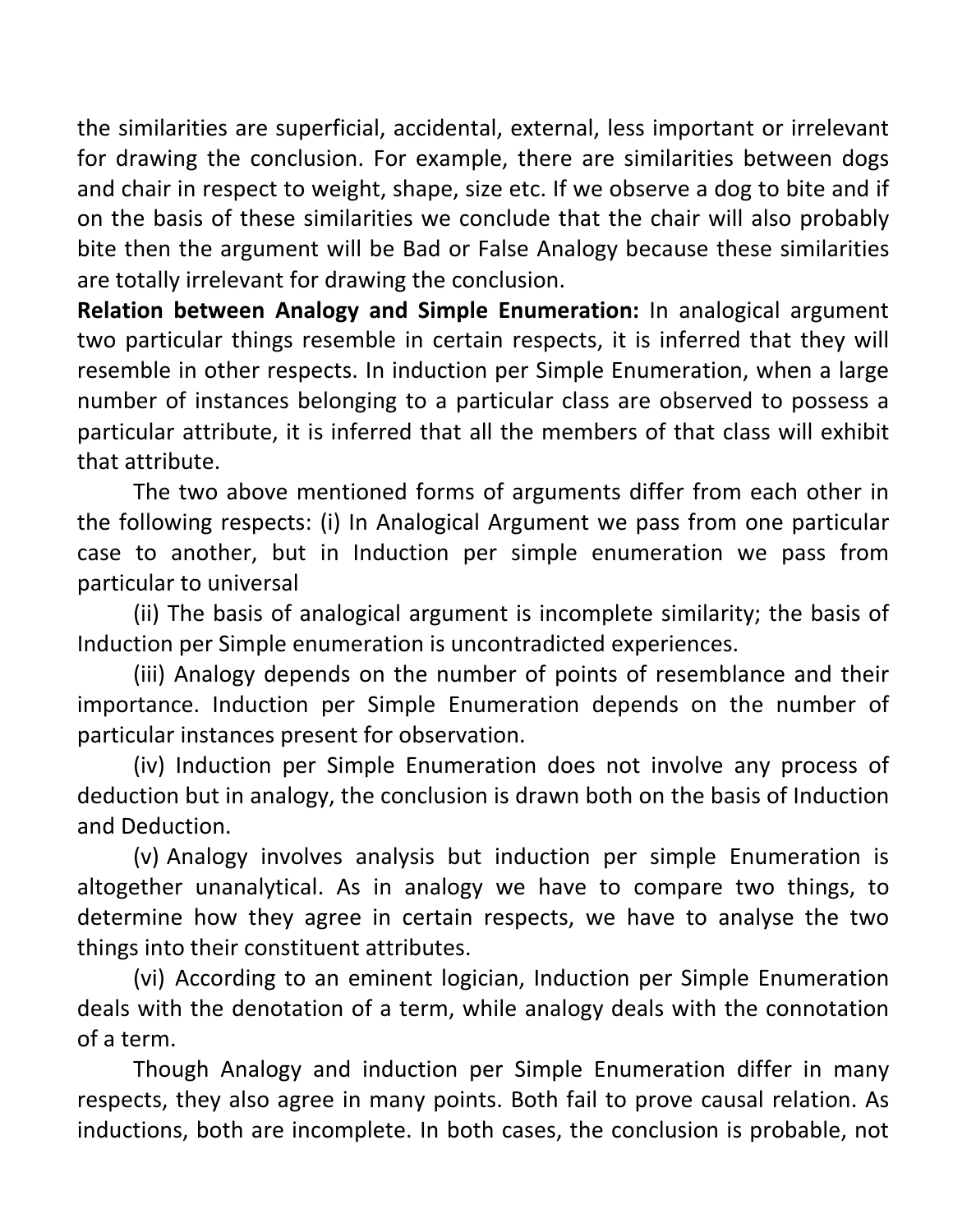certain. Both being great sources of hypotheses have suggestive power. Both forms of arguments belong to Induction proper.

|                                                                          |                                                              | <b>Exercises</b> |                                                                                |
|--------------------------------------------------------------------------|--------------------------------------------------------------|------------------|--------------------------------------------------------------------------------|
| Find out the correct alternative from the following:                     |                                                              |                  |                                                                                |
|                                                                          |                                                              |                  | 1) Inductive inference draws conclusion from the observation of                |
| instances.                                                               |                                                              |                  |                                                                                |
|                                                                          | (a) Two (b) Three (c) Four (d) Many                          |                  |                                                                                |
| 2) The conclusion of inductive inference is __________ proposition.      |                                                              |                  |                                                                                |
|                                                                          | (a) Universal synthetic (b) Universal analytic               |                  |                                                                                |
|                                                                          | (c) Particular synthetic (d) Particular analytic             |                  |                                                                                |
| 3) The main feature of induction is _____________.                       |                                                              |                  |                                                                                |
|                                                                          | (a) Generalization (b) Specialization                        |                  |                                                                                |
|                                                                          | (c) Observation (d) Experiment                               |                  |                                                                                |
|                                                                          |                                                              |                  | 4) In induction the process of drawing conclusion from the observation of      |
| particular instances is called ______________.                           |                                                              |                  |                                                                                |
|                                                                          | (a) Law of causation (b) Law of uniformity of nature         |                  |                                                                                |
|                                                                          | (c) Generalization (d) Particularization                     |                  |                                                                                |
|                                                                          |                                                              |                  | 5) There is relation of _______________ between the conclusion and premises of |
| induction.                                                               |                                                              |                  |                                                                                |
|                                                                          | (a) Entailment (b) Succession (c) Experience (d) Rationality |                  |                                                                                |
| 6) Law of uniformity of nature is the _____________ ground of induction. |                                                              |                  |                                                                                |
|                                                                          | (a) Logical (b) Formal (c) Material (d) Empirical            |                  |                                                                                |
| 7) _______________ has considered induction as 'leap in the dark'.       |                                                              |                  |                                                                                |
|                                                                          | (a) Mill (b) Bain (c) Carveth Read (d) Copi                  |                  |                                                                                |
|                                                                          |                                                              |                  | 8) Observation and experiment are the ______________ ground of induction.      |
|                                                                          | (a) Logical (b) Formal (c) Material (d) Empirical            |                  |                                                                                |
|                                                                          |                                                              |                  | 9) According to the _______________, nature behaves in the same manner         |
| under same circumstances.                                                |                                                              |                  |                                                                                |
|                                                                          | (a) Law of causation (b) Law of uniformity of nature         |                  |                                                                                |
|                                                                          | (c) Law of identity (d) Law of contradiction                 |                  |                                                                                |
| 10) In case of induction we cannot apply adjectives like ____________.   |                                                              |                  |                                                                                |
|                                                                          | (a) valid-invalid (b) just-unjust                            |                  |                                                                                |
|                                                                          | (c) proper-improper (d) good-bad                             |                  |                                                                                |
| 11) The other name of popular induction is _________________.            |                                                              |                  |                                                                                |
|                                                                          |                                                              |                  |                                                                                |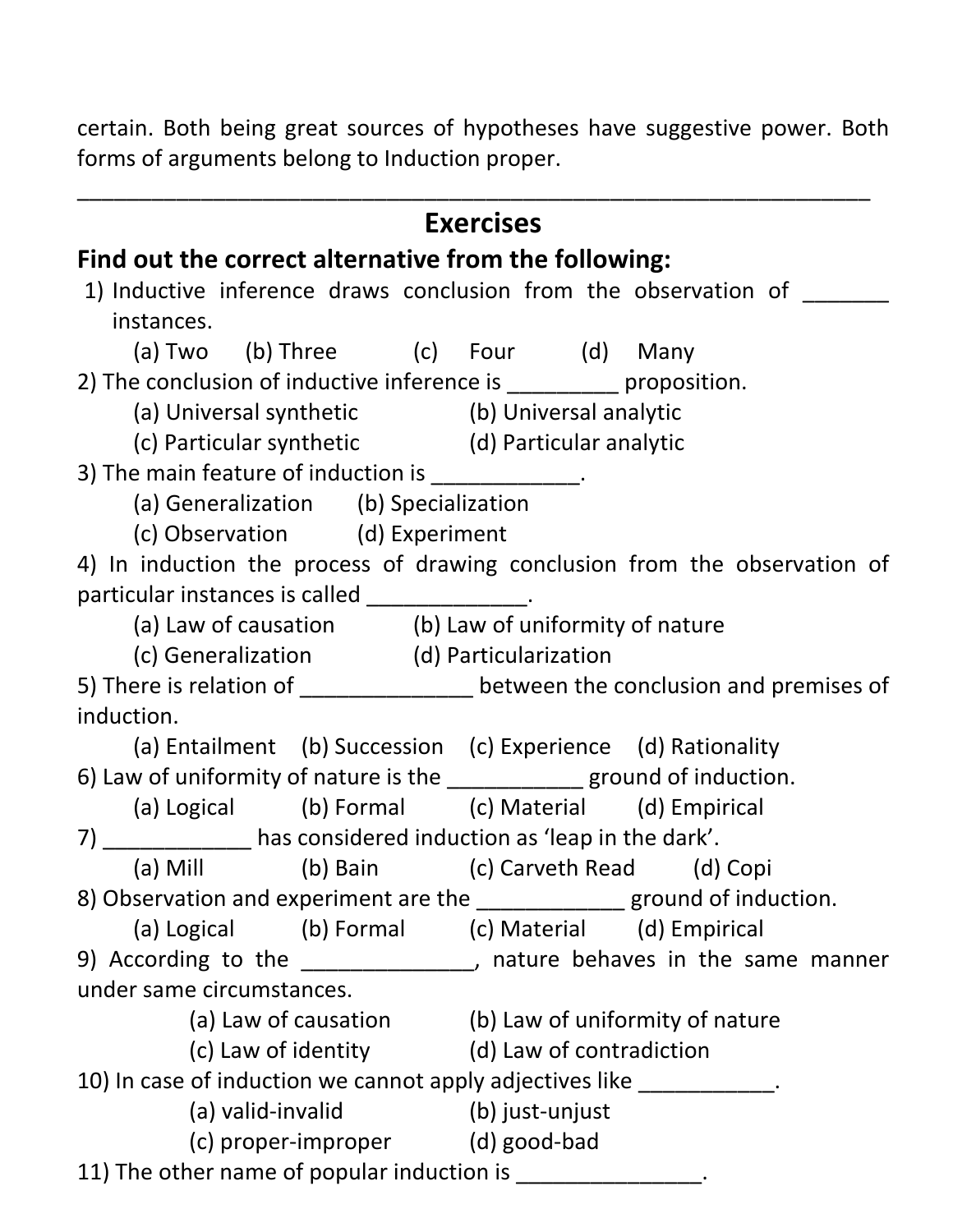| (a) Scientific induction (b) Unscientific induction                          |                                                                                |
|------------------------------------------------------------------------------|--------------------------------------------------------------------------------|
| (c) Logical induction (d) Material induction                                 |                                                                                |
| 12) In case of ________ we consider both positive and negative instances.    |                                                                                |
| (a) Scientific induction (b) Unscientific induction                          |                                                                                |
| (c) Logical induction (d) Material induction                                 |                                                                                |
|                                                                              | 13) In case of _________ induction we find the use of steps like definition,   |
| observation, analysis, elimination, formation of hypotheses, generalization. |                                                                                |
| (a) Scientific induction (b) Unscientific induction                          |                                                                                |
| (c) Logical induction (d) Material induction                                 |                                                                                |
|                                                                              | 14) ____________ induction is considered as the 'starting point' of scientific |
| induction.                                                                   |                                                                                |
| (a) Scientific induction (b) Unscientific induction                          |                                                                                |
| (c) Logical induction (d) Material induction                                 |                                                                                |
|                                                                              | 15) In case of Analogical argument we draw ___________ conclusion from         |
| particular premises.                                                         |                                                                                |
| (a) Universal (b) Particular (c) Synthetic (d) Analytic                      |                                                                                |
| 16) The basis of _____________ is observation of imperfect similarities.     |                                                                                |
| (a) Scientific induction (b) Unscientific induction                          |                                                                                |
| (c) Analogical argument (d) Material induction                               |                                                                                |
|                                                                              | 17) The most important criterion of judging the conclusion of analogical       |
| argument is ______________.                                                  |                                                                                |
| (a) Increase of instances (b) increase of similarities                       |                                                                                |
|                                                                              | (c) Relevance of observed similarities (d) Observation of personal differences |
|                                                                              |                                                                                |
| 18) The basis of _______________ uncontradicted experiences.                 |                                                                                |
| (a) Scientific induction (b) Unscientific induction                          |                                                                                |
| (c) Analogical argument (d) Material induction                               |                                                                                |
|                                                                              | 19) The probability of the conclusion of _______________ depends upon the      |
| number and importance of similarities.                                       |                                                                                |
| (a) Scientific induction (b) Unscientific induction                          |                                                                                |
| (c) Analogical argument (d) Material induction                               |                                                                                |
| 20) The material ground of induction is ____________________.                |                                                                                |
| (a) Observation and experiment (b) Law of Uniformity of Nature               |                                                                                |
| (c) Law of Causation (d) Law of Identity                                     |                                                                                |
|                                                                              |                                                                                |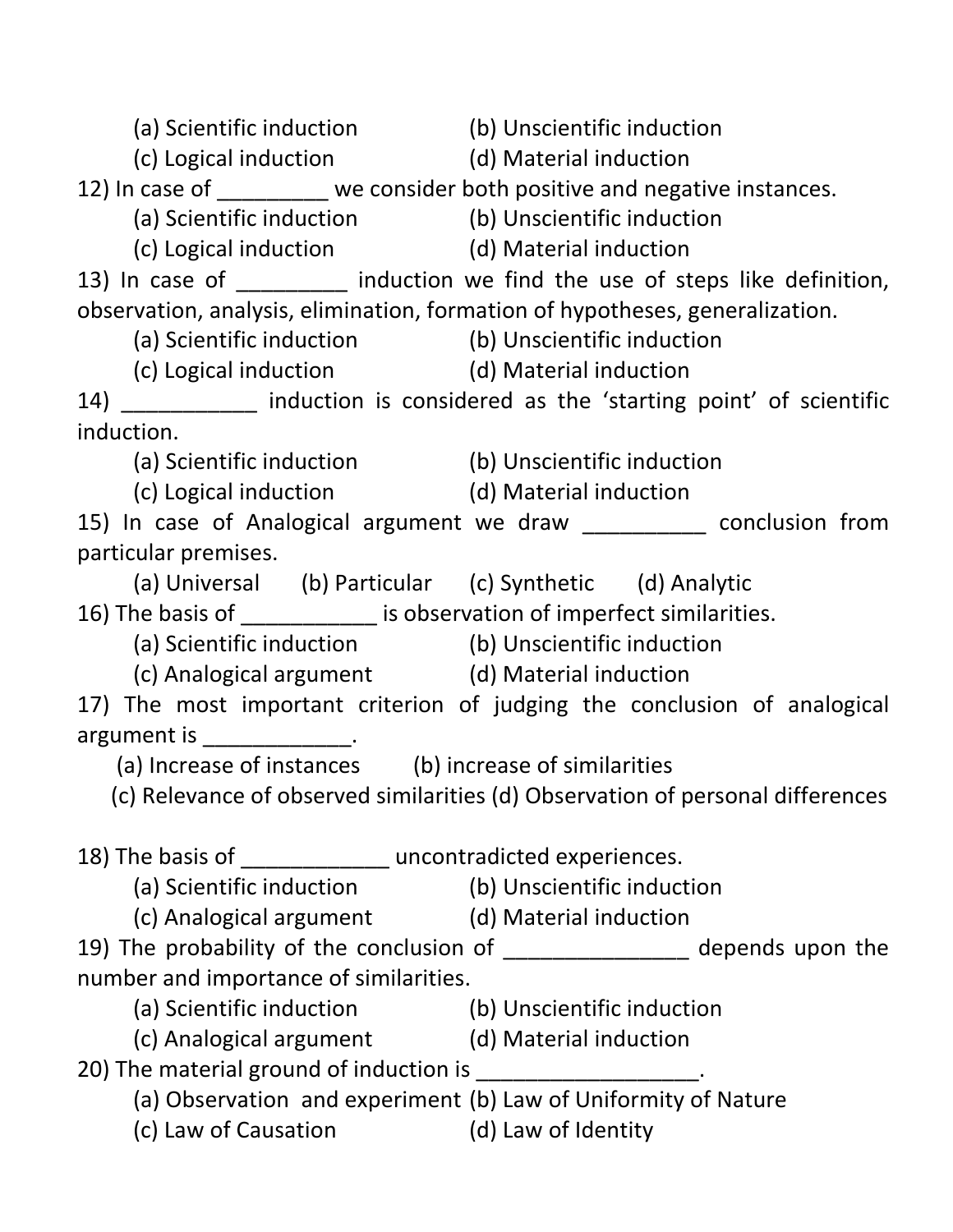# Answer the following questions in one or two sentences:

- 1) What is Induction?
- 2) What is the problem of Induction?
- 3) Give two features of Induction.
- 4) What is the nature of the conclusion of Induction?
- 5) What type of truth is considered in case of Induction?
- 6) What are the grounds of Induction?
- 7) What is the material ground of Induction?
- 8) What is the formal ground of Induction?
- 9) What is the Law of Uniformity of Induction?
- 10) What is the Law of Causation?
- 11) What is Unscientific Induction?
- 12) Give one example of Unscientific Induction.
- 13) What is the ground of Unscientific Induction?
- 14) Give one difference between Scientific and Unscientific Induction.
- 15) What is Analogical argument?
- 16) Give one example Analogical argument.
- 17) How does Mill define Analogical argument?
- 18) What is the basis of Analogical argument?
- 19) Which type of Inductive argument does not consider Law of Causation?
- 20) Which type of Induction does not consider negative instances?
- 21) Which type Inductive argument draws particular conclusion from particular premises?
- 22) Give two features of Analogical argument.
- 23) What is the most important criterion for judging Analogical argument?
- 24) What is Bad Analogy?
- 25) Which kind of Induction is considered as the starting point of Scientific Induction?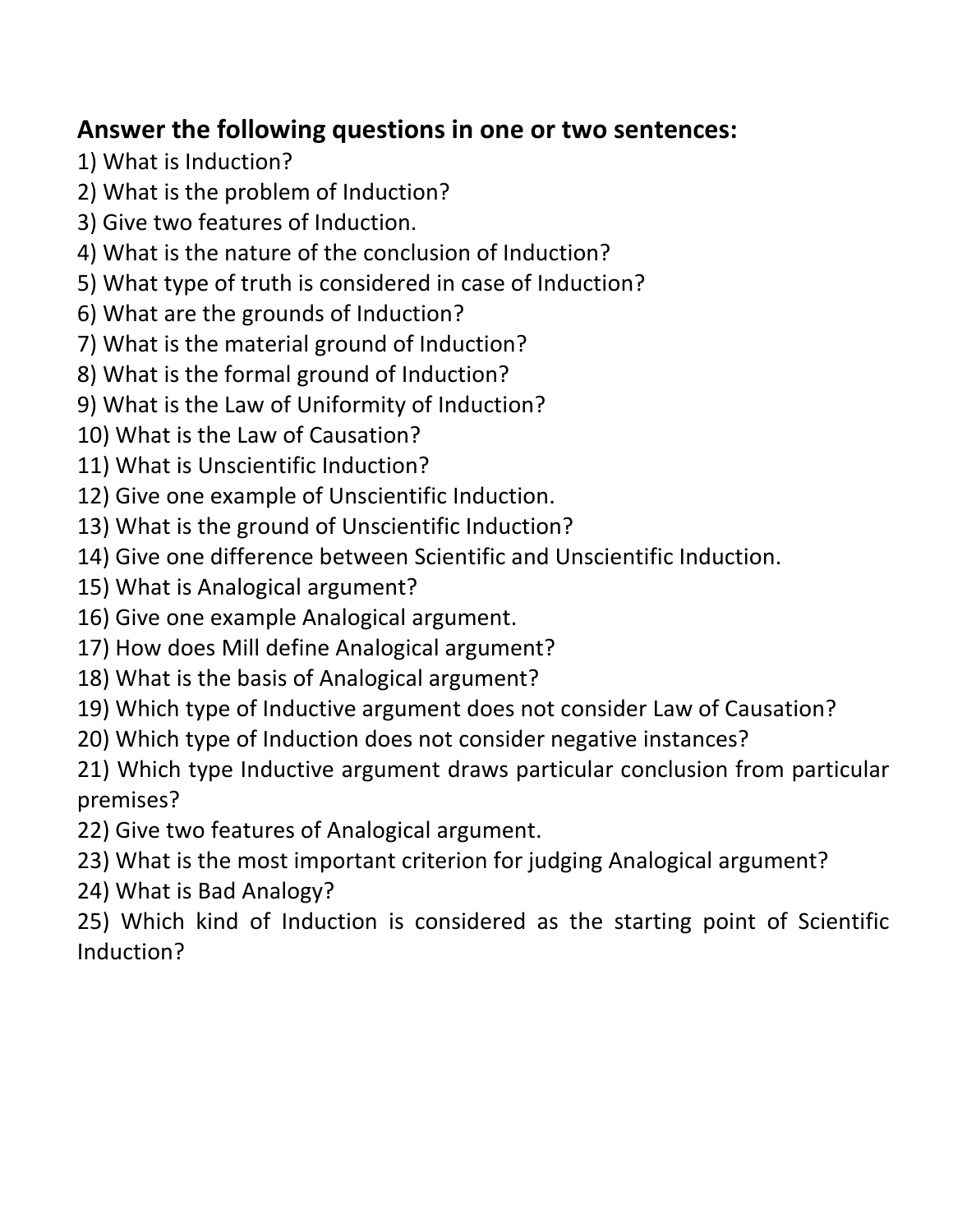## Chapter – 2 Cause Six (6) marks allotted by H.S.Council for this chapter

 $\overline{\phantom{a}}$  , and the contract of the contract of the contract of the contract of the contract of the contract of the contract of the contract of the contract of the contract of the contract of the contract of the contrac

MCQ-1X3=3 SAQ-1X3=3

Content: (a) Nature of Cause: Cause and Effects are two inseparable events. These two terms are often used by us in our daily life. Different logicians have defined cause in different ways. Mill says," We may define, therefore, the cause of a phenomenon to be the antecedent, or the concurrence of antecedents on which it is invariably and unconditionally consequent." According to Bain," the cause must be regarded as the entire aggregate of conditions or circumstances requisite to the effect." On the basis of the definition of cause given by Mill, Carveth Read defines cause thus  $-$  "The cause of any event is, qualitatively the immediate, unconditional, invariable antecedent of the effect, and quantitatively is equal to the effect."

 On the basis of the definition given by Carveth Read, we can mention the following marks of Cause.

(i) Qualitative marks of Cause: On the basis of following marks the term 'cause' is considered qualitatively.

(a) The cause is relative to a phenomenon called the effect; (b) the cause is always an event in time; (c) The cause is an antecedent to the effect; (d) The cause is the invariable antecedent of the effect; (e) The cause is the unconditional antecedent; (f) The cause is the immediate antecedent of the effect.

Form the above analysis it can be said that cause of an event is qualitatively its invariable, unconditional, immediate antecedent.

(ii) Quantitative marks of Cause: Quantitatively it is said that the quantity of matter and energy in the cause is equal to that in the effect. The quantitative marks of a cause follow from two following rules: (a) According to the Law of Conservation of Matter, the total amount of matter in the universe is constant. It admits neither of increase nor of decrease, though it admits of a change in form. (b) According to the Law of Conservation of Energy, the total amount of energy in the world is constant. It can neither be increased nor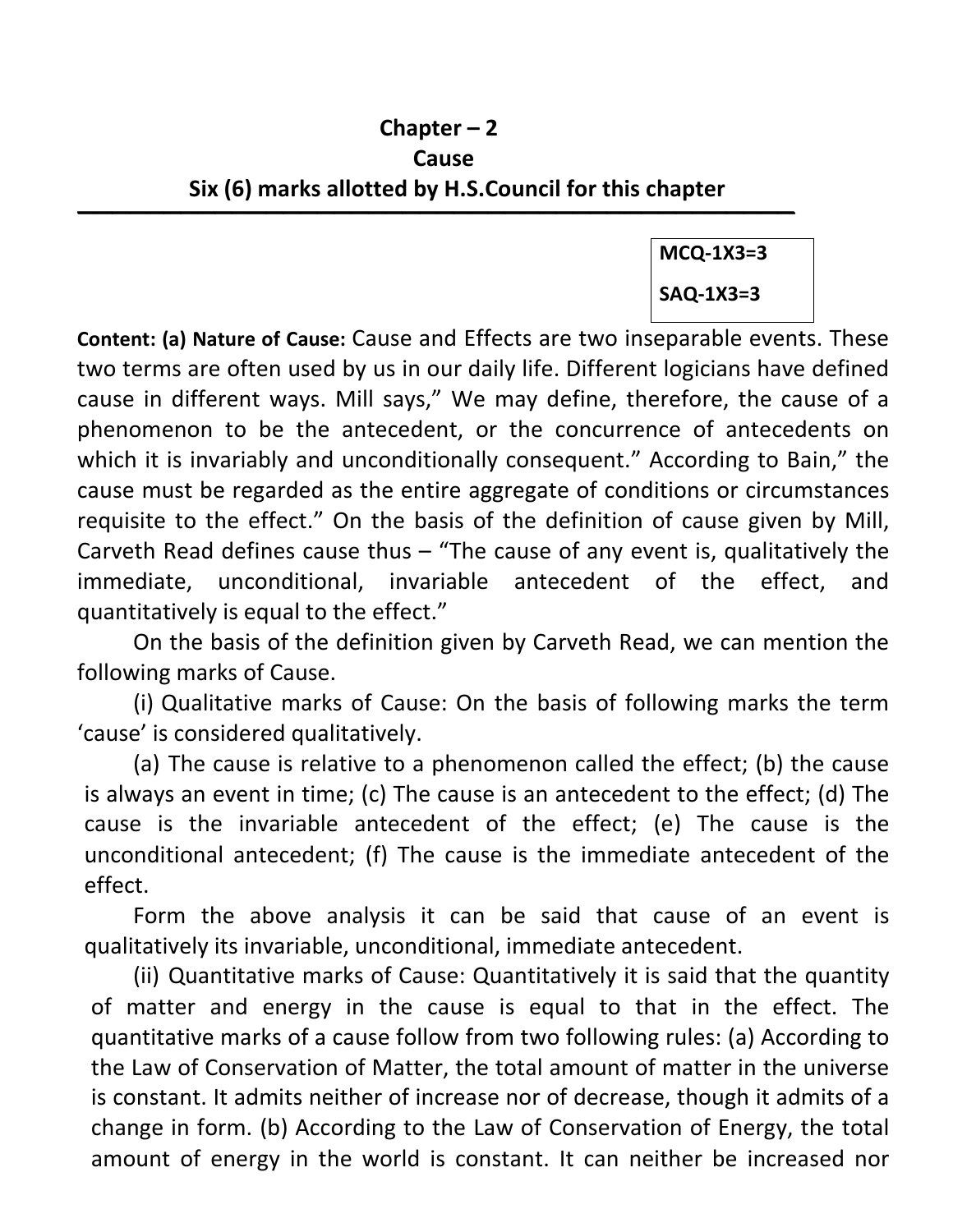decreased. One form of energy may be transformed into another form but no energy is lost in the act of transformation.

From this analysis it can be said that the cause is equal to the effect quantitatively.

[Mill distinguishes a cause from a condition. The cause of an event is its invariable, unconditional, immediate antecedent. But, the antecedent is not a single antecedent circumstance, but a group of antecedent circumstances, each of which is necessary for the production of the effect. As each of these antecedent circumstances exercises some influences on the effect, it is called a Condition.

Carveth Read defines Condition as 'any necessary factor of the Cause: anything or agent that exerts, absorbs, transforms or deflects energy.' A Condition is a necessary factor of the Cause, as it exerts some influence on the effect. A Condition is a part of the cause. Conditions may be positive or negative. A positive condition is one, the presence of which is indispensable for the production of the effect; and a negative condition is one, the absence of which is indispensible for the production of the effect.

For example, a man while crossing a river in a small boat is all on a sudden overtaken by a violent storm and is drowned. Here the positive conditions of the man's death are circumstances like, crossing a river, the smallness of the boat, suddenness and violence of the storm etc.; while the negative conditions are circumstances, like any rescue-boat, life saving appliance in the boat, the man's inability to swim and any other help that could have saved his life and so on.]

(b) Cause as necessary condition: When two events (A and B) are so related that B does not occur unless A occurs and if A occurs B may or may not occur, then we may say that A is the necessary condition for B. necessary condition does not imply that there is a necessary condition between A and B. when we say, oxygen (A) is a necessary condition for fire (B) what we mean is this: If there is no oxygen present, there is no fire and though there is oxygen, there may or may not be fire. The event of Necessary condition can be illustrated in the following symbolic manner:

| Antecedent | Consequent |
|------------|------------|
| -- A       | -- R       |
| $+ A$      | $+/-$ B    |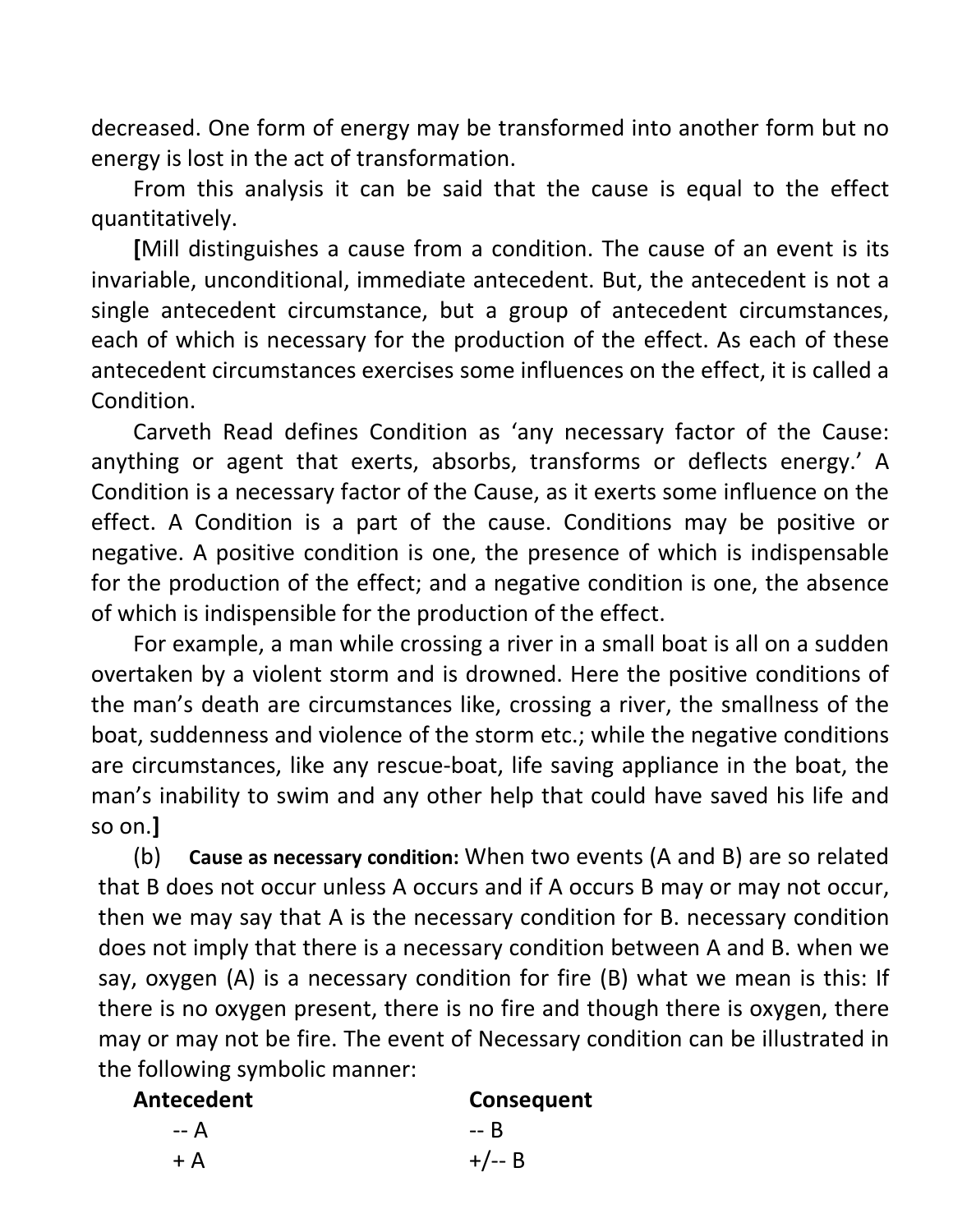Therefore, A is the necessary condition of B

If 'Cause' indicates necessary condition then the effect will not occur if the event identified as cause does not take place. But though the event identified as cause takes place the event of effect may or may not take place. So, if 'cause' indicates necessary condition then we can infer cause from effect. But we cannot infer effect from cause. We can infer the absence of effect from the absence of cause.

(c) Cause as sufficient condition: When two events (A and B) are so related that if one occurs then the second occurs and if the first does not occurs then the second may or may not occur then the first event will be regarded as the sufficient condition of the second. For example we can say that rain is the sufficient condition of wetting of soil because if there is rain the soil will become wet; but if there is no rain the soil may become wet. The event of Sufficient condition can be illustrated in the following symbolic manner:

| Consequent |
|------------|
| $+ B$      |
| $+/- B$    |
|            |

Therefore, A is the Sufficient condition of B

If 'Cause' is used in the sense of sufficient condition then it is said that Cause is such an event just immediately after the effect takes place. In this case we can infer effect from the cause. But in this case we cannot infer cause from effect because in this case there can be many causes of effect. So, in this sense we can infer the absence of cause from the absence of the effect; but we cannot infer the absence of effect from the absense of the cause. Therefore, in this sense we have to say that cause is not the universal antecedent of the effect, but effect is the universal consequent of the cause.

(d) Cause as necessary and sufficient condition: When two events (A and B) are related in such a way that if the first does not occur then the second does not occur and if the first occurs then the second occurs then the first event will be the Necessary-Sufficient condition of the second event. For example, burning fire with wet fuel is the necessary-sufficient condition of smoke because if there is no burning of fire with wet fuel then there will be no smoke and if there is contact of fire with wet fuel then there will be smoke.

The event of Necessary-Sufficient condition can be illustrated in the following symbolic manner: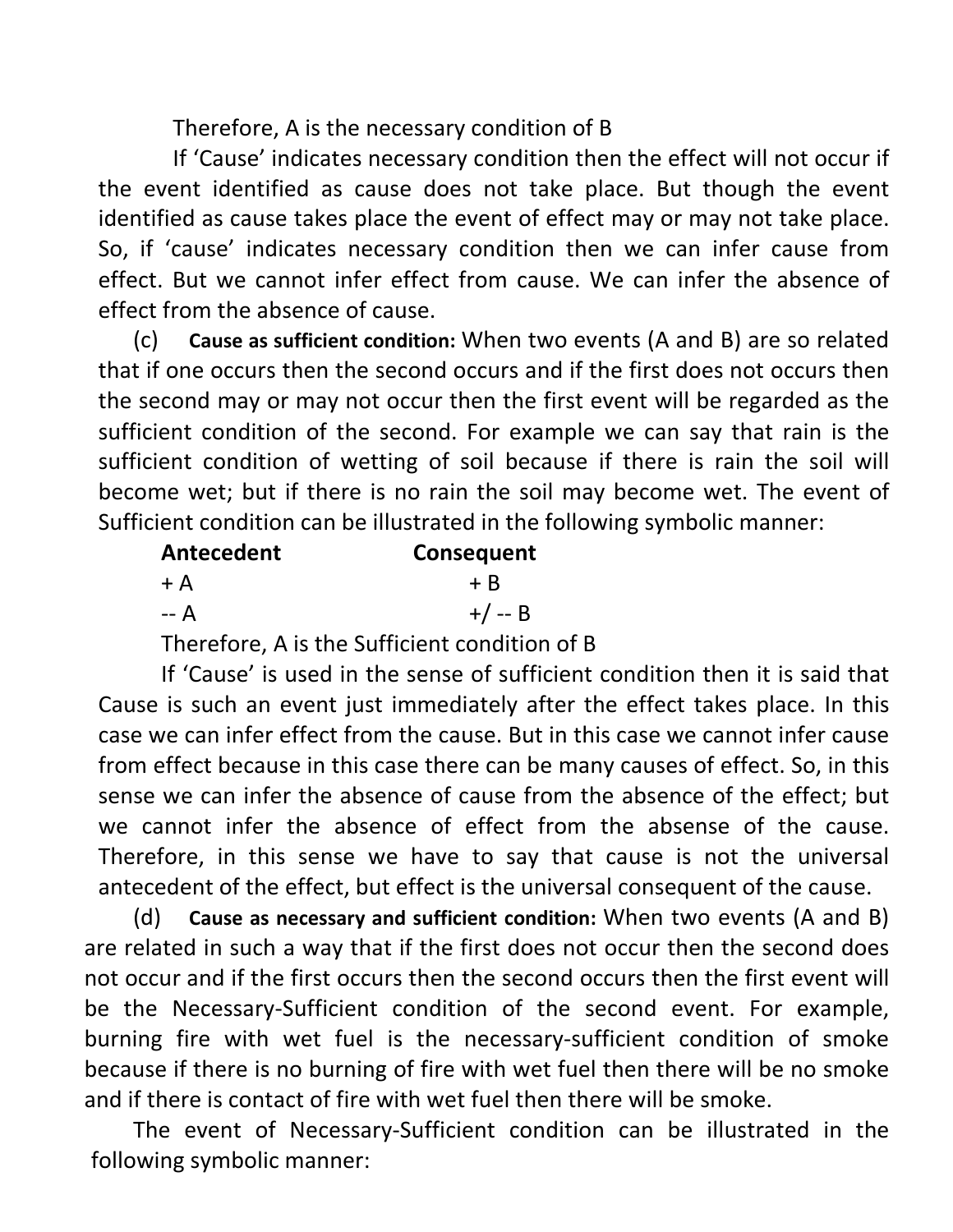| Antecedent | Consequent |
|------------|------------|
| -- A       | -- R       |
| $+A$       | $+ B$      |

Therefore, A is the Necessary-Sufficient condition of B

If 'Cause' is regarded as Necessary-Sufficient condition then in this view the previous views are combined. Those who consider 'Cause' in this sense consider 'cause' as universal antecedent to the effect. In this case we can infer effect from the cause and we can infer the cause from the effect.

 (e) Doctrine of Plurality of Causes: The Doctrine of the Plurality of Causes means that the same effect may be produced by different causes in different cases. For example, death may be caused by disease in one case, by drowning, hanging, accident, poisoning, starvation, old age in other cases. Mill and Bain are the adherents of this doctrine. Mill says, "It is not true, that one effect must be connected with only one cause, that each phenomenon can be produced only in one way. There are often several independent modes in which the same phenomenon could have originated." Bain says, "In causation, the same cause always produces the same effect, but the converse does not hold; the same effect is not always produced by the same cause. There may be Plurality of Causes."

 The Doctrine of Plurality of Causes is different from the Doctrine of the Composition of Causes. According to the former X may be produced by A, B, C, D or E acting singly, according to the later A, B, C, D, E combine to produce X.

 Evaluation of the view: Though the doctrine of the Plurality of Causes is recognized to be a sound doctrine from popular viewpoint, it is considered untenable from scientific standpoint due to the following reasons:

(i) The doctrine can be proved to be false by specializing the effect, i.e. by taking the whole effect into consideration. The doctrine is untenable, because we take the entire cause, but a partial view of the effect into account. Just as the sumtotal of various antecedents, so is the effect the sumtotal of many consequents. So if in the case of the cause, we take all the antecedents into account, we should in the case of the effect take all take all the consequents into account. For example, Death produced by starvation is not the same kind of death as that produced by drowning. So if the whole effect is taken into consideration, it cannot be said that death can be produced by different causes. Death caused by starvation is different from death caused by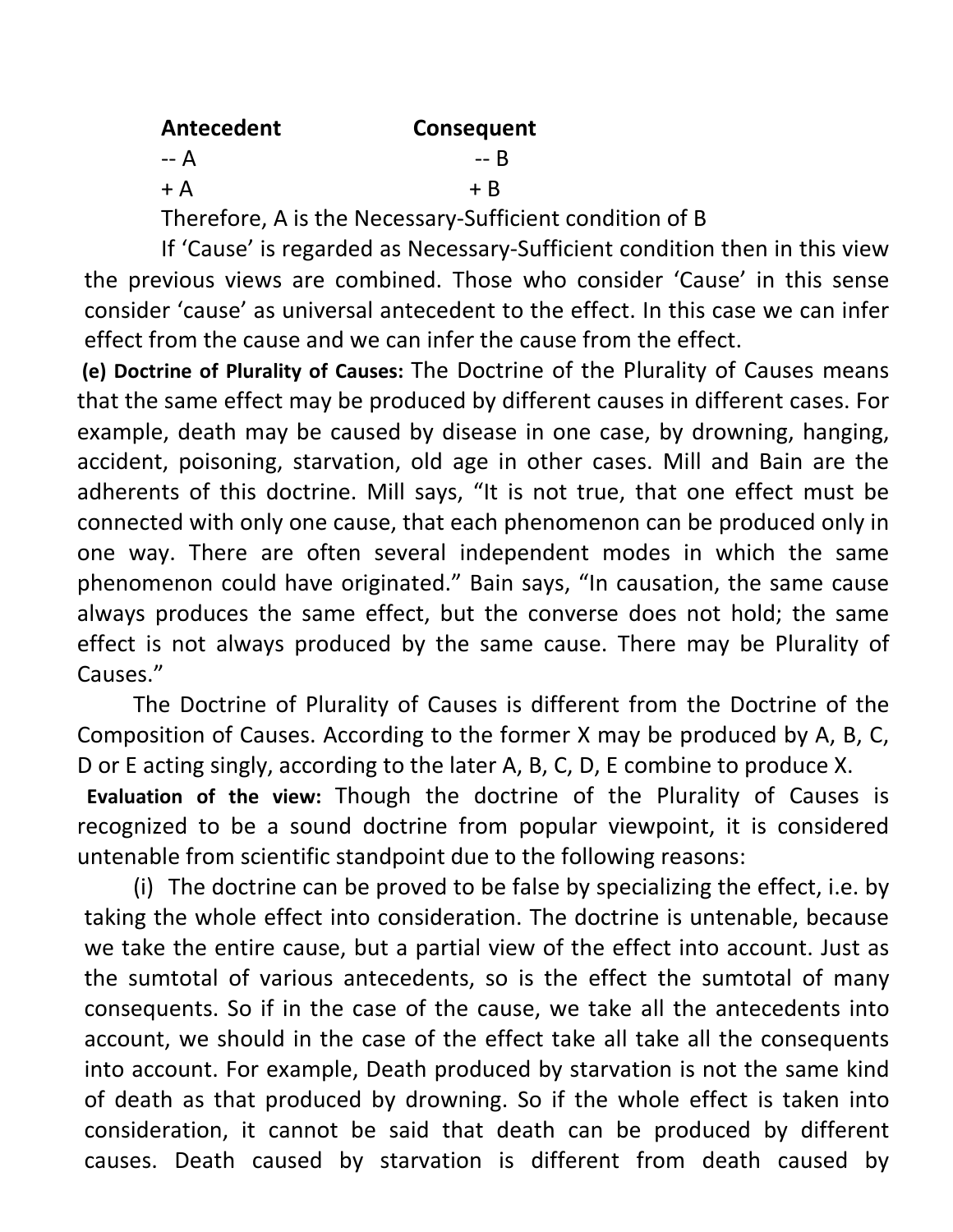poisoning; again death caused by poisoning is different from death caused by disease and so on. So if there are different causes of death, there are also different kinds of death.

(ii) The doctrine can also be proved to be false by generalizing the cause, i.e. by taking into account the general or common characteristic of the cause. If we take a partial view of the effect, we should also take a partial view of the cause, i.e. we should also take into account some condition which is general or common to the cause. Thus if it is said that death is caused by various causes, such as starvations, drowning, poisoning, oldage etc., we may say that the different causes of death have only one condition which is general or common to all the cases of death, i.e. the failure of vital functions. So the doctrine of the Plurality of causes can be shown to be unsound by generalizing the cause.

(iii)The doctrine of the Plurality of Causes is inconsistent with the scientific conception of cause as an invariable antecedent.

If an effect can be produced by different causes, then the cause cannot be an invariable antecedent of the effect. For example, if death is caused in one case by fever, in other case by poison, and in a third case by starvation, none of these causes can be regarded as an invariable antecedent. If cause is defined as an invariable antecedent, there can be no Plurality of Causes.

Though the doctrine of Plurality of Causes is thought to be scientifically unsound, its practical value cannot be ignored. This will be evident from the stamen of Mellone in this regard: "The doctrine of plurality is only a practical working caution. In the absence of scientific knowledge of the immediate cause, we have to bear in mind that different combinations of circumstances may bring about the same event."

#### Exercises

\_\_\_\_\_\_\_\_\_\_\_\_\_\_\_\_\_\_\_\_\_\_\_\_\_\_\_\_\_\_\_\_\_\_\_\_\_\_\_\_\_\_\_\_\_\_\_\_\_\_\_\_\_\_\_\_\_\_

#### Find out the correct alternative from the following:

- 1) The conclusion of Inductive inference is expression.
	- (a) Universal synthetic (b) Universal analytic
	- (c) Particular synthetic (d) Particular analytic
- 2) Observation and experiment are the basis of Induction.
	- (a) Formal (b) Material (c) Logical (d) Natural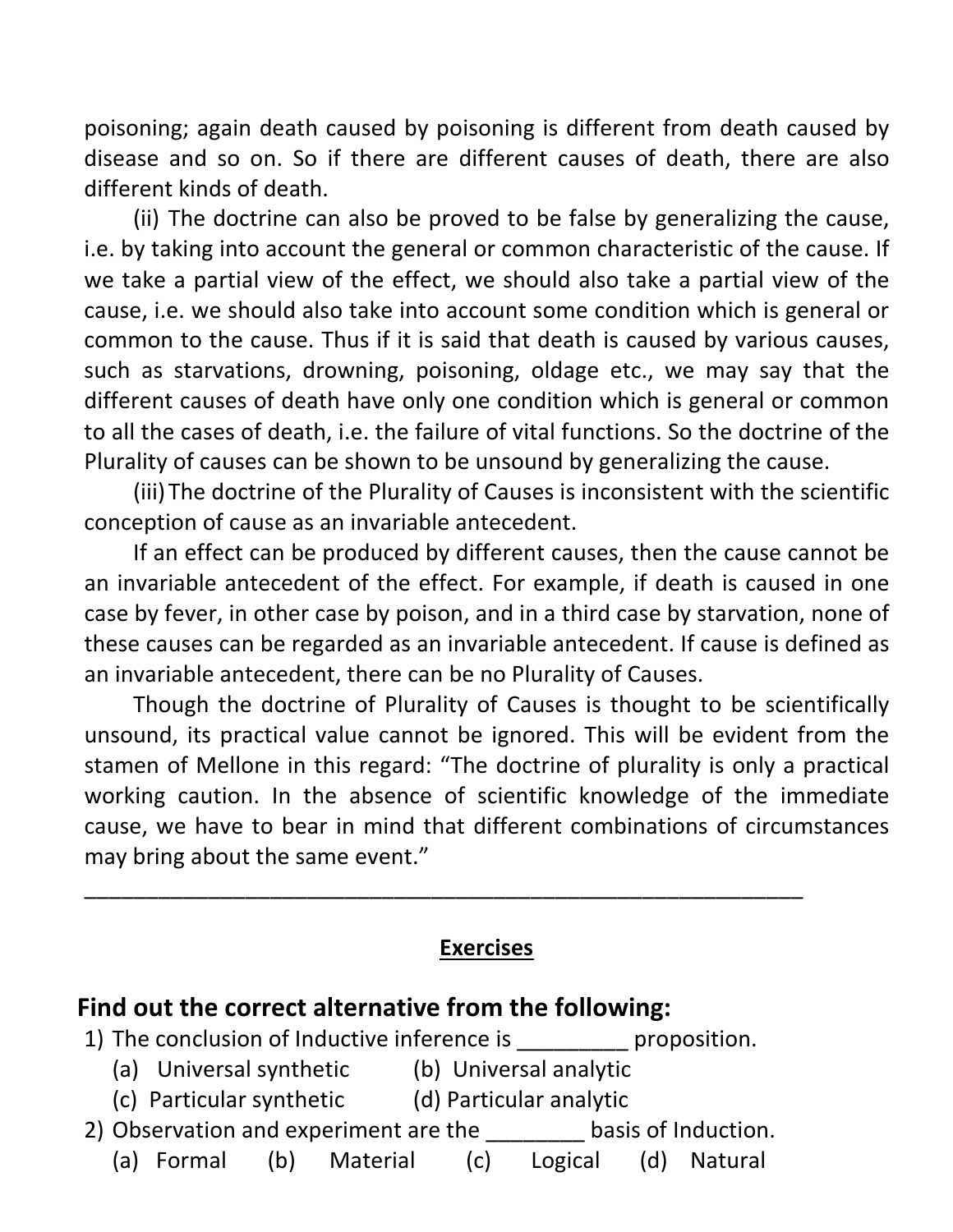3) The Law of Causation and Law of Uniformity of Nature are the basis of Induction.

(a) Formal (b) Material (c) Logical (d) Natural 4) Cause is \_\_\_\_\_\_\_\_\_ event to the effect.

(a) Antecedent (b) Consequent (c) Identical (d) Contradictory 5) From the view point of cause is the antecedent to the effect.

 (a) Quality (b) Quantity (c) Quality-quantity (d) Identity 6) According to **...** cause is the combination of positive and negative conditions.

(a) Mill (b) Bain (c) Copi (d) Read

7) According to \_\_\_\_\_\_\_\_\_, cause is not simple event in any cases; rather from the analysis of cause some conditions are obtained.

(a) Mill (b) Bain (c) Copi (d) Read

8) In logic 'cause' is divided into \_\_\_\_\_\_\_\_\_\_\_\_\_\_ types as the component of cause.

(a) Two (b) Three (c) Four (d) Five

9) The light of the Sun is the \_\_\_\_\_\_\_\_\_\_\_\_ condition of the growth of trees.

(a) Necessary (b) Sufficient (c) Logical (d) Necessary-sufficient

10) The presence of oxygen is the \_\_\_\_\_\_\_\_\_\_ condition of getting fire.

(a) Necessary (b) Sufficient (c) Logical (d) Necessary-sufficient

11) If we understand \_\_\_\_\_\_\_\_\_\_\_\_ condition as 'cause' then we can infer cause from effect.

(a) Necessary (b) Sufficient (c) Logical (d) Necessary-sufficient 12) If we understand \_\_\_\_\_\_\_\_\_\_\_ condition as 'cause' then we can infer the absence of effect from the absence of cause.

(a) Necessary (b) Sufficient (c) Logical (d) Necessary-sufficient 13) If two events are related in such a way if the first occurs then the second occurs and if the first does not occur then the second may occur then the first will be the  $\blacksquare$  condition of the second.

(a) Necessary (b) Sufficient (c) Logical (d) Necessary-sufficient 14) If 'cause' indicates \_\_\_\_\_\_\_\_\_\_\_ condition then the absence of cause can be inferred from the absence of effect.

(a) Necessary (b) Sufficient (c) Logical (d) Necessary-sufficient 15) If 'cause' indicates \_\_\_\_\_\_\_\_\_\_ condition then it is said that cause is not the universal antecedent of effect, but effect is the universal consequent of the cause.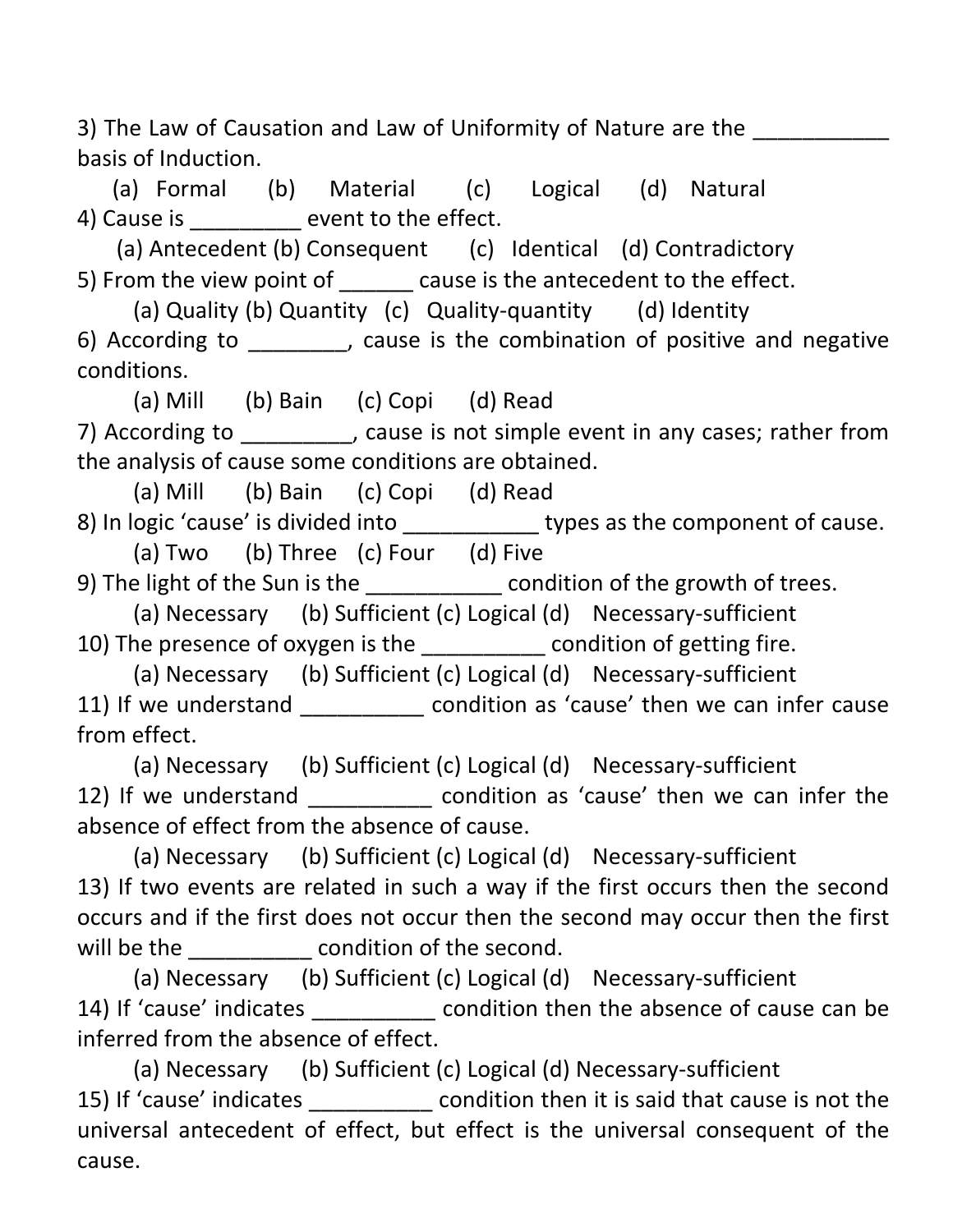(a) Necessary (b) Sufficient (c) Logical (d) Necessary-sufficient 16) Burning fire in wet fuel is the \_\_\_\_\_\_\_\_\_\_\_ condition of smoke.

 (a) Necessary (b) Sufficient (c) Logical (d) Necessary-sufficient 17) According to \_\_\_\_\_\_\_\_\_, cause is necessary-sufficient condition.

(a) Mill (b) Bain (c) Copi (d) Read

18) If it is necessary to infer cause from effect and effect from cause then 'cause' is to be taken in the sense of \_\_\_\_\_\_\_\_\_\_\_\_\_\_\_ condition.

 (a) Necessary (b) Sufficient (c) Logical (d) Necessary-sufficient 19) The view of Mill about 'cause' is criticized by \_\_\_\_\_\_\_\_\_\_\_\_\_.

(a) Hume (b) Bain (c) Copi (d) Read

20) The supporter of Doctrine of Plurality of Causes is \_\_\_\_\_\_\_\_\_\_\_\_.

(a) Mill (b) Quine (c) Copi (d) Read

21) The supporter of Doctrine of Uniqueness of Cause is  $\qquad \qquad$ .

(a) Mill (b) Bain (c) Copi (d) Read

22) If effect is taken \_\_\_\_\_\_\_\_ then the falsity of the Doctrine of Plurality of Causes can be shown.

(a) Universally (b) Particularly (c) Affirmatively (d) Negatively

23) If cause is taken \_\_\_\_\_\_\_\_\_ then the falsity of the Doctrine of Plurality of Causes can be shown.

 (a) Universally (b) Particularly (c) Affirmatively (d) Negatively 24) According to Mill, cause is considered as  $\Box$  condition.

 (a) Necessary (b) Sufficient (c) Logical (d) Necessary-sufficient 25) According to the Doctrine of \_\_\_\_\_\_\_\_\_\_\_, one effect can have only one cause.

(a) Plurality of Causes (b) Uniqueness of Cause

(c) Combination of Causes (d) Empirical view of Cause

# Answer the following questions in one or two sentences:

1) How does Mill define cause?

2) How does Bain define cause?

3) How does Carveth Read define cause?

4) What is the quantitative definition of cause?

5) From which lay of science do we get the quantitative definition of cause?

6) Which philosopher has considered cause as the combination of positive and negative conditions?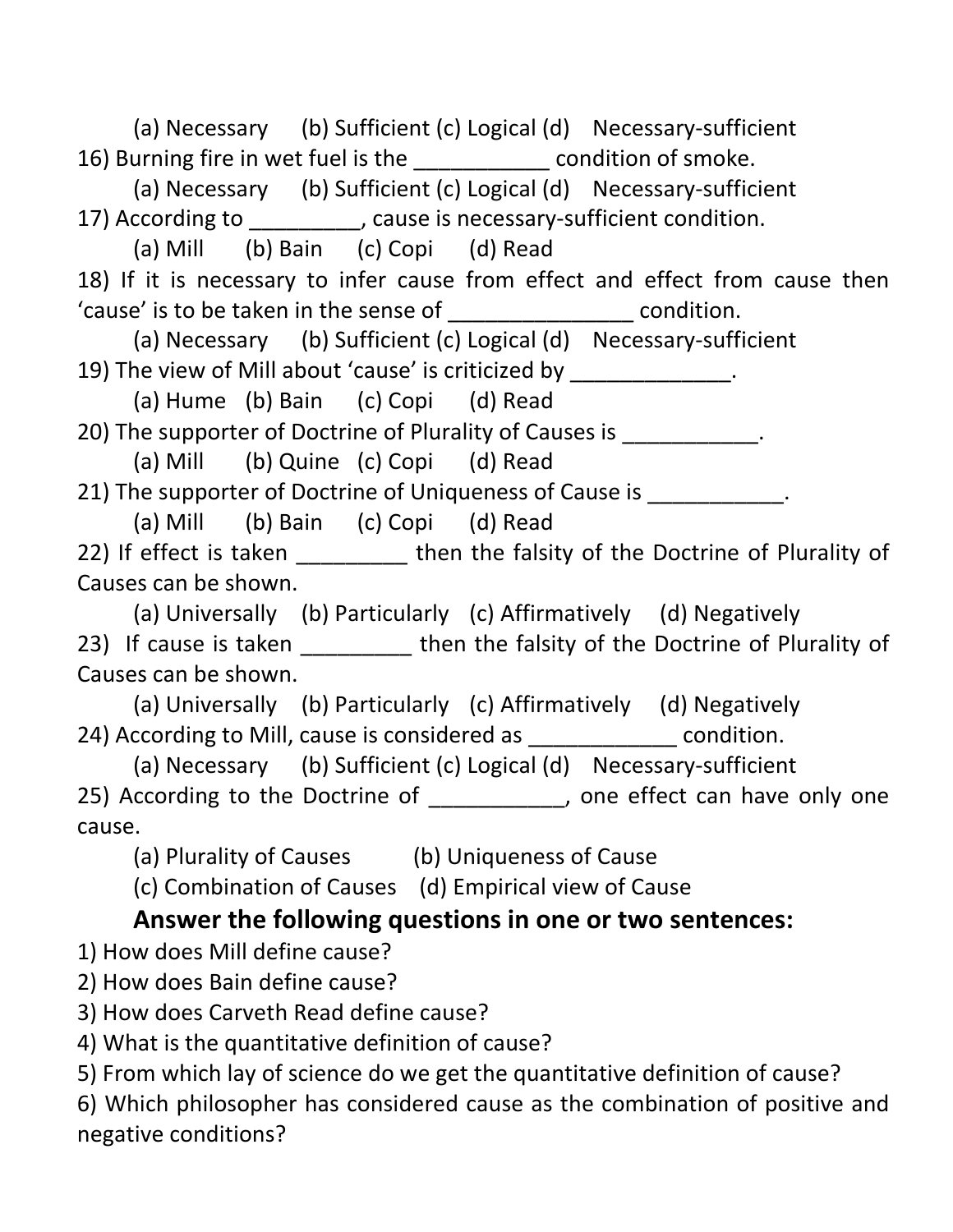7) What type of condition is the presence of electricity in weir for the running of electric engine?

- 8) What is sufficient condition?
- 9) Give one example of sufficient condition.
- 10) What is necessary condition?
- 11) Give one example of necessary condition.
- 12) What is necessary-sufficient condition?
- 13) Give one example of necessary-sufficient condition.
- 14) Under which condition do we infer effect from cause?
- 15) Under which condition do we infer cause from effect?
- 16) In which sense do the Pluralists consider the term 'cause'?
- 17) Who is the supporter of Uniformity of cause?
- 18) Who are the supporters of Plurality of Causes?
- 19) What is the doctrine of Plurality of Causes?
- 20) What is the positive condition?
- 21) Give example of positive condition.
- 21) What is the negative condition?
- 22) Give example of negative condition.
- 23) 'If A occurs then B occurs and if A does not occur then also B may occur' what is the relation between A and B?
- 24) What is the doctrine of Combination of Causes?
- 25) Mention two ways to solve the problem of Plurality of Causes.

## Chapter – 3 Mill's Method of Experical Enquiry Ten (10) marks allotted by H.S.Council for this chapter  $\overline{\phantom{a}}$  , and the contribution of the contribution of  $\overline{\phantom{a}}$

MCQ-1X2=2

DAQ-8X1=8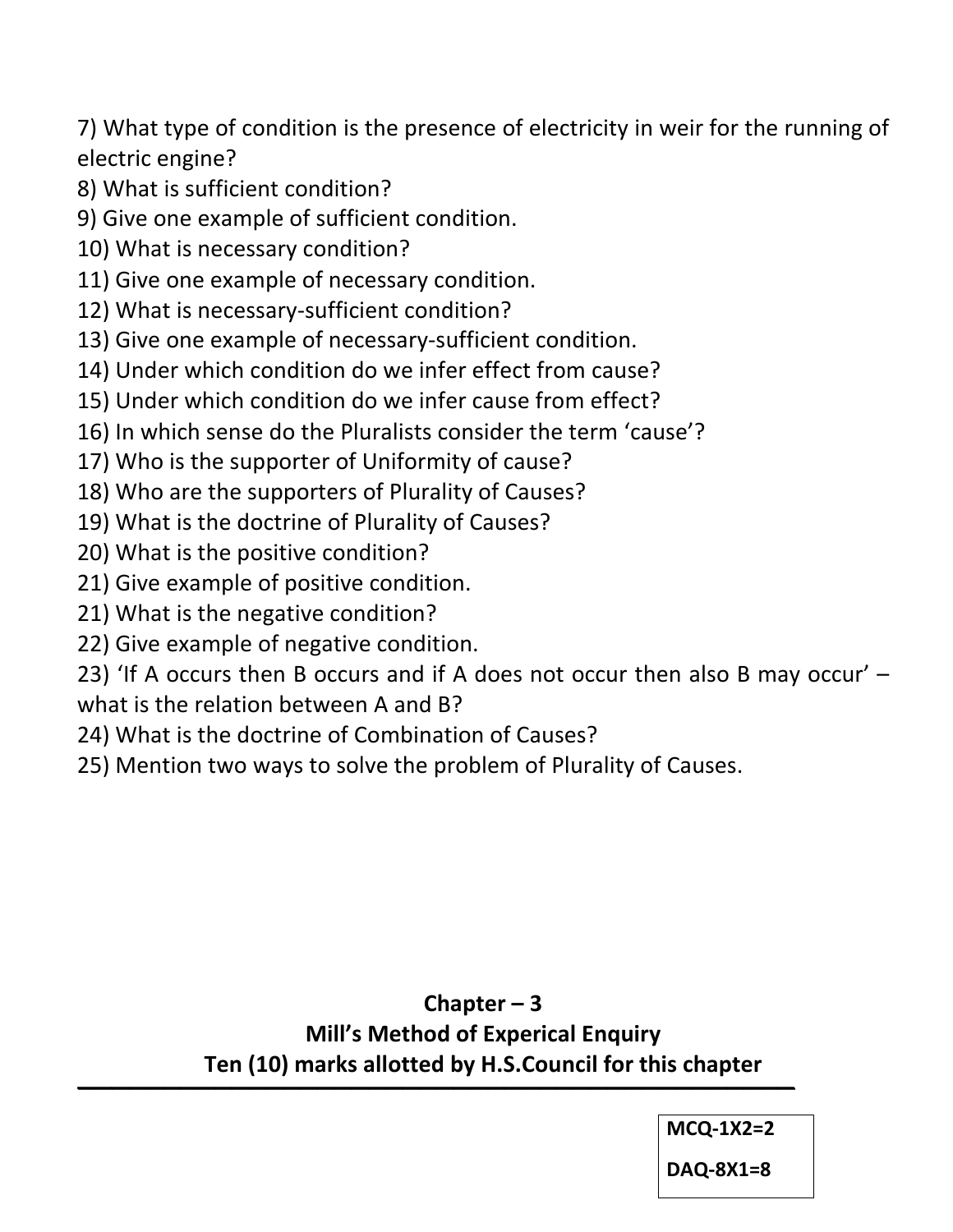Content: (a) Definition and Explanation, Symbolic and Concrete Instances, Characteristics, Advantages, Disadvantages, (b) Testing the Inductive Arguments by applying Mill's those methods.

\_\_\_\_\_\_\_\_\_\_\_\_\_\_\_\_\_\_\_\_\_\_\_\_\_\_\_\_\_\_\_\_\_\_\_\_\_\_\_\_\_\_\_\_\_\_\_\_\_\_\_\_\_\_\_\_\_\_\_\_\_\_\_

(a) Principle of Elimination: Mill in his book 'A System of Logic' has given five Inductive Methods for determining cause and effect relation between two events. These Methods depend upon some principles of elimination. Mill said that these principles are obtained from the analysis of the Methods. There are three principles of elimination:

(i) Whatever antecedent can be left out without prejudice to the effect can be no part of the cause. For example, suppose, it is said that Malaria does not take place for drinking poisonous water. But if it is seen that Malaria takes place without drinking poisonous water, then it has to be concluded that there is no relation between Malaria fever and drinking poisonous water.

Qualitatively cause is unchangeable antecedent to the effect. The above principle of elimination is based upon this qualitative definition of cause. According to Mill, the method of Agreement is based upon this principle of elimination.

(ii)When an antecedent cannot be left out without the consequent disappointing, such an antecedent must be the cause or a part of the cause. For example, the bite of Anopheles mosquito is surely the cause of Malaria fever because where there is no bite of Anopheles mosquito, there is no Malaria fever.

Mill's method of Difference is based upon this second principle of elimination.

(iii) An antecedent and a consequent rising and falling together numerical concomitance are to be held as causally connected. For example, the mercury of the thermometer raises high with the rise of heat; besides, the mercury gets lower with the decrease of heat. From this it is inferred that the up-down of the mercury of the thermometer is causally connected with the up-down of heat.

This principle of elimination is based upon the quantitative definition of cause and effect. According to Mill, the method of Concomitant Variation is based upon this principle of elimination.

## (b) Method of Agreement: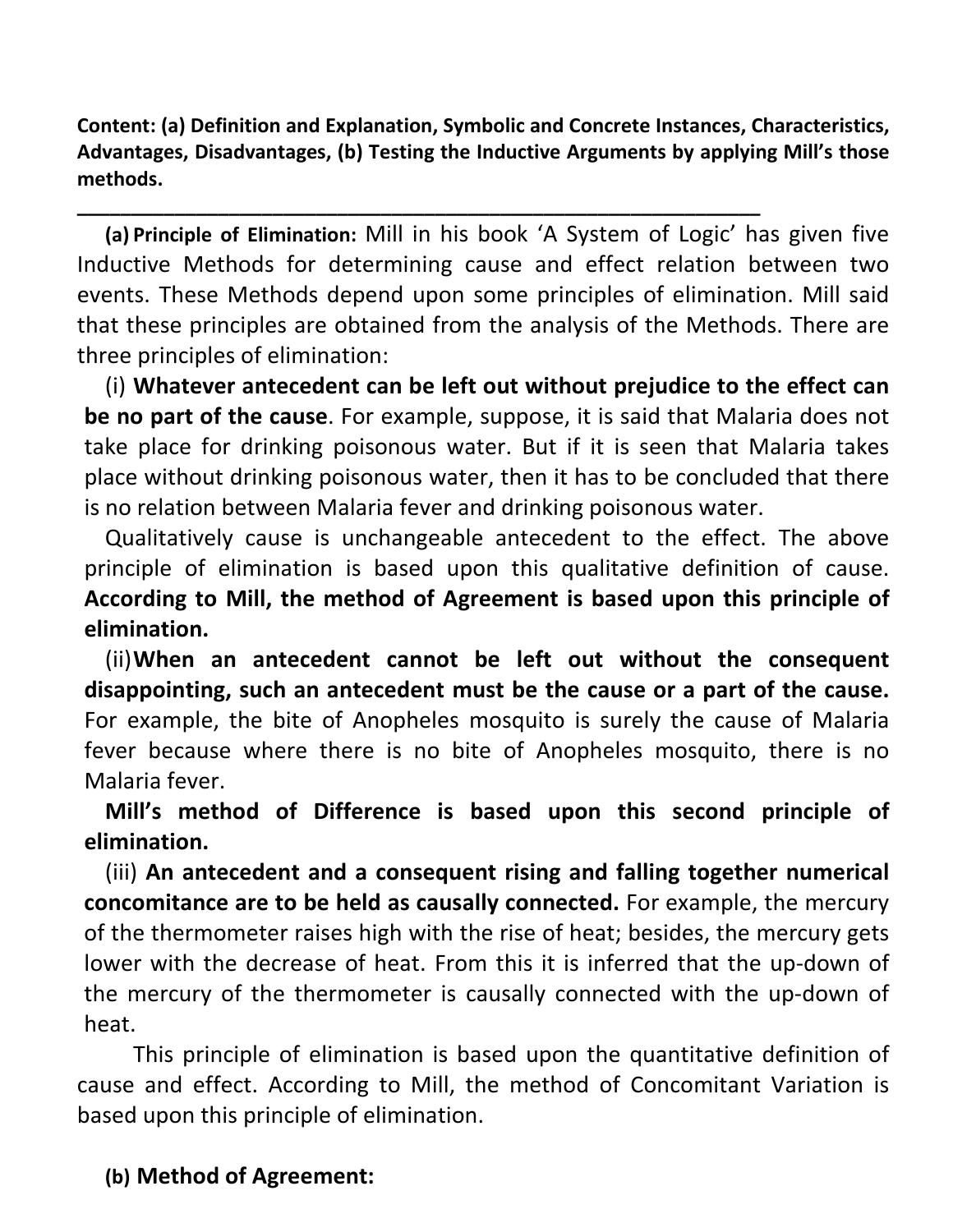Definition and explanation: Mill in his book A System of Logic has defined the principle or canon of the Method of Agreement as " If two or more instances of the phenomenon under investigation have only one circumstance in common, the circumstance in which alone all the instances agree is the cause (or effect) of the given phenomenon".

The first Principle of Elimination, on which this method is based, implies that if a circumstance is left-out and yet the given phenomenon is found to remain present, then it may be concluded that there cannot be any causal connection between the two. This method is also based on a principle of selection according to which if a particular circumstance is always present, when the given phenomenon is present, they are causally connected.

In case of Method of Agreement we observe some instances in which we find one event in antecedent and consequent. On the basis of this similarity we find causal relation between the two events. This is a method of observation. So, the conclusion of this argument is probable.

#### Formal and concrete example of Method of Agreement:

(i) Formal example of the Method of Agreement is as follows:

| Antecedent | Consequent |
|------------|------------|
| ABC        | abc        |
| <b>ACD</b> | acd        |
| <b>ADF</b> | ade        |

Therefore, A is the cause of a.

(ii) Concrete example of the Method of Agreement: In some instances we may find the presence of cloud and rain to occur together in the sky. But there are differences among those in instances in many respects. From the similarity of these two events we can infer a causal relation between the cloud and rain.

Characteristics of Method of Agreement: (a) this method is applied even by the common people in daily life either consciously or unconsciously. (ii) this method considers only similar events or facts present in the observed instances.

Advantages of Method of Agreement: (a) the method being essentially a method of observation, shares in its advantages over experiment. (b) This method has a wide field of application. (c) This method enables us to proceed both from the cause to effect and from the effect to the cause. (d) This method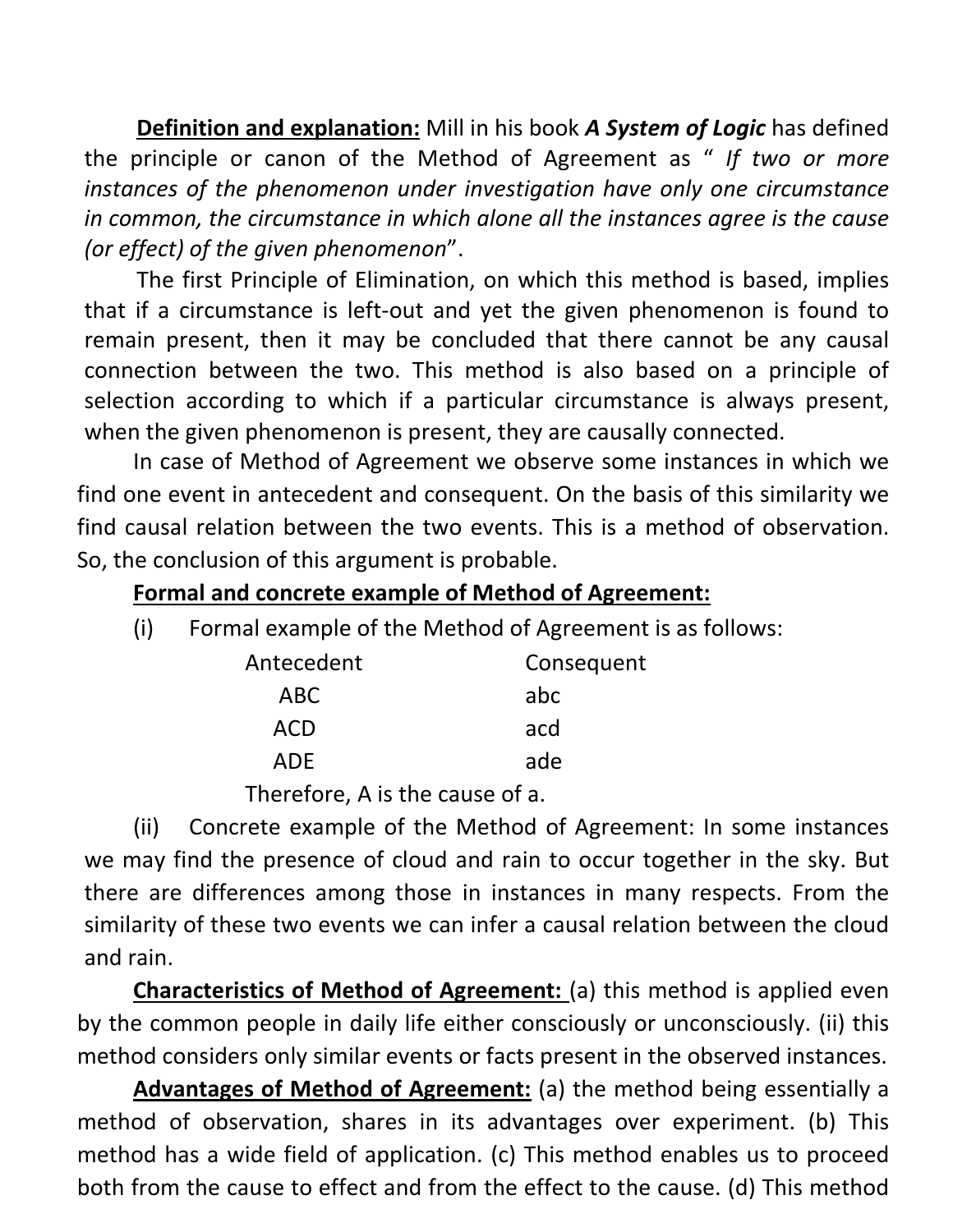has a great suggestive value. It may suggest a hypothesis and thus in the discovery of causal connection.

 Disadvantages of the Method of Agreement: (a) This method may be vitiated by the doctrine of Plurality of Causes. This defect is called by Mill the 'characteristic imperfection' of the method, because the defect is inherent in the very nature of this method. (b) The possibility of hidden or unknown antecedents may vitiate the Method of Agreement. This defect is called the 'practical imperfection' because such defect arises in course of the practical application of the method. (c) The Method of Agreement is incompetent to distinguish Causation from Co-existence.

## (C ) Method of Agreement and Difference:

Definition and explanation: Mill in his book A System of Logic has defined the principle or canon of the Method of Agreement as "If two or instances in which the phenomenon occur have only one circumstance in common, while two or more instances in which it does not occur have nothing in common save the absence of that circumstance, the circumstance in which alone the two sets of instances differ is the effect or the cause or an indispensible part of the cause of the phenomenon".

In case of Method of Agreement and Difference or Joint Method we observe two sets of instances: one positive and one negative. From these instances we make a relation between the two events. This is a method of observation. So, the conclusion of this argument is probable.

#### Formal and concrete example of Method of Agreement and Difference:

Formal example of the Method of Agreement and Difference is as follows:

|            | Set of Positive instances | Set of Negative instances |            |
|------------|---------------------------|---------------------------|------------|
| Antecedent | Consequent                | Antecedent                | Consequent |
| ABC        | abc                       | ABC                       | abc        |
| <b>ACD</b> | acd                       | <b>BCD</b>                | bcd        |
| ADF        | ade                       | CDF                       | cde        |

Therefore, A is the cause of a.

Concrete example of the Method of Agreement and Difference: It is observed that persons consuming adulterated mustard oil suffer from Beriberi,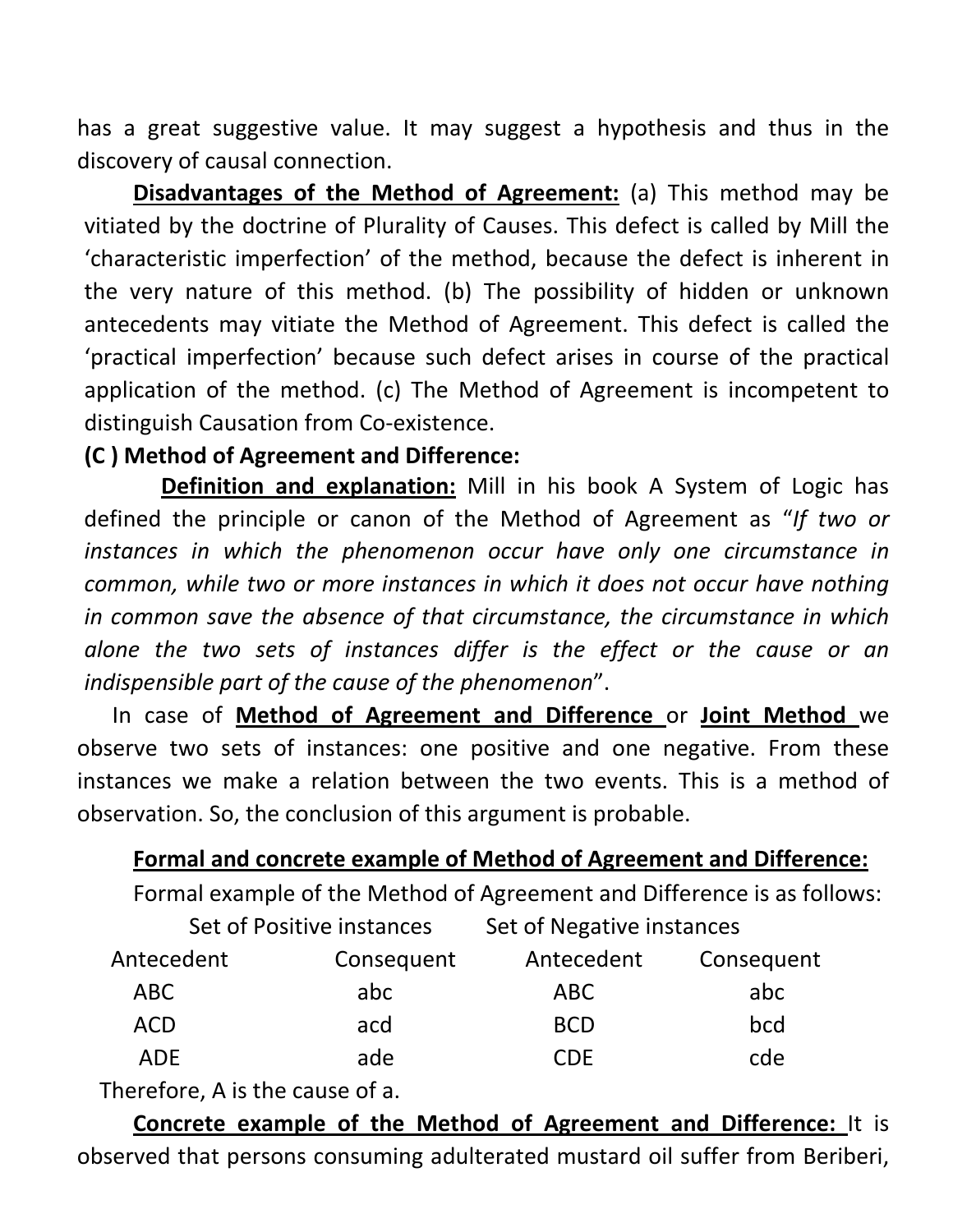but persons who do not consume it are free from the attack of this disease. Therefore, it is concluded that adulterated mustard oil is the cause of Beriberi.

Characteristics of Method of Agreement and Difference: (i) this method involves two sets of instances: positive and negative. (ii) this method is called 'method of double agreement' because it involves one 'agreement in presence in the set of positive instances and the other is agreement in absence in the set of negative instances. (iii) this method is an improved form of the method of Agreement because it considers the set of negative instances and makes the conclusion more probable.

Advantages of the Method of Agreement and Difference: (a) this method has a wide range of application. (b) this method helps us to proceed from cause to effect and from effect to cause. (c) this method is free from the effect of the Plurality of Causes, in cases where the negative set of instances is made Sufficiently exhaustive. (c) the Joint Method of Agreement and Difference, according to Mill, is a great extension and improvement of the 'Single Method of Agreement'. (d) the Joint Method may sometimes act as a good substitute for the Method of Difference.

Disadvantages of the Method of Agreement and Difference: (a) this method may fail to distinguish co-existence from causation. (b) this process is long and laborious. (c) if the negative instances are not made sufficiently exhaustive, the method does not remain free from the difficulty of the Plurality of Causes.

#### (D) Method of Difference:

**Definition and explanation:** Mill in his book A System of Logic has defined the principle or canon of the Method of Agreement as "If an instance in which the phenomenon under investigation occurs, and an instance in which it does not occur, have every circumstance in common save one, that one occurring only in the former, the circumstance in which alone the two instances differ is the effect, or the cause, or an indispensible part of the cause of the phenomenon".

In case of the **Method of Difference** we find two instances: one positive and one negative. On the basis of these two instances we make a relation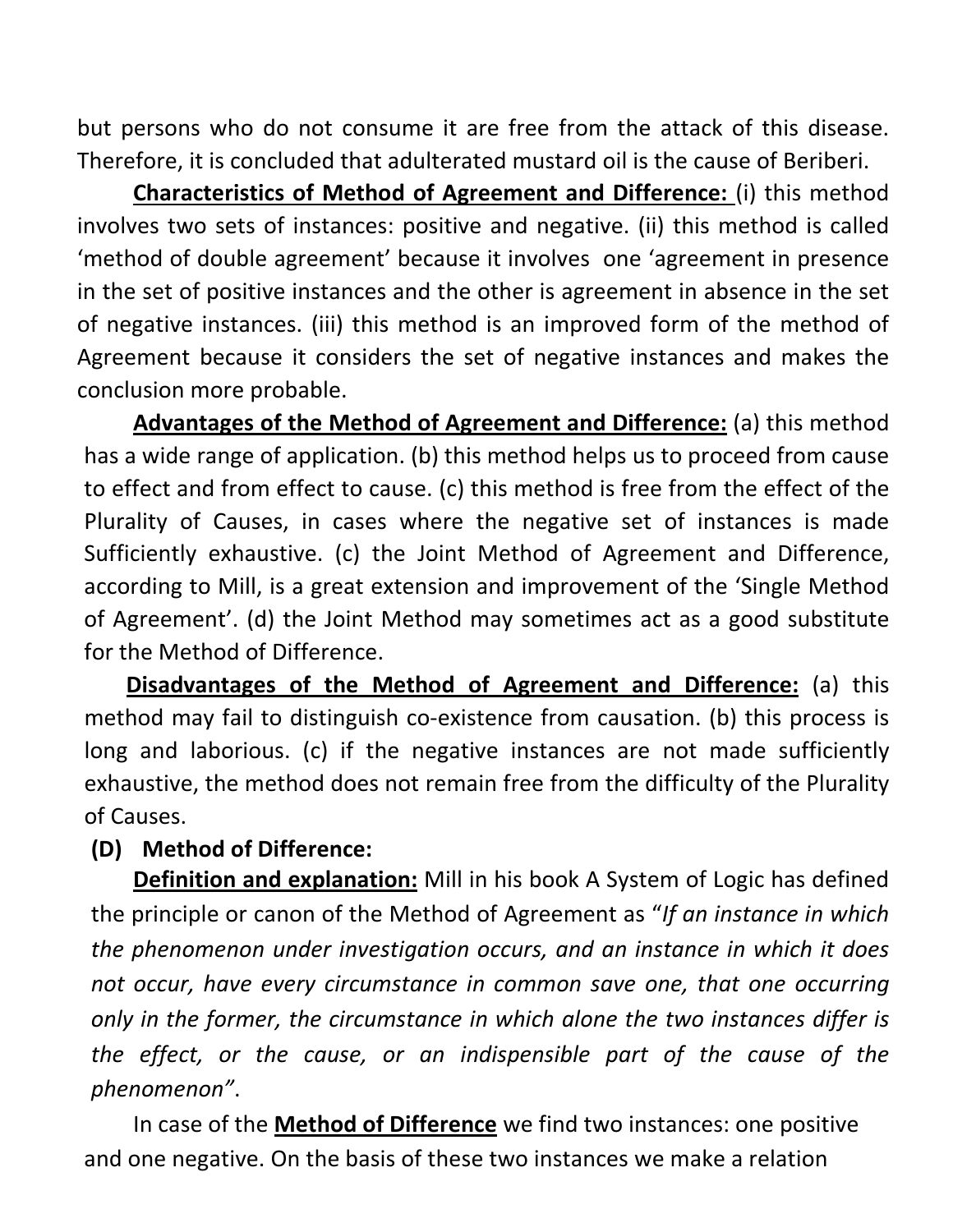between the two events. This method is mainly a method of experiment. So, the conclusion of this argument is certain.

#### Formal and concrete example of Method of Difference:

Formal example of the Method of Difference is as follows:

| Antecedent | Consequent |
|------------|------------|
| ABC        | abc        |
| BC.        | bc         |

Therefore, A is the cause of a.

Concrete example of the Method of Difference: A bell is rung in a jar full of air and it makes a sound. But it makes no sound when the jar is emptied of air. Other circumstances remain unaltered. We, therefore, infer that the presence of air in the jar is the cause of the sound of the bell.

Characteristics of Method of Difference: (i) this method is pre-eminently a method of experiment. It requires only two instances which differ only in one circumstance, while other circumstances remain the same. (ii) this Method is a method of proof. If the requirements of this method can be strictly followed, it can decisively prove a causal connection. (iii) this method is frequently applied in our daily life inferences. But we should however note that a loose application of this method gives rise to error.

Advantages of the Method of Difference: (a) this method can prove Causal connection certainly. (b) this method is very simple for it requires just two instances. So if this method is applied carefully in our daily life, it will give us certain conclusions. (c) this method can confirm the conclusion suggested by the Method of Agreement.

**Disadvantages of the Method of Difference:** (a) this method cannot be employed in the cases of permanent causes i.e. causes which cannot be completely eliminated, such as gravity, heat, etc.(b) this method does not enable us to proceed from effect to cause because it is not possible for us to add to or subtract from groups of causes.(c) this method cannot completely cope with the Plurality of Causes. (d) this method cannot distinguish a Cause from a Condition. (e )this method if loosely applied may lead to the fallacy of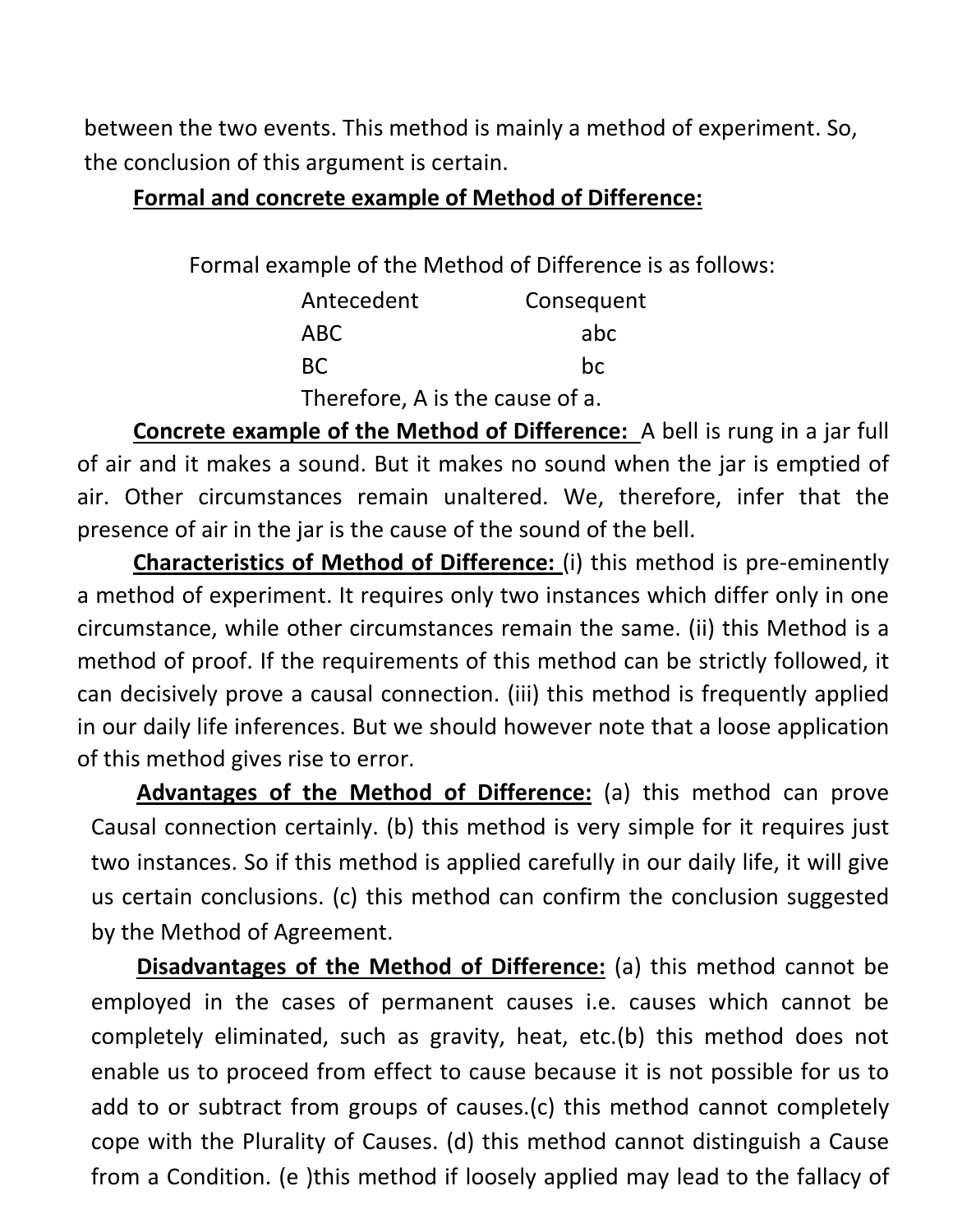post hoc ergo propter hoc. (f) if the antecedent is not immediate, this method may lead to wrong conclusion. (g) the application of this method is very difficult because this method requires two instances of a very special kind and as such the requirements of this method cannot be easily fulfilled.

## (E) Method of Concomitant Variation:

Definition and explanation: Mill in his book A System of Logic has defined the principle or canon of the Method of Concomitant Variation as "Whatever phenomenon varies in any manner, whenever another phenomenon varies in some particular manner, is either a cause or an effect of that phenomenon or is connected with it through some fact of causation".

In case of the **Method of Concomitant Variation** we consider the cause from the view point of quantity. In some instances of observation or experiment if we find to events to be connected or related quantitatively then we consider those two events as cause and effect to each other. In case of observation the conclusion is probable and in case of experiment the conclusion is certain.

## Formal and concrete example of Method of Concomitant Variation:

Formal example of the Method of Concomitant Variation is as follows:

| Antecedent                          | Consequent                          |
|-------------------------------------|-------------------------------------|
| ABC                                 | abc                                 |
| $A^{\dagger}B^{\dagger}C^{\dagger}$ | $a^{\dagger}b^{\dagger}c^{\dagger}$ |
| $A^{++}B^{++}C^{++}$                | $a^{++}b^{++}c^{++}$                |

Therefore, A is the cause of a.

Concrete example of the Method of Concomitant Variation: As the atmospheric pressure increases, the column of mercury in a barometer increases. Therefore, it is concluded that the atmospheric pressure is the cause of its rise or fall.

Characteristics of Method of Concomitant Variation: this method can be applied to quantitative changes of phenomena, especially in cases of what Mill calls permanent, i.e. causes which cannot be totally eliminated, such as gravity, atmospheric pressure, heat etc. We cannot get an instance in which, for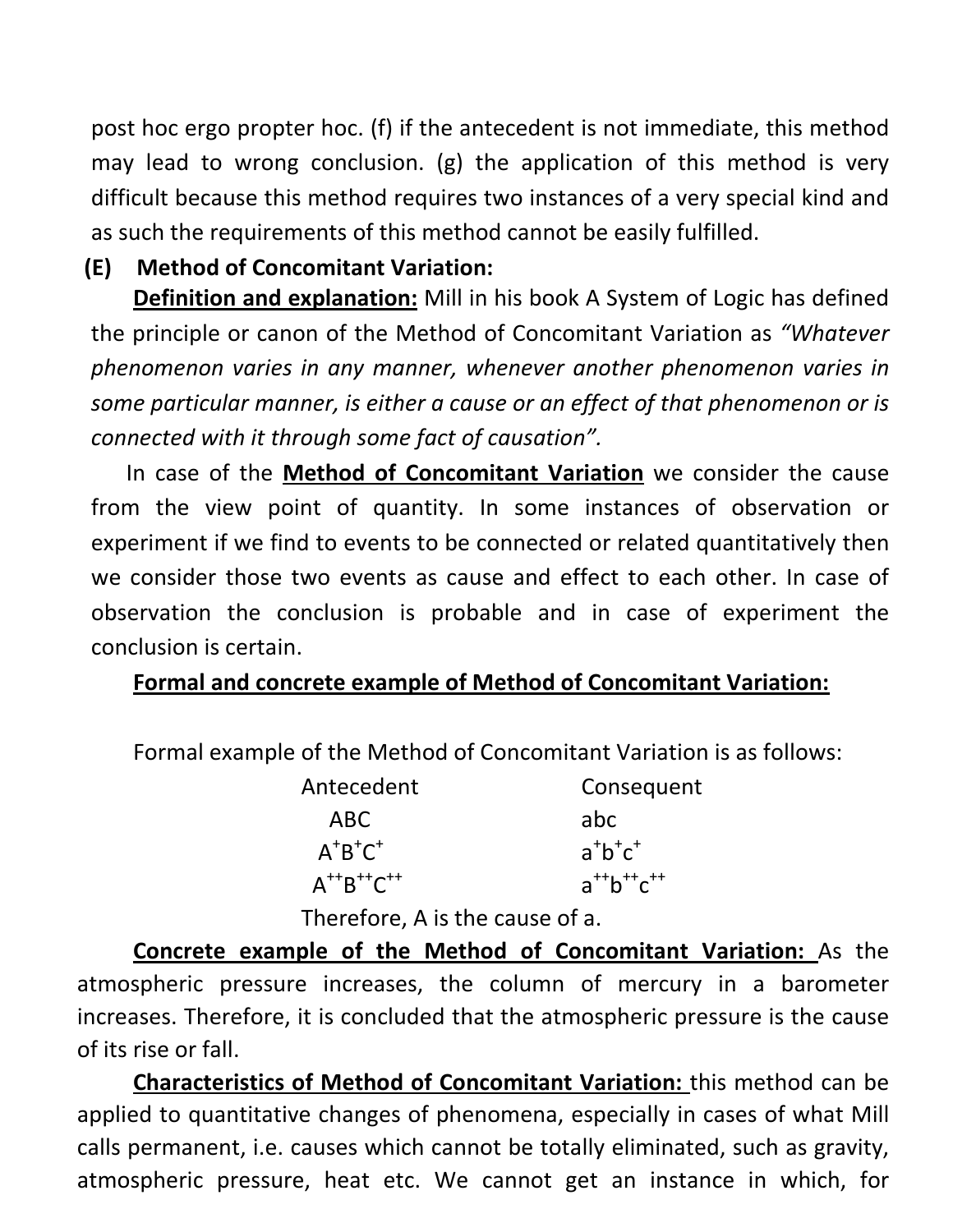example, atmospheric pressure is altogether absent. But though the complete elimination of these permanent causes is not possible, their partial elimination can be secured, as they vary in degrees.

Advantages of the Method of Concomitant Variation: (a) this method can be sometimes used as a substitute for the Method of Difference. (b) this method may sometimes be used as supplementary to the Method of Difference to enable us to determine the exact rate according to which the quantitative variation takes place. (c) this method may help discovery by suggesting causal connection particularly when the variation is of an extreme nature.

Disadvantages of the Method of Concomitant Variation: (a) this method cannot deal with qualitative variations. (b) this method holds good upto a certain limit of quantitative variations. (c) this method being a modification of the Method of Agreement or that of Difference is subject to the defects of these two methods.

## (F) Testing the Inductive Arguments by applying Mill's those methods.

1) Scarlet flowers have no fragrance.

Ans: This instance is an application of the Method of Agreement. In this example there is a set of positive instances. In these instances we observe some 'Scarlet flowers' and 'absence of fragrance'. On the basis of the agreement of these instances we conclude that 'Scarlet flowers have no fragrance'. The conclusion of this argument is based upon experience. So the conclusion is not certain, it is probable.

2) Intermittent fever is found only in places where there are marshes, even though they differ in every other respect.

Ans: This inference is an application of the Joint Method of Agreement and Difference. In the positive set of instances we find the uniform presence of marshes and intermittent fever and in the negative set of instances we find the uniform absence of the two phenomena. From this we conclude, by the application of the above method, that marshes are the causes of intermittent fever. This inference of the Method of Agreement and Difference is based upon observation, so, the conclusion is probable.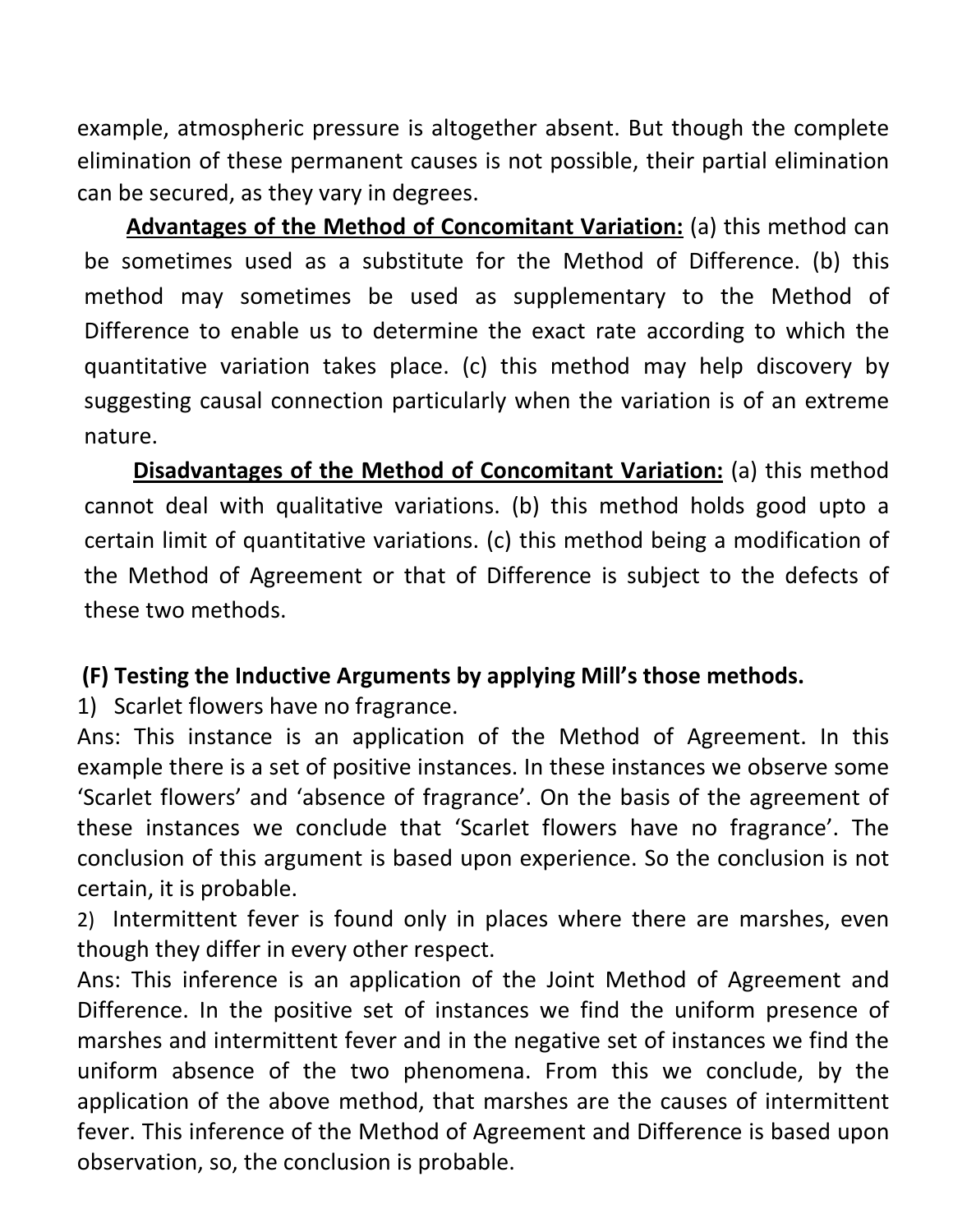3) If a particular portion of brain is removed, a particular part of the body is paralysed.

Ans: Here, we have an instance of the experimental application of the Method of Difference. We have just two instances of experiment. In one instance, the entire brain is there and all parts of the body are functioning normally. In another instance, which is obtained by experiment, a particular portion of the brain is removed with the result that a particular part of the body is paralysed, though all other circumstances remain exactly the same. Hence, a causal connection is established between 'the removal of a particular portion of the brain' and 'the paralysis of a particular part of the body' by the application of the Method of Difference. As the conclusion is derived from a method of experiment the conclusion is certain.

4) The greater the heat, the more quickly does ice melt.

Ans: The conclusion has been arrived at by the application of the Method of Concomitant Variation. Here through experiment we observe that the degree of heat and the rate at which ice melts vary concomitantly. So by applying the above method, we conclude that heat causes the melting of ice. As the instances of this inference have been supplied by experiment the conclusion is certain.

5) With the increase population, there is increase of crimes. Crimes, therefore, must be due to increase of population.

Ans: This inference is an application of the method of Concomitant Variation. In some instances of observation we find the unidirectional increase of 'population' and 'crimes' to appear together. On the basis of these instances we conclude that crimes must be due to the increase of population. This argument is an instance of observation. So, the conclusion is not certain, it is probable.

# EXERCISES

# Find out the correct alternative among the following:

- 1) The name of the method in which Mill has forwarded his Experimental Methods is
	- (i) Introduction to Logic (ii) System of Logic
- -
	- (iii) Methods of Logic (iv) Deductive and Inductive logic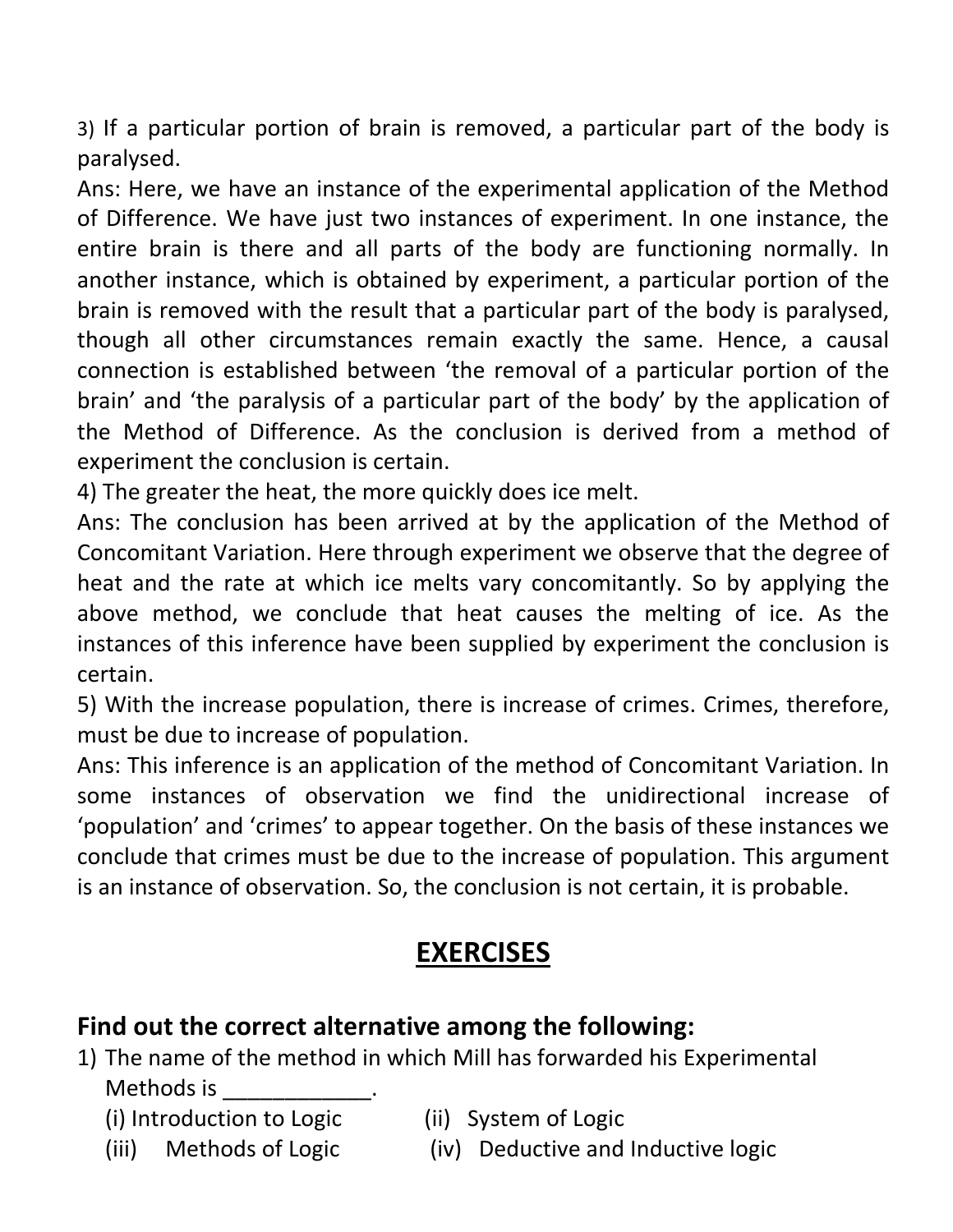2) The Method of Agreement of Mill is based upon the \_\_\_\_\_\_\_\_\_\_\_ principle of elimination.

(i) First (ii) Second (iii) Third (iv) Fourth 3) The Method of \_\_\_\_\_\_\_\_\_\_\_\_\_\_\_\_\_\_\_\_\_\_\_ Variation is based upon the third principle of elimination.

 (i) Agreement (ii) Difference (iii) Concomitant Variation (iv) Residue 4) The Method of \_\_\_\_\_\_\_\_\_\_\_ of Mill is called Method of dual agreement.

 (i) Agreement (ii) Difference (iii) Concomitant Variation (iv) Residue 5) Mill's is the improved form of the Method of Agreement.

(i) Agreement (ii) Difference (iii) Concomitant Variation (iv) Residue

6) Method of \_\_\_\_\_\_\_\_\_\_\_ considers Cause from the view point of quantity.

(i) Agreement (ii) Difference

(iii) Agreement and Difference (iv) Concomitant Variation 7) According to Mill, the Method of \_\_\_\_\_\_\_\_\_\_\_\_\_\_\_\_ is a method of discovery

of Cause-effect.

\_\_\_\_\_\_\_\_\_\_\_\_\_\_\_\_.

(i) Agreement (ii) Difference

(iii) Agreement and Difference (iv) Concomitant Variation

8) According to Mill, the Method of \_\_\_\_\_\_\_\_\_\_\_\_\_\_\_\_ is a method of proof of Cause-effect.

(i) Agreement (ii) Difference

(iii) Agreement and Difference (iv) Concomitant Variation

9) If we observe the presence of mosquito and malaria together and consider the two causally connected then that will be an instance of the Method of

(i) Agreement (ii) Agreement and Difference

(iii) Difference (iv) Concomitant Variation

10) From the application of the Method of \_\_\_\_\_\_\_\_\_\_\_ we can go to effect from cause and to cause from effect.

(i) Agreement (ii) Agreement and Difference

(iii) Difference (iv) Concomitant Variation

11) Method of \_\_\_\_\_\_\_\_\_\_\_\_ of Mill cannot distinguish causal relation from coeffect.

(i) Agreement (ii) Agreement and Difference<br>(iii) Difference (iv) Concomitant Variation

(iv) Concomitant Variation

12) In case of the Method of we need only two instances.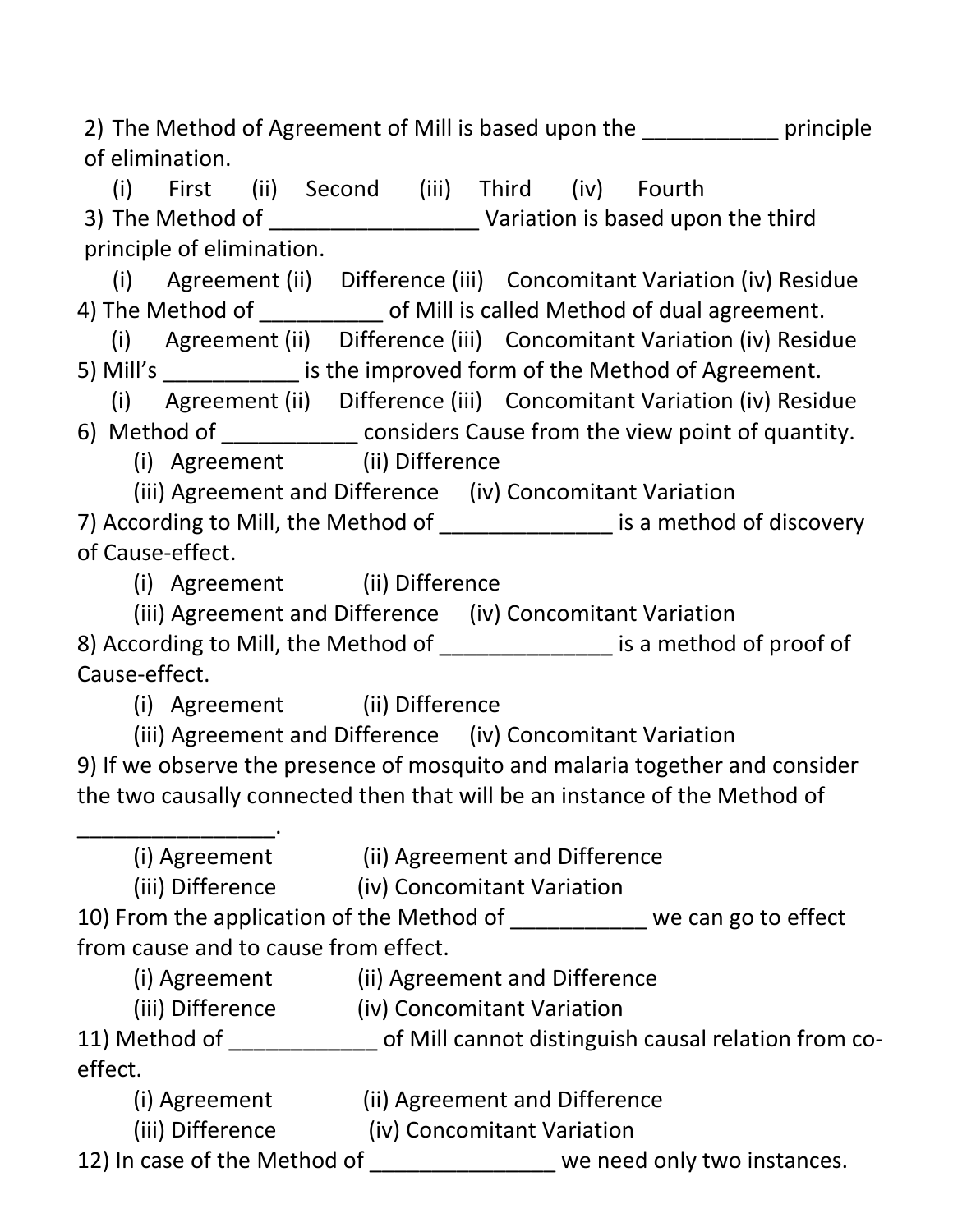| (i) Agreement               | (ii) Agreement and Difference                                                     |
|-----------------------------|-----------------------------------------------------------------------------------|
| (iii) Difference            | (iv) Concomitant Variation                                                        |
|                             | 13) Method of _________________ is method of discovery, not method of proof.      |
|                             | (i) Agreement (ii) Agreement and Difference                                       |
|                             | (iii) Difference (iv) Concomitant Variation                                       |
|                             | 14) Mill has considered Method of __________________________ as the best among    |
| the methods of proof.       |                                                                                   |
|                             | (i) Agreement (ii) Agreement and Difference                                       |
|                             | (iii) Difference (iv) Concomitant Variation                                       |
|                             | 15) Fallacy of _______________takes place from the careless application of the    |
| method of Difference.       |                                                                                   |
|                             | (i) Post Hoc Ergo Propter Hoc (ii) Mistaking a condition as Cause                 |
|                             | (iii) Mistaking co-effects as cause (iv) Mistaking irrelevant factor as Cause     |
|                             | 16) Mill's method of ______________ called Method of Dual Agreement.              |
|                             | (i) Agreement (ii) Agreement and Difference                                       |
|                             | (iii) Difference (iv) Concomitant Variation                                       |
|                             | 17) In case of the Method of _________________ we need two sets of instances.     |
|                             | (i) Agreement (ii) Agreement and Difference                                       |
|                             | (iii) Difference (iv) Concomitant Variation                                       |
|                             | 18) Method of _________________________ can be applied in both cases of           |
| observation and experiment. |                                                                                   |
|                             | (i) Agreement (ii) Agreement and Difference                                       |
|                             | (iii) Difference (iv) Concomitant Variation                                       |
|                             | 19) Mill's method of _____________________ considers cause from the view point of |
| quantity.                   |                                                                                   |
| (i) Agreement               | (ii) Agreement and Difference                                                     |
| (iii) Difference            | (iv) Concomitant Variation                                                        |
|                             |                                                                                   |
| scope.                      |                                                                                   |
| (i) Agreement               | (ii) Agreement and Difference                                                     |
| (iii) Difference            | (iv) Concomitant Variation                                                        |
| 21) Mill's method of        | can be applied upto a certain level                                               |
| of quantitative change.     |                                                                                   |
| (i) Agreement               | (ii) Agreement and Difference                                                     |
| (iii) Difference            | (iv) Concomitant Variation                                                        |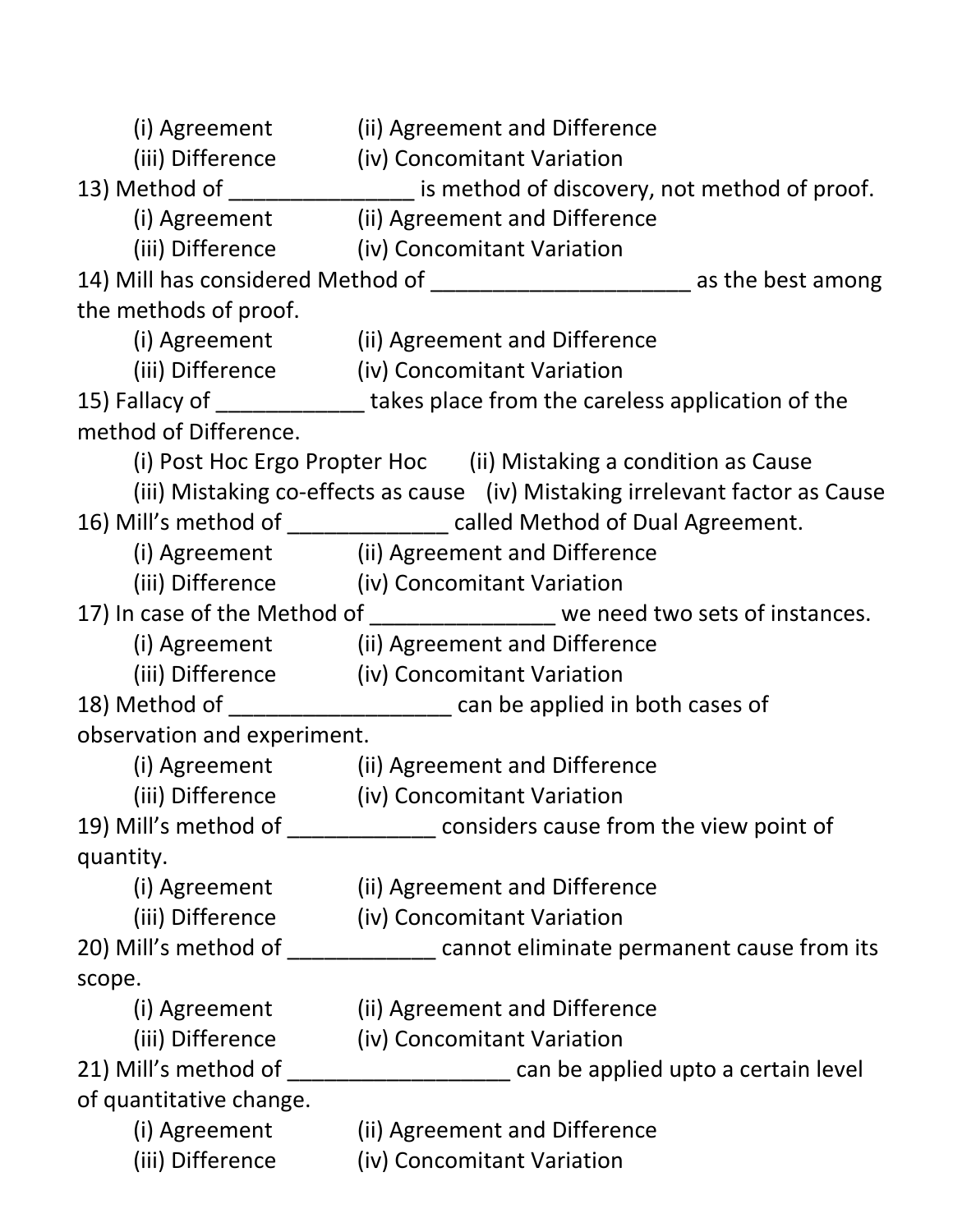22) 'Thunder causes lightning' is an application of the method of

\_\_\_\_\_\_\_\_\_\_\_\_\_. (i) Agreement (ii) Agreement and Difference

(iii) Difference (iv) Concomitant Variation

23) 'The sky is overcast with cloud. Therefore, it will be rain.'- is an application of the Method of

(i) Agreement (ii) Agreement and Difference

(iii) Difference (iv) Concomitant Variation

24) The Method of **Example 24** of Mill helps us to formulate

hypothesis about cause or effect.

(i) Agreement (ii) Agreement and Difference

(iii) Difference (iv) Concomitant Variation

25) When the accompanying events change with the change of Antecedent and Consequent in case of the Method of Concomitant Variation then it is the application of the Method of  $\qquad \qquad$ .

(i) Agreement (ii) Agreement and Difference

(iii) Difference (iv) Concomitant Variation

# Answer the following questions (not more than 200 words):

1) What is the Principles or Cannons of elimination? What are different Cannons used by Mill in cases of his Methods of Experimental Enquiry? Name the methods for the application of these Cannons.

2) Explain critically the Method of Agreement of Mill by giving the following specifications. (Definition and Explanation, Symbolic and Concrete Instances, Characteristics, Advantages, Disadvantages)

3) How does Mill define the Method of Difference? Give the symbolic and concrete example of this method. Mention two merits and demerits of this method.

4) Explain the definition of the Method of Agreement and Difference. Give one symbolic and one concrete example of this method. Mention two advantages and two disadvantages of this method.

5) What is the definition or canon of the Method of Concomitant Variation as given by Mill? What are the characteristics of this method? Mention two merits and two demerits of this method.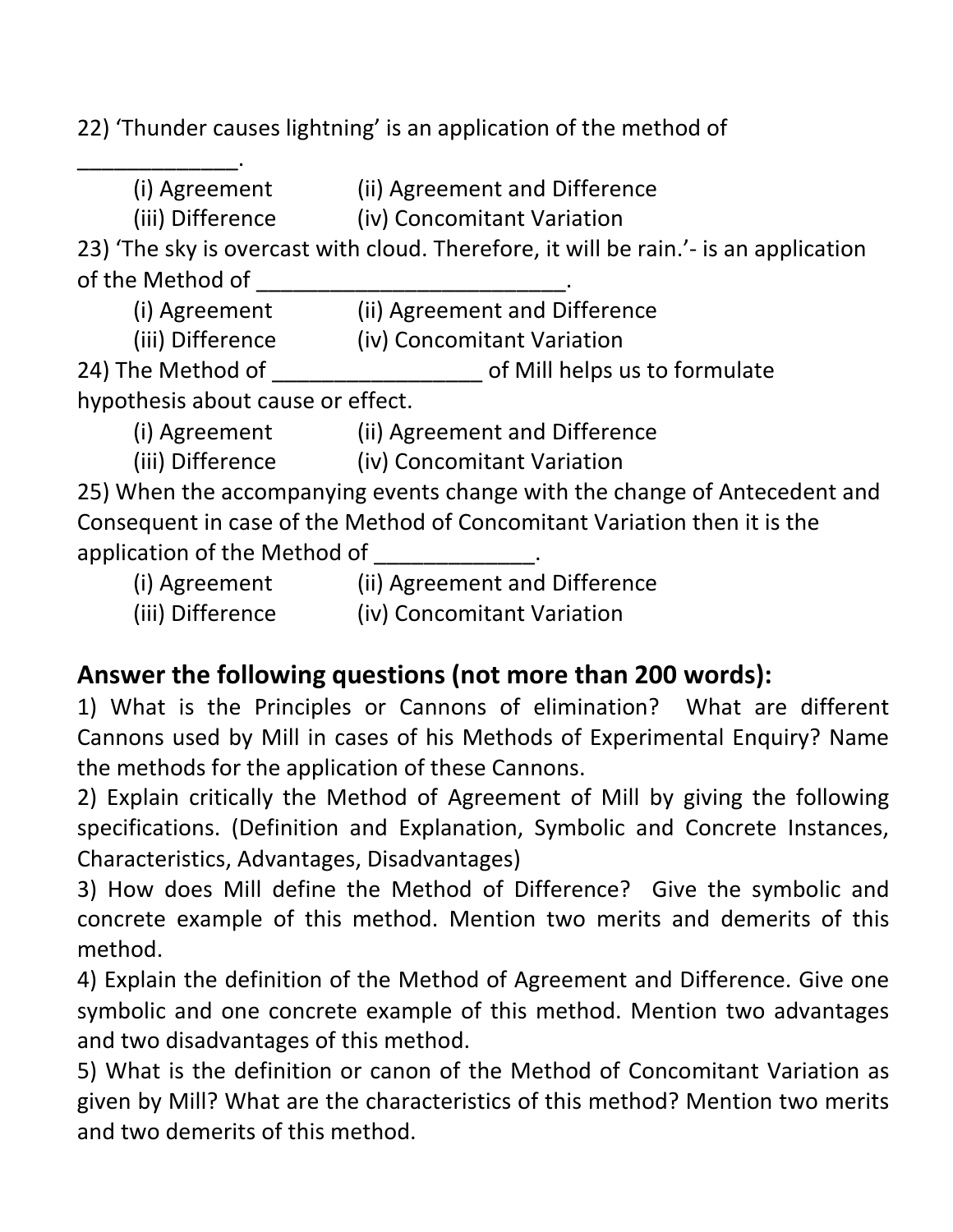6) 'Whenever I go out for morning walk I catch cold and whenever I do not do so I do not catch cold. From this it can be concluded that morning walk is the cause of my catching cold.' – Which method of Mill is applied here in this instance? Give the canon of the method. Explain the method mentioning two advantages and two disadvantages.

7) 'A particular portion of brain is removed and a portion of our body is paralyzed. So, the removal of the portion of brain is the cause of paralyse.' – Which method of Mill is applied in the above example? Give the canon of the method. What are different features of Mill? Mention two advantages and disadvantages of this method.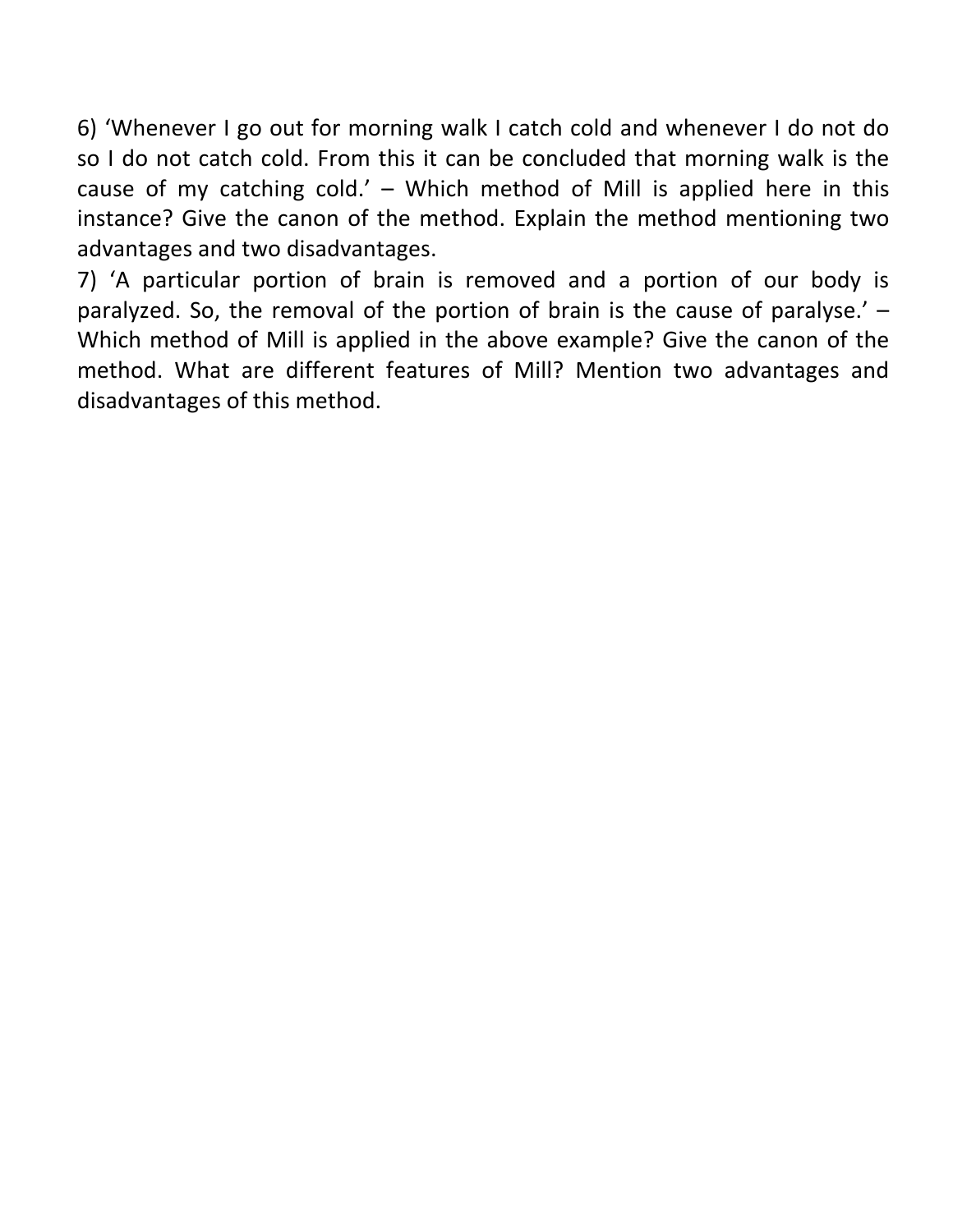### Chapter – 4 Inductive Fallacies Eight (8) marks allotted by H.S.Council for this chapter

 $\overline{\phantom{a}}$  , and the contract of the contract of the contract of the contract of the contract of the contract of the contract of the contract of the contract of the contract of the contract of the contract of the contrac

DAQ-8X1=8

Content: (a) Illicit Generalization; (b) Post Hoc Ergo Propter Hoc; (c) Taking co-effects of the same cause as causes of one another; (d) Taking a necessary condition as the whole cause; (e) Taking an irrelevant factor as a cause; (f) Bad Analogy; (g) Testing Inductive Fallacies

Introduction: In case of Inductive inferences we try to draw universal synthetic conclusion form our observation of some particular instances. For drawing conclusions we have to depend upon different steps or processes. If these arguments fail to follow these steps or processes then those arguments will become fallacious. These fallacies are called Inductive Fallacies. The following fallacies are discussed with examples according to the syllabus of Higher Secondary.

(a) Illicit Generalization: When a universal conclusion hastily drawn on the basis of uncontradicted experience and without taking the help of causal relation then that generalization is called Illicit Generalization. If we make the generalization only on the basis of our observation some instances of coexistence of two events without taking the help of causal relation and without observing the negative instances then this fallacy will take place. Generalization will be valid only when we will take the help of the law of Causation and law of Uniformity of Nature. According to Mill, this fallacy can take place only in cases of our applications of inductive methods like Method of Agreement and Method of Concomitant Variation (cases of observation).

For example, when we go to Puri and see that the hotel has provided rotten meal, and from that if we conclude that all hotels of Puri provide rotten meals then the argument will be fallacious and the name of the fallacy is Fallacy of Illicit Generalization.

(b) Post hoc ergo propter hoc: Cause is an antecedent of the effect and effect is the consequent of the cause. But for that all antecedent events cannot be regarded as cause. In reality cause is the universal unconditional antecedent of the effect. But if any event is considered as the cause then the name of the fallacy is Fallacy of Post Hoc Ergo Propter Hoc. The meaning of the term is 'after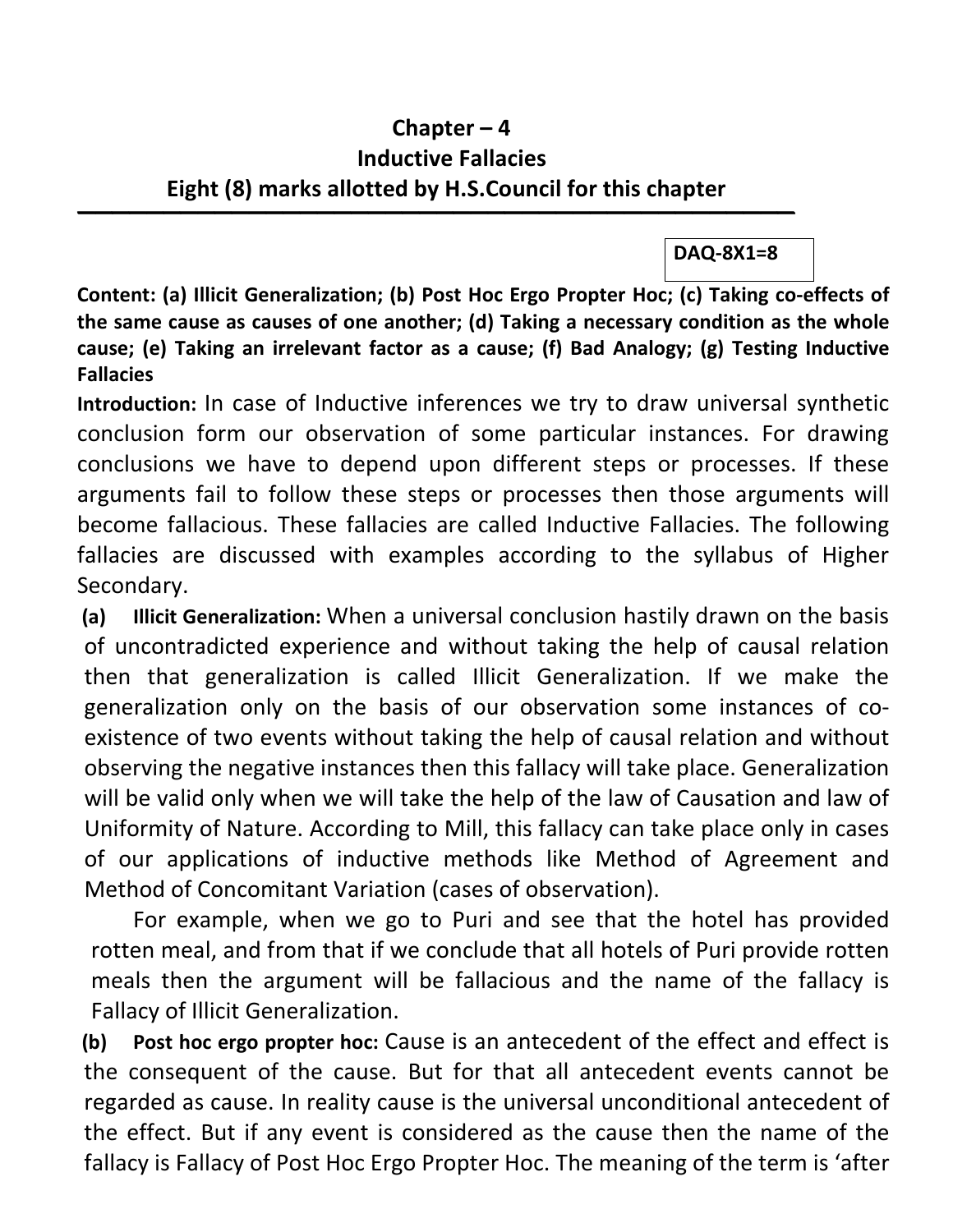this, therefore, on account of this'. From the false or unconscious or misapplication of the Method of Difference this fallacy takes place. In case of this fallacy we find the application superstition, false belief etc.

For example, the palm fruit falls just after the flying of the crow from the palm tree. From this observation if I conclude that flying of the crow is the cause of fall of the palm fruit, then the argument will be fallacious. The name of the fallacy is Fallacy of Post Hoc Ergo Propter Hoc.

 (c) Taking co-effects of the same cause as causes of one another: In our experience we can see that many effects are produced from a same cause. These effects are called Co-effects of each other. Among these co-effects if one is considered cause of the other, then there will be a fallacy in the argument. The name of the fallacy is Fallacy of Taking Co-effects of the Same Cause as Causes of One Another. For this fallacy causal relation cannot be established between two events. For the inappropriate application of the Method of Agreement and Method of Concomitant Variation this fallacy takes place.

When we observe two events day and night to appear together and conclude that day is the cause of night or night is the cause of day then the argument will be fallacious. In reality day and night are two co-effects originated from the event of rotation of earth. These two events cannot be causally connected in any way.

 (d) Taking a necessary condition as the whole cause: Cause is the combination of some conditions. Among these conditions some are sufficient and some are necessary. Among these necessary conditions if a particular condition is considered as cause of an effect, then the argument will involve a fallacy. The name of the fallacy is Fallacy of Taking a Necessary Condition as the Whole Cause. In cases of the Method of Difference and Concomitant Variation and even in the cases of Method of Residue this fallacy can take place.

 For example, if we consider the toughness of the question paper as the cause of failure of a student then there will be fallacy of taking a necessary condition as the whole cause. There are many conditions of the failure of the student like, the merit of the student, absence of regular study, absence of the home tutor etc. By ignoring these conditions if we consider the above condition as the total cause then the above fallacy will take place.

(e) Taking an irrelevant factor as a cause: Though the cause is the antecedent of an effect we cannot consider any antecedent as the cause. So, if we consider any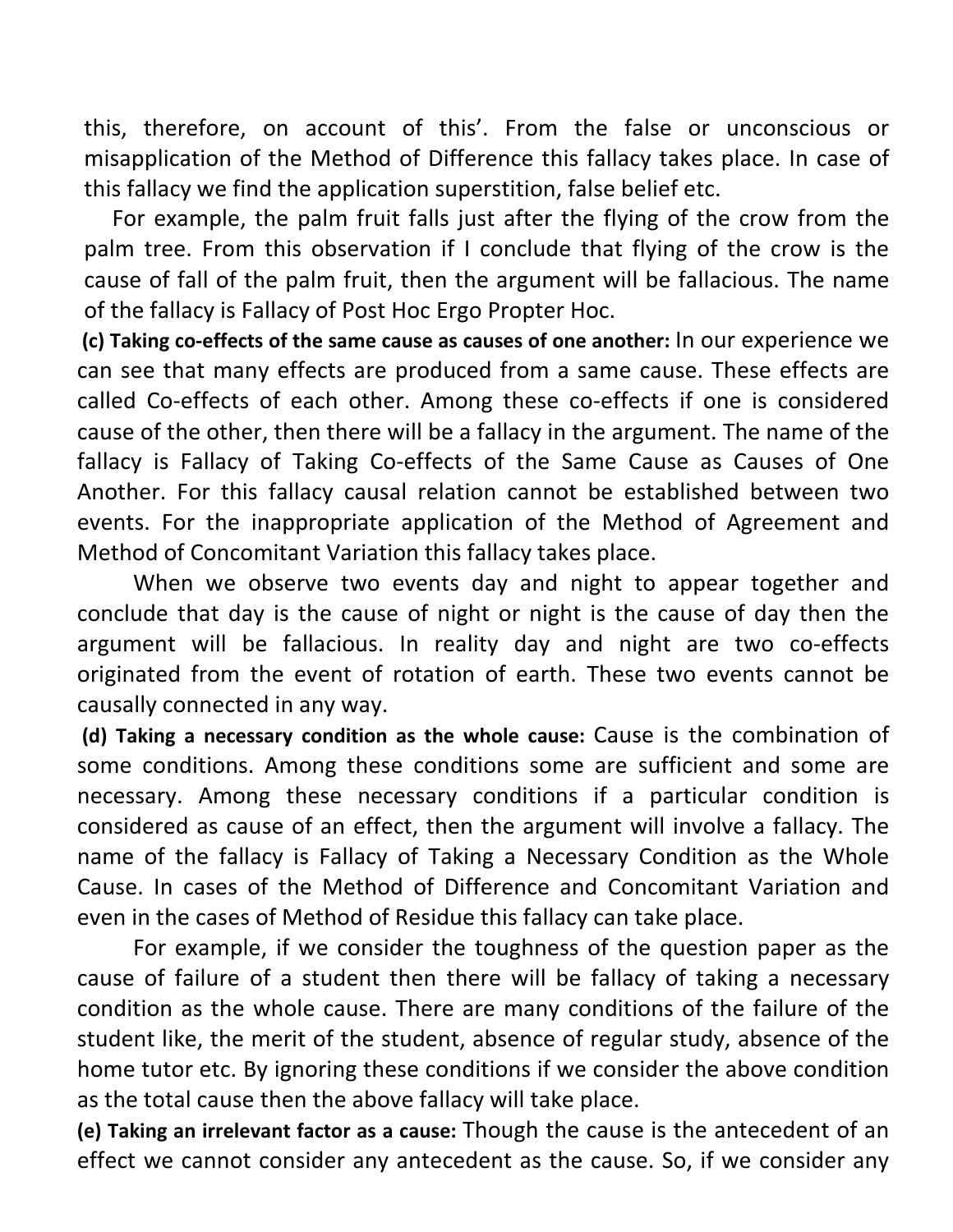irrelevant or unnecessary event as cause without considering the real cause then the fallacy of causation which will take place is the Fallacy of Taking an Irrelevant Factor as a Cause. From the false application of the Method of Agreement and Concomitant Variation and from the analysis of sufficient condition this fallacy can take place.

A man takes liquor daily and becomes drunkard. When his friends complained against him he applied the Method of Agreement of Mill and observed that he consumed different types of liquors with same kind of soda water in different days and became drunkard. From such analysis he found the consumption of soda water as the cause of his becoming drunk. Under this situation he decided to take liquor without soda water. Though the Method of Agreement is properly applied in this case, there are defects of analysis of the events. In reality the consumption of soda water is totally irrelevant antecedent which is not the cause in any way.

 (f) Bad Analogy: The value of the conclusion of analogical argument depends upon the importance and relevance of the observed similarities. When in case of an argument if the observed similarities are less in number or in importance then on the basis of those similarities if we draw the conclusion our conclusion become fallacious. The name of the fallacy is Fallacy of False or Bad Analogy. But if the conclusion is drawn from some instances of relevant similarities the conclusion will be justified and the argument will be good analogy.

Men and beasts are both animals. Beasts feel hunger, thirst etc like men. By observing the presence of rationality among men and on the basis of the previously observed similarities between men and beasts if we conclude that there will probably be the presence of rationality among beasts then the argument will involve a fallacy. The name of the fallacy is fallacy of false or Bad Analogy.

#### (g) Testing Inductive Fallacies.

(i) I have seen some men to die due to snake bite. So, I conclude that all snakes are poisonous.

Ans: The above argument is an application of the Fallacy of Illicit Generalization. This argument involves the false application of the Method of Agreement. I have seen many instances in which we find the occurrence of 'snake bite' and 'death of men' to appear together. On the basis of these similarities I hastily conclude that 'all snakes are poisonous'. But there are some instances which I have not perceived in which there are non-poisonous snakes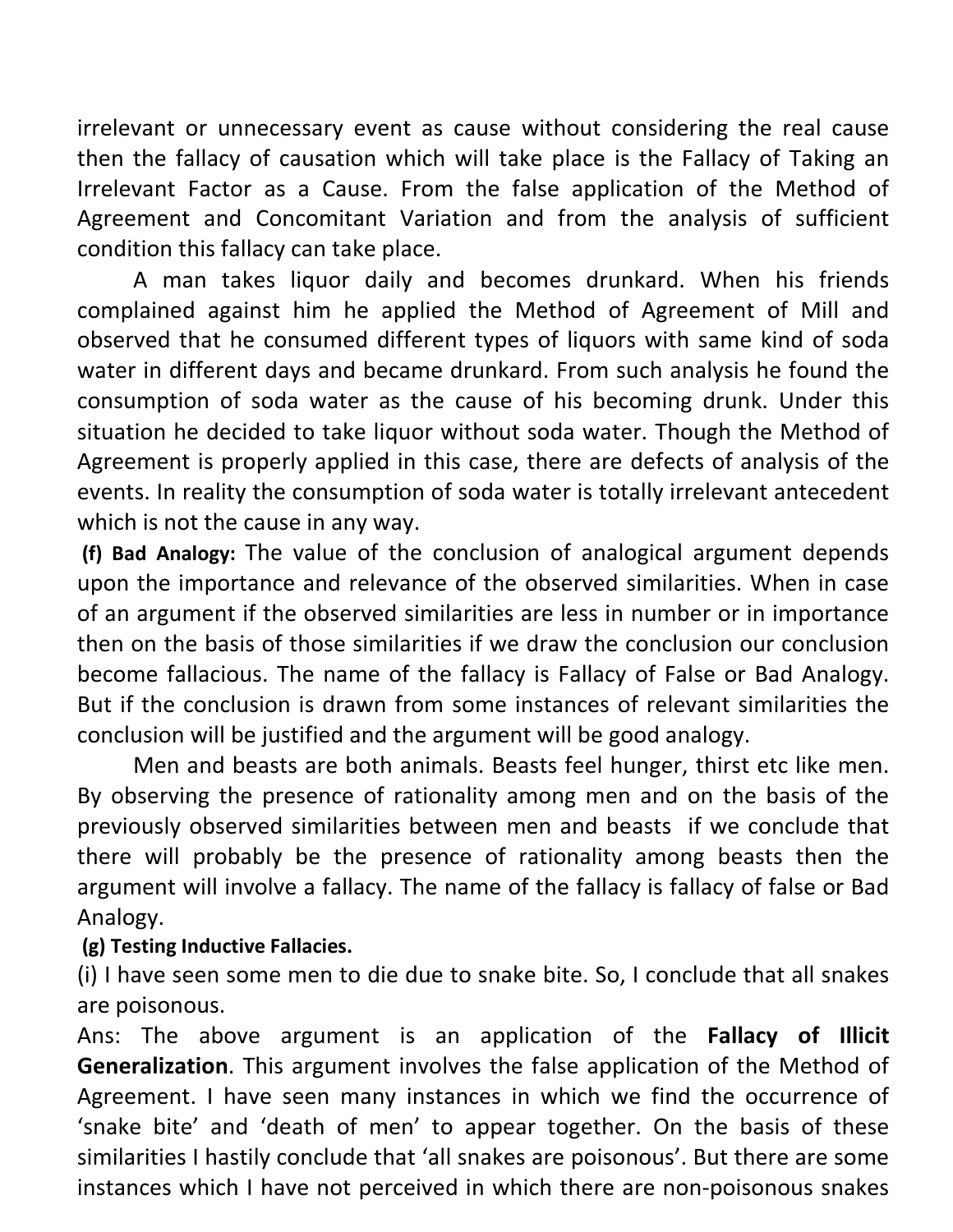also. For overlooking these negative instances and for drawing this conclusion hastily the conclusion involves the Fallacy of Illicit Generalization.

(ii) Drought started in West Bengal just after the procession of a political party. Therefore, the procession of the party is the cause of drought.

Ans: The above argument is an application of the Fallacy of Post Hoc Ergo Propter Hoc. This argument involves the false application of the Method of Difference. This argument has two instances: one positive and one negative. In the negative instance we find the absence of 'drought in West Bengal' and 'procession of a political party'. In the positive instance we find the presence of the two. From these two instances we conclude that the procession of the party is the cause of drought. But these two events do not have causal connection in reality. So, for considering these events as causally connected it involves the Fallacy of Post Hoc Ergo propter Hoc.

(iii) High tide comes after low tide. Therefore, low tide is the cause of high tide. Ans: This argument is an example of the Method of Agreement. This is an application of the Fallacy of taking Co-effects as Cause. In some instances we find 'high tides' and 'low tides' to occur together. But this cannot be said from these instances that these two events are causally connected. Actually these two Co-effects are caused from the attraction of the moon. But for considering these two Co-effects as cause and effect to each other the conclusion of the argument is fallacious and it involves the Fallacy of Considering Two Co-effects as Cause and Effect.

 (iv) Cloud is the necessary condition of rain because there will be no rain if there is no cloud.

Ans: This argument is an example of the Method of Agreement. This is an application of the Fallacy of Considering a Condition as Whole Cause. In some instances we observe the presence of 'cloud' and 'rain' to occur together. But from these instances we cannot say that cloud is the cause of rain. Rather is can be said that this is a necessary condition of rain. For considering one condition as the total cause the conclusion of the argument becomes fallacious and it involves the Fallacy of Considering a Necessary Condition as the Whole Cause. (v) Taking poison is the sufficient condition of death. Greek philosopher Socrates took death smilingly after taking poison. Therefore, smiling face is the cause of his dead.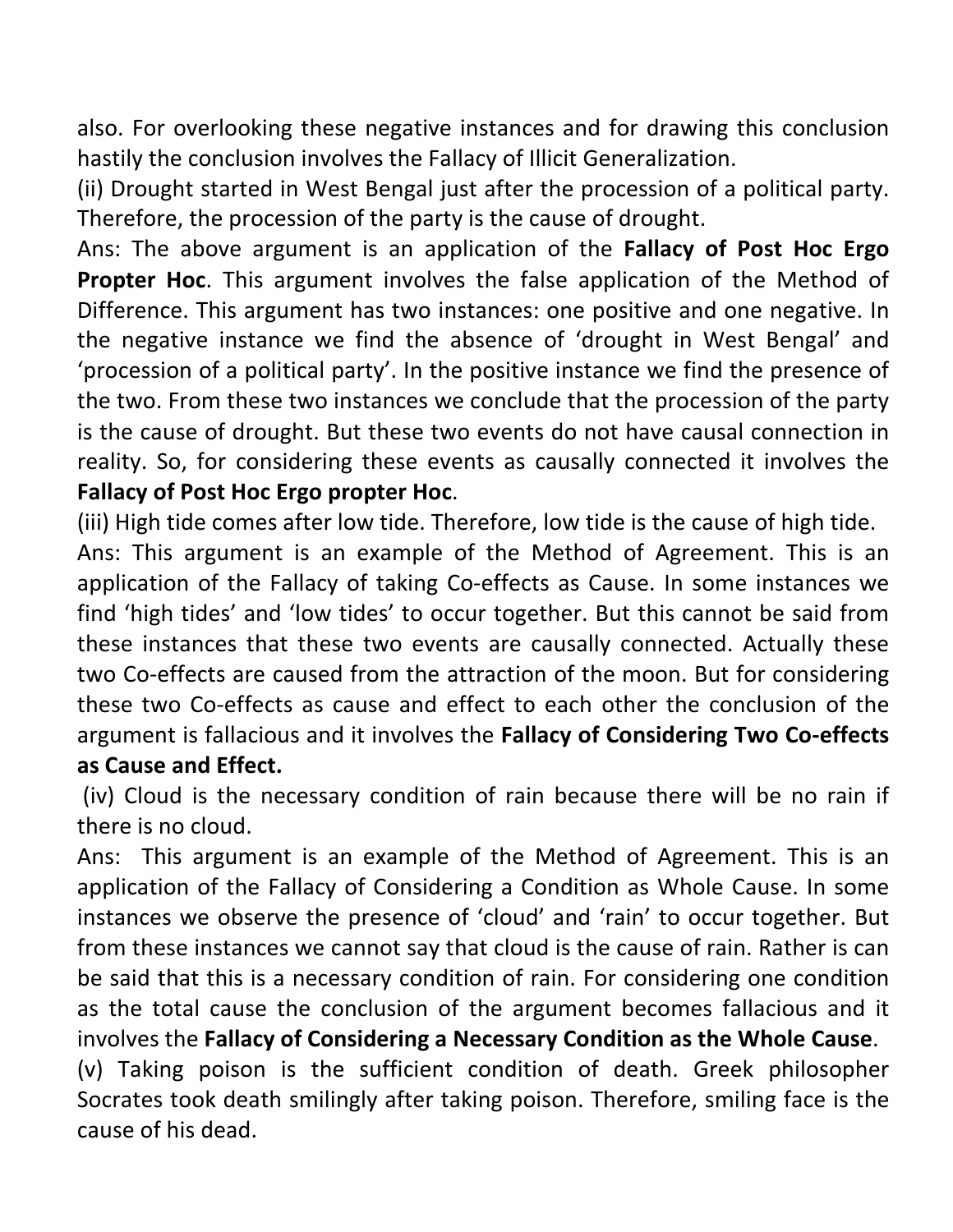Ans: This argument is an application of the Method of Agreement. This is an example of considering an unnecessary condition as cause. Here in some instances, like one of Socrates we observe the presence of 'taking poison' and 'death'. But in this instance we have considered an irrelevant factor as cause when we consider the smiling face of Socrates as cause because we saw this smiling face of him as antecedent of the event of death. So the conclusion of this argument is fallacious and it involves the Fallacy of Considering an Irrelevant Factor as Cause.

(vi) The capital of a country is like the heart of a country. So, the increase of the volume of capital is harmful for the country.

Ans: This argument is an example of the fallacy of Bad or false Analogy. This is an application of argument by analogy. In case of analogical argument the conclusion depends upon the relevance of the observed similarities. In this argument we observe similarities between 'the capital of a country' and 'heart'. But the similarity which is perceived is not at all relevant for drawing the conclusion. For this reason the conclusion of the argument involves a fallacy and the name of the fallacy is Fallacy of False or Bad Analogy.

## Exercises

# Answer the following questions (not more than 200 words):

\_\_\_\_\_\_\_\_\_\_\_\_\_\_\_\_\_\_\_\_\_\_\_\_\_\_\_\_\_\_\_\_\_\_\_\_\_\_\_\_\_\_\_\_\_\_\_\_\_\_\_\_\_\_\_\_\_

1. What is the meaning of inductive fallacies? Give the nature of these fallacies in short.

2. Write short notes:

(a) Illicit Generalization; (b) Post Hoc Ergo Propter Hoc; (c) Taking co-effects of the same cause as causes of one another; (d) Taking a necessary condition as the whole cause; (e) Taking an irrelevant factor as a cause; (f) Bad Analogy;

3. Discuss the following arguments and find out fallacies, if there is any:

a) Just after the appearance of the Comet on the sky the king died. Therefore, it is concluded that the appearance of the comet is the cause of death of the king. b) A person committed suicide as his loan has become excessive in the market. So, the excess loan is the cause of his suicide.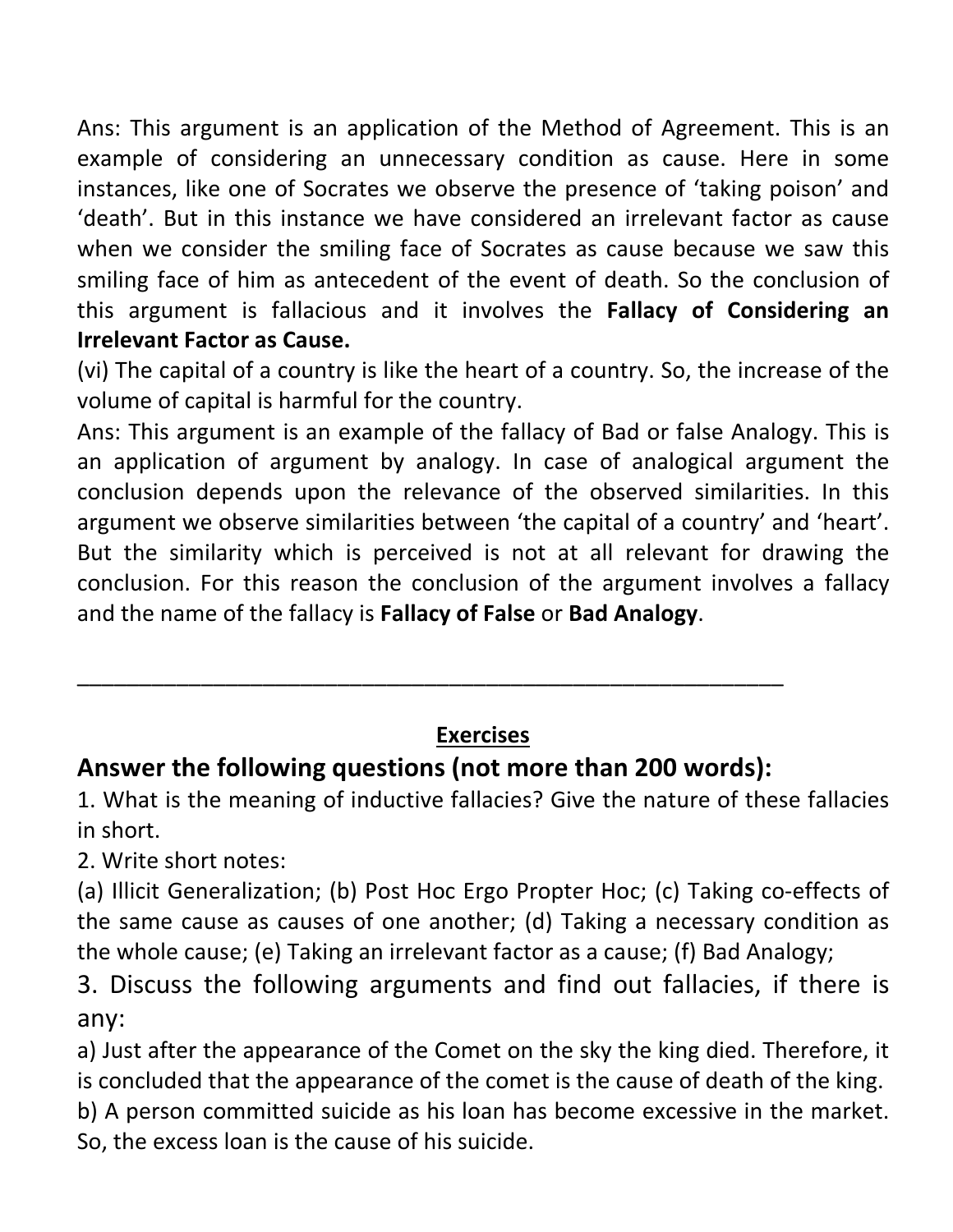c) At the time of playing football the goalkeeper saw that in some matches he placed his torn boot at the right side of the goalpost and won. Therefore, he concluded that placing the torn boot at the right side is the cause of winning those matches.

d) The ultimate destiny of a country is decay because country is a kind of human body and human body has old age and death.

f) When the productivity of wheat increases in Russia then the birth rate is increasing in Kolkata. Therefore, the production of wheat in Russia is the cause of increase of birth in Kolkata.

g) A man dies from his fall down the ladder. Therefore, falling down the ladder is the cause of his death.

h) Night comes after day. So, day is the cause of night.

i) Occasionally lightning comes before thunder. So, lightning is the cause of thunder.

j) Give tractor to the farmers there will be good crop. So, tractor is the cause of good crop.

k) I gave my examination after eating egg and banana and my examination becomes worse. Therefore, eating egg and banana is the cause of giving worse examination.

l) In some cases we observe that telegram brings news of accidents or death. From this it is concluded that telegram always brings bad news.

m) Many persons died from snake bites. So, all snakes are poisonous.

n) I have come in contact with some educated persons and all of them are mad. From this I conclude that all educated persons are mad.

o) The capital of a country is like the heart of a body. So, the increase of volume of the capital is harmful for the country.

p) Do not give a deep bath in the water regularly because like a piece of rope your body may become rotten.

q) The boy has fever after wearing his new dress. So, wearing his new dress is the cause of his fever.

r) I have not seen good hand writing of the doctors. So, medical education is the cause of bad hand writing.

s) Now-a-days the modern women are interested in household activities. So, woman education should not be encouraged.